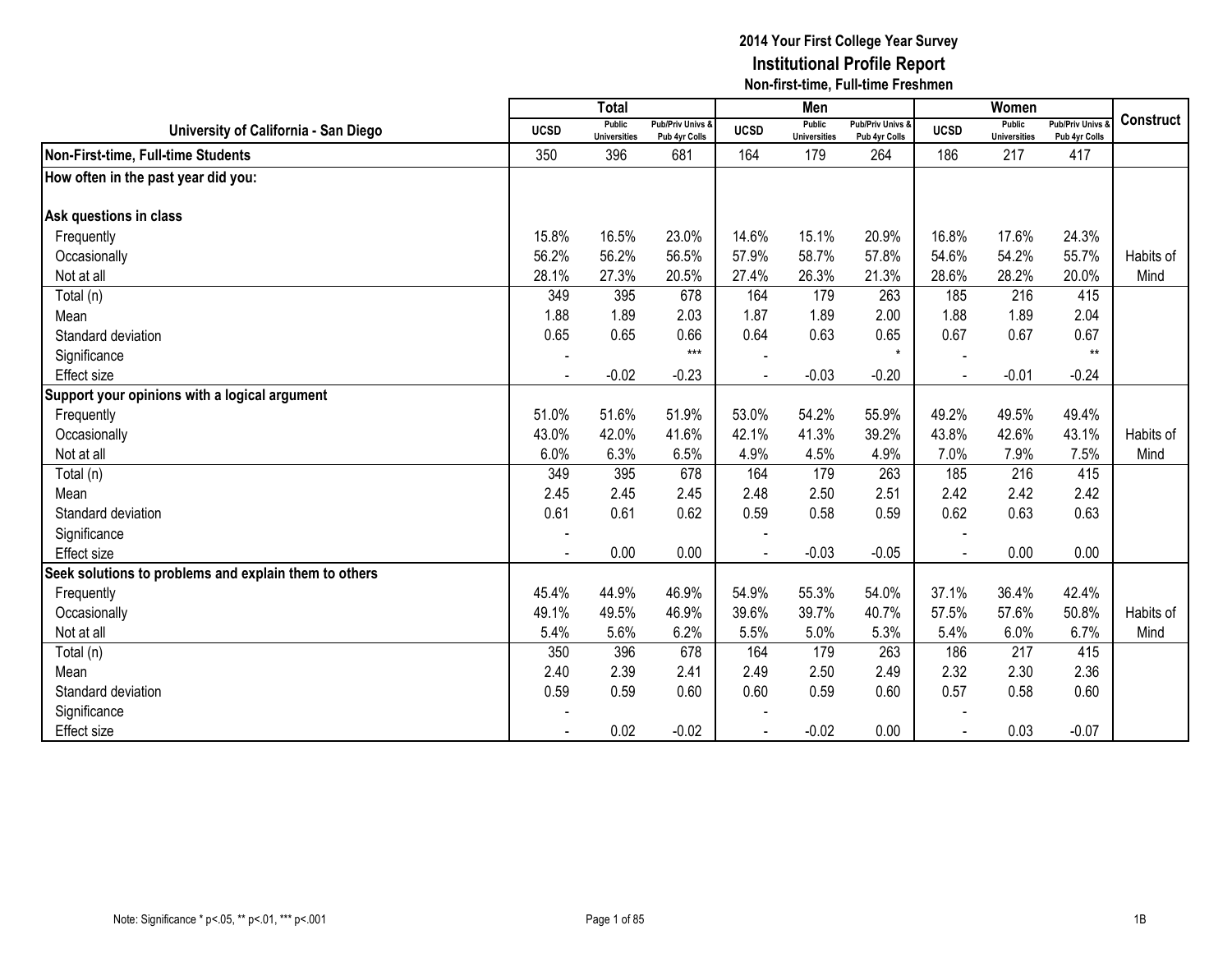|                                                                 |                | <b>Total</b>                         |                                   |                | Men                                  |                                   |             | Women                         |                                        |                  |
|-----------------------------------------------------------------|----------------|--------------------------------------|-----------------------------------|----------------|--------------------------------------|-----------------------------------|-------------|-------------------------------|----------------------------------------|------------------|
| University of California - San Diego                            | <b>UCSD</b>    | <b>Public</b><br><b>Universities</b> | Pub/Priv Univs &<br>Pub 4yr Colls | <b>UCSD</b>    | <b>Public</b><br><b>Universities</b> | Pub/Priv Univs &<br>Pub 4yr Colls | <b>UCSD</b> | Public<br><b>Universities</b> | <b>Pub/Priv Univs</b><br>Pub 4yr Colls | <b>Construct</b> |
| How often in the past year did you:                             |                |                                      |                                   |                |                                      |                                   |             |                               |                                        |                  |
| Revise your papers to improve your writing                      |                |                                      |                                   |                |                                      |                                   |             |                               |                                        |                  |
| Frequently                                                      | 45.7%          | 46.4%                                | 51.4%                             | 35.2%          | 34.5%                                | 41.8%                             | 54.8%       | 56.2%                         | 57.5%                                  |                  |
| Occasionally                                                    | 45.1%          | 44.4%                                | 39.6%                             | 53.1%          | 54.2%                                | 48.3%                             | 38.2%       | 36.4%                         | 34.1%                                  | Habits of        |
| Not at all                                                      | 9.2%           | 9.1%                                 | 9.0%                              | 11.7%          | 11.3%                                | 10.0%                             | 7.0%        | 7.4%                          | 8.4%                                   | Mind             |
| Total (n)                                                       | 348            | 394                                  | 677                               | 162            | 177                                  | 261                               | 186         | $\overline{217}$              | 416                                    |                  |
| Mean                                                            | 2.36           | 2.37                                 | 2.42                              | 2.23           | 2.23                                 | 2.32                              | 2.48        | 2.49                          | 2.49                                   |                  |
| Standard deviation                                              | 0.65           | 0.65                                 | 0.65                              | 0.65           | 0.64                                 | 0.65                              | 0.63        | 0.63                          | 0.65                                   |                  |
| Significance                                                    |                |                                      |                                   |                |                                      |                                   |             |                               |                                        |                  |
| <b>Effect size</b>                                              | $\blacksquare$ | $-0.02$                              | $-0.09$                           | $\blacksquare$ | 0.00                                 | $-0.14$                           | $\sim$      | $-0.02$                       | $-0.02$                                |                  |
| Evaluate the quality or reliability of information you received |                |                                      |                                   |                |                                      |                                   |             |                               |                                        |                  |
| Frequently                                                      | 54.6%          | 54.4%                                | 54.6%                             | 50.6%          | 51.7%                                | 52.7%                             | 58.1%       | 56.7%                         | 55.8%                                  |                  |
| Occasionally                                                    | 41.4%          | 40.8%                                | 40.3%                             | 45.1%          | 44.4%                                | 42.0%                             | 38.2%       | 37.8%                         | 39.2%                                  | Habits of        |
| Not at all                                                      | 4.0%           | 4.8%                                 | 5.2%                              | 4.3%           | 3.9%                                 | 5.3%                              | 3.8%        | 5.5%                          | 5.0%                                   | Mind             |
| Total (n)                                                       | 350            | 395                                  | 678                               | 164            | 178                                  | 262                               | 186         | 217                           | 416                                    |                  |
| Mean                                                            | 2.51           | 2.50                                 | 2.49                              | 2.46           | 2.48                                 | 2.47                              | 2.54        | 2.51                          | 2.51                                   |                  |
| Standard deviation                                              | 0.58           | 0.59                                 | 0.59                              | 0.58           | 0.57                                 | 0.60                              | 0.57        | 0.60                          | 0.59                                   |                  |
| Significance                                                    |                |                                      |                                   |                |                                      |                                   |             |                               |                                        |                  |
| Effect size                                                     |                | 0.02                                 | 0.03                              |                | $-0.04$                              | $-0.02$                           | $\sim$      | 0.05                          | 0.05                                   |                  |
| Take a risk because you felt you had more to gain               |                |                                      |                                   |                |                                      |                                   |             |                               |                                        |                  |
| Frequently                                                      | 33.4%          | 33.3%                                | 35.1%                             | 32.9%          | 34.1%                                | 35.1%                             | 33.9%       | 32.7%                         | 35.1%                                  |                  |
| Occasionally                                                    | 54.6%          | 54.0%                                | 51.3%                             | 57.3%          | 57.0%                                | 54.2%                             | 52.2%       | 51.6%                         | 49.5%                                  | Habits of        |
| Not at all                                                      | 12.0%          | 12.6%                                | 13.6%                             | 9.8%           | 8.9%                                 | 10.7%                             | 14.0%       | 15.7%                         | 15.4%                                  | Mind             |
| Total (n)                                                       | 350            | 396                                  | 678                               | 164            | 179                                  | 262                               | 186         | 217                           | 416                                    |                  |
| Mean                                                            | 2.21           | 2.21                                 | 2.22                              | 2.23           | 2.25                                 | 2.24                              | 2.20        | 2.17                          | 2.20                                   |                  |
| Standard deviation                                              | 0.64           | 0.65                                 | 0.66                              | 0.61           | 0.61                                 | 0.63                              | 0.66        | 0.68                          | 0.68                                   |                  |
| Significance                                                    |                |                                      |                                   |                |                                      |                                   |             |                               |                                        |                  |
| <b>Effect size</b>                                              |                | 0.00                                 | $-0.02$                           |                | $-0.03$                              | $-0.02$                           |             | 0.04                          | 0.00                                   |                  |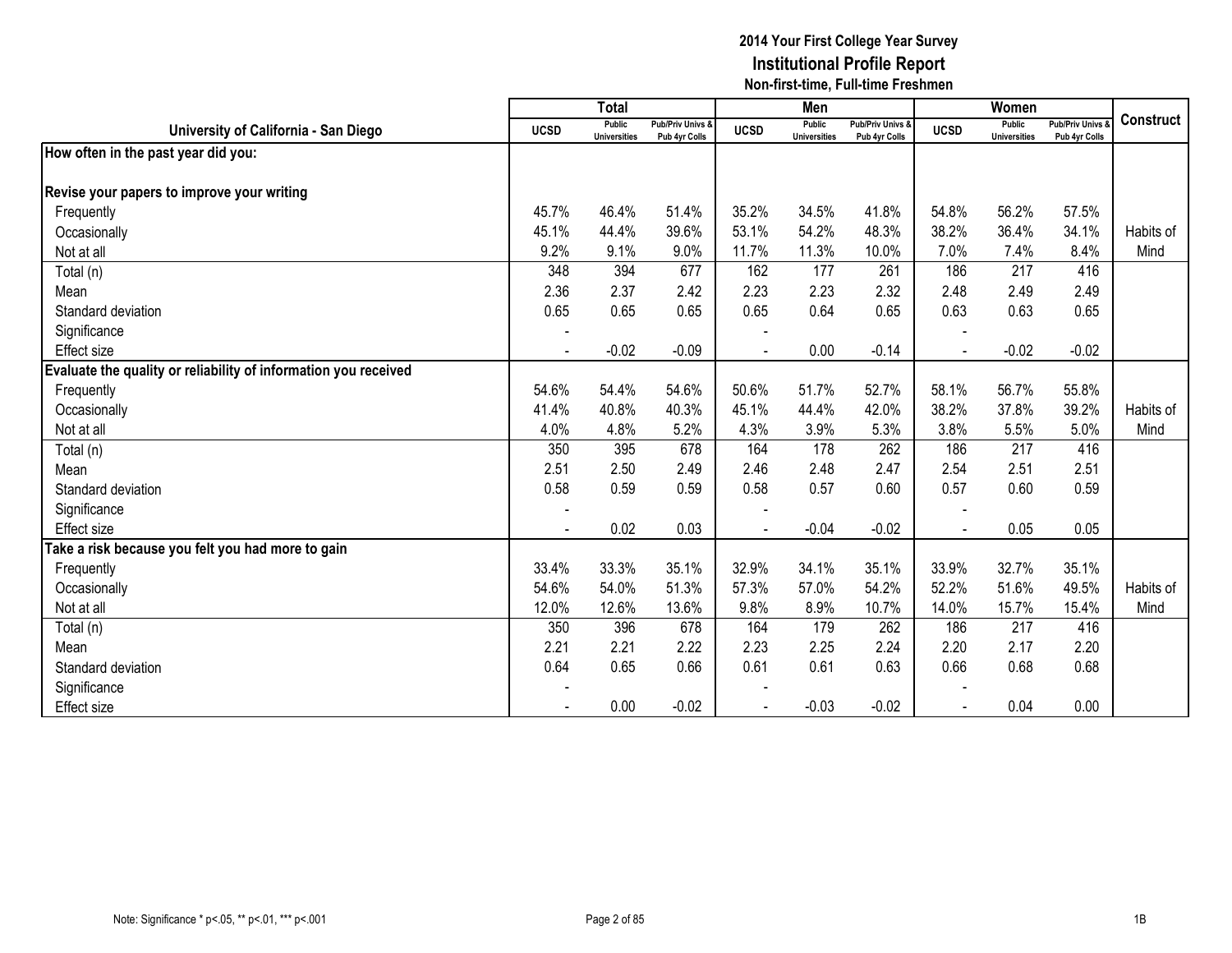|                                                                         |                          | <b>Total</b>                  |                                   |                | Men                                  |                                   |                | Women                         |                                        |                  |
|-------------------------------------------------------------------------|--------------------------|-------------------------------|-----------------------------------|----------------|--------------------------------------|-----------------------------------|----------------|-------------------------------|----------------------------------------|------------------|
| University of California - San Diego                                    | <b>UCSD</b>              | Public<br><b>Universities</b> | Pub/Priv Univs &<br>Pub 4yr Colls | <b>UCSD</b>    | <b>Public</b><br><b>Universities</b> | Pub/Priv Univs &<br>Pub 4yr Colls | <b>UCSD</b>    | Public<br><b>Universities</b> | <b>Pub/Priv Univs</b><br>Pub 4yr Colls | <b>Construct</b> |
| How often in the past year did you:                                     |                          |                               |                                   |                |                                      |                                   |                |                               |                                        |                  |
| Seek alternative solutions to a problem                                 |                          |                               |                                   |                |                                      |                                   |                |                               |                                        |                  |
| Frequently                                                              | 49.9%                    | 49.4%                         | 49.7%                             | 51.5%          | 52.2%                                | 51.9%                             | 48.4%          | 47.0%                         | 48.3%                                  |                  |
| Occasionally                                                            | 45.6%                    | 46.1%                         | 45.7%                             | 44.2%          | 43.8%                                | 43.5%                             | 46.8%          | 47.9%                         | 47.1%                                  | Habits of        |
| Not at all                                                              | 4.6%                     | 4.6%                          | 4.6%                              | 4.3%           | 3.9%                                 | 4.6%                              | 4.8%           | 5.1%                          | 4.6%                                   | Mind             |
| Total (n)                                                               | 349                      | 395                           | 678                               | 163            | 178                                  | 262                               | 186            | 217                           | 416                                    |                  |
| Mean                                                                    | 2.45                     | 2.45                          | 2.45                              | 2.47           | 2.48                                 | 2.47                              | 2.44           | 2.42                          | 2.44                                   |                  |
| Standard deviation                                                      | 0.58                     | 0.58                          | 0.58                              | 0.58           | 0.57                                 | 0.58                              | 0.59           | 0.59                          | 0.58                                   |                  |
| Significance                                                            |                          |                               |                                   |                |                                      |                                   |                |                               |                                        |                  |
| Effect size                                                             | $\blacksquare$           | 0.00                          | 0.00                              | $\blacksquare$ | $-0.02$                              | 0.00                              | $\blacksquare$ | 0.03                          | 0.00                                   |                  |
| ook up scientific research articles and resources                       |                          |                               |                                   |                |                                      |                                   |                |                               |                                        |                  |
| Frequently                                                              | 38.0%                    | 37.4%                         | 39.0%                             | 34.8%          | 34.1%                                | 37.3%                             | 40.9%          | 40.1%                         | 40.1%                                  |                  |
| Occasionally                                                            | 46.0%                    | 46.2%                         | 45.4%                             | 49.4%          | 49.2%                                | 47.1%                             | 43.0%          | 43.8%                         | 44.2%                                  | Habits of        |
| Not at all                                                              | 16.0%                    | 16.4%                         | 15.6%                             | 15.9%          | 16.8%                                | 15.6%                             | 16.1%          | 16.1%                         | 15.6%                                  | Mind             |
| Total (n)                                                               | 350                      | 396                           | 679                               | 164            | 179                                  | 263                               | 186            | 217                           | 416                                    |                  |
| Mean                                                                    | 2.22                     | 2.21                          | 2.23                              | 2.19           | 2.17                                 | 2.22                              | 2.25           | 2.24                          | 2.25                                   |                  |
| Standard deviation                                                      | 0.70                     | 0.70                          | 0.70                              | 0.69           | 0.69                                 | 0.70                              | 0.72           | 0.71                          | 0.71                                   |                  |
| Significance                                                            | $\overline{\phantom{a}}$ |                               |                                   |                |                                      |                                   |                |                               |                                        |                  |
| <b>Effect size</b>                                                      |                          | 0.01                          | $-0.01$                           |                | 0.03                                 | $-0.04$                           |                | 0.01                          | 0.00                                   |                  |
| Explore topics on your own, even though it was not required for a class |                          |                               |                                   |                |                                      |                                   |                |                               |                                        |                  |
| Frequently                                                              | 35.1%                    | 34.8%                         | 35.9%                             | 35.4%          | 35.2%                                | 36.5%                             | 34.9%          | 34.6%                         | 35.6%                                  |                  |
| Occasionally                                                            | 50.6%                    | 50.8%                         | 49.9%                             | 50.6%          | 50.3%                                | 47.5%                             | 50.5%          | 51.2%                         | 51.4%                                  | Habits of        |
| Not at all                                                              | 14.3%                    | 14.4%                         | 14.1%                             | 14.0%          | 14.5%                                | 16.0%                             | 14.5%          | 14.3%                         | 13.0%                                  | Mind             |
| Total (n)                                                               | 350                      | 396                           | 679                               | 164            | 179                                  | 263                               | 186            | 217                           | 416                                    |                  |
| Mean                                                                    | 2.21                     | 2.20                          | 2.22                              | 2.21           | 2.21                                 | 2.21                              | 2.20           | 2.20                          | 2.23                                   |                  |
| Standard deviation                                                      | 0.67                     | 0.67                          | 0.67                              | 0.67           | 0.68                                 | 0.70                              | 0.67           | 0.67                          | 0.66                                   |                  |
| Significance                                                            |                          |                               |                                   |                |                                      |                                   |                |                               |                                        |                  |
| Effect size                                                             |                          | 0.01                          | $-0.01$                           |                | 0.00                                 | 0.00                              |                | 0.00                          | $-0.05$                                |                  |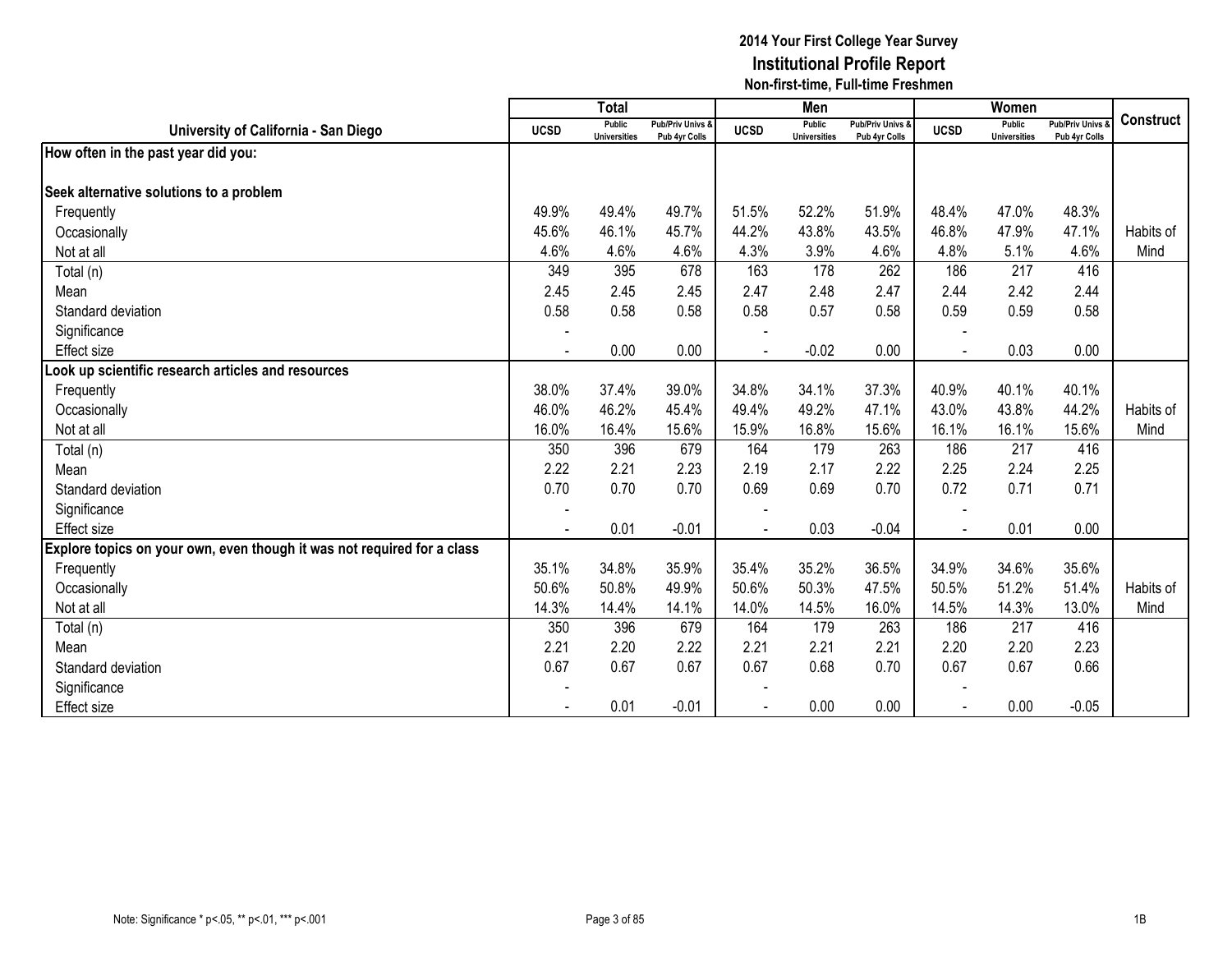|                                                                      |                | <b>Total</b>                  |                                   |                | Men                                  |                                   |             | Women                                |                                        |                  |
|----------------------------------------------------------------------|----------------|-------------------------------|-----------------------------------|----------------|--------------------------------------|-----------------------------------|-------------|--------------------------------------|----------------------------------------|------------------|
| University of California - San Diego                                 | <b>UCSD</b>    | Public<br><b>Universities</b> | Pub/Priv Univs &<br>Pub 4yr Colls | <b>UCSD</b>    | <b>Public</b><br><b>Universities</b> | Pub/Priv Univs &<br>Pub 4yr Colls | <b>UCSD</b> | <b>Public</b><br><b>Universities</b> | <b>Pub/Priv Univs</b><br>Pub 4yr Colls | <b>Construct</b> |
| How often in the past year did you:                                  |                |                               |                                   |                |                                      |                                   |             |                                      |                                        |                  |
|                                                                      |                |                               |                                   |                |                                      |                                   |             |                                      |                                        |                  |
| Accept mistakes as part of the learning process                      |                |                               |                                   |                |                                      |                                   |             |                                      |                                        |                  |
| Frequently                                                           | 60.2%          | 60.0%                         | 59.0%                             | 61.0%          | 60.9%                                | 60.8%                             | 59.5%       | 59.3%                                | 57.8%                                  |                  |
| Occasionally                                                         | 37.8%          | 38.0%                         | 38.3%                             | 35.4%          | 35.8%                                | 35.4%                             | 40.0%       | 39.8%                                | 40.2%                                  | Habits of        |
| Not at all                                                           | 2.0%           | 2.0%                          | 2.7%                              | 3.7%           | 3.4%                                 | 3.8%                              | 0.5%        | 0.9%                                 | 1.9%                                   | Mind             |
| Total (n)                                                            | 349            | 395                           | 678                               | 164            | 179                                  | 263                               | 185         | $\overline{216}$                     | 415                                    |                  |
| Mean                                                                 | 2.58           | 2.58                          | 2.56                              | 2.57           | 2.58                                 | 2.57                              | 2.59        | 2.58                                 | 2.56                                   |                  |
| Standard deviation                                                   | 0.53           | 0.53                          | 0.55                              | 0.57           | 0.56                                 | 0.57                              | 0.50        | 0.51                                 | 0.53                                   |                  |
| Significance                                                         |                |                               |                                   |                |                                      |                                   |             |                                      |                                        |                  |
| <b>Effect size</b>                                                   | $\blacksquare$ | 0.00                          | 0.04                              | $\blacksquare$ | $-0.02$                              | 0.00                              |             | 0.02                                 | 0.06                                   |                  |
| Seek feedback on your academic work                                  |                |                               |                                   |                |                                      |                                   |             |                                      |                                        |                  |
| Frequently                                                           | 46.9%          | 47.7%                         | 50.7%                             | 39.6%          | 41.9%                                | 46.4%                             | 53.2%       | 52.5%                                | 53.4%                                  |                  |
| Occasionally                                                         | 44.9%          | 44.4%                         | 42.3%                             | 48.8%          | 47.5%                                | 43.3%                             | 41.4%       | 41.9%                                | 41.6%                                  | Habits of        |
| Not at all                                                           | 8.3%           | 7.8%                          | 7.1%                              | 11.6%          | 10.6%                                | 10.3%                             | 5.4%        | 5.5%                                 | 5.0%                                   | Mind             |
| Total (n)                                                            | 350            | 396                           | 679                               | 164            | 179                                  | 263                               | 186         | 217                                  | 416                                    |                  |
| Mean                                                                 | 2.39           | 2.40                          | 2.44                              | 2.28           | 2.31                                 | 2.36                              | 2.48        | 2.47                                 | 2.48                                   |                  |
| Standard deviation                                                   | 0.64           | 0.63                          | 0.62                              | 0.66           | 0.66                                 | 0.66                              | 0.60        | 0.60                                 | 0.59                                   |                  |
| Significance                                                         | $\blacksquare$ |                               |                                   |                |                                      |                                   |             |                                      |                                        |                  |
| Effect size                                                          |                | $-0.02$                       | $-0.08$                           |                | $-0.05$                              | $-0.12$                           |             | 0.02                                 | 0.00                                   |                  |
| ntegrate skills and knowledge from different sources and experiences |                |                               |                                   |                |                                      |                                   |             |                                      |                                        |                  |
| Frequently                                                           | 62.8%          | 62.8%                         | 60.9%                             | 56.1%          | 57.5%                                | 58.8%                             | 68.6%       | 67.1%                                | 62.2%                                  |                  |
| Occasionally                                                         | 34.1%          | 34.2%                         | 36.2%                             | 39.0%          | 38.0%                                | 37.0%                             | 29.7%       | 31.0%                                | 35.7%                                  |                  |
| Not at all                                                           | 3.2%           | 3.0%                          | 3.0%                              | 4.9%           | 4.5%                                 | 4.2%                              | 1.6%        | 1.9%                                 | 2.2%                                   |                  |
| Total (n)                                                            | 349            | 395                           | 677                               | 164            | 179                                  | 262                               | 185         | 216                                  | 415                                    |                  |
| Mean                                                                 | 2.60           | 2.60                          | 2.58                              | 2.51           | 2.53                                 | 2.55                              | 2.67        | 2.65                                 | 2.60                                   |                  |
| Standard deviation                                                   | 0.55           | 0.55                          | 0.55                              | 0.59           | 0.58                                 | 0.58                              | 0.50        | 0.51                                 | 0.53                                   |                  |
| Significance                                                         |                |                               |                                   |                |                                      |                                   |             |                                      |                                        |                  |
| Effect size                                                          |                | 0.00                          | 0.04                              |                | $-0.03$                              | $-0.07$                           |             | 0.04                                 | 0.13                                   |                  |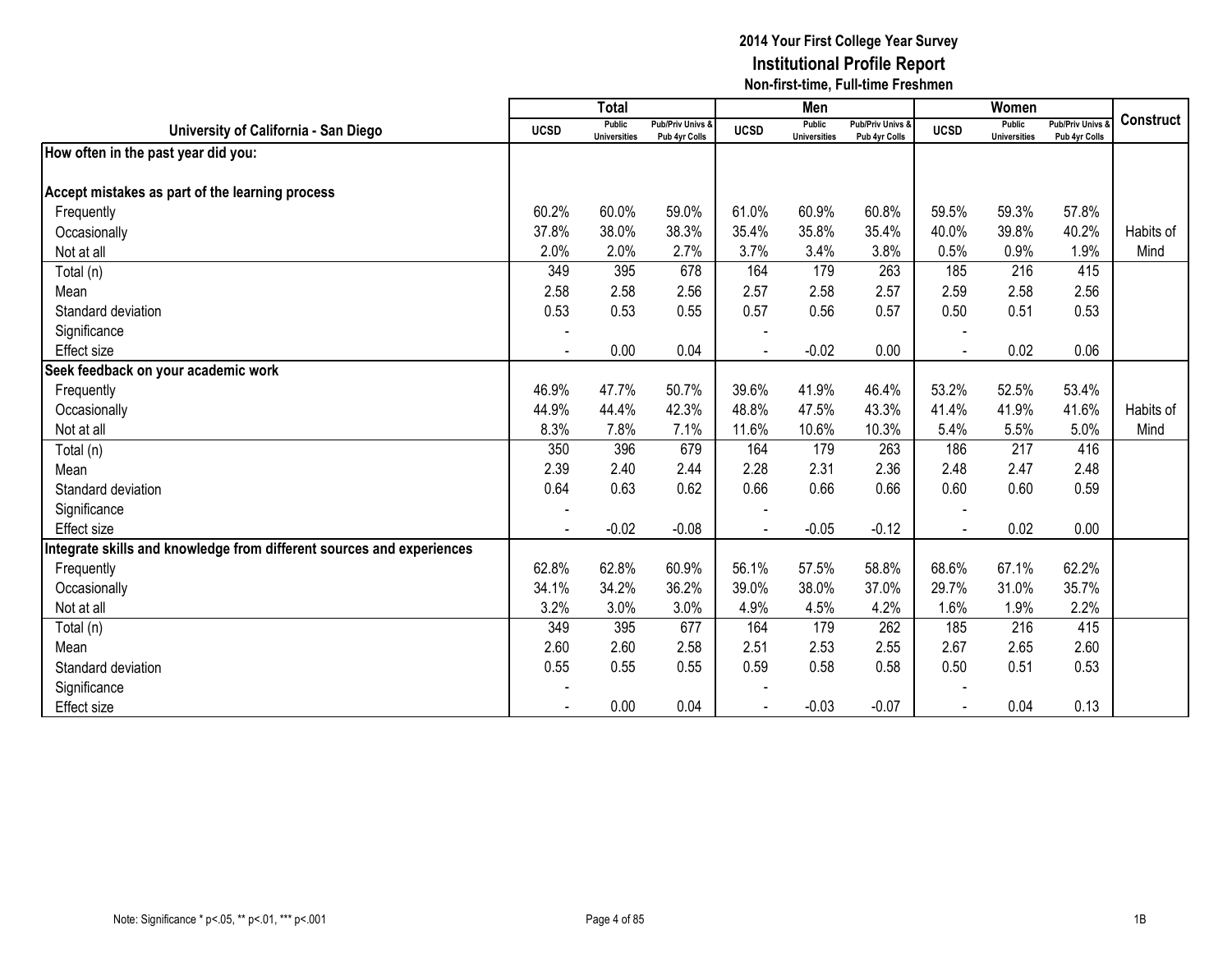|                                                                     |                          | Total                         |                                   |             | Men                           |                                   |             | Women                                |                                        |                  |
|---------------------------------------------------------------------|--------------------------|-------------------------------|-----------------------------------|-------------|-------------------------------|-----------------------------------|-------------|--------------------------------------|----------------------------------------|------------------|
| University of California - San Diego                                | <b>UCSD</b>              | Public<br><b>Universities</b> | Pub/Priv Univs &<br>Pub 4yr Colls | <b>UCSD</b> | Public<br><b>Universities</b> | Pub/Priv Univs &<br>Pub 4yr Colls | <b>UCSD</b> | <b>Public</b><br><b>Universities</b> | <b>Pub/Priv Univs</b><br>Pub 4yr Colls | <b>Construct</b> |
| Since entering this college, how often have you interacted with the |                          |                               |                                   |             |                               |                                   |             |                                      |                                        |                  |
| following people (e.g., by phone, e-mail, text, or in person):      |                          |                               |                                   |             |                               |                                   |             |                                      |                                        |                  |
| Faculty during office hours                                         |                          |                               |                                   |             |                               |                                   |             |                                      |                                        |                  |
| Daily                                                               | 2.6%                     | 2.5%                          | 4.3%                              | 3.7%        | 3.4%                          | 5.3%                              | 1.6%        | 1.8%                                 | 3.6%                                   | Faculty          |
| 2 or 3 times per week                                               | 6.9%                     | 7.1%                          | 9.0%                              | 9.8%        | 10.1%                         | 12.5%                             | 4.3%        | 4.6%                                 | 6.7%                                   | Interaction      |
| Once a week                                                         | 10.9%                    | 11.6%                         | 13.8%                             | 10.4%       | 11.7%                         | 14.1%                             | 11.3%       | 11.5%                                | 13.7%                                  |                  |
| 1 or 2 times per month                                              | 24.9%                    | 23.5%                         | 23.8%                             | 24.4%       | 24.0%                         | 23.2%                             | 25.3%       | 23.0%                                | 24.2%                                  |                  |
| 1 or 2 times per term                                               | 39.7%                    | 37.9%                         | 34.9%                             | 34.1%       | 32.4%                         | 29.3%                             | 44.6%       | 42.4%                                | 38.4%                                  |                  |
| Never                                                               | 15.1%                    | 17.4%                         | 14.3%                             | 17.7%       | 18.4%                         | 15.6%                             | 12.9%       | 16.6%                                | 13.4%                                  |                  |
| Total (n)                                                           | 350                      | 396                           | 680                               | 164         | 179                           | 263                               | 186         | 217                                  | 417                                    |                  |
| Mean                                                                | 2.62                     | 2.61                          | 2.81                              | 2.71        | 2.73                          | 2.95                              | 2.54        | 2.51                                 | 2.73                                   |                  |
| Standard deviation                                                  | 1.22                     | 1.25                          | 1.33                              | 1.34        | 1.35                          | 1.43                              | 1.09        | 1.15                                 | 1.26                                   |                  |
| Significance                                                        | $\overline{\phantom{a}}$ |                               | $\star$                           |             |                               |                                   |             |                                      |                                        |                  |
| Effect size                                                         | $\blacksquare$           | 0.01                          | $-0.14$                           |             | $-0.01$                       | $-0.17$                           |             | 0.03                                 | $-0.15$                                |                  |
| Faculty outside of class or office hours                            |                          |                               |                                   |             |                               |                                   |             |                                      |                                        |                  |
| Daily                                                               | 1.4%                     | 1.8%                          | 2.8%                              | 1.8%        | 1.7%                          | 2.7%                              | 1.1%        | 1.8%                                 | 2.9%                                   |                  |
| 2 or 3 times per week                                               | 4.0%                     | 4.0%                          | 5.4%                              | 6.7%        | 6.7%                          | 8.0%                              | 1.6%        | 1.8%                                 | 3.8%                                   | Faculty          |
| Once a week                                                         | 7.4%                     | 7.8%                          | 10.0%                             | 7.9%        | 8.9%                          | 11.0%                             | 7.0%        | 6.9%                                 | 9.4%                                   | Interaction      |
| 1 or 2 times per month                                              | 14.3%                    | 15.4%                         | 17.2%                             | 13.4%       | 14.0%                         | 15.5%                             | 15.1%       | 16.6%                                | 18.2%                                  |                  |
| 1 or 2 times per term                                               | 32.3%                    | 30.8%                         | 29.5%                             | 28.0%       | 26.8%                         | 26.9%                             | 36.0%       | 34.1%                                | 31.2%                                  |                  |
| Never                                                               | 40.6%                    | 40.2%                         | 35.1%                             | 42.1%       | 41.9%                         | 36.0%                             | 39.2%       | 38.7%                                | 34.5%                                  |                  |
| Total (n)                                                           | 350                      | 396                           | 681                               | 164         | 179                           | 264                               | 186         | 217                                  | 417                                    |                  |
| Mean                                                                | 2.06                     | 2.10                          | 2.30                              | 2.15        | 2.17                          | 2.36                              | 1.99        | 2.05                                 | 2.25                                   |                  |
| Standard deviation                                                  | 1.20                     | 1.23                          | 1.33                              | 1.33        | 1.33                          | 1.40                              | 1.07        | 1.14                                 | 1.28                                   |                  |
| Significance                                                        |                          |                               | $**$                              |             |                               |                                   |             |                                      |                                        |                  |
| <b>Effect size</b>                                                  |                          | $-0.03$                       | 0.18                              |             | 0.02                          | 0.15                              |             | 0.05                                 | 0.20                                   |                  |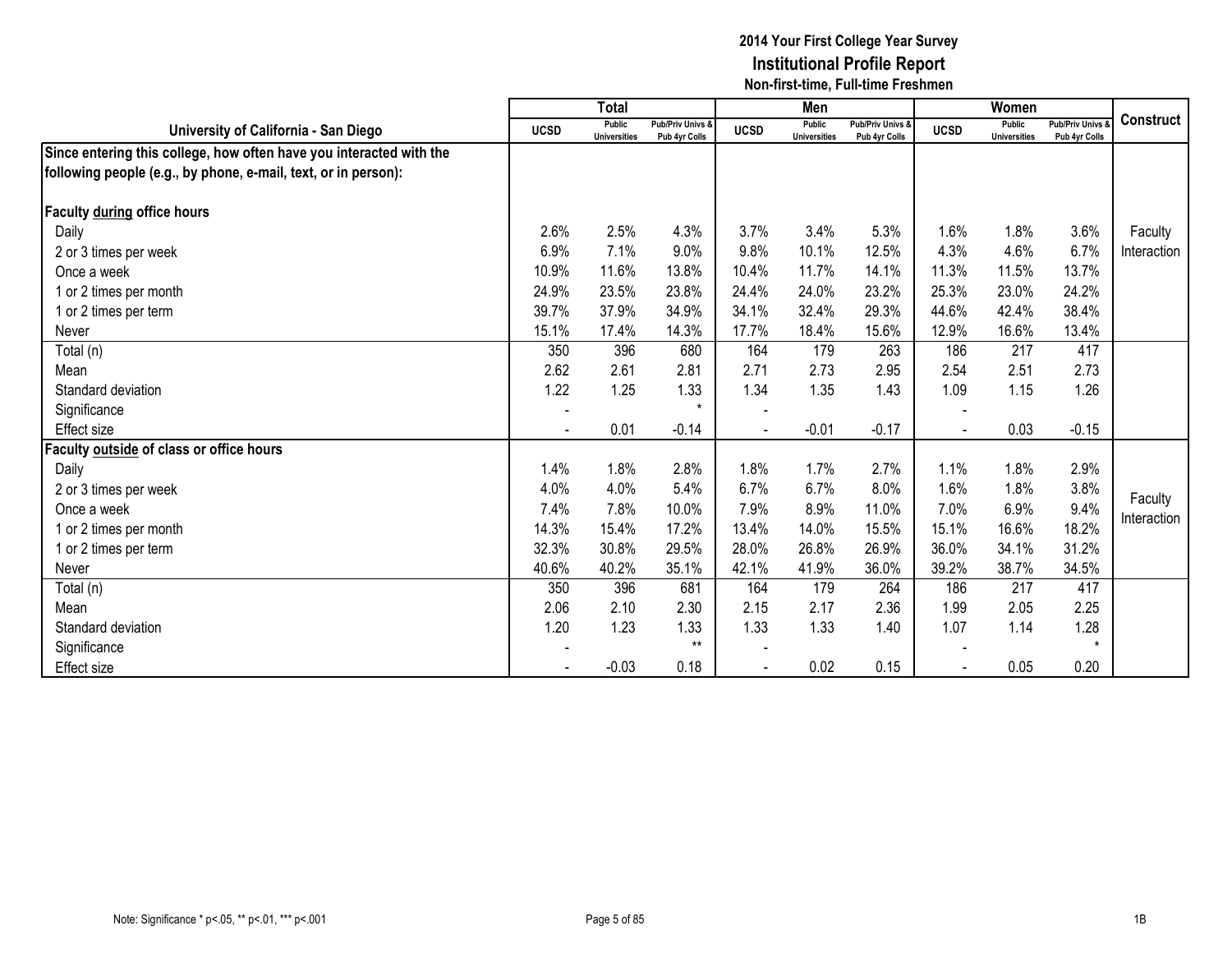|                                                                     |                          | <b>Total</b>                  |                                   |             | Men                                  |                                   |             | Women                                |                                        |                  |
|---------------------------------------------------------------------|--------------------------|-------------------------------|-----------------------------------|-------------|--------------------------------------|-----------------------------------|-------------|--------------------------------------|----------------------------------------|------------------|
| University of California - San Diego                                | <b>UCSD</b>              | Public<br><b>Universities</b> | Pub/Priv Univs &<br>Pub 4yr Colls | <b>UCSD</b> | <b>Public</b><br><b>Universities</b> | Pub/Priv Univs &<br>Pub 4yr Colls | <b>UCSD</b> | <b>Public</b><br><b>Universities</b> | <b>Pub/Priv Univs</b><br>Pub 4yr Colls | <b>Construct</b> |
| Since entering this college, how often have you interacted with the |                          |                               |                                   |             |                                      |                                   |             |                                      |                                        |                  |
| following people (e.g., by phone, e-mail, text, or in person):      |                          |                               |                                   |             |                                      |                                   |             |                                      |                                        |                  |
| Academic advisors/counselors                                        |                          |                               |                                   |             |                                      |                                   |             |                                      |                                        |                  |
| Daily                                                               | 2.0%                     | 2.0%                          | 2.1%                              | 3.1%        | 2.8%                                 | 3.0%                              | 1.1%        | 1.4%                                 | 1.4%                                   |                  |
| 2 or 3 times per week                                               | 0.9%                     | 1.3%                          | 2.9%                              | 1.2%        | 1.7%                                 | 3.8%                              | 0.5%        | 0.9%                                 | 2.4%                                   |                  |
| Once a week                                                         | 3.4%                     | 4.3%                          | 4.7%                              | 3.7%        | 5.1%                                 | 5.3%                              | 3.2%        | 3.7%                                 | 4.3%                                   |                  |
| 1 or 2 times per month                                              | 14.7%                    | 15.5%                         | 18.3%                             | 14.1%       | 15.7%                                | 19.0%                             | 15.1%       | 15.3%                                | 17.8%                                  |                  |
| 1 or 2 times per term                                               | 65.8%                    | 64.7%                         | 60.7%                             | 60.1%       | 57.9%                                | 54.0%                             | 70.8%       | 70.4%                                | 64.9%                                  |                  |
| Never                                                               | 13.2%                    | 12.2%                         | 11.3%                             | 17.8%       | 16.9%                                | 14.8%                             | 9.2%        | 8.3%                                 | 9.1%                                   |                  |
| Total (n)                                                           | 348                      | 394                           | 679                               | 163         | 178                                  | 263                               | 185         | 216                                  | 416                                    |                  |
| Mean                                                                | 2.19                     | 2.24                          | 2.33                              | 2.20        | 2.25                                 | 2.38                              | 2.18        | 2.23                                 | 2.30                                   |                  |
| Standard deviation                                                  | 0.88                     | 0.91                          | 0.98                              | 1.02        | 1.04                                 | 1.11                              | 0.75        | 0.80                                 | 0.89                                   |                  |
| Significance                                                        | $\overline{\phantom{a}}$ |                               | $\star$                           |             |                                      |                                   |             |                                      |                                        |                  |
| Effect size                                                         |                          | $-0.05$                       | $-0.14$                           |             | $-0.05$                              | $-0.16$                           |             | $-0.06$                              | $-0.13$                                |                  |
| <b>Close friends at this institution</b>                            |                          |                               |                                   |             |                                      |                                   |             |                                      |                                        |                  |
| Daily                                                               | 48.3%                    | 50.3%                         | 52.4%                             | 54.3%       | 55.4%                                | 56.1%                             | 43.0%       | 46.1%                                | 50.1%                                  |                  |
| 2 or 3 times per week                                               | 16.7%                    | 16.5%                         | 16.8%                             | 17.9%       | 17.5%                                | 18.3%                             | 15.6%       | 15.7%                                | 15.9%                                  |                  |
| Once a week                                                         | 13.2%                    | 13.5%                         | 11.7%                             | 9.3%        | 9.6%                                 | 9.5%                              | 16.7%       | 16.6%                                | 13.0%                                  |                  |
| 1 or 2 times per month                                              | 5.5%                     | 4.8%                          | 5.2%                              | 4.9%        | 4.5%                                 | 5.0%                              | 5.9%        | 5.1%                                 | 5.3%                                   |                  |
| 1 or 2 times per term                                               | 7.2%                     | 6.6%                          | 5.3%                              | 3.1%        | 3.4%                                 | 3.1%                              | 10.8%       | 9.2%                                 | 6.7%                                   |                  |
| Never                                                               | 9.2%                     | 8.4%                          | 8.6%                              | 10.5%       | 9.6%                                 | 8.0%                              | 8.1%        | 7.4%                                 | 8.9%                                   |                  |
| Total (n)                                                           | 348                      | 394                           | 677                               | 162         | 177                                  | 262                               | 186         | 217                                  | 415                                    |                  |
| Mean                                                                | 4.66                     | 4.74                          | 4.80                              | 4.84        | 4.88                                 | 4.95                              | 4.50        | 4.62                                 | 4.71                                   |                  |
| Standard deviation                                                  | 1.69                     | 1.64                          | 1.63                              | 1.67        | 1.64                                 | 1.56                              | 1.69        | 1.65                                 | 1.67                                   |                  |
| Significance                                                        |                          |                               |                                   |             |                                      |                                   |             |                                      |                                        |                  |
| <b>Effect size</b>                                                  |                          | $-0.05$                       | $-0.09$                           |             | $-0.02$                              | $-0.07$                           |             | $-0.07$                              | $-0.13$                                |                  |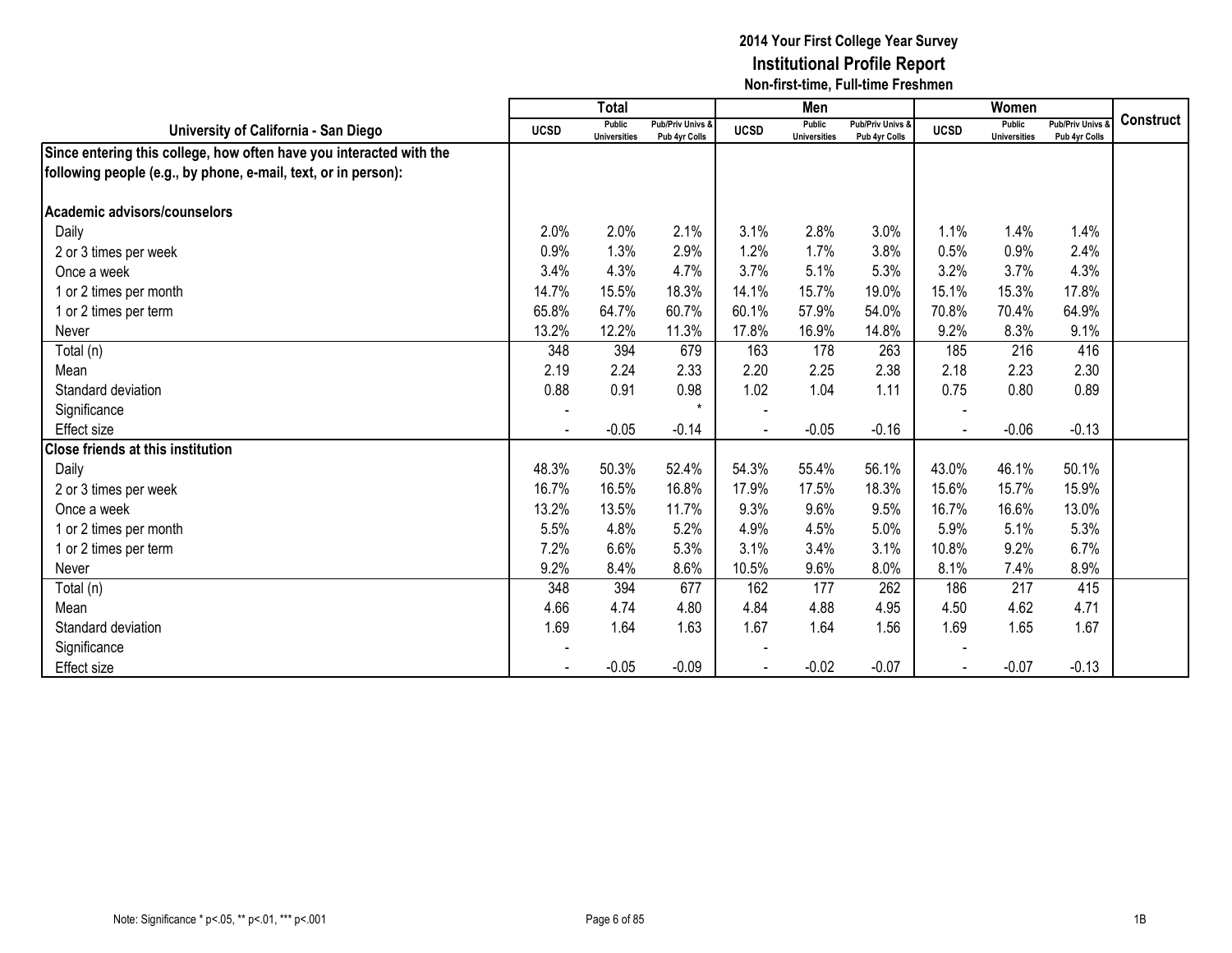|                                                                     |             | <b>Total</b>                  |                                   |             | Men                                  |                                   |             | Women                                |                                        |                  |
|---------------------------------------------------------------------|-------------|-------------------------------|-----------------------------------|-------------|--------------------------------------|-----------------------------------|-------------|--------------------------------------|----------------------------------------|------------------|
| University of California - San Diego                                | <b>UCSD</b> | Public<br><b>Universities</b> | Pub/Priv Univs &<br>Pub 4yr Colls | <b>UCSD</b> | <b>Public</b><br><b>Universities</b> | Pub/Priv Univs &<br>Pub 4yr Colls | <b>UCSD</b> | <b>Public</b><br><b>Universities</b> | <b>Pub/Priv Univs</b><br>Pub 4yr Colls | <b>Construct</b> |
| Since entering this college, how often have you interacted with the |             |                               |                                   |             |                                      |                                   |             |                                      |                                        |                  |
| following people (e.g., by phone, e-mail, text, or in person):      |             |                               |                                   |             |                                      |                                   |             |                                      |                                        |                  |
| <b>Close friends not at this institution</b>                        |             |                               |                                   |             |                                      |                                   |             |                                      |                                        |                  |
| Daily                                                               | 28.3%       | 28.8%                         | 30.1%                             | 26.2%       | 27.4%                                | 27.3%                             | 30.1%       | 30.0%                                | 32.0%                                  |                  |
| 2 or 3 times per week                                               | 17.4%       | 17.9%                         | 18.7%                             | 15.2%       | 16.2%                                | 16.7%                             | 19.4%       | 19.4%                                | 20.0%                                  |                  |
| Once a week                                                         | 17.4%       | 16.4%                         | 16.5%                             | 17.1%       | 16.2%                                | 15.9%                             | 17.7%       | 16.6%                                | 16.8%                                  |                  |
| 1 or 2 times per month                                              | 14.3%       | 13.9%                         | 14.0%                             | 15.2%       | 14.0%                                | 16.3%                             | 13.4%       | 13.8%                                | 12.5%                                  |                  |
| 1 or 2 times per term                                               | 15.1%       | 15.7%                         | 14.4%                             | 15.2%       | 15.6%                                | 14.8%                             | 15.1%       | 15.7%                                | 14.2%                                  |                  |
| Never                                                               | 7.4%        | 7.3%                          | 6.3%                              | 11.0%       | 10.6%                                | 9.1%                              | 4.3%        | 4.6%                                 | 4.6%                                   |                  |
| Total (n)                                                           | 350         | 396                           | 680                               | 164         | 179                                  | 264                               | 186         | 217                                  | 416                                    |                  |
| Mean                                                                | 4.07        | 4.08                          | 4.17                              | 3.89        | 3.94                                 | 3.98                              | 4.23        | 4.20                                 | 4.29                                   |                  |
| Standard deviation                                                  | 1.65        | 1.66                          | 1.63                              | 1.72        | 1.73                                 | 1.69                              | 1.58        | 1.59                                 | 1.58                                   |                  |
| Significance                                                        |             |                               |                                   |             |                                      |                                   |             |                                      |                                        |                  |
| <b>Effect size</b>                                                  |             | $-0.01$                       | $-0.06$                           |             | $-0.03$                              | $-0.05$                           |             | 0.02                                 | $-0.04$                                |                  |
| Your family                                                         |             |                               |                                   |             |                                      |                                   |             |                                      |                                        |                  |
| Daily                                                               | 30.7%       | 30.9%                         | 36.8%                             | 22.7%       | 22.5%                                | 25.9%                             | 37.6%       | 37.8%                                | 43.8%                                  |                  |
| 2 or 3 times per week                                               | 18.3%       | 19.5%                         | 20.5%                             | 17.2%       | 19.1%                                | 20.5%                             | 19.4%       | 19.8%                                | 20.4%                                  |                  |
| Once a week                                                         | 18.1%       | 17.2%                         | 15.9%                             | 22.1%       | 20.8%                                | 20.5%                             | 14.5%       | 14.3%                                | 13.0%                                  |                  |
| 1 or 2 times per month                                              | 16.6%       | 16.7%                         | 14.4%                             | 18.4%       | 18.5%                                | 16.3%                             | 15.1%       | 15.2%                                | 13.2%                                  |                  |
| 1 or 2 times per term                                               | 12.6%       | 12.2%                         | 9.0%                              | 14.1%       | 13.5%                                | 11.4%                             | 11.3%       | 11.1%                                | 7.5%                                   |                  |
| Never                                                               | 3.7%        | 3.5%                          | 3.4%                              | 5.5%        | 5.6%                                 | 5.3%                              | 2.2%        | 1.8%                                 | 2.2%                                   |                  |
| Total (n)                                                           | 349         | 395                           | 679                               | 163         | 178                                  | 263                               | 186         | 217                                  | 416                                    |                  |
| Mean                                                                | 4.27        | 4.30                          | 4.52                              | 3.99        | 4.02                                 | 4.17                              | 4.51        | 4.53                                 | 4.73                                   |                  |
| Standard deviation                                                  | 1.53        | 1.52                          | 1.49                              | 1.53        | 1.53                                 | 1.52                              | 1.50        | 1.48                                 | 1.43                                   |                  |
| Significance                                                        |             |                               | $\star$                           |             |                                      |                                   |             |                                      |                                        |                  |
| Effect size                                                         |             | $-0.02$                       | $-0.17$                           |             | $-0.02$                              | $-0.12$                           |             | $-0.01$                              | $-0.15$                                |                  |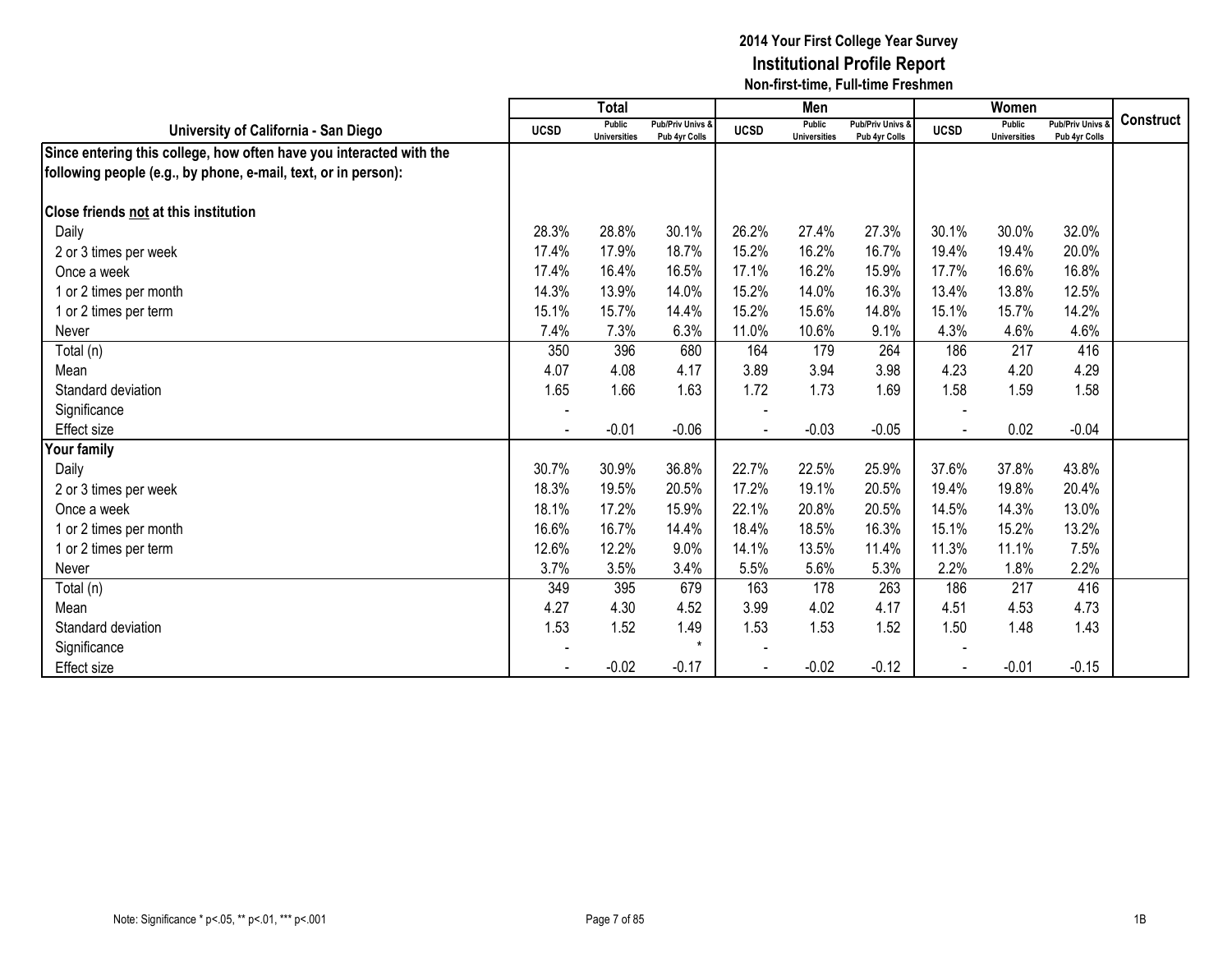|                                                                     |                          | <b>Total</b>                  |                                   |             | Men                                  |                                   |             | Women                                |                                        |                  |
|---------------------------------------------------------------------|--------------------------|-------------------------------|-----------------------------------|-------------|--------------------------------------|-----------------------------------|-------------|--------------------------------------|----------------------------------------|------------------|
| University of California - San Diego                                | <b>UCSD</b>              | Public<br><b>Universities</b> | Pub/Priv Univs &<br>Pub 4yr Colls | <b>UCSD</b> | <b>Public</b><br><b>Universities</b> | Pub/Priv Univs &<br>Pub 4yr Colls | <b>UCSD</b> | <b>Public</b><br><b>Universities</b> | <b>Pub/Priv Univs</b><br>Pub 4yr Colls | <b>Construct</b> |
| Since entering this college, how often have you interacted with the |                          |                               |                                   |             |                                      |                                   |             |                                      |                                        |                  |
| following people (e.g., by phone, e-mail, text, or in person):      |                          |                               |                                   |             |                                      |                                   |             |                                      |                                        |                  |
| <b>Graduate students/teaching assistants</b>                        |                          |                               |                                   |             |                                      |                                   |             |                                      |                                        |                  |
| Daily                                                               | 3.4%                     | 3.5%                          | 4.7%                              | 4.3%        | 3.9%                                 | 4.6%                              | 2.7%        | 3.2%                                 | 4.8%                                   |                  |
| 2 or 3 times per week                                               | 17.1%                    | 16.2%                         | 13.5%                             | 18.9%       | 18.4%                                | 16.3%                             | 15.6%       | 14.3%                                | 11.8%                                  |                  |
| Once a week                                                         | 24.9%                    | 25.0%                         | 21.2%                             | 25.0%       | 24.6%                                | 23.2%                             | 24.7%       | 25.3%                                | 19.9%                                  |                  |
| 1 or 2 times per month                                              | 21.7%                    | 21.5%                         | 19.1%                             | 21.3%       | 22.3%                                | 20.9%                             | 22.0%       | 20.7%                                | 18.0%                                  |                  |
| 1 or 2 times per term                                               | 22.6%                    | 21.2%                         | 19.0%                             | 20.7%       | 19.0%                                | 17.9%                             | 24.2%       | 23.0%                                | 19.7%                                  |                  |
| Never                                                               | 10.3%                    | 12.6%                         | 22.5%                             | 9.8%        | 11.7%                                | 17.1%                             | 10.8%       | 13.4%                                | 25.9%                                  |                  |
| Total (n)                                                           | 350                      | 396                           | 680                               | 164         | 179                                  | 263                               | 186         | 217                                  | 417                                    |                  |
| Mean                                                                | 3.26                     | 3.21                          | 2.98                              | 3.35        | 3.31                                 | 3.17                              | 3.18        | 3.14                                 | 2.86                                   |                  |
| Standard deviation                                                  | 1.35                     | 1.37                          | 1.51                              | 1.37        | 1.38                                 | 1.46                              | 1.33        | 1.37                                 | 1.52                                   |                  |
| Significance                                                        | $\overline{\phantom{a}}$ |                               | $**$                              |             |                                      |                                   |             |                                      | $\star$                                |                  |
| <b>Effect size</b>                                                  |                          | 0.04                          | 0.19                              |             | 0.03                                 | 0.12                              |             | 0.03                                 | 0.21                                   |                  |
| Close friends from your high school                                 |                          |                               |                                   |             |                                      |                                   |             |                                      |                                        |                  |
| Daily                                                               | 9.4%                     | 11.4%                         | 14.7%                             | 11.6%       | 14.0%                                | 14.8%                             | 7.5%        | 9.2%                                 | 14.6%                                  |                  |
| 2 or 3 times per week                                               | 14.9%                    | 14.9%                         | 16.4%                             | 15.2%       | 15.1%                                | 16.3%                             | 14.5%       | 14.7%                                | 16.5%                                  |                  |
| Once a week                                                         | 11.4%                    | 11.1%                         | 11.3%                             | 9.1%        | 9.5%                                 | 8.7%                              | 13.4%       | 12.4%                                | 12.9%                                  |                  |
| 1 or 2 times per month                                              | 15.7%                    | 15.9%                         | 16.7%                             | 15.9%       | 15.1%                                | 15.5%                             | 15.6%       | 16.6%                                | 17.5%                                  |                  |
| 1 or 2 times per term                                               | 20.3%                    | 19.9%                         | 17.2%                             | 18.3%       | 17.9%                                | 17.0%                             | 22.0%       | 21.7%                                | 17.3%                                  |                  |
| Never                                                               | 28.3%                    | 26.8%                         | 23.6%                             | 29.9%       | 28.5%                                | 27.7%                             | 26.9%       | 25.3%                                | 21.1%                                  |                  |
| Total (n)                                                           | 350                      | 396                           | 681                               | 164         | 179                                  | 264                               | 186         | 217                                  | 417                                    |                  |
| Mean                                                                | 2.93                     | 3.02                          | 3.24                              | 2.96        | 3.07                                 | 3.13                              | 2.89        | 2.97                                 | 3.30                                   |                  |
| Standard deviation                                                  | 1.70                     | 1.73                          | 1.78                              | 1.77        | 1.81                                 | 1.83                              | 1.64        | 1.67                                 | 1.74                                   |                  |
| Significance                                                        |                          |                               | $***$                             |             |                                      |                                   |             |                                      | $**$                                   |                  |
| <b>Effect size</b>                                                  |                          | $-0.05$                       | $-0.17$                           |             | $-0.06$                              | $-0.09$                           |             | $-0.05$                              | $-0.24$                                |                  |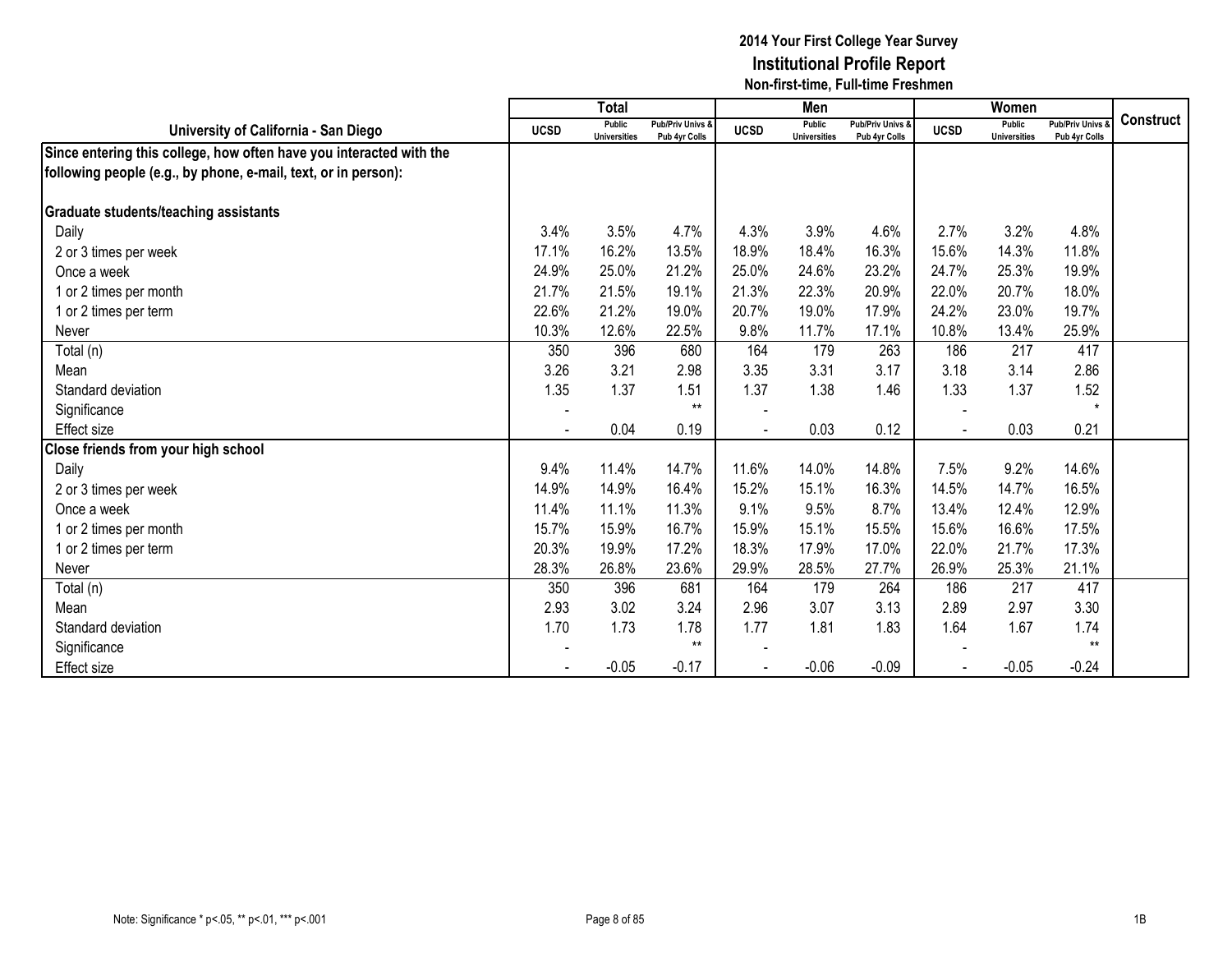|                                                                    |             | <b>Total</b>                         |                                   |             | Men                                  |                                   |             | <b>Women</b>                         |                                        |                  |
|--------------------------------------------------------------------|-------------|--------------------------------------|-----------------------------------|-------------|--------------------------------------|-----------------------------------|-------------|--------------------------------------|----------------------------------------|------------------|
| University of California - San Diego                               | <b>UCSD</b> | <b>Public</b><br><b>Universities</b> | Pub/Priv Univs &<br>Pub 4yr Colls | <b>UCSD</b> | <b>Public</b><br><b>Universities</b> | Pub/Priv Univs &<br>Pub 4yr Colls | <b>UCSD</b> | <b>Public</b><br><b>Universities</b> | <b>Pub/Priv Univs</b><br>Pub 4yr Colls | <b>Construct</b> |
| Do you have any concern about your ability to finance your college |             |                                      |                                   |             |                                      |                                   |             |                                      |                                        |                  |
| education?                                                         |             |                                      |                                   |             |                                      |                                   |             |                                      |                                        |                  |
| Major (not sure I will have enough funds to complete college)      | 31.7%       | 31.3%                                | 30.4%                             | 26.2%       | 25.1%                                | 28.0%                             | 36.6%       | 36.4%                                | 31.9%                                  |                  |
| Some (but I probably will have enough funds)                       | 50.3%       | 50.3%                                | 49.6%                             | 53.0%       | 53.6%                                | 50.8%                             | 47.8%       | 47.5%                                | 48.9%                                  |                  |
| None (I am confident that I will have sufficient funds)            | 18.0%       | 18.4%                                | 20.0%                             | 20.7%       | 21.2%                                | 21.2%                             | 15.6%       | 16.1%                                | 19.2%                                  |                  |
| Total (n)                                                          | 350         | 396                                  | 681                               | 164         | 179                                  | 264                               | 186         | 217                                  | 417                                    |                  |
| Mean                                                               | 2.14        | 2.13                                 | 2.10                              | 2.05        | 2.04                                 | 2.07                              | 2.21        | 2.20                                 | 2.13                                   |                  |
| Standard deviation                                                 | 0.69        | 0.69                                 | 0.70                              | 0.69        | 0.68                                 | 0.70                              | 0.69        | 0.70                                 | 0.70                                   |                  |
| Significance                                                       |             |                                      |                                   |             |                                      |                                   |             |                                      |                                        |                  |
| <b>Effect</b> size                                                 |             | 0.01                                 | 0.06                              |             | 0.01                                 | 0.03                              |             | 0.01                                 | 0.11                                   |                  |
| Since entering this college, how often have you felt:              |             |                                      |                                   |             |                                      |                                   |             |                                      |                                        |                  |
|                                                                    |             |                                      |                                   |             |                                      |                                   |             |                                      |                                        |                  |
| Lonely or homesick                                                 |             |                                      |                                   |             |                                      |                                   |             |                                      |                                        |                  |
| Frequently                                                         | 16.9%       | 16.9%                                | 17.2%                             | 15.2%       | 14.5%                                | 14.4%                             | 18.3%       | 18.9%                                | 18.9%                                  |                  |
| Occasionally                                                       | 44.6%       | 44.7%                                | 43.9%                             | 41.5%       | 41.9%                                | 42.8%                             | 47.3%       | 47.0%                                | 44.6%                                  |                  |
| Not at all                                                         | 38.6%       | 38.4%                                | 38.9%                             | 43.3%       | 43.6%                                | 42.8%                             | 34.4%       | 34.1%                                | 36.5%                                  |                  |
| Total (n)                                                          | 350         | 396                                  | 681                               | 164         | 179                                  | 264                               | 186         | 217                                  | 417                                    |                  |
| Mean                                                               | 1.78        | 1.79                                 | 1.78                              | 1.72        | 1.71                                 | 1.72                              | 1.84        | 1.85                                 | 1.82                                   |                  |
| Standard deviation                                                 | 0.71        | 0.71                                 | 0.72                              | 0.71        | 0.71                                 | 0.70                              | 0.71        | 0.71                                 | 0.72                                   |                  |
| Significance                                                       |             |                                      |                                   |             |                                      |                                   |             |                                      |                                        |                  |
| Effect size                                                        |             | $-0.01$                              | 0.00                              |             | 0.01                                 | 0.00                              |             | $-0.01$                              | 0.03                                   |                  |
| <b>Isolated from campus life</b>                                   |             |                                      |                                   |             |                                      |                                   |             |                                      |                                        |                  |
| Frequently                                                         | 28.7%       | 28.4%                                | 25.4%                             | 27.0%       | 27.5%                                | 24.7%                             | 30.1%       | 29.0%                                | 25.8%                                  |                  |
| Occasionally                                                       | 42.7%       | 43.3%                                | 41.6%                             | 38.0%       | 38.2%                                | 39.2%                             | 46.8%       | 47.5%                                | 43.1%                                  |                  |
| Not at all                                                         | 28.7%       | 28.4%                                | 33.0%                             | 35.0%       | 34.3%                                | 36.1%                             | 23.1%       | 23.5%                                | 31.1%                                  |                  |
| Total (n)                                                          | 349         | 395                                  | 678                               | 163         | 178                                  | 263                               | 186         | 217                                  | 415                                    |                  |
| Mean                                                               | 2.00        | 2.00                                 | 1.92                              | 1.92        | 1.93                                 | 1.89                              | 2.07        | 2.06                                 | 1.95                                   |                  |
| Standard deviation                                                 | 0.76        | 0.75                                 | 0.76                              | 0.79        | 0.79                                 | 0.77                              | 0.73        | 0.72                                 | 0.75                                   |                  |
| Significance                                                       |             |                                      |                                   |             |                                      |                                   |             |                                      |                                        |                  |
| <b>Effect size</b>                                                 |             | 0.00                                 | 0.11                              |             | $-0.01$                              | 0.04                              |             | 0.01                                 | 0.16                                   |                  |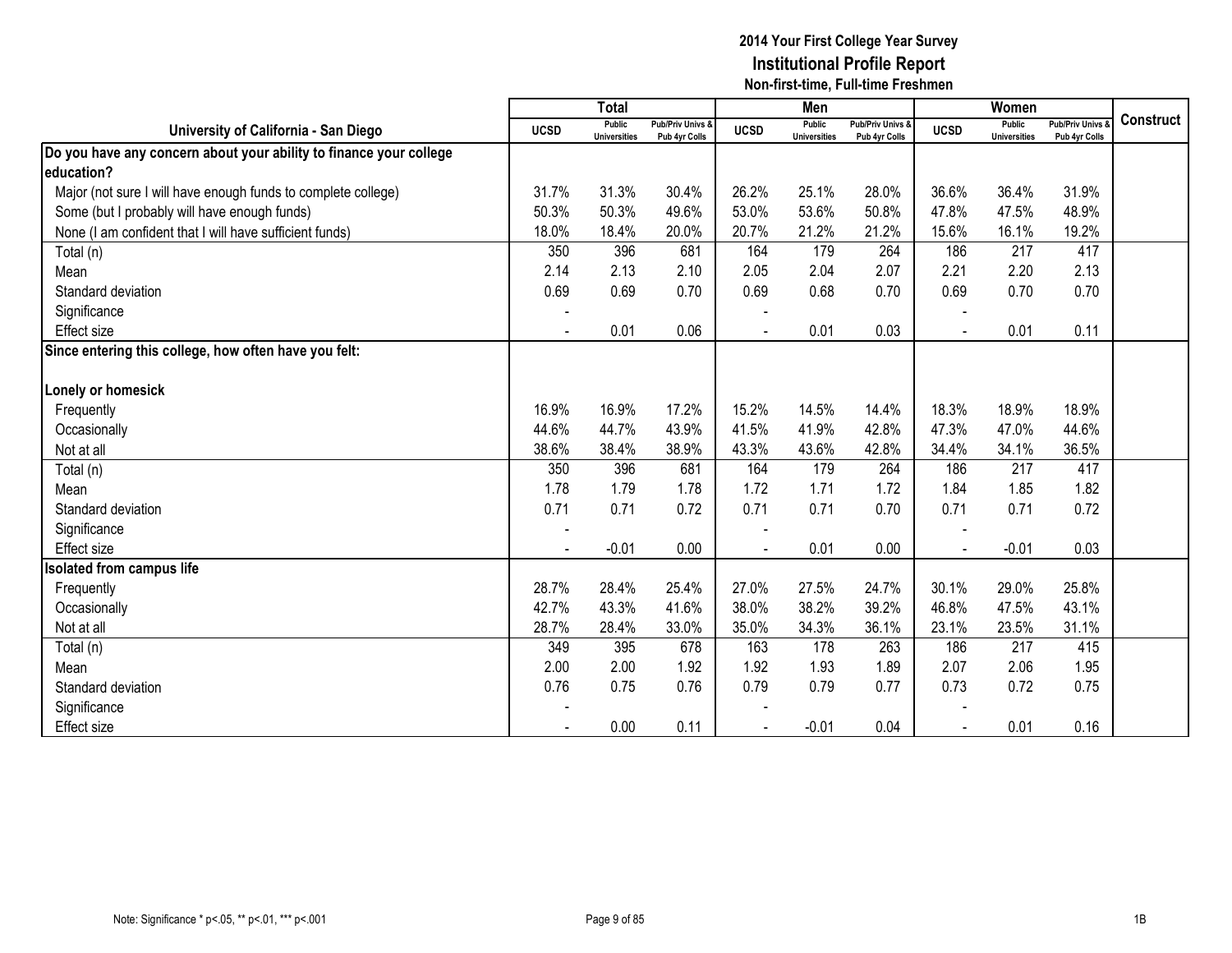|                                                       |                | <b>Total</b>                  |                                   |                | Men                                  |                                   |             | Women                         |                                        |                  |
|-------------------------------------------------------|----------------|-------------------------------|-----------------------------------|----------------|--------------------------------------|-----------------------------------|-------------|-------------------------------|----------------------------------------|------------------|
| University of California - San Diego                  | <b>UCSD</b>    | Public<br><b>Universities</b> | Pub/Priv Univs &<br>Pub 4yr Colls | <b>UCSD</b>    | <b>Public</b><br><b>Universities</b> | Pub/Priv Univs &<br>Pub 4yr Colls | <b>UCSD</b> | Public<br><b>Universities</b> | <b>Pub/Priv Univs</b><br>Pub 4yr Colls | <b>Construct</b> |
| Since entering this college, how often have you felt: |                |                               |                                   |                |                                      |                                   |             |                               |                                        |                  |
|                                                       |                |                               |                                   |                |                                      |                                   |             |                               |                                        |                  |
| Unsafe on this campus                                 |                |                               |                                   |                |                                      |                                   |             |                               |                                        |                  |
| Frequently                                            | 3.4%           | 3.3%                          | 2.6%                              | 5.5%           | 5.0%                                 | 3.8%                              | 1.6%        | 1.8%                          | 1.9%                                   |                  |
| Occasionally                                          | 27.7%          | 27.8%                         | 24.1%                             | 17.1%          | 16.8%                                | 17.0%                             | 37.1%       | 36.9%                         | 28.6%                                  |                  |
| Not at all                                            | 68.9%          | 68.9%                         | 73.2%                             | 77.4%          | 78.2%                                | 79.2%                             | 61.3%       | 61.3%                         | 69.5%                                  |                  |
| Total (n)                                             | 350            | 396                           | 680                               | 164            | 179                                  | 264                               | 186         | 217                           | 416                                    |                  |
| Mean                                                  | 1.35           | 1.34                          | 1.29                              | 1.28           | 1.27                                 | 1.25                              | 1.40        | 1.41                          | 1.32                                   |                  |
| Standard deviation                                    | 0.54           | 0.54                          | 0.51                              | 0.56           | 0.55                                 | 0.51                              | 0.52        | 0.53                          | 0.51                                   |                  |
| Significance                                          |                |                               |                                   |                |                                      |                                   |             |                               |                                        |                  |
| <b>Effect size</b>                                    | $\blacksquare$ | 0.02                          | 0.12                              | $\blacksquare$ | 0.02                                 | 0.06                              |             | $-0.02$                       | 0.16                                   |                  |
| Worried about your health                             |                |                               |                                   |                |                                      |                                   |             |                               |                                        |                  |
| Frequently                                            | 12.3%          | 11.6%                         | 10.6%                             | 13.5%          | 12.4%                                | 10.6%                             | 11.3%       | 11.1%                         | 10.6%                                  |                  |
| Occasionally                                          | 39.8%          | 42.5%                         | 38.7%                             | 33.7%          | 34.8%                                | 34.6%                             | 45.2%       | 48.8%                         | 41.2%                                  |                  |
| Not at all                                            | 47.9%          | 45.8%                         | 50.7%                             | 52.8%          | 52.8%                                | 54.8%                             | 43.5%       | 40.1%                         | 48.2%                                  |                  |
| Total (n)                                             | 349            | 395                           | 680                               | 163            | 178                                  | 263                               | 186         | 217                           | 417                                    |                  |
| Mean                                                  | 1.64           | 1.66                          | 1.60                              | 1.61           | 1.60                                 | 1.56                              | 1.68        | 1.71                          | 1.62                                   |                  |
| Standard deviation                                    | 0.69           | 0.68                          | 0.67                              | 0.72           | 0.70                                 | 0.68                              | 0.67        | 0.66                          | 0.67                                   |                  |
| Significance                                          | $\sim$         |                               |                                   |                |                                      |                                   |             |                               |                                        |                  |
| Effect size                                           |                | $-0.03$                       | 0.06                              | $\sim$         | 0.01                                 | 0.07                              |             | $-0.05$                       | 0.09                                   |                  |
| That your courses inspired you to think in new ways   |                |                               |                                   |                |                                      |                                   |             |                               |                                        |                  |
| Frequently                                            | 44.0%          | 42.9%                         | 41.6%                             | 41.5%          | 41.9%                                | 39.8%                             | 46.2%       | 43.8%                         | 42.7%                                  |                  |
| Occasionally                                          | 47.4%          | 48.0%                         | 46.8%                             | 47.6%          | 46.9%                                | 48.1%                             | 47.3%       | 48.8%                         | 46.0%                                  |                  |
| Not at all                                            | 8.6%           | 9.1%                          | 11.6%                             | 11.0%          | 11.2%                                | 12.1%                             | 6.5%        | 7.4%                          | 11.3%                                  |                  |
| Total (n)                                             | 350            | 396                           | 681                               | 164            | 179                                  | 264                               | 186         | 217                           | 417                                    |                  |
| Mean                                                  | 2.35           | 2.34                          | 2.30                              | 2.30           | 2.31                                 | 2.28                              | 2.40        | 2.36                          | 2.31                                   |                  |
| Standard deviation                                    | 0.63           | 0.64                          | 0.67                              | 0.66           | 0.66                                 | 0.67                              | 0.61        | 0.62                          | 0.66                                   |                  |
| Significance                                          |                |                               |                                   |                |                                      |                                   |             |                               |                                        |                  |
| <b>Effect size</b>                                    |                | 0.02                          | 0.07                              |                | 0.02                                 | 0.03                              |             | 0.06                          | 0.14                                   |                  |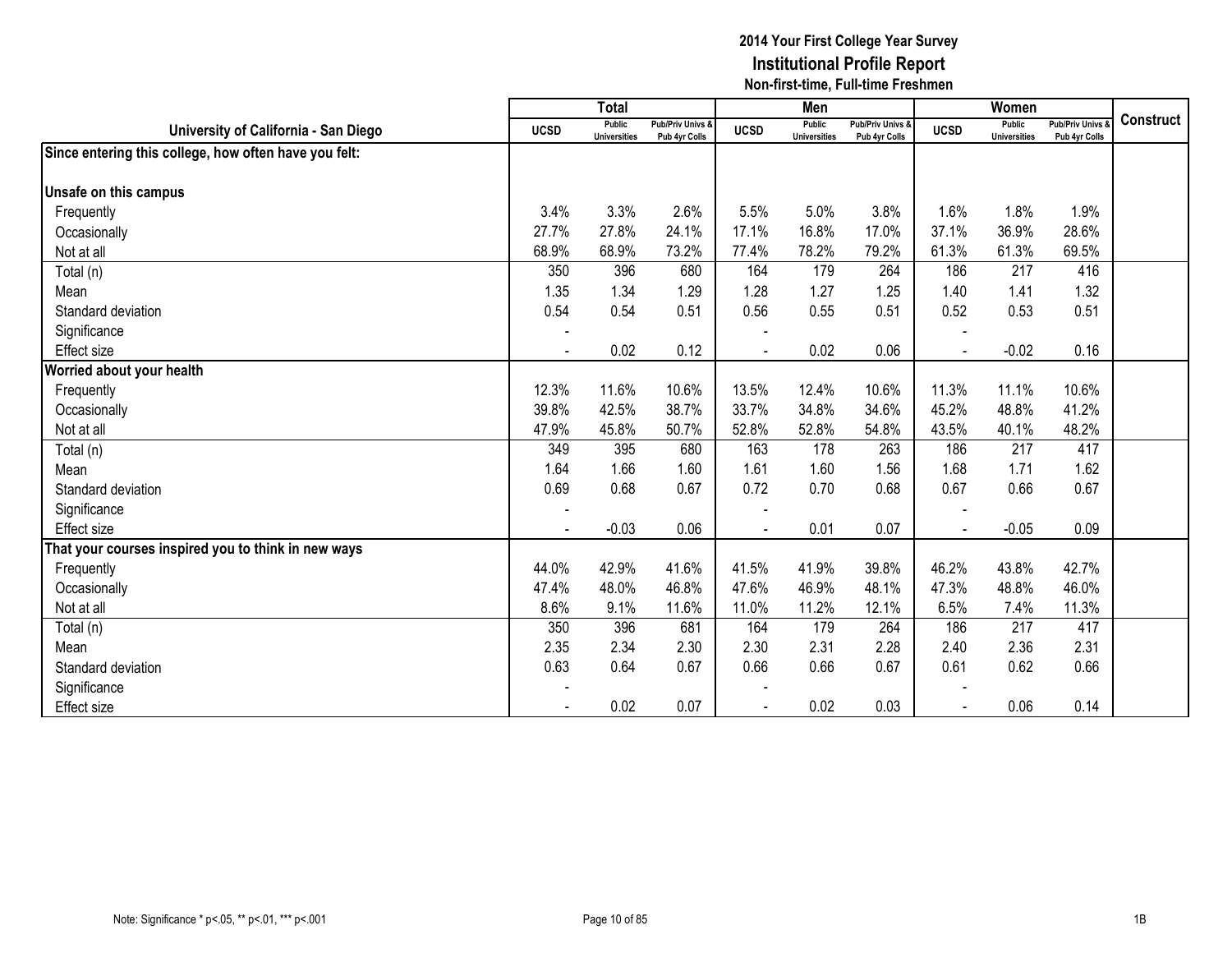|                                                                   |                          | <b>Total</b>                  |                                              |             | Men                                  |                                   |             | Women                                |                                 |                  |
|-------------------------------------------------------------------|--------------------------|-------------------------------|----------------------------------------------|-------------|--------------------------------------|-----------------------------------|-------------|--------------------------------------|---------------------------------|------------------|
| University of California - San Diego                              | <b>UCSD</b>              | Public<br><b>Universities</b> | <b>Pub/Priv Univs &amp;</b><br>Pub 4yr Colls | <b>UCSD</b> | <b>Public</b><br><b>Universities</b> | Pub/Priv Univs &<br>Pub 4yr Colls | <b>UCSD</b> | <b>Public</b><br><b>Universities</b> | Pub/Priv Univs<br>Pub 4yr Colls | <b>Construct</b> |
| That your job responsibilities interfered with your schoolwork    |                          |                               |                                              |             |                                      |                                   |             |                                      |                                 |                  |
| Frequently                                                        | 18.1%                    | 17.7%                         | 18.0%                                        | 16.5%       | 15.6%                                | 16.7%                             | 19.5%       | 19.4%                                | 18.8%                           |                  |
| Occasionally                                                      | 36.1%                    | 35.7%                         | 34.5%                                        | 31.1%       | 30.2%                                | 31.8%                             | 40.5%       | 40.3%                                | 36.2%                           |                  |
| Not at all                                                        | 45.8%                    | 46.6%                         | 47.5%                                        | 52.4%       | 54.2%                                | 51.5%                             | 40.0%       | 40.3%                                | 44.9%                           |                  |
| Total (n)                                                         | 349                      | 395                           | 678                                          | 164         | 179                                  | 264                               | 185         | 216                                  | 414                             |                  |
| Mean                                                              | 1.72                     | 1.71                          | 1.71                                         | 1.64        | 1.61                                 | 1.65                              | 1.79        | 1.79                                 | 1.74                            |                  |
| Standard deviation                                                | 0.75                     | 0.75                          | 0.75                                         | 0.75        | 0.74                                 | 0.75                              | 0.75        | 0.75                                 | 0.76                            |                  |
| Significance                                                      |                          |                               |                                              |             |                                      |                                   |             |                                      |                                 |                  |
| Effect size                                                       |                          | 0.01                          | 0.01                                         |             | 0.04                                 | $-0.01$                           |             | 0.00                                 | 0.07                            |                  |
| That your family responsibilities interfered with your schoolwork |                          |                               |                                              |             |                                      |                                   |             |                                      |                                 |                  |
| Frequently                                                        | 15.7%                    | 14.6%                         | 14.1%                                        | 15.2%       | 14.5%                                | 13.7%                             | 16.1%       | 14.7%                                | 14.4%                           |                  |
| Occasionally                                                      | 41.7%                    | 40.7%                         | 39.7%                                        | 39.0%       | 38.5%                                | 37.6%                             | 44.1%       | 42.4%                                | 41.0%                           |                  |
| Not at all                                                        | 42.6%                    | 44.7%                         | 46.2%                                        | 45.7%       | 46.9%                                | 48.7%                             | 39.8%       | 42.9%                                | 44.6%                           |                  |
| Total (n)                                                         | 350                      | 396                           | 680                                          | 164         | 179                                  | 263                               | 186         | 217                                  | 417                             |                  |
| Mean                                                              | 1.73                     | 1.70                          | 1.68                                         | 1.70        | 1.68                                 | 1.65                              | 1.76        | 1.72                                 | 1.70                            |                  |
| Standard deviation                                                | 0.72                     | 0.71                          | 0.71                                         | 0.72        | 0.72                                 | 0.71                              | 0.71        | 0.71                                 | 0.71                            |                  |
| Significance                                                      | $\overline{\phantom{a}}$ |                               |                                              |             |                                      |                                   |             |                                      |                                 |                  |
| Effect size                                                       | $\overline{a}$           | 0.04                          | 0.07                                         |             | 0.03                                 | 0.07                              |             | 0.06                                 | 0.08                            |                  |
| amily support to succeed                                          |                          |                               |                                              |             |                                      |                                   |             |                                      |                                 |                  |
| Frequently                                                        | 53.7%                    | 54.8%                         | 54.6%                                        | 47.0%       | 49.2%                                | 48.9%                             | 59.7%       | 59.4%                                | 58.3%                           |                  |
| Occasionally                                                      | 34.6%                    | 33.8%                         | 32.8%                                        | 34.1%       | 33.5%                                | 34.8%                             | 34.9%       | 34.1%                                | 31.6%                           |                  |
| Not at all                                                        | 11.7%                    | 11.4%                         | 12.5%                                        | 18.9%       | 17.3%                                | 16.3%                             | 5.4%        | 6.5%                                 | 10.1%                           |                  |
| Total (n)                                                         | 350                      | 396                           | 679                                          | 164         | 179                                  | 264                               | 186         | 217                                  | 415                             |                  |
| Mean                                                              | 2.42                     | 2.43                          | 2.42                                         | 2.28        | 2.32                                 | 2.33                              | 2.54        | 2.53                                 | 2.48                            |                  |
| Standard deviation                                                | 0.69                     | 0.69                          | 0.70                                         | 0.76        | 0.75                                 | 0.74                              | 0.60        | 0.62                                 | 0.67                            |                  |
| Significance                                                      |                          |                               |                                              |             |                                      |                                   |             |                                      |                                 |                  |
| Effect size                                                       |                          | $-0.01$                       | 0.00                                         |             | $-0.05$                              | $-0.07$                           |             | 0.02                                 | 0.09                            |                  |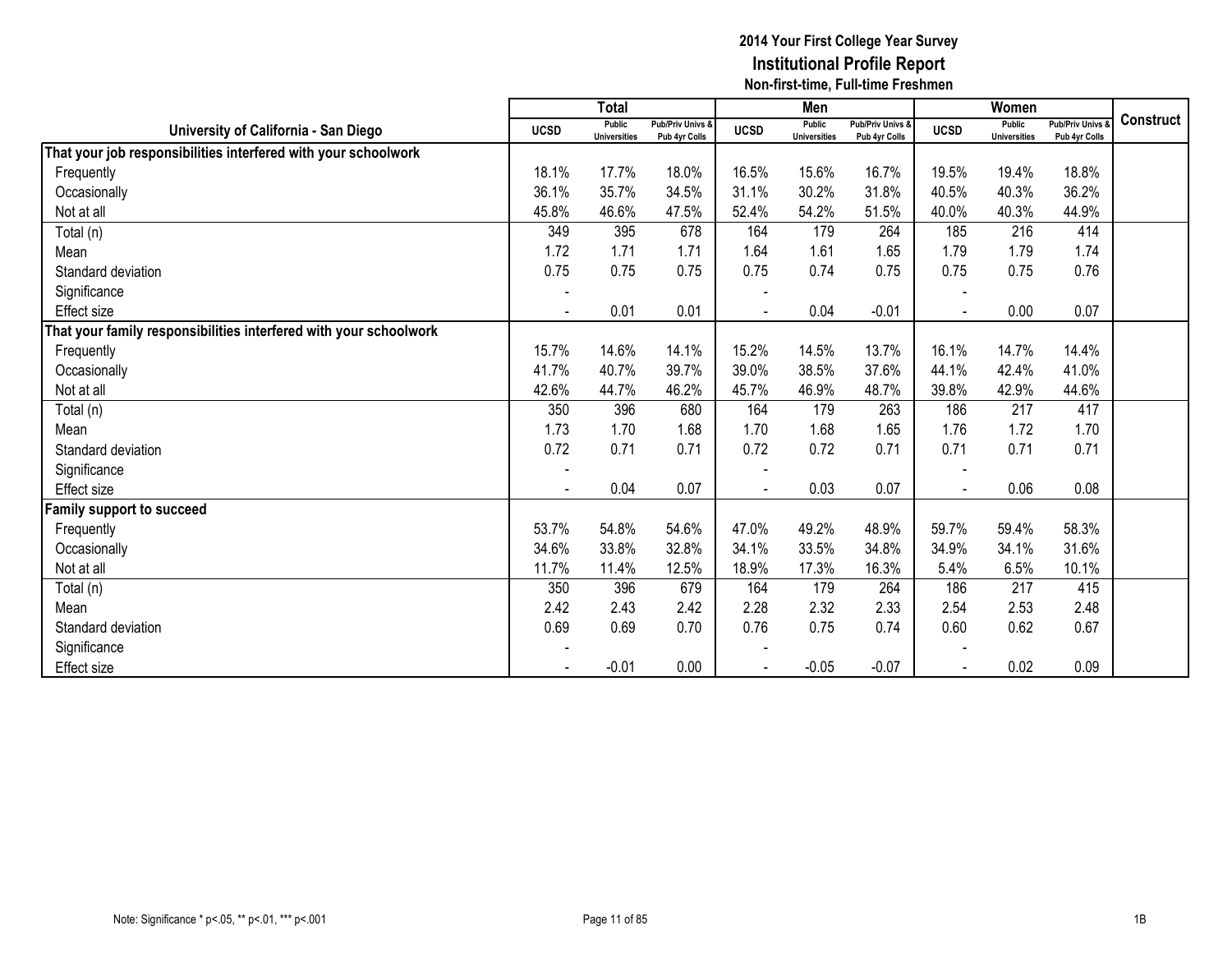|                                                                          |             | <b>Total</b>                         |                                   |             | Men                                  |                                   |             | Women                                |                                        |           |
|--------------------------------------------------------------------------|-------------|--------------------------------------|-----------------------------------|-------------|--------------------------------------|-----------------------------------|-------------|--------------------------------------|----------------------------------------|-----------|
| University of California - San Diego                                     | <b>UCSD</b> | <b>Public</b><br><b>Universities</b> | Pub/Priv Univs &<br>Pub 4yr Colls | <b>UCSD</b> | <b>Public</b><br><b>Universities</b> | Pub/Priv Univs &<br>Pub 4yr Colls | <b>UCSD</b> | <b>Public</b><br><b>Universities</b> | <b>Pub/Priv Univs</b><br>Pub 4yr Colls | Construct |
| Since entering this college, how often have you felt:                    |             |                                      |                                   |             |                                      |                                   |             |                                      |                                        |           |
|                                                                          |             |                                      |                                   |             |                                      |                                   |             |                                      |                                        |           |
| That faculty provided me with feedback that helped me assess my progress |             |                                      |                                   |             |                                      |                                   |             |                                      |                                        |           |
| in class                                                                 |             |                                      |                                   |             |                                      |                                   |             |                                      |                                        |           |
| Frequently                                                               | 28.6%       | 29.6%                                | 33.7%                             | 22.0%       | 23.5%                                | 29.2%                             | 34.4%       | 34.7%                                | 36.5%                                  |           |
| Occasionally                                                             | 55.7%       | 54.9%                                | 53.1%                             | 58.5%       | 57.5%                                | 54.9%                             | 53.2%       | 52.8%                                | 51.9%                                  |           |
| Not at all                                                               | 15.7%       | 15.4%                                | 13.2%                             | 19.5%       | 19.0%                                | 15.9%                             | 12.4%       | 12.5%                                | 11.5%                                  |           |
| Total (n)                                                                | 350         | 395                                  | 680                               | 164         | 179                                  | 264                               | 186         | 216                                  | 416                                    |           |
| Mean                                                                     | 2.13        | 2.14                                 | 2.20                              | 2.02        | 2.04                                 | 2.13                              | 2.22        | 2.22                                 | 2.25                                   |           |
| Standard deviation                                                       | 0.65        | 0.66                                 | 0.65                              | 0.65        | 0.65                                 | 0.66                              | 0.65        | 0.65                                 | 0.65                                   |           |
| Significance                                                             |             |                                      |                                   |             |                                      |                                   |             |                                      |                                        |           |
| <b>Effect size</b>                                                       |             | $-0.02$                              | $-0.11$                           |             | $-0.03$                              | $-0.17$                           |             | 0.00                                 | $-0.05$                                |           |
| That my contributions were valued in class                               |             |                                      |                                   |             |                                      |                                   |             |                                      |                                        |           |
| Frequently                                                               | 23.7%       | 25.3%                                | 29.5%                             | 19.5%       | 21.2%                                | 26.1%                             | 27.4%       | 28.6%                                | 31.7%                                  |           |
| Occasionally                                                             | 54.0%       | 53.3%                                | 52.6%                             | 54.3%       | 53.6%                                | 52.3%                             | 53.8%       | 53.0%                                | 52.8%                                  |           |
| Not at all                                                               | 22.3%       | 21.5%                                | 17.9%                             | 26.2%       | 25.1%                                | 21.6%                             | 18.8%       | 18.4%                                | 15.6%                                  |           |
| Total (n)                                                                | 350         | 396                                  | 681                               | 164         | 179                                  | 264                               | 186         | 217                                  | 417                                    |           |
| Mean                                                                     | 2.01        | 2.04                                 | 2.12                              | 1.93        | 1.96                                 | 2.05                              | 2.09        | 2.10                                 | 2.16                                   |           |
| Standard deviation                                                       | 0.68        | 0.68                                 | 0.68                              | 0.67        | 0.68                                 | 0.69                              | 0.68        | 0.68                                 | 0.67                                   |           |
| Significance                                                             |             |                                      | $\star$                           |             |                                      |                                   |             |                                      |                                        |           |
| <b>Effect size</b>                                                       |             | $-0.04$                              | $-0.16$                           |             | $-0.04$                              | $-0.17$                           |             | $-0.01$                              | $-0.10$                                |           |
| That faculty encouraged me to ask questions and participate in           |             |                                      |                                   |             |                                      |                                   |             |                                      |                                        |           |
| discussions                                                              |             |                                      |                                   |             |                                      |                                   |             |                                      |                                        |           |
| Frequently                                                               | 38.6%       | 39.9%                                | 44.9%                             | 34.1%       | 35.2%                                | 38.3%                             | 42.5%       | 43.8%                                | 49.2%                                  |           |
| Occasionally                                                             | 51.1%       | 50.0%                                | 45.7%                             | 51.8%       | 51.4%                                | 50.0%                             | 50.5%       | 48.8%                                | 42.9%                                  |           |
| Not at all                                                               | 10.3%       | 10.1%                                | 9.4%                              | 14.0%       | 13.4%                                | 11.7%                             | 7.0%        | 7.4%                                 | 8.0%                                   |           |
| Total (n)                                                                | 350         | 396                                  | 679                               | 164         | 179                                  | 264                               | 186         | 217                                  | 415                                    |           |
| Mean                                                                     | 2.28        | 2.30                                 | 2.35                              | 2.20        | 2.22                                 | 2.27                              | 2.35        | 2.36                                 | 2.41                                   |           |
| Standard deviation                                                       | 0.64        | 0.64                                 | 0.65                              | 0.67        | 0.66                                 | 0.66                              | 0.61        | 0.62                                 | 0.63                                   |           |
| Significance                                                             |             |                                      |                                   |             |                                      |                                   |             |                                      |                                        |           |
| <b>Effect size</b>                                                       |             | $-0.03$                              | $-0.11$                           |             | $-0.03$                              | $-0.11$                           |             | $-0.02$                              | $-0.10$                                |           |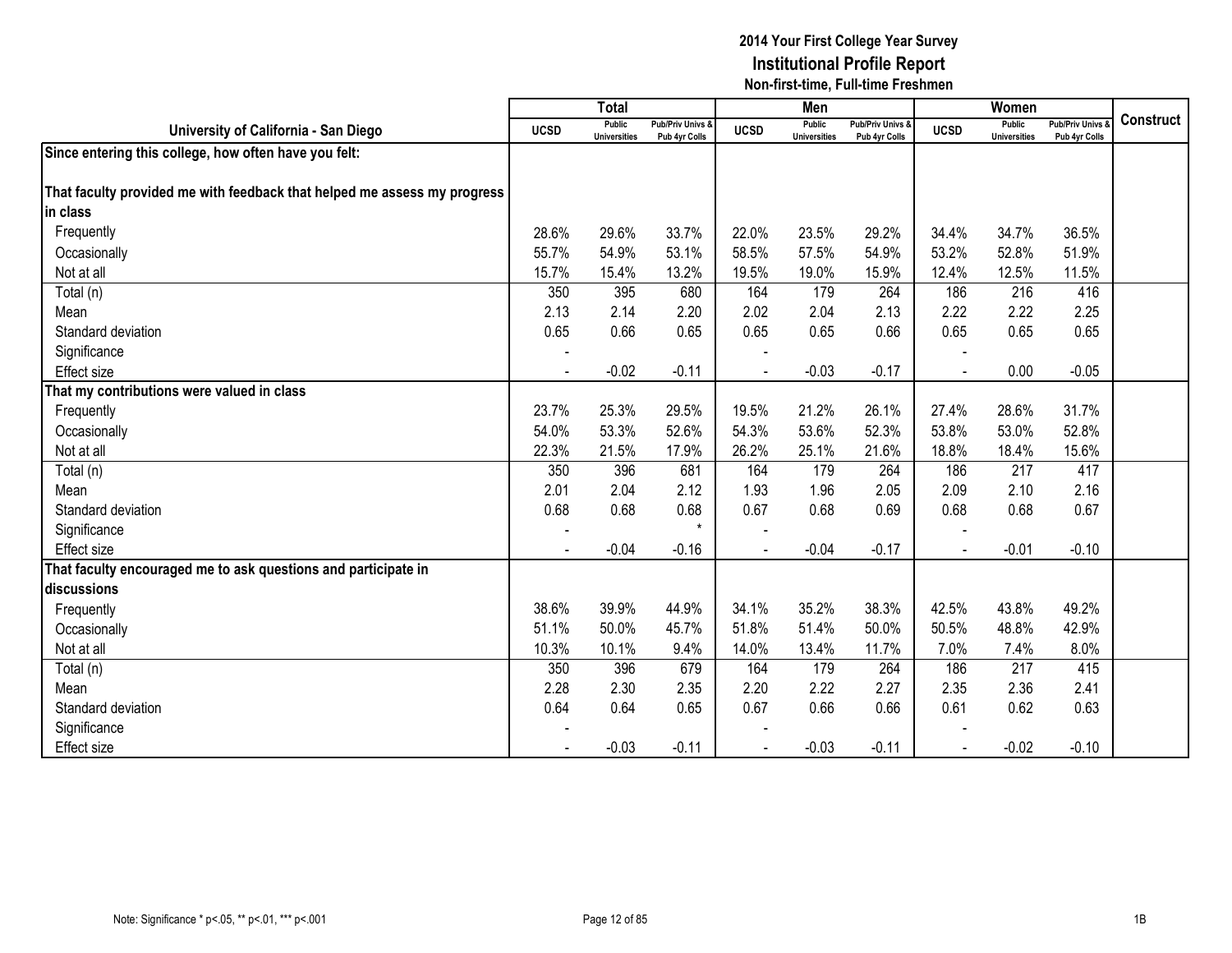|                                                                               |                  | <b>Total</b>                         |                                   |                | Men                                  |                                              |                | Women                                |                                        |                  |
|-------------------------------------------------------------------------------|------------------|--------------------------------------|-----------------------------------|----------------|--------------------------------------|----------------------------------------------|----------------|--------------------------------------|----------------------------------------|------------------|
| University of California - San Diego                                          | <b>UCSD</b>      | <b>Public</b><br><b>Universities</b> | Pub/Priv Univs &<br>Pub 4yr Colls | <b>UCSD</b>    | <b>Public</b><br><b>Universities</b> | <b>Pub/Priv Univs &amp;</b><br>Pub 4yr Colls | <b>UCSD</b>    | <b>Public</b><br><b>Universities</b> | <b>Pub/Priv Univs</b><br>Pub 4yr Colls | <b>Construct</b> |
| Please rate your satisfaction with this institution on each of the aspects of |                  |                                      |                                   |                |                                      |                                              |                |                                      |                                        |                  |
| college life listed below:                                                    |                  |                                      |                                   |                |                                      |                                              |                |                                      |                                        |                  |
|                                                                               |                  |                                      |                                   |                |                                      |                                              |                |                                      |                                        |                  |
| <b>General education and core curriculum courses</b>                          |                  |                                      |                                   |                |                                      |                                              |                |                                      |                                        |                  |
| Very satisfied                                                                | 18.4%            | 18.8%                                | 21.5%                             | 20.1%          | 19.5%                                | 23.1%                                        | 17.0%          | 18.1%                                | 20.5%                                  |                  |
| Satisfied                                                                     | 40.5%            | 40.6%                                | 41.9%                             | 34.0%          | 34.6%                                | 36.8%                                        | 46.1%          | 45.6%                                | 45.2%                                  |                  |
| Neutral                                                                       | 25.9%            | 26.1%                                | 25.2%                             | 25.0%          | 25.8%                                | 24.4%                                        | 26.7%          | 26.4%                                | 25.7%                                  | Satisfaction     |
| Dissatisfied                                                                  | 9.1%             | 8.5%                                 | 7.0%                              | 12.5%          | 12.6%                                | 9.9%                                         | 6.1%           | 5.2%                                 | 5.2%                                   | with             |
| Very dissatisfied                                                             | 6.1%             | 6.0%                                 | 4.3%                              | 8.3%           | 7.5%                                 | 5.8%                                         | 4.2%           | 4.7%                                 | 3.4%                                   | Coursework       |
| Total (n)                                                                     | 309              | 352                                  | 627                               | 144            | 159                                  | $\overline{242}$                             | 165            | 193                                  | 385                                    |                  |
| Mean                                                                          | 3.56             | 3.58                                 | 3.69                              | 3.45           | 3.46                                 | 3.62                                         | 3.65           | 3.67                                 | 3.74                                   |                  |
| Standard deviation                                                            | 1.08             | 1.07                                 | 1.02                              | 1.19           | 1.16                                 | 1.12                                         | 0.97           | 0.99                                 | 0.95                                   |                  |
| Significance                                                                  |                  |                                      |                                   |                |                                      |                                              |                |                                      |                                        |                  |
| <b>Effect size</b>                                                            |                  | $-0.02$                              | $-0.13$                           |                | $-0.01$                              | $-0.15$                                      |                | $-0.02$                              | $-0.09$                                |                  |
| Your overall academic experience                                              |                  |                                      |                                   |                |                                      |                                              |                |                                      |                                        |                  |
| Very satisfied                                                                | 19.3%            | 19.7%                                | 22.6%                             | 17.6%          | 17.3%                                | 22.3%                                        | 20.7%          | 21.8%                                | 22.7%                                  |                  |
| Satisfied                                                                     | 48.0%            | 47.8%                                | 47.9%                             | 45.8%          | 47.0%                                | 45.8%                                        | 50.0%          | 48.5%                                | 49.2%                                  |                  |
| Neutral                                                                       | 18.3%            | 18.6%                                | 18.9%                             | 19.6%          | 20.2%                                | 19.5%                                        | 17.2%          | 17.3%                                | 18.4%                                  |                  |
| Dissatisfied                                                                  | 9.8%             | 9.5%                                 | 7.3%                              | 11.1%          | 10.1%                                | 8.0%                                         | 8.6%           | 8.9%                                 | 6.8%                                   | Overall          |
| Very dissatisfied                                                             | 4.6%             | 4.3%                                 | 3.4%                              | 5.9%           | 5.4%                                 | 4.4%                                         | 3.4%           | 3.5%                                 | 2.8%                                   | Satisfaction     |
| Total (n)                                                                     | $\overline{327}$ | 370                                  | 647                               | 153            | 168                                  | 251                                          | 174            | 202                                  | 396                                    |                  |
| Mean                                                                          | 3.68             | 3.69                                 | 3.79                              | 3.58           | 3.61                                 | 3.74                                         | 3.76           | 3.76                                 | 3.82                                   |                  |
| Standard deviation                                                            | 1.04             | 1.03                                 | 0.98                              | 1.09           | 1.06                                 | 1.03                                         | 0.99           | 1.00                                 | 0.95                                   |                  |
| Significance                                                                  |                  |                                      |                                   |                |                                      |                                              |                |                                      |                                        |                  |
| <b>Effect size</b>                                                            |                  | $-0.01$                              | $-0.11$                           |                | $-0.03$                              | $-0.16$                                      | $\sim$         | 0.00                                 | $-0.06$                                |                  |
| <b>Classroom facilities</b>                                                   |                  |                                      |                                   |                |                                      |                                              |                |                                      |                                        |                  |
| Very satisfied                                                                | 13.1%            | 13.7%                                | 19.3%                             | 13.0%          | 13.0%                                | 19.5%                                        | 13.1%          | 14.3%                                | 19.1%                                  |                  |
| Satisfied                                                                     | 51.7%            | 51.9%                                | 48.1%                             | 53.2%          | 54.4%                                | 49.4%                                        | 50.3%          | 49.8%                                | 47.2%                                  |                  |
| Neutral                                                                       | 22.8%            | 23.1%                                | 24.2%                             | 22.7%          | 22.5%                                | 23.1%                                        | 22.9%          | 23.6%                                | 24.9%                                  |                  |
| Dissatisfied                                                                  | 9.7%             | 8.6%                                 | 6.5%                              | 7.1%           | 6.5%                                 | 5.2%                                         | 12.0%          | 10.3%                                | 7.3%                                   |                  |
| Very dissatisfied                                                             | 2.7%             | 2.7%                                 | 2.0%                              | 3.9%           | 3.6%                                 | 2.8%                                         | 1.7%           | 2.0%                                 | 1.5%                                   |                  |
| Total (n)                                                                     | 329              | 372                                  | 649                               | 154            | 169                                  | 251                                          | 175            | 203                                  | 398                                    |                  |
| Mean                                                                          | 3.63             | 3.65                                 | 3.76                              | 3.64           | 3.67                                 | 3.78                                         | 3.61           | 3.64                                 | 3.75                                   |                  |
| Standard deviation                                                            | 0.93             | 0.91                                 | 0.90                              | 0.93           | 0.91                                 | 0.92                                         | 0.92           | 0.92                                 | 0.90                                   |                  |
| Significance                                                                  |                  |                                      | $\star$                           |                |                                      |                                              |                |                                      |                                        |                  |
| <b>Effect size</b>                                                            |                  | $-0.02$                              | $-0.14$                           | $\blacksquare$ | $-0.03$                              | $-0.15$                                      | $\blacksquare$ | $-0.03$                              | $-0.16$                                |                  |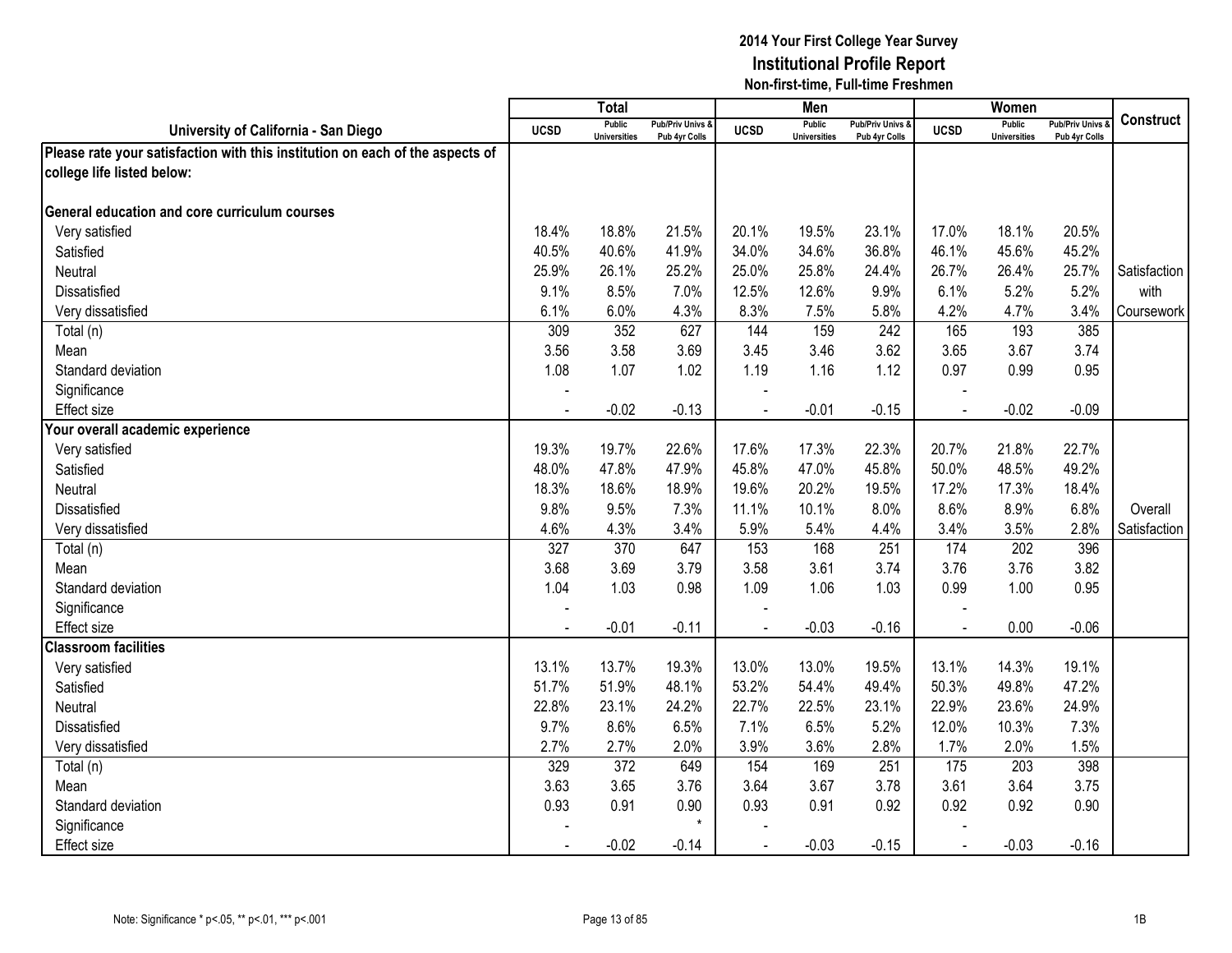|                                                                               |                | <b>Total</b>                         |                                   |             | Men                                  |                                              |                | Women                                |                                        |                  |
|-------------------------------------------------------------------------------|----------------|--------------------------------------|-----------------------------------|-------------|--------------------------------------|----------------------------------------------|----------------|--------------------------------------|----------------------------------------|------------------|
| University of California - San Diego                                          | <b>UCSD</b>    | <b>Public</b><br><b>Universities</b> | Pub/Priv Univs &<br>Pub 4yr Colls | <b>UCSD</b> | <b>Public</b><br><b>Universities</b> | <b>Pub/Priv Univs &amp;</b><br>Pub 4yr Colls | <b>UCSD</b>    | <b>Public</b><br><b>Universities</b> | <b>Pub/Priv Univs</b><br>Pub 4yr Colls | <b>Construct</b> |
| Please rate your satisfaction with this institution on each of the aspects of |                |                                      |                                   |             |                                      |                                              |                |                                      |                                        |                  |
| college life listed below:                                                    |                |                                      |                                   |             |                                      |                                              |                |                                      |                                        |                  |
|                                                                               |                |                                      |                                   |             |                                      |                                              |                |                                      |                                        |                  |
| <b>Computer facilities/labs</b>                                               |                |                                      |                                   |             |                                      |                                              |                |                                      |                                        |                  |
| Very satisfied                                                                | 23.1%          | 23.0%                                | 26.2%                             | 22.9%       | 22.8%                                | 25.1%                                        | 23.3%          | 23.2%                                | 26.8%                                  |                  |
| Satisfied                                                                     | 47.5%          | 49.0%                                | 47.5%                             | 45.8%       | 48.7%                                | 48.1%                                        | 49.1%          | 49.2%                                | 47.2%                                  |                  |
| Neutral                                                                       | 22.8%          | 21.9%                                | 20.9%                             | 25.7%       | 23.4%                                | 22.1%                                        | 20.1%          | 20.5%                                | 20.1%                                  |                  |
| Dissatisfied                                                                  | 5.0%           | 4.4%                                 | 4.0%                              | 4.2%        | 3.8%                                 | 3.0%                                         | 5.7%           | 4.9%                                 | 4.6%                                   |                  |
| Very dissatisfied                                                             | 1.7%           | 1.7%                                 | 1.5%                              | 1.4%        | 1.3%                                 | 1.7%                                         | 1.9%           | 2.2%                                 | 1.4%                                   |                  |
| Total (n)                                                                     | 303            | 343                                  | 604                               | 144         | 158                                  | 235                                          | 159            | 185                                  | 369                                    |                  |
| Mean                                                                          | 3.85           | 3.87                                 | 3.93                              | 3.85        | 3.88                                 | 3.92                                         | 3.86           | 3.86                                 | 3.93                                   |                  |
| Standard deviation                                                            | 0.89           | 0.88                                 | 0.87                              | 0.87        | 0.85                                 | 0.86                                         | 0.90           | 0.90                                 | 0.88                                   |                  |
| Significance                                                                  |                |                                      |                                   |             |                                      |                                              |                |                                      |                                        |                  |
| Effect size                                                                   |                | $-0.02$                              | $-0.09$                           |             | $-0.04$                              | $-0.08$                                      |                | 0.00                                 | $-0.08$                                |                  |
| ibrary facilities                                                             |                |                                      |                                   |             |                                      |                                              |                |                                      |                                        |                  |
| Very satisfied                                                                | 36.1%          | 35.8%                                | 37.5%                             | 35.1%       | 33.7%                                | 36.4%                                        | 36.9%          | 37.4%                                | 38.3%                                  |                  |
| Satisfied                                                                     | 48.4%          | 49.2%                                | 45.1%                             | 48.0%       | 50.3%                                | 47.1%                                        | 48.8%          | 48.2%                                | 43.8%                                  |                  |
| <b>Neutral</b>                                                                | 12.0%          | 11.7%                                | 14.0%                             | 14.2%       | 13.5%                                | 13.6%                                        | 10.1%          | 10.3%                                | 14.2%                                  |                  |
| Dissatisfied                                                                  | 2.2%           | 2.0%                                 | 2.1%                              | 1.4%        | 1.2%                                 | 0.8%                                         | 3.0%           | 2.6%                                 | 2.9%                                   |                  |
| Very dissatisfied                                                             | 1.3%           | 1.4%                                 | 1.3%                              | 1.4%        | 1.2%                                 | 2.1%                                         | 1.2%           | 1.5%                                 | 0.8%                                   |                  |
| Total (n)                                                                     | 316            | 358                                  | 621                               | 148         | 163                                  | 242                                          | 168            | 195                                  | 379                                    |                  |
| Mean                                                                          | 4.16           | 4.16                                 | 4.15                              | 4.14        | 4.14                                 | 4.15                                         | 4.17           | 4.17                                 | 4.16                                   |                  |
| Standard deviation                                                            | 0.81           | 0.81                                 | 0.83                              | 0.81        | 0.78                                 | 0.84                                         | 0.82           | 0.83                                 | 0.83                                   |                  |
| Significance                                                                  |                |                                      |                                   |             |                                      |                                              |                |                                      |                                        |                  |
| <b>Effect size</b>                                                            |                | 0.00                                 | 0.01                              |             | 0.00                                 | $-0.01$                                      |                | 0.00                                 | 0.01                                   |                  |
| aboratory facilities and equipment                                            |                |                                      |                                   |             |                                      |                                              |                |                                      |                                        |                  |
| Very satisfied                                                                | 24.7%          | 24.7%                                | 26.8%                             | 27.2%       | 25.9%                                | 28.9%                                        | 21.8%          | 23.5%                                | 25.4%                                  |                  |
| Satisfied                                                                     | 51.5%          | 51.3%                                | 47.9%                             | 44.0%       | 45.9%                                | 45.1%                                        | 60.0%          | 56.6%                                | 49.8%                                  |                  |
| Neutral                                                                       | 17.9%          | 18.1%                                | 21.1%                             | 21.6%       | 21.5%                                | 20.6%                                        | 13.6%          | 14.7%                                | 21.5%                                  |                  |
| Dissatisfied                                                                  | 4.3%           | 4.1%                                 | 2.6%                              | 4.8%        | 4.4%                                 | 3.4%                                         | 3.6%           | 3.7%                                 | 2.0%                                   |                  |
| Very dissatisfied                                                             | 1.7%           | 1.8%                                 | 1.6%                              | 2.4%        | 2.2%                                 | 2.0%                                         | 0.9%           | 1.5%                                 | 1.3%                                   |                  |
| Total (n)                                                                     | 235            | 271                                  | 507                               | 125         | 135                                  | 204                                          | 110            | 136                                  | 303                                    |                  |
| Mean                                                                          | 3.93           | 3.93                                 | 3.96                              | 3.89        | 3.89                                 | 3.96                                         | 3.98           | 3.97                                 | 3.96                                   |                  |
| Standard deviation                                                            | 0.86           | 0.87                                 | 0.85                              | 0.94        | 0.92                                 | 0.90                                         | 0.77           | 0.82                                 | 0.82                                   |                  |
| Significance                                                                  |                |                                      |                                   |             |                                      |                                              |                |                                      |                                        |                  |
| <b>Effect size</b>                                                            | $\blacksquare$ | 0.00                                 | $-0.04$                           | $\sim$      | 0.00                                 | $-0.08$                                      | $\blacksquare$ | 0.01                                 | 0.02                                   |                  |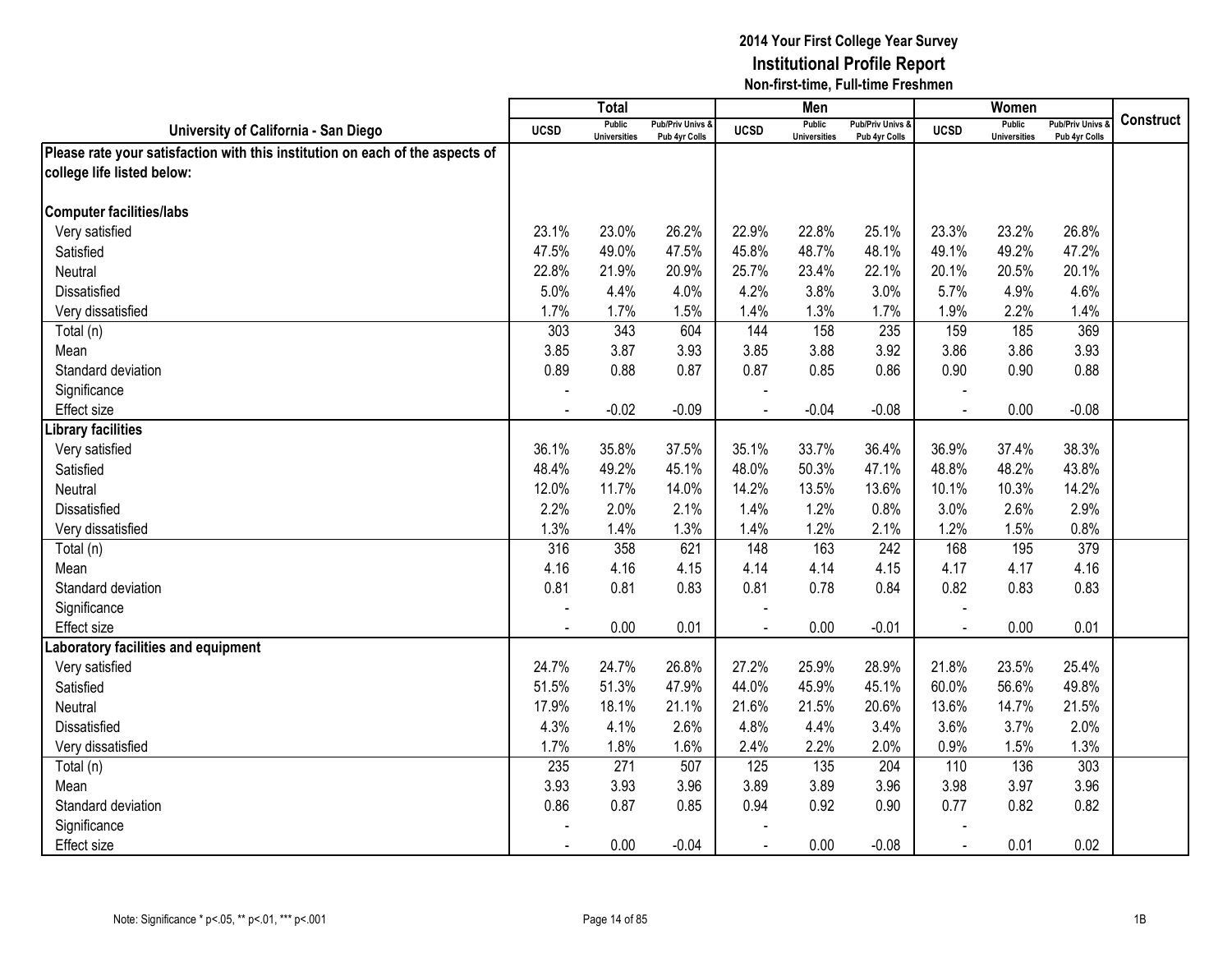|                                                                               |                | Total                         |                                   |             | Men                                  |                                   |                | Women                                |                                        |                  |
|-------------------------------------------------------------------------------|----------------|-------------------------------|-----------------------------------|-------------|--------------------------------------|-----------------------------------|----------------|--------------------------------------|----------------------------------------|------------------|
| University of California - San Diego                                          | <b>UCSD</b>    | Public<br><b>Universities</b> | Pub/Priv Univs &<br>Pub 4yr Colls | <b>UCSD</b> | <b>Public</b><br><b>Universities</b> | Pub/Priv Univs &<br>Pub 4yr Colls | <b>UCSD</b>    | <b>Public</b><br><b>Universities</b> | <b>Pub/Priv Univs</b><br>Pub 4yr Colls | <b>Construct</b> |
| Please rate your satisfaction with this institution on each of the aspects of |                |                               |                                   |             |                                      |                                   |                |                                      |                                        |                  |
| college life listed below:                                                    |                |                               |                                   |             |                                      |                                   |                |                                      |                                        |                  |
|                                                                               |                |                               |                                   |             |                                      |                                   |                |                                      |                                        |                  |
| <b>Computing assistance</b>                                                   |                |                               |                                   |             |                                      |                                   |                |                                      |                                        |                  |
| Very satisfied                                                                | 18.6%          | 19.0%                         | 22.9%                             | 21.3%       | 19.7%                                | 21.2%                             | 15.8%          | 18.3%                                | 24.0%                                  |                  |
| Satisfied                                                                     | 44.2%          | 44.5%                         | 43.4%                             | 41.8%       | 44.7%                                | 45.8%                             | 46.7%          | 44.4%                                | 41.8%                                  |                  |
| Neutral                                                                       | 29.3%          | 28.1%                         | 26.8%                             | 27.0%       | 25.8%                                | 23.6%                             | 31.7%          | 30.3%                                | 28.9%                                  |                  |
| Dissatisfied                                                                  | 4.1%           | 4.7%                          | 4.3%                              | 4.9%        | 5.3%                                 | 4.9%                              | 3.3%           | 4.2%                                 | 3.9%                                   |                  |
| Very dissatisfied                                                             | 3.7%           | 3.6%                          | 2.6%                              | 4.9%        | 4.5%                                 | 4.4%                              | 2.5%           | 2.8%                                 | 1.3%                                   |                  |
| Total (n)                                                                     | 242            | 274                           | 507                               | 122         | 132                                  | 203                               | 120            | 142                                  | 304                                    |                  |
| Mean                                                                          | 3.70           | 3.70                          | 3.80                              | 3.70        | 3.70                                 | 3.74                              | 3.70           | 3.71                                 | 3.83                                   |                  |
| Standard deviation                                                            | 0.94           | 0.95                          | 0.93                              | 1.02        | 1.00                                 | 0.99                              | 0.87           | 0.91                                 | 0.88                                   |                  |
| Significance                                                                  |                |                               |                                   |             |                                      |                                   |                |                                      |                                        |                  |
| Effect size                                                                   |                | 0.00                          | $-0.11$                           |             | 0.00                                 | $-0.04$                           |                | $-0.01$                              | $-0.15$                                |                  |
| <b>Academic advising</b>                                                      |                |                               |                                   |             |                                      |                                   |                |                                      |                                        |                  |
| Very satisfied                                                                | 24.8%          | 24.0%                         | 28.4%                             | 23.8%       | 23.4%                                | 29.0%                             | 25.6%          | 24.5%                                | 28.1%                                  |                  |
| Satisfied                                                                     | 42.2%          | 42.2%                         | 37.7%                             | 39.2%       | 39.9%                                | 36.1%                             | 44.8%          | 44.0%                                | 38.7%                                  |                  |
| Neutral                                                                       | 24.4%          | 24.3%                         | 23.1%                             | 26.6%       | 25.9%                                | 24.4%                             | 22.7%          | 23.0%                                | 22.3%                                  |                  |
| Dissatisfied                                                                  | 5.1%           | 5.6%                          | 7.1%                              | 5.6%        | 6.3%                                 | 6.7%                              | 4.7%           | 5.0%                                 | 7.3%                                   |                  |
| Very dissatisfied                                                             | 3.5%           | 3.9%                          | 3.7%                              | 4.9%        | 4.4%                                 | 3.8%                              | 2.3%           | 3.5%                                 | 3.6%                                   |                  |
| Total (n)                                                                     | 315            | 358                           | 623                               | 143         | 158                                  | 238                               | 172            | 200                                  | 385                                    |                  |
| Mean                                                                          | 3.80           | 3.77                          | 3.80                              | 3.71        | 3.72                                 | 3.80                              | 3.87           | 3.81                                 | 3.80                                   |                  |
| Standard deviation                                                            | 0.99           | 1.00                          | 1.05                              | 1.05        | 1.04                                 | 1.05                              | 0.93           | 0.98                                 | 1.04                                   |                  |
| Significance                                                                  |                |                               |                                   |             |                                      |                                   |                |                                      |                                        |                  |
| Effect size                                                                   |                | 0.03                          | 0.00                              |             | $-0.01$                              | $-0.09$                           | $\blacksquare$ | 0.06                                 | 0.07                                   |                  |
| Student housing (e.g., res. halls)                                            |                |                               |                                   |             |                                      |                                   |                |                                      |                                        |                  |
| Very satisfied                                                                | 17.4%          | 16.7%                         | 15.5%                             | 20.5%       | 18.8%                                | 20.0%                             | 14.4%          | 14.9%                                | 12.6%                                  |                  |
| Satisfied                                                                     | 29.2%          | 29.3%                         | 30.5%                             | 27.3%       | 27.7%                                | 27.9%                             | 31.1%          | 30.7%                                | 32.3%                                  |                  |
| Neutral                                                                       | 30.3%          | 29.3%                         | 31.0%                             | 31.8%       | 30.7%                                | 29.7%                             | 28.9%          | 28.1%                                | 31.9%                                  |                  |
| Dissatisfied                                                                  | 12.9%          | 14.0%                         | 13.4%                             | 10.2%       | 12.9%                                | 12.7%                             | 15.6%          | 14.9%                                | 13.8%                                  |                  |
| Very dissatisfied                                                             | 10.1%          | 10.7%                         | 9.5%                              | 10.2%       | 9.9%                                 | 9.7%                              | 10.0%          | 11.4%                                | 9.4%                                   |                  |
| Total (n)                                                                     | 178            | 215                           | 419                               | 88          | 101                                  | 165                               | 90             | 114                                  | 254                                    |                  |
| Mean                                                                          | 3.31           | 3.27                          | 3.29                              | 3.38        | 3.33                                 | 3.36                              | 3.24           | 3.23                                 | 3.25                                   |                  |
| Standard deviation                                                            | 1.20           | 1.21                          | 1.17                              | 1.22        | 1.21                                 | 1.21                              | 1.18           | 1.21                                 | 1.13                                   |                  |
| Significance                                                                  |                |                               |                                   |             |                                      |                                   |                |                                      |                                        |                  |
| <b>Effect size</b>                                                            | $\blacksquare$ | 0.03                          | 0.02                              | $\sim$      | 0.04                                 | 0.02                              | $\blacksquare$ | 0.01                                 | $-0.01$                                |                  |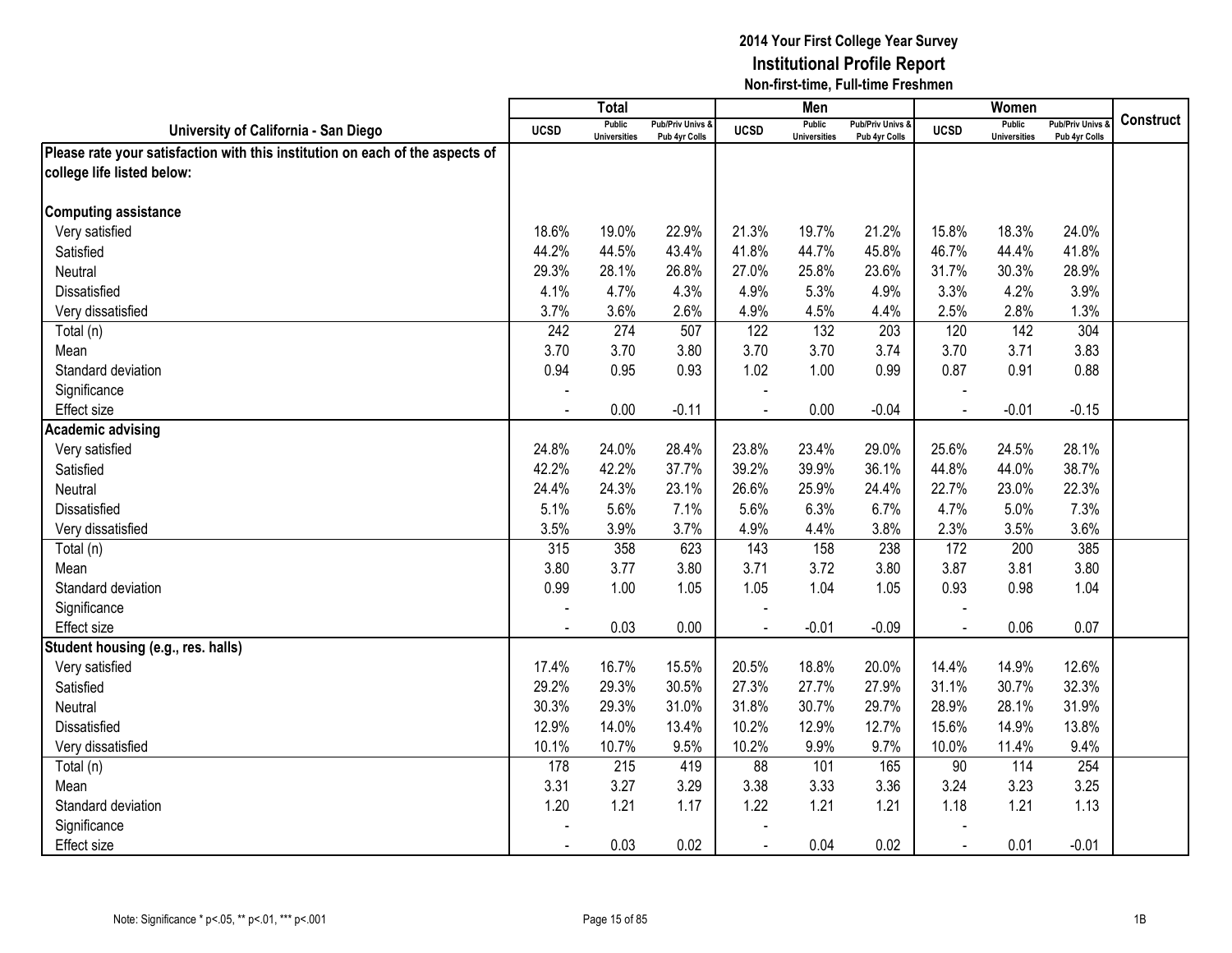|                                                                               |                | <b>Total</b>                         |                                   |                | Men                                  |                                   |                | Women                                |                                        |                  |
|-------------------------------------------------------------------------------|----------------|--------------------------------------|-----------------------------------|----------------|--------------------------------------|-----------------------------------|----------------|--------------------------------------|----------------------------------------|------------------|
| University of California - San Diego                                          | <b>UCSD</b>    | <b>Public</b><br><b>Universities</b> | Pub/Priv Univs &<br>Pub 4yr Colls | <b>UCSD</b>    | <b>Public</b><br><b>Universities</b> | Pub/Priv Univs &<br>Pub 4yr Colls | <b>UCSD</b>    | <b>Public</b><br><b>Universities</b> | <b>Pub/Priv Univs</b><br>Pub 4yr Colls | <b>Construct</b> |
| Please rate your satisfaction with this institution on each of the aspects of |                |                                      |                                   |                |                                      |                                   |                |                                      |                                        |                  |
| college life listed below:                                                    |                |                                      |                                   |                |                                      |                                   |                |                                      |                                        |                  |
|                                                                               |                |                                      |                                   |                |                                      |                                   |                |                                      |                                        |                  |
| Financial aid office                                                          |                |                                      |                                   |                |                                      |                                   |                |                                      |                                        |                  |
| Very satisfied                                                                | 24.4%          | 22.4%                                | 22.9%                             | 23.2%          | 20.8%                                | 20.5%                             | 25.4%          | 23.7%                                | 24.3%                                  |                  |
| Satisfied                                                                     | 40.7%          | 39.9%                                | 35.9%                             | 39.3%          | 38.4%                                | 35.9%                             | 41.8%          | 41.0%                                | 36.0%                                  |                  |
| Neutral                                                                       | 26.8%          | 29.2%                                | 30.7%                             | 30.4%          | 34.4%                                | 36.4%                             | 23.9%          | 25.0%                                | 27.1%                                  |                  |
| Dissatisfied                                                                  | 6.9%           | 7.1%                                 | 7.6%                              | 4.5%           | 4.0%                                 | 5.1%                              | 9.0%           | 9.6%                                 | 9.1%                                   |                  |
| Very dissatisfied                                                             | 1.2%           | 1.4%                                 | 2.9%                              | 2.7%           | 2.4%                                 | 2.1%                              | 0.0%           | 0.6%                                 | 3.5%                                   |                  |
| Total (n)                                                                     | 246            | 281                                  | 512                               | 112            | 125                                  | 195                               | 134            | 156                                  | $\overline{317}$                       |                  |
| Mean                                                                          | 3.80           | 3.75                                 | 3.68                              | 3.76           | 3.71                                 | 3.68                              | 3.84           | 3.78                                 | 3.68                                   |                  |
| Standard deviation                                                            | 0.93           | 0.93                                 | 1.00                              | 0.95           | 0.92                                 | 0.93                              | 0.91           | 0.94                                 | 1.05                                   |                  |
| Significance                                                                  |                |                                      |                                   |                |                                      |                                   |                |                                      |                                        |                  |
| Effect size                                                                   |                | 0.05                                 | 0.12                              |                | 0.05                                 | 0.09                              |                | 0.06                                 | 0.15                                   |                  |
| Financial aid package                                                         |                |                                      |                                   |                |                                      |                                   |                |                                      |                                        |                  |
| Very satisfied                                                                | 25.7%          | 23.4%                                | 23.8%                             | 25.4%          | 23.0%                                | 22.2%                             | 25.9%          | 23.8%                                | 24.8%                                  |                  |
| Satisfied                                                                     | 37.5%          | 35.6%                                | 33.7%                             | 36.9%          | 35.6%                                | 32.5%                             | 38.1%          | 35.7%                                | 34.4%                                  |                  |
| Neutral                                                                       | 23.0%          | 24.4%                                | 27.0%                             | 21.3%          | 23.7%                                | 27.6%                             | 24.5%          | 25.0%                                | 26.6%                                  |                  |
| Dissatisfied                                                                  | 9.3%           | 11.2%                                | 10.3%                             | 12.3%          | 14.1%                                | 13.8%                             | 6.8%           | 8.9%                                 | 8.0%                                   |                  |
| Very dissatisfied                                                             | 4.5%           | 5.3%                                 | 5.3%                              | 4.1%           | 3.7%                                 | 3.9%                              | 4.8%           | 6.5%                                 | 6.2%                                   |                  |
| Total (n)                                                                     | 269            | 303                                  | 526                               | 122            | 135                                  | 203                               | 147            | 168                                  | 323                                    |                  |
| Mean                                                                          | 3.71           | 3.61                                 | 3.60                              | 3.67           | 3.60                                 | 3.55                              | 3.73           | 3.61                                 | 3.63                                   |                  |
| Standard deviation                                                            | 1.09           | 1.12                                 | 1.11                              | 1.11           | 1.10                                 | 1.10                              | 1.07           | 1.14                                 | 1.12                                   |                  |
| Significance                                                                  |                |                                      |                                   |                |                                      |                                   |                |                                      |                                        |                  |
| <b>Effect size</b>                                                            |                | 0.09                                 | 0.10                              | $\overline{a}$ | 0.06                                 | 0.11                              | $\sim$         | 0.11                                 | 0.09                                   |                  |
| <b>Student health services</b>                                                |                |                                      |                                   |                |                                      |                                   |                |                                      |                                        |                  |
| Very satisfied                                                                | 27.7%          | 26.7%                                | 24.7%                             | 20.6%          | 20.4%                                | 21.3%                             | 33.6%          | 31.9%                                | 26.7%                                  |                  |
| Satisfied                                                                     | 42.3%          | 40.7%                                | 40.4%                             | 44.3%          | 42.6%                                | 42.6%                             | 40.5%          | 39.3%                                | 39.0%                                  |                  |
| Neutral                                                                       | 21.6%          | 22.6%                                | 24.4%                             | 24.7%          | 25.0%                                | 25.4%                             | 19.0%          | 20.7%                                | 23.8%                                  |                  |
| Dissatisfied                                                                  | 5.2%           | 5.3%                                 | 6.3%                              | 5.2%           | 5.6%                                 | 5.9%                              | 5.2%           | 5.2%                                 | 6.5%                                   |                  |
| Very dissatisfied                                                             | 3.3%           | 4.5%                                 | 4.3%                              | 5.2%           | 6.5%                                 | 4.7%                              | 1.7%           | 3.0%                                 | 4.0%                                   |                  |
| Total (n)                                                                     | 213            | 243                                  | 446                               | 97             | 108                                  | 169                               | 116            | 135                                  | 277                                    |                  |
| Mean                                                                          | 3.86           | 3.80                                 | 3.75                              | 3.70           | 3.65                                 | 3.70                              | 3.99           | 3.92                                 | 3.78                                   |                  |
| Standard deviation                                                            | 0.99           | 1.04                                 | 1.03                              | 1.02           | 1.07                                 | 1.02                              | 0.95           | 1.00                                 | 1.04                                   |                  |
| Significance                                                                  |                |                                      |                                   |                |                                      |                                   |                |                                      |                                        |                  |
| <b>Effect size</b>                                                            | $\blacksquare$ | 0.06                                 | 0.11                              | $\blacksquare$ | 0.05                                 | 0.00                              | $\blacksquare$ | 0.07                                 | 0.20                                   |                  |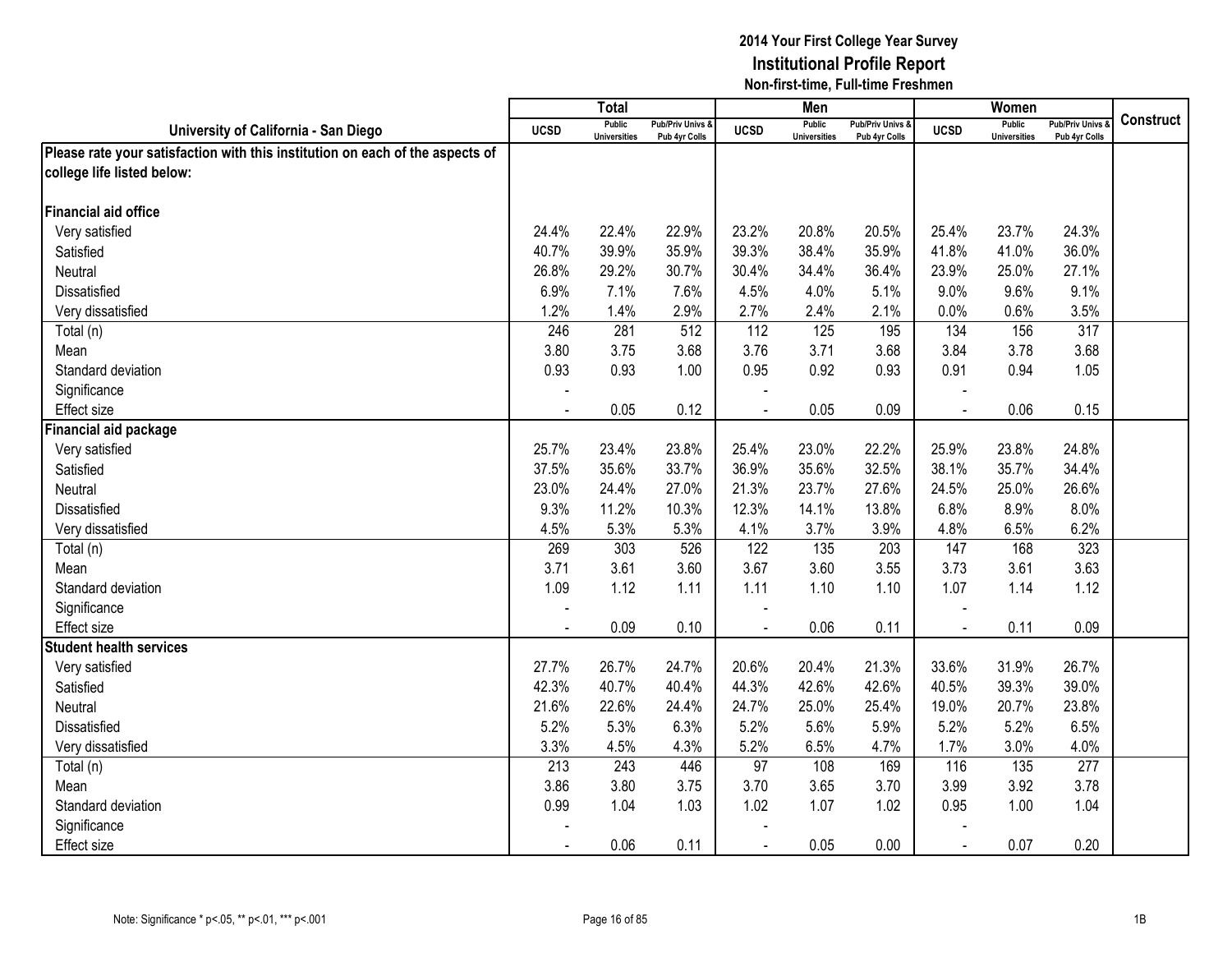|                                                                               |                | <b>Total</b>                  |                                   |                          | Men                           |                                   |                | Women                                |                                        |                  |
|-------------------------------------------------------------------------------|----------------|-------------------------------|-----------------------------------|--------------------------|-------------------------------|-----------------------------------|----------------|--------------------------------------|----------------------------------------|------------------|
| University of California - San Diego                                          | <b>UCSD</b>    | Public<br><b>Universities</b> | Pub/Priv Univs &<br>Pub 4yr Colls | <b>UCSD</b>              | Public<br><b>Universities</b> | Pub/Priv Univs &<br>Pub 4yr Colls | <b>UCSD</b>    | <b>Public</b><br><b>Universities</b> | <b>Pub/Priv Univs</b><br>Pub 4yr Colls | <b>Construct</b> |
| Please rate your satisfaction with this institution on each of the aspects of |                |                               |                                   |                          |                               |                                   |                |                                      |                                        |                  |
| college life listed below:                                                    |                |                               |                                   |                          |                               |                                   |                |                                      |                                        |                  |
|                                                                               |                |                               |                                   |                          |                               |                                   |                |                                      |                                        |                  |
| <b>Student psychological services</b>                                         |                |                               |                                   |                          |                               |                                   |                |                                      |                                        |                  |
| Very satisfied                                                                | 21.3%          | 20.9%                         | 21.5%                             | 13.4%                    | 12.5%                         | 15.6%                             | 29.0%          | 28.4%                                | 25.3%                                  |                  |
| Satisfied                                                                     | 28.7%          | 28.1%                         | 29.2%                             | 26.9%                    | 26.4%                         | 28.7%                             | 30.4%          | 29.6%                                | 29.5%                                  |                  |
| Neutral                                                                       | 41.2%          | 41.8%                         | 42.0%                             | 50.7%                    | 52.8%                         | 49.2%                             | 31.9%          | 32.1%                                | 37.4%                                  |                  |
| Dissatisfied                                                                  | 3.7%           | 3.9%                          | 2.9%                              | 0.0%                     | 0.0%                          | 0.8%                              | 7.2%           | 7.4%                                 | 4.2%                                   |                  |
| Very dissatisfied                                                             | 5.1%           | 5.2%                          | 4.5%                              | 9.0%                     | 8.3%                          | 5.7%                              | 1.4%           | 2.5%                                 | 3.7%                                   |                  |
| Total (n)                                                                     | 136            | 153                           | $\overline{312}$                  | 67                       | $\overline{72}$               | 122                               | 69             | 81                                   | 190                                    |                  |
| Mean                                                                          | 3.57           | 3.56                          | 3.60                              | 3.36                     | 3.35                          | 3.48                              | 3.78           | 3.74                                 | 3.68                                   |                  |
| Standard deviation                                                            | 1.03           | 1.03                          | 1.00                              | 1.03                     | 1.00                          | 0.96                              | 1.00           | 1.03                                 | 1.02                                   |                  |
| Significance                                                                  |                |                               |                                   |                          |                               |                                   |                |                                      |                                        |                  |
| <b>Effect size</b>                                                            |                | 0.01                          | $-0.03$                           |                          | 0.01                          | $-0.13$                           |                | 0.04                                 | 0.10                                   |                  |
| Orientation for new students                                                  |                |                               |                                   |                          |                               |                                   |                |                                      |                                        |                  |
| Very satisfied                                                                | 14.5%          | 15.1%                         | 18.9%                             | 11.3%                    | 10.9%                         | 15.8%                             | 17.2%          | 18.5%                                | 20.9%                                  |                  |
| Satisfied                                                                     | 37.1%          | 36.8%                         | 38.9%                             | 34.0%                    | 35.9%                         | 37.3%                             | 39.6%          | 37.4%                                | 39.8%                                  |                  |
| Neutral                                                                       | 33.2%          | 33.0%                         | 29.2%                             | 38.3%                    | 37.8%                         | 33.3%                             | 29.0%          | 29.2%                                | 26.7%                                  |                  |
| <b>Dissatisfied</b>                                                           | 9.0%           | 9.1%                          | 7.8%                              | 8.5%                     | 8.3%                          | 7.5%                              | 9.5%           | 9.7%                                 | 8.0%                                   |                  |
| Very dissatisfied                                                             | 6.1%           | 6.0%                          | 5.1%                              | 7.8%                     | 7.1%                          | 6.1%                              | 4.7%           | 5.1%                                 | 4.5%                                   |                  |
| Total (n)                                                                     | 310            | 351                           | 602                               | 141                      | 156                           | 228                               | 169            | 195                                  | 374                                    |                  |
| Mean                                                                          | 3.45           | 3.46                          | 3.59                              | 3.33                     | 3.35                          | 3.49                              | 3.55           | 3.54                                 | 3.64                                   |                  |
| Standard deviation                                                            | 1.04           | 1.05                          | 1.04                              | 1.05                     | 1.02                          | 1.04                              | 1.03           | 1.06                                 | 1.04                                   |                  |
| Significance                                                                  |                |                               |                                   |                          |                               |                                   |                |                                      |                                        |                  |
| <b>Effect size</b>                                                            |                | $-0.01$                       | $-0.13$                           | $\overline{\phantom{a}}$ | $-0.02$                       | $-0.15$                           | $\sim$         | 0.01                                 | $-0.09$                                |                  |
| <b>Opportunities for community service</b>                                    |                |                               |                                   |                          |                               |                                   |                |                                      |                                        |                  |
| Very satisfied                                                                | 16.8%          | 17.7%                         | 21.9%                             | 17.2%                    | 17.1%                         | 18.3%                             | 16.5%          | 18.1%                                | 23.9%                                  |                  |
| Satisfied                                                                     | 31.3%          | 29.6%                         | 34.2%                             | 29.0%                    | 27.6%                         | 34.9%                             | 33.0%          | 31.2%                                | 33.8%                                  |                  |
| Neutral                                                                       | 40.9%          | 39.9%                         | 34.2%                             | 43.0%                    | 41.0%                         | 35.5%                             | 39.1%          | 39.1%                                | 33.4%                                  |                  |
| <b>Dissatisfied</b>                                                           | 8.2%           | 9.1%                          | 7.1%                              | 6.5%                     | 8.6%                          | 7.1%                              | 9.6%           | 9.4%                                 | 7.2%                                   |                  |
| Very dissatisfied                                                             | 2.9%           | 3.7%                          | 2.6%                              | 4.3%                     | 5.7%                          | 4.1%                              | 1.7%           | 2.2%                                 | 1.7%                                   |                  |
| Total (n)                                                                     | 208            | 243                           | 462                               | 93                       | 105                           | 169                               | 115            | 138                                  | 293                                    |                  |
| Mean                                                                          | 3.51           | 3.49                          | 3.66                              | 3.48                     | 3.42                          | 3.56                              | 3.53           | 3.54                                 | 3.71                                   |                  |
| Standard deviation                                                            | 0.96           | 1.01                          | 0.98                              | 1.00                     | 1.05                          | 1.00                              | 0.94           | 0.97                                 | 0.97                                   |                  |
| Significance                                                                  |                |                               |                                   |                          |                               |                                   |                |                                      |                                        |                  |
| <b>Effect size</b>                                                            | $\blacksquare$ | 0.02                          | $-0.15$                           | $\blacksquare$           | 0.06                          | $-0.08$                           | $\blacksquare$ | $-0.01$                              | $-0.19$                                |                  |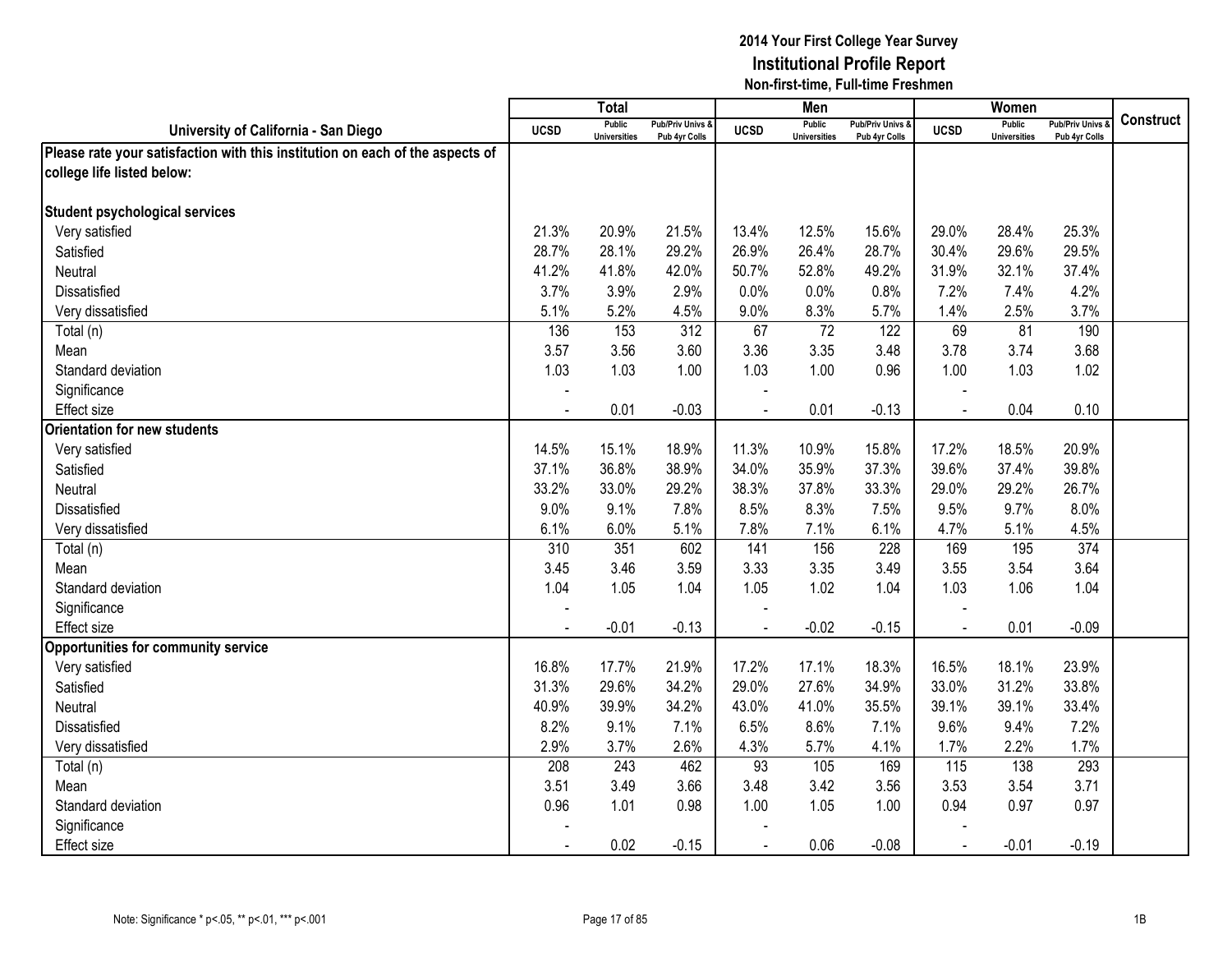|                                                                               |                | <b>Total</b>                         |                                   |                | Men                                  |                                   |                | Women                                |                                        |                  |
|-------------------------------------------------------------------------------|----------------|--------------------------------------|-----------------------------------|----------------|--------------------------------------|-----------------------------------|----------------|--------------------------------------|----------------------------------------|------------------|
| University of California - San Diego                                          | <b>UCSD</b>    | <b>Public</b><br><b>Universities</b> | Pub/Priv Univs &<br>Pub 4yr Colls | <b>UCSD</b>    | <b>Public</b><br><b>Universities</b> | Pub/Priv Univs &<br>Pub 4yr Colls | <b>UCSD</b>    | <b>Public</b><br><b>Universities</b> | <b>Pub/Priv Univs</b><br>Pub 4yr Colls | <b>Construct</b> |
| Please rate your satisfaction with this institution on each of the aspects of |                |                                      |                                   |                |                                      |                                   |                |                                      |                                        |                  |
| college life listed below:                                                    |                |                                      |                                   |                |                                      |                                   |                |                                      |                                        |                  |
|                                                                               |                |                                      |                                   |                |                                      |                                   |                |                                      |                                        |                  |
| First-year programs (e.g., first-year seminar, learning community, linked     |                |                                      |                                   |                |                                      |                                   |                |                                      |                                        |                  |
| courses)                                                                      |                |                                      |                                   |                |                                      |                                   |                |                                      |                                        |                  |
| Very satisfied                                                                | 15.1%          | 14.8%                                | 20.2%                             | 16.0%          | 14.8%                                | 21.2%                             | 14.3%          | 14.8%                                | 19.6%                                  |                  |
| Satisfied                                                                     | 30.1%          | 30.0%                                | 31.2%                             | 25.3%          | 26.1%                                | 25.6%                             | 34.1%          | 33.0%                                | 34.4%                                  |                  |
| Neutral                                                                       | 43.4%          | 41.9%                                | 35.9%                             | 48.0%          | 44.3%                                | 40.4%                             | 39.6%          | 40.0%                                | 33.3%                                  | Satisfaction     |
| Dissatisfied                                                                  | 6.6%           | 7.9%                                 | 8.0%                              | 5.3%           | 8.0%                                 | 5.8%                              | 7.7%           | 7.8%                                 | 9.3%                                   | with             |
| Very dissatisfied                                                             | 4.8%           | 5.4%                                 | 4.7%                              | 5.3%           | 6.8%                                 | 7.1%                              | 4.4%           | 4.3%                                 | 3.3%                                   | Coursework       |
| Total (n)                                                                     | 166            | 203                                  | 426                               | 75             | 88                                   | 156                               | 91             | 115                                  | 270                                    |                  |
| Mean                                                                          | 3.44           | 3.41                                 | 3.54                              | 3.41           | 3.34                                 | 3.48                              | 3.46           | 3.46                                 | 3.58                                   |                  |
| Standard deviation                                                            | 0.99           | 1.01                                 | 1.05                              | 1.00           | 1.05                                 | 1.10                              | 0.98           | 0.98                                 | 1.01                                   |                  |
| Significance                                                                  |                |                                      |                                   |                |                                      |                                   |                |                                      |                                        |                  |
| <b>Effect size</b>                                                            |                | 0.03                                 | $-0.10$                           |                | 0.07                                 | $-0.06$                           |                | 0.00                                 | $-0.12$                                |                  |
| Since entering this college, how often have you utilized the following        |                |                                      |                                   |                |                                      |                                   |                |                                      |                                        |                  |
| services:                                                                     |                |                                      |                                   |                |                                      |                                   |                |                                      |                                        |                  |
|                                                                               |                |                                      |                                   |                |                                      |                                   |                |                                      |                                        |                  |
| <b>Study skills advising</b>                                                  |                |                                      |                                   |                |                                      |                                   |                |                                      |                                        |                  |
| Frequently                                                                    | 4.3%           | 4.9%                                 | 10.6%                             | 4.6%           | 4.8%                                 | 8.8%                              | 4.0%           | 4.9%                                 | 11.7%                                  |                  |
| Occasionally                                                                  | 22.9%          | 23.0%                                | 26.1%                             | 23.7%          | 24.0%                                | 27.2%                             | 22.3%          | 22.2%                                | 25.4%                                  |                  |
| Not at all                                                                    | 72.8%          | 72.2%                                | 63.4%                             | 71.7%          | 71.3%                                | 64.0%                             | 73.7%          | 72.9%                                | 62.9%                                  |                  |
| Total (n)                                                                     | 327            | 370                                  | 644                               | 152            | 167                                  | 250                               | 175            | 203                                  | 394                                    |                  |
| Mean                                                                          | 1.31           | 1.33                                 | 1.47                              | 1.33           | 1.34                                 | 1.45                              | 1.30           | 1.32                                 | 1.49                                   |                  |
| Standard deviation                                                            | 0.55           | 0.56                                 | 0.68                              | 0.56           | 0.57                                 | 0.65                              | 0.54           | 0.56                                 | 0.70                                   |                  |
| Significance                                                                  |                |                                      | $***$                             |                |                                      |                                   |                |                                      | $***$                                  |                  |
| <b>Effect size</b>                                                            | $\mathbf{r}$   | $-0.04$                              | $-0.24$                           | $\overline{a}$ | $-0.02$                              | $-0.18$                           | $\sim$         | $-0.04$                              | $-0.27$                                |                  |
| Financial aid advising                                                        |                |                                      |                                   |                |                                      |                                   |                |                                      |                                        |                  |
| Frequently                                                                    | 7.9%           | 7.8%                                 | 11.6%                             | 7.8%           | 7.7%                                 | 8.4%                              | 8.0%           | 7.9%                                 | 13.7%                                  |                  |
| Occasionally                                                                  | 45.4%          | 43.4%                                | 42.1%                             | 39.9%          | 38.7%                                | 39.8%                             | 50.3%          | 47.3%                                | 43.5%                                  |                  |
| Not at all                                                                    | 46.6%          | 48.8%                                | 46.3%                             | 52.3%          | 53.6%                                | 51.8%                             | 41.7%          | 44.8%                                | 42.7%                                  |                  |
| Total (n)                                                                     | 328            | 371                                  | 644                               | 153            | 168                                  | 251                               | 175            | 203                                  | 393                                    |                  |
| Mean                                                                          | 1.61           | 1.59                                 | 1.65                              | 1.56           | 1.54                                 | 1.57                              | 1.66           | 1.63                                 | 1.71                                   |                  |
| Standard deviation                                                            | 0.63           | 0.63                                 | 0.68                              | 0.64           | 0.64                                 | 0.64                              | 0.62           | 0.63                                 | 0.69                                   |                  |
| Significance                                                                  |                |                                      |                                   |                |                                      |                                   |                |                                      |                                        |                  |
| <b>Effect size</b>                                                            | $\blacksquare$ | 0.03                                 | $-0.06$                           | $\blacksquare$ | 0.03                                 | $-0.02$                           | $\blacksquare$ | 0.05                                 | $-0.07$                                |                  |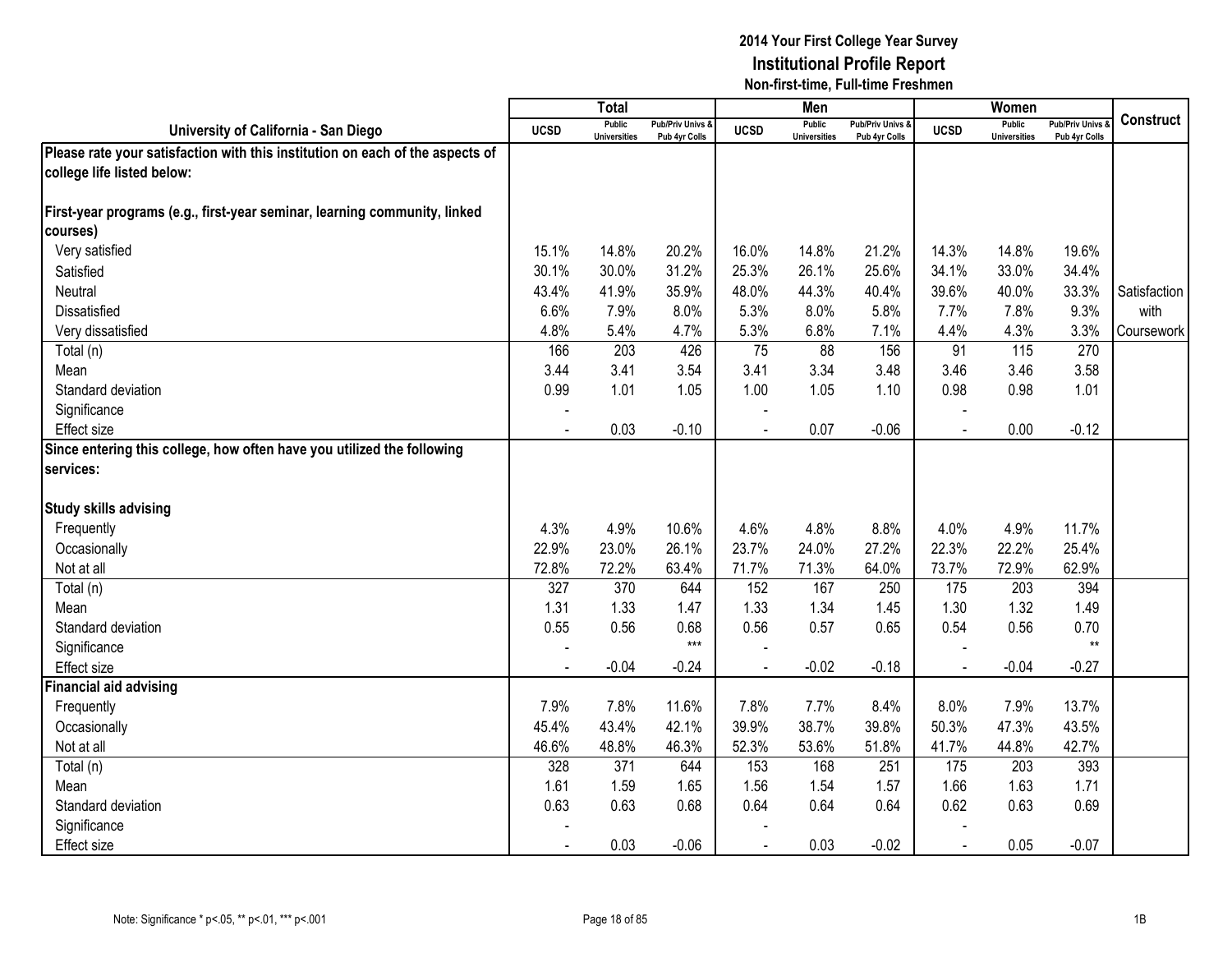|                                                                        |                | <b>Total</b>                  |                                   |                | Men                           |                                   |                | Women                         |                                        |                  |
|------------------------------------------------------------------------|----------------|-------------------------------|-----------------------------------|----------------|-------------------------------|-----------------------------------|----------------|-------------------------------|----------------------------------------|------------------|
| University of California - San Diego                                   | <b>UCSD</b>    | Public<br><b>Universities</b> | Pub/Priv Univs &<br>Pub 4yr Colls | <b>UCSD</b>    | Public<br><b>Universities</b> | Pub/Priv Univs &<br>Pub 4yr Colls | <b>UCSD</b>    | Public<br><b>Universities</b> | <b>Pub/Priv Univs</b><br>Pub 4yr Colls | <b>Construct</b> |
| Since entering this college, how often have you utilized the following |                |                               |                                   |                |                               |                                   |                |                               |                                        |                  |
| services:                                                              |                |                               |                                   |                |                               |                                   |                |                               |                                        |                  |
|                                                                        |                |                               |                                   |                |                               |                                   |                |                               |                                        |                  |
| <b>Student health services</b>                                         |                |                               |                                   |                |                               |                                   |                |                               |                                        |                  |
| Frequently                                                             | 9.5%           | 9.2%                          | 8.4%                              | 4.6%           | 4.2%                          | 4.4%                              | 13.7%          | 13.3%                         | 10.9%                                  |                  |
| Occasionally                                                           | 37.9%          | 37.6%                         | 39.6%                             | 36.2%          | 35.9%                         | 38.4%                             | 39.4%          | 38.9%                         | 40.4%                                  |                  |
| Not at all                                                             | 52.6%          | 53.2%                         | 52.0%                             | 59.2%          | 59.9%                         | 57.2%                             | 46.9%          | 47.8%                         | 48.7%                                  |                  |
| Total (n)                                                              | 327            | 370                           | 644                               | 152            | 167                           | 250                               | 175            | 203                           | 394                                    |                  |
| Mean                                                                   | 1.57           | 1.56                          | 1.56                              | 1.45           | 1.44                          | 1.47                              | 1.67           | 1.66                          | 1.62                                   |                  |
| Standard deviation                                                     | 0.66           | 0.66                          | 0.64                              | 0.59           | 0.58                          | 0.58                              | 0.71           | 0.70                          | 0.67                                   |                  |
| Significance                                                           |                |                               |                                   |                |                               |                                   |                |                               |                                        |                  |
| <b>Effect size</b>                                                     | $\blacksquare$ | 0.02                          | 0.02                              |                | 0.02                          | $-0.03$                           | $\sim$         | 0.01                          | 0.07                                   |                  |
| <b>Student psychological services</b>                                  |                |                               |                                   |                |                               |                                   |                |                               |                                        |                  |
| Frequently                                                             | 4.9%           | 4.6%                          | 5.3%                              | 2.6%           | 2.4%                          | 3.2%                              | 6.9%           | 6.4%                          | 6.6%                                   |                  |
| Occasionally                                                           | 12.6%          | 11.1%                         | 13.7%                             | 14.5%          | 13.2%                         | 14.8%                             | 10.9%          | 9.4%                          | 13.0%                                  |                  |
| Not at all                                                             | 82.5%          | 84.3%                         | 81.0%                             | 82.9%          | 84.4%                         | 82.0%                             | 82.2%          | 84.2%                         | 80.4%                                  |                  |
| Total (n)                                                              | 326            | 369                           | 643                               | 152            | 167                           | 250                               | 174            | 202                           | 393                                    |                  |
| Mean                                                                   | 1.22           | 1.20                          | 1.24                              | 1.20           | 1.18                          | 1.21                              | 1.25           | 1.22                          | 1.26                                   |                  |
| Standard deviation                                                     | 0.52           | 0.50                          | 0.54                              | 0.46           | 0.44                          | 0.48                              | 0.57           | 0.55                          | 0.57                                   |                  |
| Significance                                                           |                |                               |                                   |                |                               |                                   |                |                               |                                        |                  |
| <b>Effect size</b>                                                     |                | 0.04                          | $-0.04$                           |                | 0.05                          | $-0.02$                           | $\blacksquare$ | 0.05                          | $-0.02$                                |                  |
| <b>Writing center</b>                                                  |                |                               |                                   |                |                               |                                   |                |                               |                                        |                  |
| Frequently                                                             | 3.1%           | 3.0%                          | 6.5%                              | 2.6%           | 2.4%                          | 4.4%                              | 3.4%           | 3.5%                          | 7.9%                                   |                  |
| Occasionally                                                           | 20.2%          | 21.4%                         | 24.7%                             | 19.0%          | 20.8%                         | 25.1%                             | 21.3%          | 21.8%                         | 24.4%                                  |                  |
| Not at all                                                             | 76.8%          | 75.7%                         | 68.8%                             | 78.4%          | 76.8%                         | 70.5%                             | 75.3%          | 74.8%                         | 67.7%                                  |                  |
| Total (n)                                                              | 327            | 370                           | 644                               | 153            | 168                           | 251                               | 174            | 202                           | 393                                    |                  |
| Mean                                                                   | 1.26           | 1.27                          | 1.38                              | 1.24           | 1.26                          | 1.34                              | 1.28           | 1.29                          | 1.40                                   |                  |
| Standard deviation                                                     | 0.51           | 0.51                          | 0.60                              | 0.49           | 0.49                          | 0.56                              | 0.52           | 0.52                          | 0.63                                   |                  |
| Significance                                                           |                |                               | $***$                             |                |                               |                                   |                |                               | $\star$                                |                  |
| <b>Effect size</b>                                                     | $\blacksquare$ | $-0.02$                       | $-0.20$                           | $\blacksquare$ | $-0.04$                       | $-0.18$                           | $\blacksquare$ | $-0.02$                       | $-0.19$                                |                  |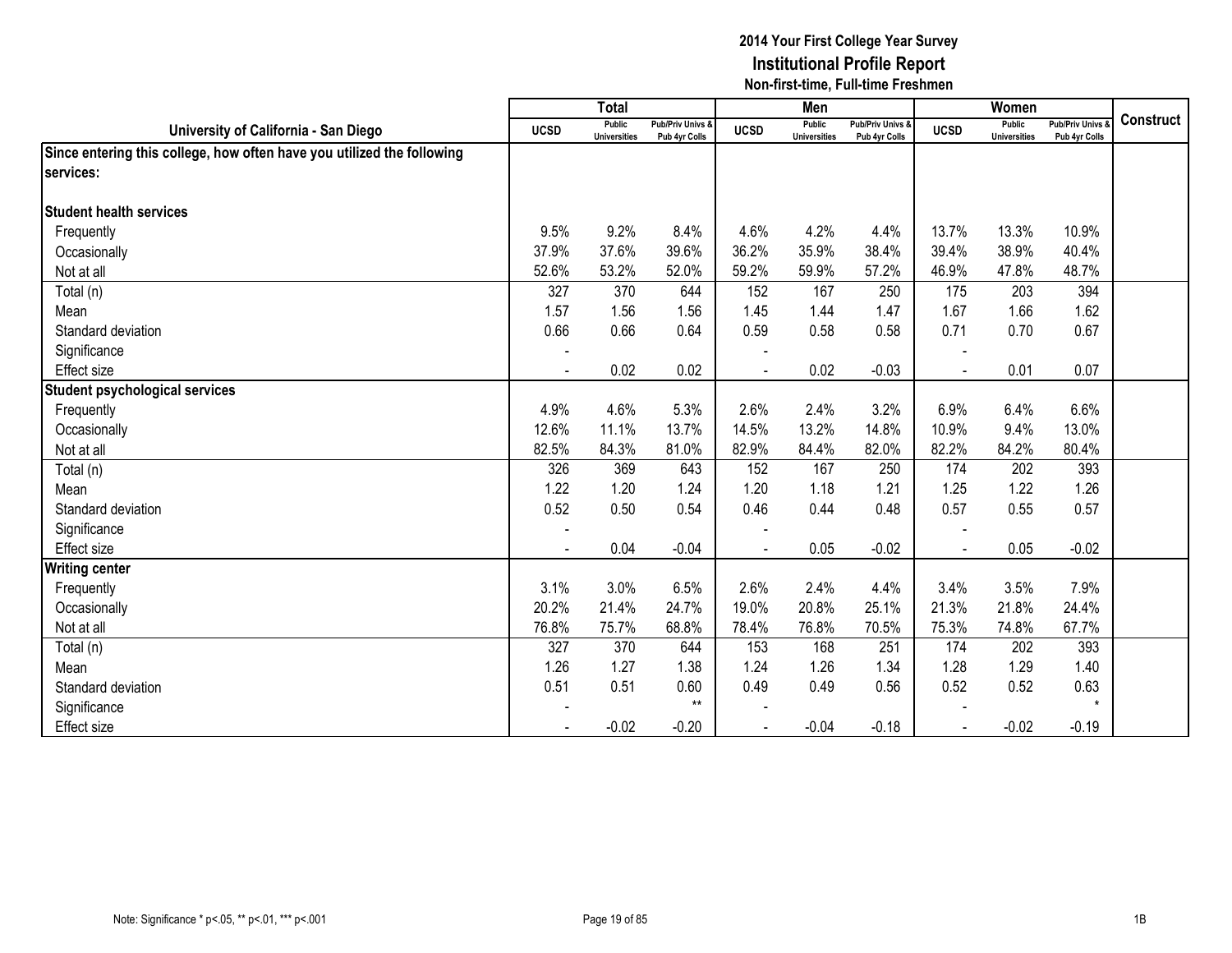|                                                                        |                | <b>Total</b>                  |                                   |             | Men                           |                                   |             | Women                         |                                        |                  |
|------------------------------------------------------------------------|----------------|-------------------------------|-----------------------------------|-------------|-------------------------------|-----------------------------------|-------------|-------------------------------|----------------------------------------|------------------|
| University of California - San Diego                                   | <b>UCSD</b>    | Public<br><b>Universities</b> | Pub/Priv Univs &<br>Pub 4yr Colls | <b>UCSD</b> | Public<br><b>Universities</b> | Pub/Priv Univs &<br>Pub 4yr Colls | <b>UCSD</b> | Public<br><b>Universities</b> | <b>Pub/Priv Univs</b><br>Pub 4yr Colls | <b>Construct</b> |
| Since entering this college, how often have you utilized the following |                |                               |                                   |             |                               |                                   |             |                               |                                        |                  |
| services:                                                              |                |                               |                                   |             |                               |                                   |             |                               |                                        |                  |
|                                                                        |                |                               |                                   |             |                               |                                   |             |                               |                                        |                  |
| <b>Disability resource center</b>                                      |                |                               |                                   |             |                               |                                   |             |                               |                                        |                  |
| Frequently                                                             | 1.5%           | 1.6%                          | 3.3%                              | 2.0%        | 1.8%                          | 2.8%                              | 1.1%        | 1.5%                          | 3.6%                                   |                  |
| Occasionally                                                           | 5.8%           | 5.1%                          | 8.9%                              | 5.9%        | 5.4%                          | 8.1%                              | 5.7%        | 4.9%                          | 9.4%                                   |                  |
| Not at all                                                             | 92.7%          | 93.2%                         | 87.8%                             | 92.1%       | 92.8%                         | 89.1%                             | 93.1%       | 93.6%                         | 87.0%                                  |                  |
| Total (n)                                                              | 327            | 370                           | 641                               | 152         | 167                           | 248                               | 175         | 203                           | 393                                    |                  |
| Mean                                                                   | 1.09           | 1.08                          | 1.15                              | 1.10        | 1.09                          | 1.14                              | 1.08        | 1.08                          | 1.17                                   |                  |
| Standard deviation                                                     | 0.33           | 0.33                          | 0.44                              | 0.36        | 0.34                          | 0.42                              | 0.31        | 0.32                          | 0.46                                   |                  |
| Significance                                                           |                |                               | $\star$                           |             |                               |                                   |             |                               | $\star$                                |                  |
| <b>Effect size</b>                                                     | $\blacksquare$ | 0.03                          | $-0.14$                           |             | 0.03                          | $-0.10$                           | $\sim$      | 0.00                          | $-0.20$                                |                  |
| <b>Career services</b>                                                 |                |                               |                                   |             |                               |                                   |             |                               |                                        |                  |
| Frequently                                                             | 5.8%           | 5.4%                          | 6.5%                              | 8.6%        | 7.8%                          | 8.4%                              | 3.4%        | 3.4%                          | 5.3%                                   |                  |
| Occasionally                                                           | 34.6%          | 33.8%                         | 33.0%                             | 32.2%       | 32.9%                         | 34.8%                             | 36.6%       | 34.5%                         | 31.8%                                  |                  |
| Not at all                                                             | 59.6%          | 60.8%                         | 60.5%                             | 59.2%       | 59.3%                         | 56.8%                             | 60.0%       | 62.1%                         | 62.8%                                  |                  |
| Total (n)                                                              | 327            | 370                           | 643                               | 152         | 167                           | 250                               | 175         | 203                           | 393                                    |                  |
| Mean                                                                   | 1.46           | 1.45                          | 1.46                              | 1.49        | 1.49                          | 1.52                              | 1.43        | 1.41                          | 1.42                                   |                  |
| Standard deviation                                                     | 0.60           | 0.60                          | 0.62                              | 0.65        | 0.64                          | 0.65                              | 0.56        | 0.56                          | 0.59                                   |                  |
| Significance                                                           |                |                               |                                   |             |                               |                                   |             |                               |                                        |                  |
| Effect size                                                            |                | 0.02                          | 0.00                              |             | 0.00                          | $-0.05$                           |             | 0.04                          | 0.02                                   |                  |
| <b>Academic advising</b>                                               |                |                               |                                   |             |                               |                                   |             |                               |                                        |                  |
| Frequently                                                             | 17.1%          | 17.3%                         | 21.6%                             | 11.8%       | 13.2%                         | 16.8%                             | 21.7%       | 20.7%                         | 24.6%                                  |                  |
| Occasionally                                                           | 71.6%          | 71.1%                         | 64.0%                             | 74.3%       | 73.7%                         | 67.6%                             | 69.1%       | 69.0%                         | 61.7%                                  |                  |
| Not at all                                                             | 11.3%          | 11.6%                         | 14.4%                             | 13.8%       | 13.2%                         | 15.6%                             | 9.1%        | 10.3%                         | 13.7%                                  |                  |
| Total (n)                                                              | 327            | 370                           | 644                               | 152         | 167                           | 250                               | 175         | 203                           | 394                                    |                  |
| Mean                                                                   | 2.06           | 2.06                          | 2.07                              | 1.98        | 2.00                          | 2.01                              | 2.13        | 2.10                          | 2.11                                   |                  |
| Standard deviation                                                     | 0.53           | 0.54                          | 0.60                              | 0.51        | 0.51                          | 0.57                              | 0.54        | 0.55                          | 0.61                                   |                  |
| Significance                                                           |                |                               |                                   |             |                               |                                   |             |                               |                                        |                  |
| <b>Effect size</b>                                                     |                | 0.00                          | $-0.02$                           |             | $-0.04$                       | $-0.05$                           | $\sim$      | 0.05                          | 0.03                                   |                  |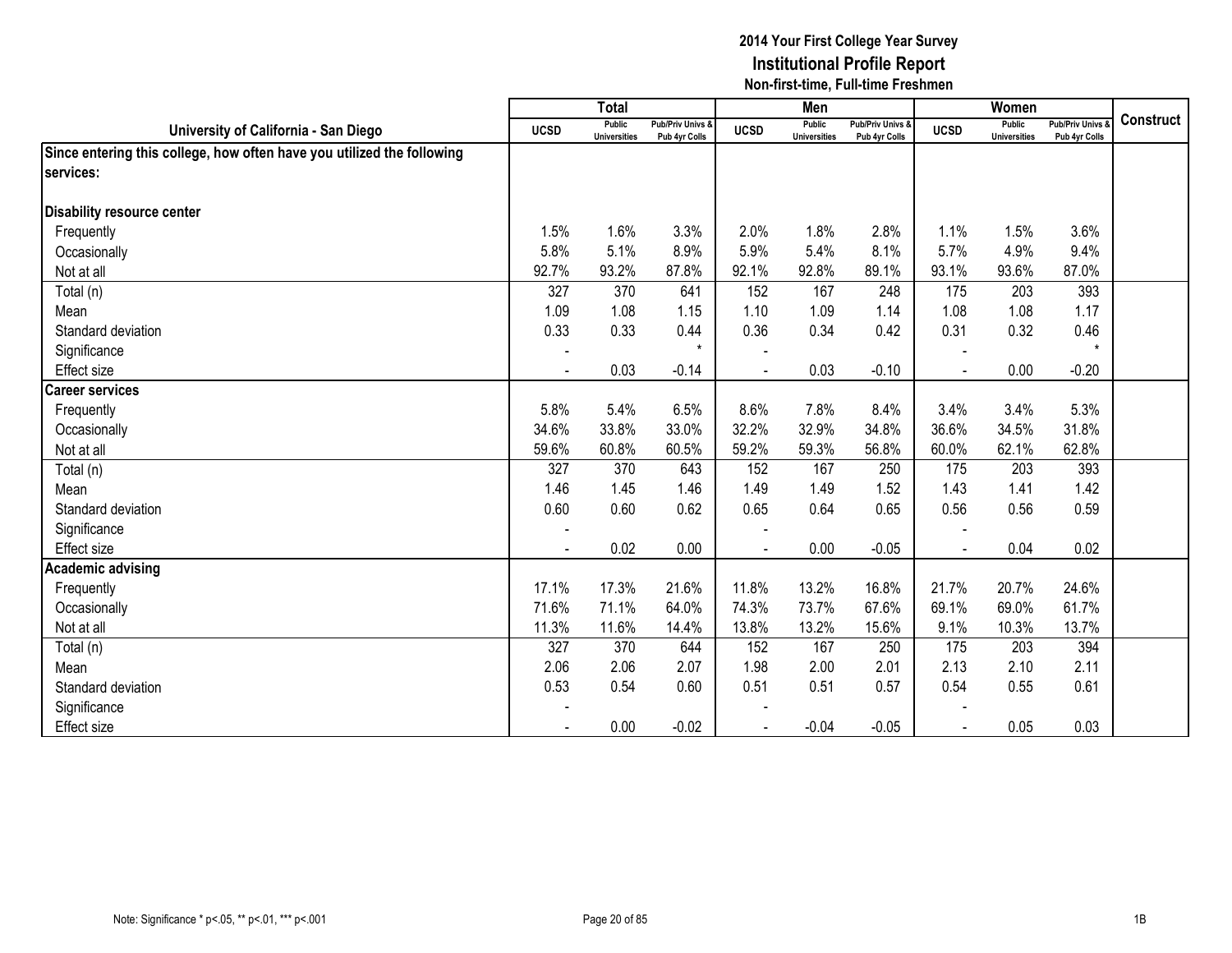|                                                                            |             | <b>Total</b>                         |                                   |                | Men                                  |                                   |                | Women                                |                                   |                  |
|----------------------------------------------------------------------------|-------------|--------------------------------------|-----------------------------------|----------------|--------------------------------------|-----------------------------------|----------------|--------------------------------------|-----------------------------------|------------------|
| University of California - San Diego                                       | <b>UCSD</b> | <b>Public</b><br><b>Universities</b> | Pub/Priv Univs &<br>Pub 4yr Colls | <b>UCSD</b>    | <b>Public</b><br><b>Universities</b> | Pub/Priv Univs &<br>Pub 4yr Colls | <b>UCSD</b>    | <b>Public</b><br><b>Universities</b> | Pub/Priv Univs &<br>Pub 4yr Colls | <b>Construct</b> |
| Rate yourself on each of the following traits as compared with the average |             |                                      |                                   |                |                                      |                                   |                |                                      |                                   |                  |
| person your age.                                                           |             |                                      |                                   |                |                                      |                                   |                |                                      |                                   |                  |
|                                                                            |             |                                      |                                   |                |                                      |                                   |                |                                      |                                   |                  |
| <b>Academic ability</b>                                                    |             |                                      |                                   |                |                                      |                                   |                |                                      |                                   |                  |
| Highest 10%                                                                | 15.3%       | 15.1%                                | 14.5%                             | 20.7%          | 20.0%                                | 19.5%                             | 10.5%          | 11.1%                                | 11.3%                             |                  |
| Above average                                                              | 50.2%       | 50.0%                                | 45.6%                             | 52.0%          | 52.7%                                | 47.6%                             | 48.5%          | 47.7%                                | 44.3%                             |                  |
| Average                                                                    | 29.6%       | 30.2%                                | 33.9%                             | 23.3%          | 23.6%                                | 26.8%                             | 35.1%          | 35.7%                                | 38.4%                             | Academic         |
| Below average                                                              | 4.4%        | 4.1%                                 | 5.4%                              | 3.3%           | 3.0%                                 | 5.3%                              | 5.3%           | 5.0%                                 | 5.4%                              | Self-            |
| Lowest 10%                                                                 | 0.6%        | 0.5%                                 | 0.6%                              | 0.7%           | 0.6%                                 | 0.8%                              | 0.6%           | 0.5%                                 | 0.5%                              | Concept          |
| Total (n)                                                                  | 321         | 364                                  | 634                               | 150            | 165                                  | 246                               | 171            | 199                                  | 388                               |                  |
| Mean                                                                       | 3.75        | 3.75                                 | 3.68                              | 3.89           | 3.88                                 | 3.80                              | 3.63           | 3.64                                 | 3.61                              |                  |
| Standard deviation                                                         | 0.79        | 0.78                                 | 0.81                              | 0.79           | 0.78                                 | 0.84                              | 0.77           | 0.77                                 | 0.78                              |                  |
| Significance                                                               |             |                                      |                                   |                |                                      |                                   |                |                                      |                                   |                  |
| <b>Effect size</b>                                                         |             | 0.00                                 | 0.09                              |                | 0.01                                 | 0.11                              |                | $-0.01$                              | 0.03                              |                  |
| <b>Artistic ability</b>                                                    |             |                                      |                                   |                |                                      |                                   |                |                                      |                                   |                  |
| Highest 10%                                                                | 7.8%        | 7.9%                                 | 8.0%                              | 7.3%           | 6.6%                                 | 6.9%                              | 8.2%           | 9.0%                                 | 8.8%                              |                  |
| Above average                                                              | 25.8%       | 25.2%                                | 24.6%                             | 26.5%          | 26.5%                                | 25.5%                             | 25.1%          | 24.1%                                | 24.0%                             |                  |
| Average                                                                    | 37.9%       | 38.4%                                | 36.7%                             | 35.1%          | 35.5%                                | 35.2%                             | 40.4%          | 40.7%                                | 37.6%                             |                  |
| Below average                                                              | 22.7%       | 23.0%                                | 23.6%                             | 21.9%          | 22.9%                                | 23.5%                             | 23.4%          | 23.1%                                | 23.7%                             |                  |
| Lowest 10%                                                                 | 5.9%        | 5.5%                                 | 7.1%                              | 9.3%           | 8.4%                                 | 8.9%                              | 2.9%           | 3.0%                                 | 5.9%                              |                  |
| Total (n)                                                                  | 322         | 365                                  | 635                               | 151            | 166                                  | 247                               | 171            | 199                                  | 388                               |                  |
| Mean                                                                       | 3.07        | 3.07                                 | 3.03                              | 3.01           | 3.00                                 | 2.98                              | 3.12           | 3.13                                 | 3.06                              |                  |
| Standard deviation                                                         | 1.01        | 1.01                                 | 1.04                              | 1.07           | 1.05                                 | 1.06                              | 0.96           | 0.97                                 | 1.03                              |                  |
| Significance                                                               |             |                                      |                                   |                |                                      |                                   |                |                                      |                                   |                  |
| <b>Effect size</b>                                                         |             | 0.00                                 | 0.04                              |                | 0.01                                 | 0.03                              | $\blacksquare$ | $-0.01$                              | 0.06                              |                  |
| <b>Competitiveness</b>                                                     |             |                                      |                                   |                |                                      |                                   |                |                                      |                                   |                  |
| Highest 10%                                                                | 14.7%       | 14.0%                                | 15.6%                             | 16.7%          | 16.4%                                | 19.5%                             | 12.9%          | 12.1%                                | 13.2%                             |                  |
| Above average                                                              | 35.9%       | 35.0%                                | 31.9%                             | 40.0%          | 38.8%                                | 34.6%                             | 32.4%          | 31.8%                                | 30.2%                             |                  |
| Average                                                                    | 36.6%       | 37.5%                                | 38.1%                             | 34.0%          | 34.5%                                | 33.7%                             | 38.8%          | 39.9%                                | 40.8%                             |                  |
| Below average                                                              | 11.3%       | 11.8%                                | 11.8%                             | 7.3%           | 7.9%                                 | 8.9%                              | 14.7%          | 15.2%                                | 13.7%                             |                  |
| Lowest 10%                                                                 | 1.6%        | 1.7%                                 | 2.5%                              | 2.0%           | 2.4%                                 | 3.3%                              | 1.2%           | 1.0%                                 | 2.1%                              |                  |
| Total (n)                                                                  | 320         | 363                                  | 633                               | 150            | 165                                  | 246                               | 170            | 198                                  | 387                               |                  |
| Mean                                                                       | 3.51        | 3.48                                 | 3.46                              | 3.62           | 3.59                                 | 3.58                              | 3.41           | 3.39                                 | 3.39                              |                  |
| Standard deviation                                                         | 0.93        | 0.93                                 | 0.98                              | 0.92           | 0.94                                 | 1.01                              | 0.93           | 0.92                                 | 0.95                              |                  |
| Significance                                                               |             |                                      |                                   |                |                                      |                                   |                |                                      |                                   |                  |
| <b>Effect size</b>                                                         |             | 0.03                                 | 0.05                              | $\blacksquare$ | 0.03                                 | 0.04                              | $\blacksquare$ | 0.02                                 | 0.02                              |                  |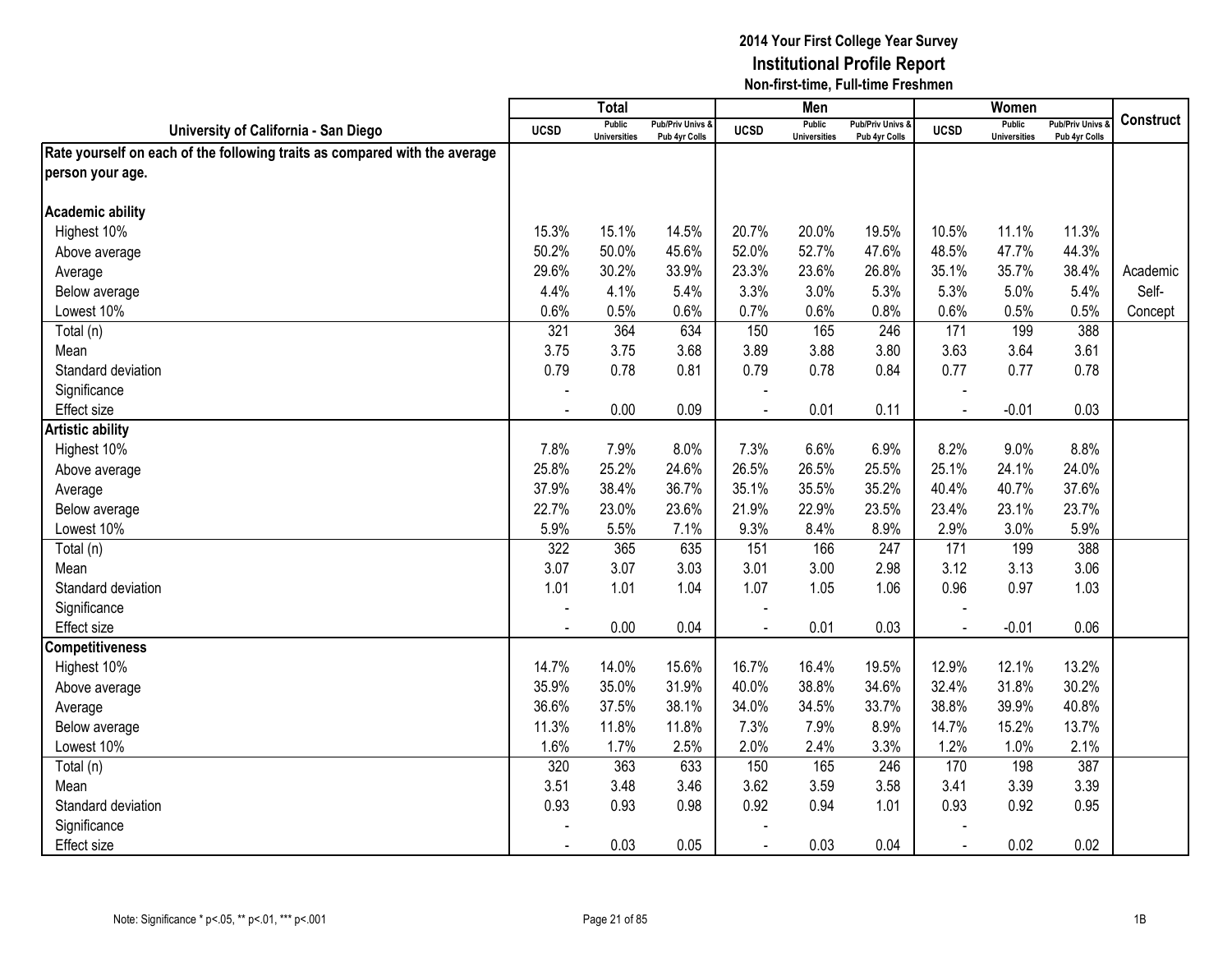|                                                                            |                | <b>Total</b>                         |                                   |                | Men                           |                                   |                | Women                                |                                        |                  |
|----------------------------------------------------------------------------|----------------|--------------------------------------|-----------------------------------|----------------|-------------------------------|-----------------------------------|----------------|--------------------------------------|----------------------------------------|------------------|
| University of California - San Diego                                       | <b>UCSD</b>    | <b>Public</b><br><b>Universities</b> | Pub/Priv Univs &<br>Pub 4yr Colls | <b>UCSD</b>    | Public<br><b>Universities</b> | Pub/Priv Univs &<br>Pub 4yr Colls | <b>UCSD</b>    | <b>Public</b><br><b>Universities</b> | <b>Pub/Priv Univs</b><br>Pub 4yr Colls | <b>Construct</b> |
| Rate yourself on each of the following traits as compared with the average |                |                                      |                                   |                |                               |                                   |                |                                      |                                        |                  |
| person your age.                                                           |                |                                      |                                   |                |                               |                                   |                |                                      |                                        |                  |
|                                                                            |                |                                      |                                   |                |                               |                                   |                |                                      |                                        |                  |
| <b>Computer skills</b>                                                     |                |                                      |                                   |                |                               |                                   |                |                                      |                                        |                  |
| Highest 10%                                                                | 9.7%           | 8.8%                                 | 8.9%                              | 16.1%          | 14.6%                         | 15.2%                             | 4.1%           | 4.0%                                 | 4.9%                                   |                  |
| Above average                                                              | 35.0%          | 34.4%                                | 33.3%                             | 40.9%          | 40.9%                         | 39.8%                             | 29.8%          | 29.1%                                | 29.2%                                  |                  |
| Average                                                                    | 46.6%          | 48.2%                                | 47.7%                             | 36.2%          | 37.2%                         | 36.5%                             | 55.6%          | 57.3%                                | 54.8%                                  |                  |
| Below average                                                              | 6.9%           | 6.9%                                 | 7.9%                              | 6.0%           | 6.7%                          | 6.6%                              | 7.6%           | 7.0%                                 | 8.8%                                   |                  |
| Lowest 10%                                                                 | 1.9%           | 1.7%                                 | 2.2%                              | 0.7%           | 0.6%                          | 2.0%                              | 2.9%           | 2.5%                                 | 2.3%                                   |                  |
| Total (n)                                                                  | 320            | 363                                  | 631                               | 149            | 164                           | 244                               | 171            | 199                                  | 387                                    |                  |
| Mean                                                                       | 3.44           | 3.42                                 | 3.39                              | 3.66           | 3.62                          | 3.59                              | 3.25           | 3.25                                 | 3.26                                   |                  |
| Standard deviation                                                         | 0.83           | 0.81                                 | 0.84                              | 0.84           | 0.84                          | 0.90                              | 0.77           | 0.75                                 | 0.78                                   |                  |
| Significance                                                               | $\blacksquare$ |                                      |                                   |                |                               |                                   |                |                                      |                                        |                  |
| <b>Effect size</b>                                                         |                | 0.02                                 | 0.06                              |                | 0.05                          | 0.08                              |                | 0.00                                 | $-0.01$                                |                  |
| <b>Cooperativeness</b>                                                     |                |                                      |                                   |                |                               |                                   |                |                                      |                                        |                  |
| Highest 10%                                                                | 20.6%          | 21.2%                                | 21.0%                             | 21.2%          | 23.5%                         | 22.7%                             | 20.0%          | 19.2%                                | 19.9%                                  |                  |
| Above average                                                              | 48.0%          | 47.0%                                | 42.8%                             | 45.7%          | 44.6%                         | 40.9%                             | 50.0%          | 49.0%                                | 44.0%                                  |                  |
| Average                                                                    | 28.7%          | 29.4%                                | 30.6%                             | 31.1%          | 30.1%                         | 31.2%                             | 26.5%          | 28.8%                                | 30.3%                                  |                  |
| Below average                                                              | 2.8%           | 2.5%                                 | 4.3%                              | 2.0%           | 1.8%                          | 3.6%                              | 3.5%           | 3.0%                                 | 4.7%                                   |                  |
| Lowest 10%                                                                 | 0.0%           | 0.0%                                 | 1.3%                              | 0.0%           | 0.0%                          | 1.6%                              | 0.0%           | 0.0%                                 | 1.0%                                   |                  |
| Total (n)                                                                  | 321            | 364                                  | 633                               | 151            | 166                           | 247                               | 170            | 198                                  | 386                                    |                  |
| Mean                                                                       | 3.86           | 3.87                                 | 3.78                              | 3.86           | 3.90                          | 3.79                              | 3.86           | 3.84                                 | 3.77                                   |                  |
| Standard deviation                                                         | 0.77           | 0.77                                 | 0.87                              | 0.77           | 0.78                          | 0.89                              | 0.77           | 0.76                                 | 0.86                                   |                  |
| Significance                                                               |                |                                      |                                   |                |                               |                                   |                |                                      |                                        |                  |
| Effect size                                                                |                | $-0.01$                              | 0.09                              |                | $-0.05$                       | 0.08                              | $\overline{a}$ | 0.03                                 | 0.10                                   |                  |
| <b>Creativity</b>                                                          |                |                                      |                                   |                |                               |                                   |                |                                      |                                        |                  |
| Highest 10%                                                                | 15.0%          | 14.3%                                | 14.9%                             | 16.1%          | 14.6%                         | 14.7%                             | 14.0%          | 14.1%                                | 15.0%                                  |                  |
| Above average                                                              | 36.9%          | 37.5%                                | 37.0%                             | 36.9%          | 38.4%                         | 37.6%                             | 36.8%          | 36.7%                                | 36.7%                                  |                  |
| Average                                                                    | 38.4%          | 38.8%                                | 37.0%                             | 36.9%          | 37.2%                         | 35.1%                             | 39.8%          | 40.2%                                | 38.2%                                  |                  |
| Below average                                                              | 8.8%           | 8.5%                                 | 9.5%                              | 8.7%           | 8.5%                          | 10.2%                             | 8.8%           | 8.5%                                 | 9.0%                                   |                  |
| Lowest 10%                                                                 | 0.9%           | 0.8%                                 | 1.6%                              | 1.3%           | 1.2%                          | 2.4%                              | 0.6%           | 0.5%                                 | 1.0%                                   |                  |
| Total (n)                                                                  | 320            | 363                                  | 632                               | 149            | 164                           | 245                               | 171            | 199                                  | 387                                    |                  |
| Mean                                                                       | 3.56           | 3.56                                 | 3.54                              | 3.58           | 3.57                          | 3.52                              | 3.55           | 3.55                                 | 3.56                                   |                  |
| Standard deviation                                                         | 0.88           | 0.87                                 | 0.91                              | 0.91           | 0.89                          | 0.95                              | 0.86           | 0.86                                 | 0.89                                   |                  |
| Significance                                                               |                |                                      |                                   |                |                               |                                   |                |                                      |                                        |                  |
| Effect size                                                                | $\blacksquare$ | 0.00                                 | 0.02                              | $\blacksquare$ | 0.01                          | 0.06                              | $\blacksquare$ | 0.00                                 | $-0.01$                                |                  |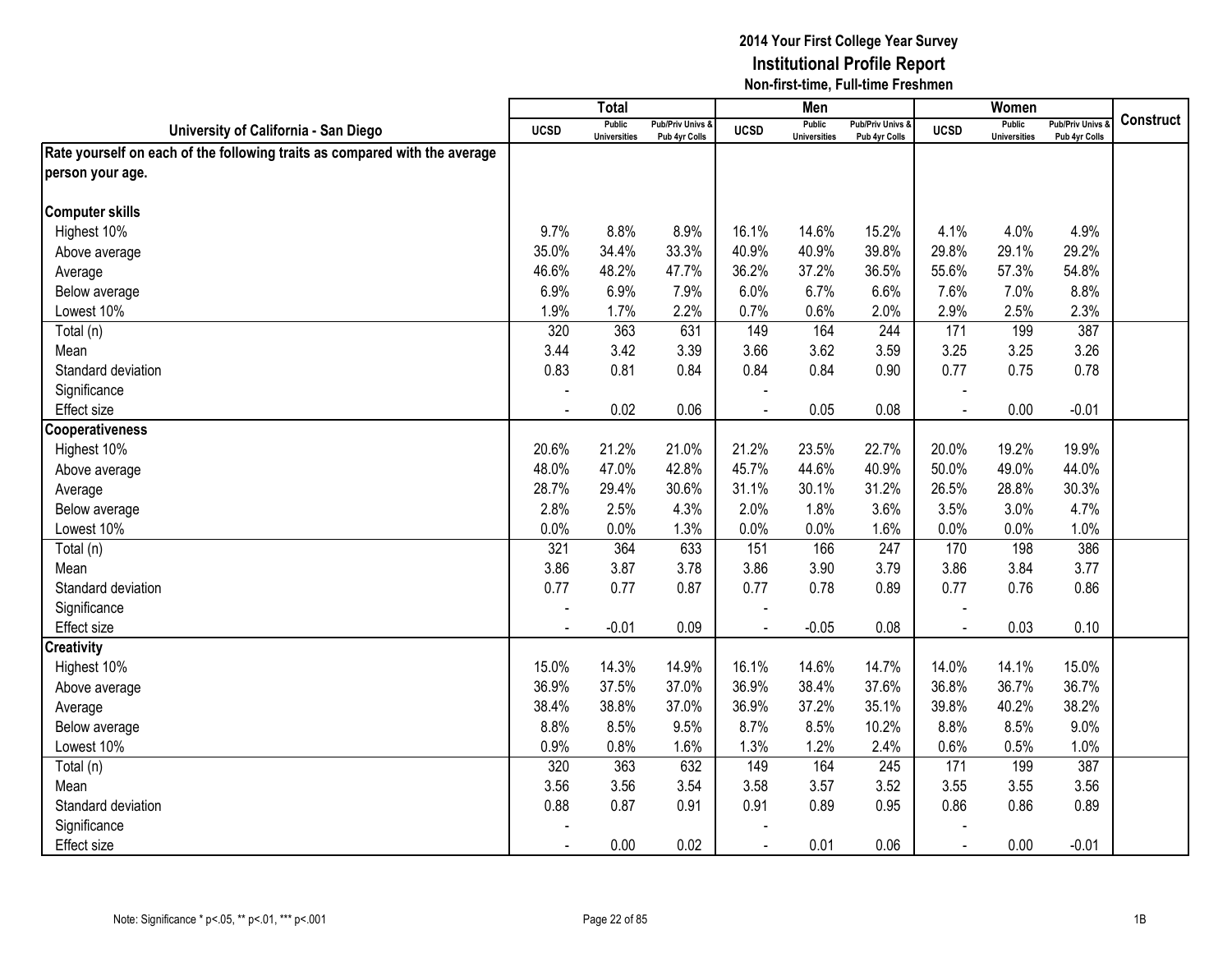|                                                                            |                | <b>Total</b>                         |                                   |             | Men                                  |                                              |                | Women                                |                                        |                  |
|----------------------------------------------------------------------------|----------------|--------------------------------------|-----------------------------------|-------------|--------------------------------------|----------------------------------------------|----------------|--------------------------------------|----------------------------------------|------------------|
| University of California - San Diego                                       | <b>UCSD</b>    | <b>Public</b><br><b>Universities</b> | Pub/Priv Univs &<br>Pub 4yr Colls | <b>UCSD</b> | <b>Public</b><br><b>Universities</b> | <b>Pub/Priv Univs &amp;</b><br>Pub 4yr Colls | <b>UCSD</b>    | <b>Public</b><br><b>Universities</b> | <b>Pub/Priv Univs</b><br>Pub 4yr Colls | <b>Construct</b> |
| Rate yourself on each of the following traits as compared with the average |                |                                      |                                   |             |                                      |                                              |                |                                      |                                        |                  |
| person your age.                                                           |                |                                      |                                   |             |                                      |                                              |                |                                      |                                        |                  |
|                                                                            |                |                                      |                                   |             |                                      |                                              |                |                                      |                                        |                  |
| Drive to achieve                                                           |                |                                      |                                   |             |                                      |                                              |                |                                      |                                        |                  |
| Highest 10%                                                                | 30.1%          | 28.7%                                | 30.3%                             | 29.7%       | 29.4%                                | 29.1%                                        | 30.4%          | 28.1%                                | 31.1%                                  |                  |
| Above average                                                              | 39.2%          | 40.3%                                | 36.8%                             | 38.5%       | 38.7%                                | 37.3%                                        | 39.8%          | 41.7%                                | 36.5%                                  |                  |
| Average                                                                    | 25.4%          | 25.4%                                | 25.1%                             | 24.3%       | 23.9%                                | 23.4%                                        | 26.3%          | 26.6%                                | 26.2%                                  | Academic         |
| Below average                                                              | 4.4%           | 4.4%                                 | 6.0%                              | 6.1%        | 6.1%                                 | 7.4%                                         | 2.9%           | 3.0%                                 | 5.2%                                   | Self-            |
| Lowest 10%                                                                 | 0.9%           | 1.1%                                 | 1.7%                              | 1.4%        | 1.8%                                 | 2.9%                                         | 0.6%           | 0.5%                                 | 1.0%                                   | Concept          |
| Total (n)                                                                  | 319            | 362                                  | 630                               | 148         | 163                                  | 244                                          | 171            | 199                                  | 386                                    |                  |
| Mean                                                                       | 3.93           | 3.91                                 | 3.88                              | 3.89        | 3.88                                 | 3.82                                         | 3.96           | 3.94                                 | 3.91                                   |                  |
| Standard deviation                                                         | 0.90           | 0.90                                 | 0.97                              | 0.95        | 0.97                                 | 1.03                                         | 0.86           | 0.84                                 | 0.93                                   |                  |
| Significance                                                               |                |                                      |                                   |             |                                      |                                              |                |                                      |                                        |                  |
| Effect size                                                                |                | 0.02                                 | 0.05                              |             | 0.01                                 | 0.07                                         |                | 0.02                                 | 0.05                                   |                  |
| <b>Emotional health</b>                                                    |                |                                      |                                   |             |                                      |                                              |                |                                      |                                        |                  |
| Highest 10%                                                                | 15.0%          | 14.6%                                | 13.9%                             | 16.9%       | 17.2%                                | 16.4%                                        | 13.5%          | 12.6%                                | 12.4%                                  |                  |
| Above average                                                              | 31.3%          | 31.2%                                | 29.5%                             | 37.8%       | 38.0%                                | 34.8%                                        | 25.7%          | 25.6%                                | 26.1%                                  |                  |
| Average                                                                    | 36.4%          | 37.0%                                | 39.1%                             | 28.4%       | 28.2%                                | 31.1%                                        | 43.3%          | 44.2%                                | 44.2%                                  |                  |
| Below average                                                              | 13.8%          | 13.5%                                | 13.9%                             | 12.8%       | 12.9%                                | 13.5%                                        | 14.6%          | 14.1%                                | 14.2%                                  |                  |
| Lowest 10%                                                                 | 3.4%           | 3.6%                                 | 3.5%                              | 4.1%        | 3.7%                                 | 4.1%                                         | 2.9%           | 3.5%                                 | 3.1%                                   |                  |
| Total (n)                                                                  | 319            | 362                                  | 631                               | 148         | 163                                  | 244                                          | 171            | 199                                  | 387                                    |                  |
| Mean                                                                       | 3.41           | 3.40                                 | 3.36                              | 3.51        | 3.52                                 | 3.46                                         | 3.32           | 3.30                                 | 3.30                                   |                  |
| Standard deviation                                                         | 1.01           | 1.01                                 | 1.00                              | 1.05        | 1.04                                 | 1.05                                         | 0.98           | 0.98                                 | 0.97                                   |                  |
| Significance                                                               |                |                                      |                                   |             |                                      |                                              |                |                                      |                                        |                  |
| <b>Effect size</b>                                                         |                | 0.01                                 | 0.05                              |             | $-0.01$                              | 0.05                                         |                | 0.02                                 | 0.02                                   |                  |
| eadership ability                                                          |                |                                      |                                   |             |                                      |                                              |                |                                      |                                        |                  |
| Highest 10%                                                                | 18.8%          | 17.6%                                | 18.7%                             | 21.5%       | 20.7%                                | 20.0%                                        | 16.4%          | 15.1%                                | 17.8%                                  |                  |
| Above average                                                              | 38.4%          | 40.8%                                | 37.8%                             | 41.6%       | 42.1%                                | 40.0%                                        | 35.7%          | 39.7%                                | 36.4%                                  |                  |
| Average                                                                    | 32.8%          | 31.7%                                | 32.0%                             | 27.5%       | 27.4%                                | 28.6%                                        | 37.4%          | 35.2%                                | 34.1%                                  | Social           |
| Below average                                                              | 8.1%           | 8.0%                                 | 9.3%                              | 8.1%        | 8.5%                                 | 8.6%                                         | 8.2%           | 7.5%                                 | 9.8%                                   | Self-            |
| Lowest 10%                                                                 | 1.9%           | 1.9%                                 | 2.2%                              | 1.3%        | 1.2%                                 | 2.9%                                         | 2.3%           | 2.5%                                 | 1.8%                                   | Concept          |
| Total (n)                                                                  | 320            | 363                                  | 632                               | 149         | 164                                  | 245                                          | 171            | 199                                  | 387                                    |                  |
| Mean                                                                       | 3.64           | 3.64                                 | 3.61                              | 3.74        | 3.73                                 | 3.66                                         | 3.56           | 3.57                                 | 3.59                                   |                  |
| Standard deviation                                                         | 0.94           | 0.93                                 | 0.97                              | 0.93        | 0.93                                 | 0.99                                         | 0.94           | 0.92                                 | 0.95                                   |                  |
| Significance                                                               |                |                                      |                                   |             |                                      |                                              |                |                                      |                                        |                  |
| <b>Effect size</b>                                                         | $\blacksquare$ | 0.00                                 | 0.03                              | $\sim$      | 0.01                                 | 0.08                                         | $\blacksquare$ | $-0.01$                              | $-0.03$                                | Leadership       |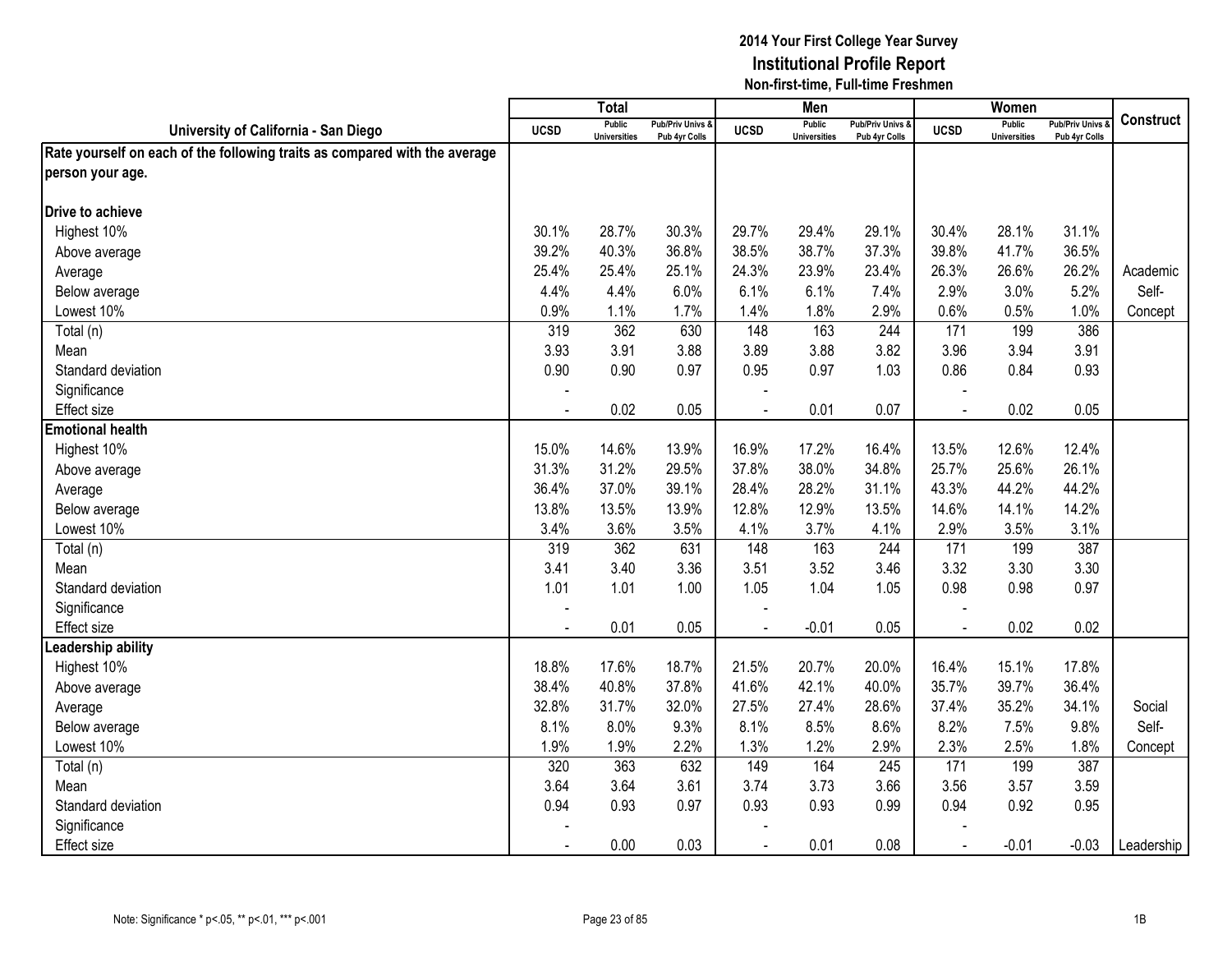|                                                                            |                | <b>Total</b>                         |                                   |                | Men                                  |                                   |                | Women                                |                                        |                  |
|----------------------------------------------------------------------------|----------------|--------------------------------------|-----------------------------------|----------------|--------------------------------------|-----------------------------------|----------------|--------------------------------------|----------------------------------------|------------------|
| University of California - San Diego                                       | <b>UCSD</b>    | <b>Public</b><br><b>Universities</b> | Pub/Priv Univs &<br>Pub 4yr Colls | <b>UCSD</b>    | <b>Public</b><br><b>Universities</b> | Pub/Priv Univs &<br>Pub 4yr Colls | <b>UCSD</b>    | <b>Public</b><br><b>Universities</b> | <b>Pub/Priv Univs</b><br>Pub 4yr Colls | <b>Construct</b> |
| Rate yourself on each of the following traits as compared with the average |                |                                      |                                   |                |                                      |                                   |                |                                      |                                        |                  |
| person your age.                                                           |                |                                      |                                   |                |                                      |                                   |                |                                      |                                        |                  |
|                                                                            |                |                                      |                                   |                |                                      |                                   |                |                                      |                                        |                  |
| <b>Mathematical ability</b>                                                |                |                                      |                                   |                |                                      |                                   |                |                                      |                                        |                  |
| Highest 10%                                                                | 12.8%          | 12.6%                                | 11.4%                             | 19.3%          | 19.4%                                | 17.9%                             | 7.0%           | 7.0%                                 | 7.2%                                   |                  |
| Above average                                                              | 34.6%          | 34.6%                                | 30.8%                             | 41.3%          | 41.2%                                | 39.0%                             | 28.7%          | 29.1%                                | 25.5%                                  |                  |
| Average                                                                    | 34.0%          | 33.5%                                | 36.1%                             | 29.3%          | 28.5%                                | 29.7%                             | 38.0%          | 37.7%                                | 40.2%                                  | Academic         |
| Below average                                                              | 13.1%          | 13.7%                                | 15.9%                             | 6.0%           | 7.3%                                 | 8.9%                              | 19.3%          | 19.1%                                | 20.4%                                  | Self-            |
| Lowest 10%                                                                 | 5.6%           | 5.5%                                 | 5.8%                              | 4.0%           | 3.6%                                 | 4.5%                              | 7.0%           | 7.0%                                 | 6.7%                                   | Concept          |
| Total (n)                                                                  | 321            | 364                                  | 634                               | 150            | 165                                  | 246                               | 171            | 199                                  | 388                                    |                  |
| Mean                                                                       | 3.36           | 3.35                                 | 3.26                              | 3.66           | 3.65                                 | 3.57                              | 3.09           | 3.10                                 | 3.06                                   |                  |
| Standard deviation                                                         | 1.04           | 1.04                                 | 1.04                              | 0.99           | 0.99                                 | 1.03                              | 1.02           | 1.02                                 | 1.01                                   |                  |
| Significance                                                               |                |                                      |                                   |                |                                      |                                   |                |                                      |                                        |                  |
| <b>Effect size</b>                                                         |                | 0.01                                 | 0.10                              |                | 0.01                                 | 0.09                              |                | $-0.01$                              | 0.03                                   |                  |
| <b>Physical health</b>                                                     |                |                                      |                                   |                |                                      |                                   |                |                                      |                                        |                  |
| Highest 10%                                                                | 12.5%          | 11.8%                                | 10.0%                             | 12.8%          | 12.8%                                | 12.7%                             | 12.3%          | 11.1%                                | 8.2%                                   |                  |
| Above average                                                              | 31.9%          | 32.5%                                | 30.6%                             | 34.2%          | 34.1%                                | 33.9%                             | 29.8%          | 31.2%                                | 28.6%                                  |                  |
| Average                                                                    | 42.5%          | 43.5%                                | 44.7%                             | 38.9%          | 39.6%                                | 39.2%                             | 45.6%          | 46.7%                                | 48.2%                                  |                  |
| Below average                                                              | 11.9%          | 11.0%                                | 13.1%                             | 12.8%          | 12.2%                                | 12.7%                             | 11.1%          | 10.1%                                | 13.4%                                  |                  |
| Lowest 10%                                                                 | 1.3%           | 1.1%                                 | 1.6%                              | 1.3%           | 1.2%                                 | 1.6%                              | 1.2%           | 1.0%                                 | 1.5%                                   |                  |
| Total (n)                                                                  | 320            | 363                                  | 633                               | 149            | 164                                  | 245                               | 171            | 199                                  | 388                                    |                  |
| Mean                                                                       | 3.43           | 3.43                                 | 3.34                              | 3.44           | 3.45                                 | 3.43                              | 3.41           | 3.41                                 | 3.29                                   |                  |
| Standard deviation                                                         | 0.90           | 0.88                                 | 0.88                              | 0.92           | 0.91                                 | 0.92                              | 0.89           | 0.85                                 | 0.86                                   |                  |
| Significance                                                               |                |                                      |                                   |                |                                      |                                   |                |                                      |                                        |                  |
| <b>Effect size</b>                                                         |                | 0.00                                 | 0.10                              | $\overline{a}$ | $-0.01$                              | 0.01                              | $\sim$         | 0.00                                 | 0.14                                   |                  |
| <b>Popularity</b>                                                          |                |                                      |                                   |                |                                      |                                   |                |                                      |                                        |                  |
| Highest 10%                                                                | 3.8%           | 3.6%                                 | 3.3%                              | 4.0%           | 4.3%                                 | 4.5%                              | 3.5%           | 3.0%                                 | 2.6%                                   |                  |
| Above average                                                              | 17.8%          | 17.1%                                | 16.8%                             | 26.2%          | 24.4%                                | 21.2%                             | 10.5%          | 11.1%                                | 14.0%                                  |                  |
| Average                                                                    | 49.1%          | 50.4%                                | 51.6%                             | 50.3%          | 51.8%                                | 52.2%                             | 48.0%          | 49.2%                                | 51.2%                                  | Social           |
| Below average                                                              | 20.0%          | 19.8%                                | 18.5%                             | 11.4%          | 11.6%                                | 13.9%                             | 27.5%          | 26.6%                                | 21.4%                                  | Self-            |
| Lowest 10%                                                                 | 9.4%           | 9.1%                                 | 9.8%                              | 8.1%           | 7.9%                                 | 8.2%                              | 10.5%          | 10.1%                                | 10.9%                                  | Concept          |
| Total (n)                                                                  | 320            | 363                                  | 632                               | 149            | 164                                  | 245                               | 171            | 199                                  | 387                                    |                  |
| Mean                                                                       | 2.87           | 2.86                                 | 2.85                              | 3.07           | 3.05                                 | 3.00                              | 2.69           | 2.70                                 | 2.76                                   |                  |
| Standard deviation                                                         | 0.94           | 0.93                                 | 0.93                              | 0.93           | 0.92                                 | 0.93                              | 0.92           | 0.90                                 | 0.91                                   |                  |
| Significance                                                               |                |                                      |                                   |                |                                      |                                   |                |                                      |                                        |                  |
| Effect size                                                                | $\blacksquare$ | 0.01                                 | 0.02                              | $\sim$         | 0.02                                 | 0.08                              | $\blacksquare$ | $-0.01$                              | $-0.08$                                |                  |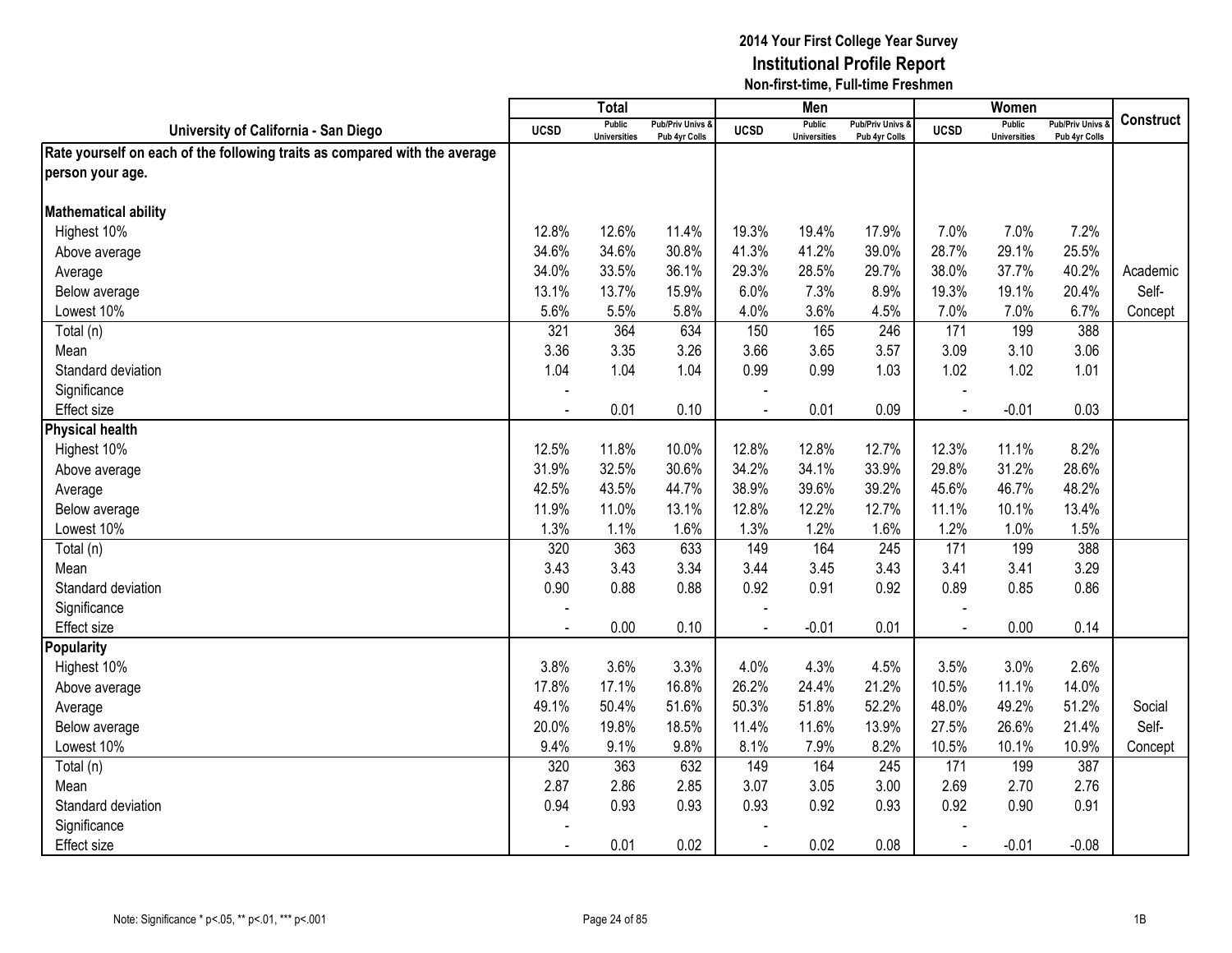|                                                                            |                | <b>Total</b>                         |                                   |                | Men                                  |                                   |                | Women                                |                                        |                  |
|----------------------------------------------------------------------------|----------------|--------------------------------------|-----------------------------------|----------------|--------------------------------------|-----------------------------------|----------------|--------------------------------------|----------------------------------------|------------------|
| University of California - San Diego                                       | <b>UCSD</b>    | <b>Public</b><br><b>Universities</b> | Pub/Priv Univs &<br>Pub 4yr Colls | <b>UCSD</b>    | <b>Public</b><br><b>Universities</b> | Pub/Priv Univs &<br>Pub 4yr Colls | <b>UCSD</b>    | <b>Public</b><br><b>Universities</b> | <b>Pub/Priv Univs</b><br>Pub 4yr Colls | <b>Construct</b> |
| Rate yourself on each of the following traits as compared with the average |                |                                      |                                   |                |                                      |                                   |                |                                      |                                        |                  |
| person your age.                                                           |                |                                      |                                   |                |                                      |                                   |                |                                      |                                        |                  |
|                                                                            |                |                                      |                                   |                |                                      |                                   |                |                                      |                                        |                  |
| Public speaking ability                                                    |                |                                      |                                   |                |                                      |                                   |                |                                      |                                        |                  |
| Highest 10%                                                                | 12.8%          | 11.3%                                | 10.0%                             | 15.4%          | 14.0%                                | 12.2%                             | 10.5%          | 9.0%                                 | 8.5%                                   |                  |
| Above average                                                              | 27.8%          | 29.5%                                | 28.4%                             | 33.6%          | 36.0%                                | 33.5%                             | 22.8%          | 24.1%                                | 25.3%                                  |                  |
| Average                                                                    | 33.1%          | 32.2%                                | 35.2%                             | 31.5%          | 29.3%                                | 32.2%                             | 34.5%          | 34.7%                                | 37.1%                                  | Social           |
| Below average                                                              | 19.4%          | 19.6%                                | 18.3%                             | 14.1%          | 15.2%                                | 15.1%                             | 24.0%          | 23.1%                                | 20.4%                                  | Self-            |
| Lowest 10%                                                                 | 6.9%           | 7.4%                                 | 8.1%                              | 5.4%           | 5.5%                                 | 6.9%                              | 8.2%           | 9.0%                                 | 8.8%                                   | Concept          |
| Total (n)                                                                  | 320            | 363                                  | 633                               | 149            | 164                                  | 245                               | 171            | 199                                  | 388                                    |                  |
| Mean                                                                       | 3.20           | 3.18                                 | 3.14                              | 3.40           | 3.38                                 | 3.29                              | 3.04           | 3.01                                 | 3.04                                   |                  |
| Standard deviation                                                         | 1.11           | 1.10                                 | 1.08                              | 1.08           | 1.08                                 | 1.08                              | 1.11           | 1.10                                 | 1.07                                   |                  |
| Significance                                                               |                |                                      |                                   |                |                                      |                                   |                |                                      |                                        |                  |
| Effect size                                                                |                | 0.02                                 | 0.06                              |                | 0.02                                 | 0.10                              |                | 0.03                                 | 0.00                                   |                  |
| <b>Risk-taking</b>                                                         |                |                                      |                                   |                |                                      |                                   |                |                                      |                                        |                  |
| Highest 10%                                                                | 11.0%          | 9.9%                                 | 10.2%                             | 14.1%          | 13.4%                                | 13.1%                             | 8.2%           | 7.1%                                 | 8.3%                                   |                  |
| Above average                                                              | 30.7%          | 31.5%                                | 30.0%                             | 35.6%          | 34.8%                                | 34.0%                             | 26.5%          | 28.8%                                | 27.5%                                  |                  |
| Average                                                                    | 42.6%          | 43.4%                                | 43.8%                             | 38.3%          | 40.9%                                | 40.6%                             | 46.5%          | 45.5%                                | 45.9%                                  |                  |
| Below average                                                              | 13.2%          | 12.2%                                | 12.7%                             | 10.7%          | 9.8%                                 | 9.4%                              | 15.3%          | 14.1%                                | 14.8%                                  |                  |
| Lowest 10%                                                                 | 2.5%           | 3.0%                                 | 3.3%                              | 1.3%           | 1.2%                                 | 2.9%                              | 3.5%           | 4.5%                                 | 3.6%                                   |                  |
| Total (n)                                                                  | 319            | 362                                  | 630                               | 149            | 164                                  | 244                               | 170            | 198                                  | 386                                    |                  |
| Mean                                                                       | 3.34           | 3.33                                 | 3.31                              | 3.50           | 3.49                                 | 3.45                              | 3.21           | 3.20                                 | 3.22                                   |                  |
| Standard deviation                                                         | 0.93           | 0.92                                 | 0.93                              | 0.91           | 0.89                                 | 0.93                              | 0.92           | 0.93                                 | 0.92                                   |                  |
| Significance                                                               |                |                                      |                                   |                |                                      |                                   |                |                                      |                                        |                  |
| <b>Effect size</b>                                                         |                | 0.01                                 | 0.03                              | $\overline{a}$ | 0.01                                 | 0.05                              | $\sim$         | 0.01                                 | $-0.01$                                |                  |
| Self-confidence (intellectual)                                             |                |                                      |                                   |                |                                      |                                   |                |                                      |                                        |                  |
| Highest 10%                                                                | 18.8%          | 18.2%                                | 17.5%                             | 25.5%          | 25.0%                                | 24.5%                             | 12.9%          | 12.6%                                | 13.1%                                  |                  |
| Above average                                                              | 37.8%          | 38.3%                                | 36.7%                             | 37.6%          | 38.4%                                | 37.1%                             | 38.0%          | 38.2%                                | 36.3%                                  |                  |
| Average                                                                    | 34.4%          | 34.2%                                | 34.8%                             | 28.9%          | 28.7%                                | 28.2%                             | 39.2%          | 38.7%                                | 38.9%                                  | Academic         |
| Below average                                                              | 7.8%           | 8.0%                                 | 8.4%                              | 6.7%           | 6.7%                                 | 7.3%                              | 8.8%           | 9.0%                                 | 9.0%                                   | Self-            |
| Lowest 10%                                                                 | 1.3%           | 1.4%                                 | 2.7%                              | 1.3%           | 1.2%                                 | 2.9%                              | 1.2%           | 1.5%                                 | 2.6%                                   | Concept          |
| Total (n)                                                                  | 320            | 363                                  | 633                               | 149            | 164                                  | 245                               | 171            | 199                                  | 388                                    |                  |
| Mean                                                                       | 3.65           | 3.64                                 | 3.58                              | 3.79           | 3.79                                 | 3.73                              | 3.53           | 3.51                                 | 3.48                                   |                  |
| Standard deviation                                                         | 0.91           | 0.92                                 | 0.96                              | 0.95           | 0.94                                 | 1.00                              | 0.87           | 0.88                                 | 0.92                                   |                  |
| Significance                                                               |                |                                      |                                   |                |                                      |                                   |                |                                      |                                        |                  |
| <b>Effect size</b>                                                         | $\blacksquare$ | 0.01                                 | 0.07                              | $\blacksquare$ | 0.00                                 | 0.06                              | $\blacksquare$ | 0.02                                 | 0.05                                   |                  |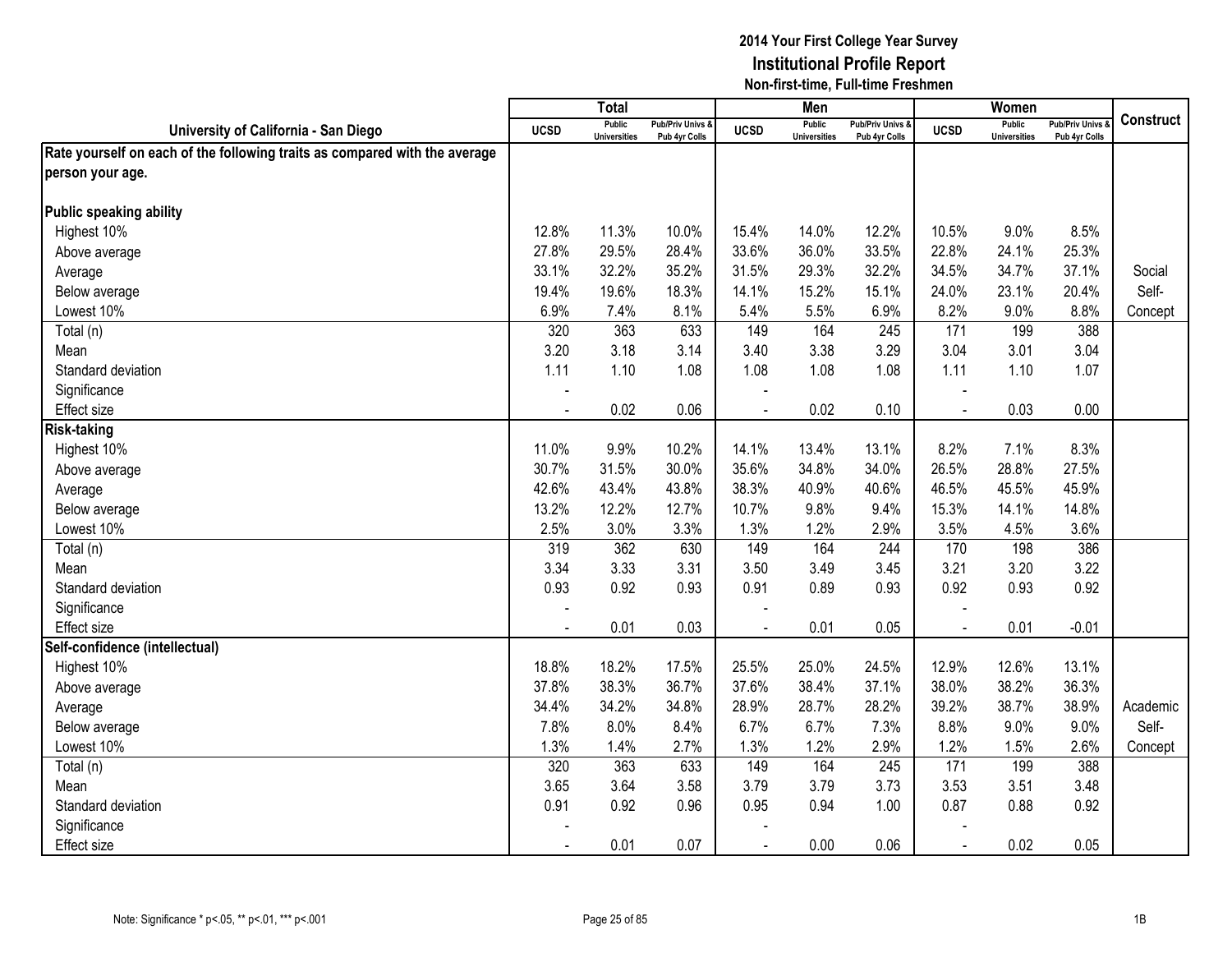|                                                                            |             | <b>Total</b>                         |                                   |                | Men                                  |                                   |                | Women                                |                                        |           |
|----------------------------------------------------------------------------|-------------|--------------------------------------|-----------------------------------|----------------|--------------------------------------|-----------------------------------|----------------|--------------------------------------|----------------------------------------|-----------|
| University of California - San Diego                                       | <b>UCSD</b> | <b>Public</b><br><b>Universities</b> | Pub/Priv Univs &<br>Pub 4yr Colls | <b>UCSD</b>    | <b>Public</b><br><b>Universities</b> | Pub/Priv Univs &<br>Pub 4yr Colls | <b>UCSD</b>    | <b>Public</b><br><b>Universities</b> | <b>Pub/Priv Univs</b><br>Pub 4yr Colls | Construct |
| Rate yourself on each of the following traits as compared with the average |             |                                      |                                   |                |                                      |                                   |                |                                      |                                        |           |
| person your age.                                                           |             |                                      |                                   |                |                                      |                                   |                |                                      |                                        |           |
|                                                                            |             |                                      |                                   |                |                                      |                                   |                |                                      |                                        |           |
| Self-confidence (social)                                                   |             |                                      |                                   |                |                                      |                                   |                |                                      |                                        |           |
| Highest 10%                                                                | 13.8%       | 13.0%                                | 12.5%                             | 19.6%          | 18.4%                                | 17.2%                             | 8.8%           | 8.5%                                 | 9.5%                                   |           |
| Above average                                                              | 28.8%       | 29.3%                                | 29.6%                             | 31.8%          | 32.5%                                | 31.6%                             | 26.3%          | 26.6%                                | 28.4%                                  |           |
| Average                                                                    | 36.1%       | 35.6%                                | 35.3%                             | 27.7%          | 27.0%                                | 29.5%                             | 43.3%          | 42.7%                                | 38.9%                                  | Social    |
| Below average                                                              | 17.9%       | 18.5%                                | 17.1%                             | 16.9%          | 18.4%                                | 16.0%                             | 18.7%          | 18.6%                                | 17.8%                                  | Self-     |
| Lowest 10%                                                                 | 3.4%        | 3.6%                                 | 5.5%                              | 4.1%           | 3.7%                                 | 5.7%                              | 2.9%           | 3.5%                                 | 5.4%                                   | Concept   |
| Total (n)                                                                  | 319         | 362                                  | 632                               | 148            | 163                                  | 244                               | 171            | 199                                  | 388                                    |           |
| Mean                                                                       | 3.32        | 3.30                                 | 3.26                              | 3.46           | 3.44                                 | 3.39                              | 3.19           | 3.18                                 | 3.19                                   |           |
| Standard deviation                                                         | 1.03        | 1.03                                 | 1.06                              | 1.11           | 1.10                                 | 1.12                              | 0.94           | 0.95                                 | 1.01                                   |           |
| Significance                                                               |             |                                      |                                   |                |                                      |                                   |                |                                      |                                        |           |
| Effect size                                                                |             | 0.02                                 | 0.06                              |                | 0.02                                 | 0.06                              |                | 0.01                                 | 0.00                                   |           |
| Self-understanding                                                         |             |                                      |                                   |                |                                      |                                   |                |                                      |                                        |           |
| Highest 10%                                                                | 26.2%       | 24.5%                                | 23.5%                             | 27.3%          | 26.7%                                | 26.4%                             | 25.1%          | 22.6%                                | 21.6%                                  |           |
| Above average                                                              | 33.3%       | 34.6%                                | 32.0%                             | 32.0%          | 33.3%                                | 30.9%                             | 34.5%          | 35.7%                                | 32.7%                                  |           |
| Average                                                                    | 35.5%       | 36.0%                                | 36.5%                             | 35.3%          | 35.2%                                | 34.1%                             | 35.7%          | 36.7%                                | 37.9%                                  |           |
| Below average                                                              | 4.0%        | 4.1%                                 | 6.2%                              | 4.0%           | 3.6%                                 | 5.7%                              | 4.1%           | 4.5%                                 | 6.5%                                   |           |
| Lowest 10%                                                                 | 0.9%        | 0.8%                                 | 1.9%                              | 1.3%           | 1.2%                                 | 2.8%                              | 0.6%           | 0.5%                                 | 1.3%                                   |           |
| Total (n)                                                                  | 321         | 364                                  | 631                               | 150            | 165                                  | 246                               | 171            | 199                                  | 385                                    |           |
| Mean                                                                       | 3.80        | 3.78                                 | 3.69                              | 3.80           | 3.81                                 | 3.72                              | 3.80           | 3.75                                 | 3.67                                   |           |
| Standard deviation                                                         | 0.91        | 0.89                                 | 0.96                              | 0.93           | 0.92                                 | 1.01                              | 0.89           | 0.87                                 | 0.93                                   |           |
| Significance                                                               |             |                                      |                                   |                |                                      |                                   |                |                                      |                                        |           |
| <b>Effect size</b>                                                         |             | 0.02                                 | 0.11                              |                | $-0.01$                              | 0.08                              | $\blacksquare$ | 0.06                                 | 0.14                                   |           |
| <b>Spirituality</b>                                                        |             |                                      |                                   |                |                                      |                                   |                |                                      |                                        |           |
| Highest 10%                                                                | 13.1%       | 12.7%                                | 15.2%                             | 12.8%          | 12.2%                                | 14.7%                             | 13.5%          | 13.1%                                | 15.5%                                  |           |
| Above average                                                              | 20.3%       | 21.5%                                | 22.6%                             | 22.1%          | 23.2%                                | 23.3%                             | 18.7%          | 20.1%                                | 22.2%                                  |           |
| Average                                                                    | 38.4%       | 38.0%                                | 38.7%                             | 30.2%          | 28.7%                                | 31.0%                             | 45.6%          | 45.7%                                | 43.6%                                  |           |
| Below average                                                              | 13.4%       | 14.0%                                | 12.6%                             | 14.1%          | 15.9%                                | 14.3%                             | 12.9%          | 12.6%                                | 11.6%                                  |           |
| Lowest 10%                                                                 | 14.7%       | 13.8%                                | 10.9%                             | 20.8%          | 20.1%                                | 16.7%                             | 9.4%           | 8.5%                                 | 7.2%                                   |           |
| Total (n)                                                                  | 320         | 363                                  | 633                               | 149            | 164                                  | 245                               | 171            | 199                                  | 388                                    |           |
| Mean                                                                       | 3.04        | 3.05                                 | 3.18                              | 2.92           | 2.91                                 | 3.05                              | 3.14           | 3.17                                 | 3.27                                   |           |
| Standard deviation                                                         | 1.21        | 1.19                                 | 1.17                              | 1.31           | 1.30                                 | 1.28                              | 1.10           | 1.08                                 | 1.08                                   |           |
| Significance                                                               |             |                                      |                                   |                |                                      |                                   |                |                                      |                                        |           |
| <b>Effect size</b>                                                         |             | $-0.01$                              | $-0.12$                           | $\blacksquare$ | 0.01                                 | $-0.10$                           | $\blacksquare$ | $-0.03$                              | $-0.12$                                |           |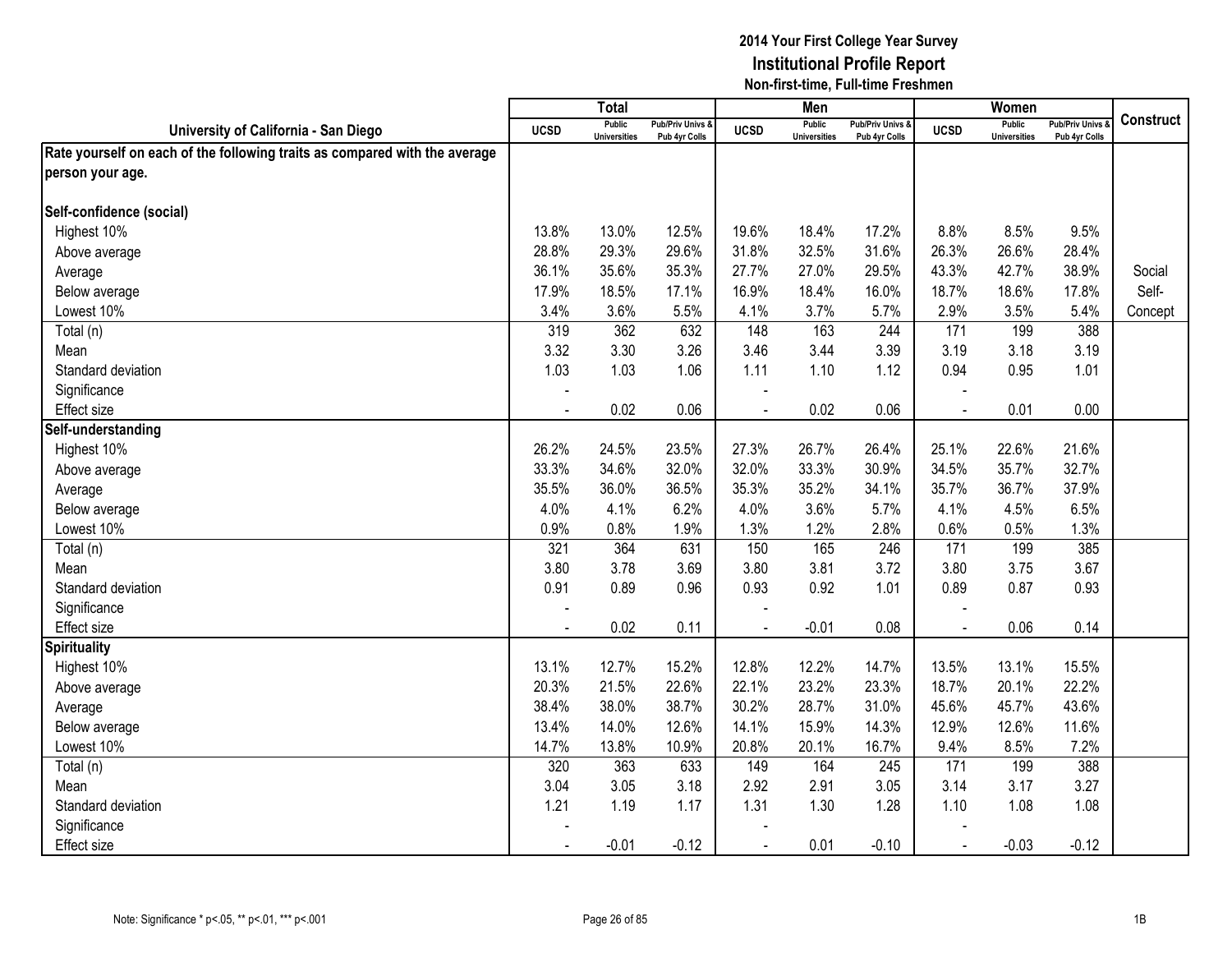|                                                                            |                | <b>Total</b>                  |                                   |             | Men                                  |                                   |             | Women                                |                                        |                  |
|----------------------------------------------------------------------------|----------------|-------------------------------|-----------------------------------|-------------|--------------------------------------|-----------------------------------|-------------|--------------------------------------|----------------------------------------|------------------|
| University of California - San Diego                                       | <b>UCSD</b>    | Public<br><b>Universities</b> | Pub/Priv Univs &<br>Pub 4yr Colls | <b>UCSD</b> | <b>Public</b><br><b>Universities</b> | Pub/Priv Univs &<br>Pub 4yr Colls | <b>UCSD</b> | <b>Public</b><br><b>Universities</b> | <b>Pub/Priv Univs</b><br>Pub 4yr Colls | <b>Construct</b> |
| Rate yourself on each of the following traits as compared with the average |                |                               |                                   |             |                                      |                                   |             |                                      |                                        |                  |
| person your age.                                                           |                |                               |                                   |             |                                      |                                   |             |                                      |                                        |                  |
|                                                                            |                |                               |                                   |             |                                      |                                   |             |                                      |                                        |                  |
| <b>Understanding of others</b>                                             |                |                               |                                   |             |                                      |                                   |             |                                      |                                        |                  |
| Highest 10%                                                                | 26.9%          | 25.6%                         | 24.0%                             | 24.2%       | 23.8%                                | 22.4%                             | 29.2%       | 27.1%                                | 25.0%                                  |                  |
| Above average                                                              | 40.0%          | 40.5%                         | 39.7%                             | 38.3%       | 40.2%                                | 38.0%                             | 41.5%       | 40.7%                                | 40.7%                                  |                  |
| Average                                                                    | 28.4%          | 29.8%                         | 29.4%                             | 32.2%       | 31.1%                                | 31.0%                             | 25.1%       | 28.6%                                | 28.4%                                  |                  |
| Below average                                                              | 4.4%           | 3.9%                          | 5.4%                              | 4.7%        | 4.3%                                 | 5.7%                              | 4.1%        | 3.5%                                 | 5.2%                                   |                  |
| Lowest 10%                                                                 | 0.3%           | 0.3%                          | 1.6%                              | 0.7%        | 0.6%                                 | 2.9%                              | 0.0%        | 0.0%                                 | 0.8%                                   |                  |
| Total (n)                                                                  | 320            | 363                           | 633                               | 149         | 164                                  | 245                               | 171         | 199                                  | 388                                    |                  |
| Mean                                                                       | 3.89           | 3.87                          | 3.79                              | 3.81        | 3.82                                 | 3.71                              | 3.96        | 3.91                                 | 3.84                                   |                  |
| Standard deviation                                                         | 0.86           | 0.85                          | 0.92                              | 0.88        | 0.86                                 | 0.97                              | 0.84        | 0.83                                 | 0.89                                   |                  |
| Significance                                                               | $\blacksquare$ |                               |                                   |             |                                      |                                   |             |                                      |                                        |                  |
| <b>Effect size</b>                                                         |                | 0.02                          | 0.11                              |             | $-0.01$                              | 0.10                              |             | 0.06                                 | 0.13                                   |                  |
| <b>Writing ability</b>                                                     |                |                               |                                   |             |                                      |                                   |             |                                      |                                        |                  |
| Highest 10%                                                                | 15.6%          | 15.4%                         | 12.6%                             | 16.8%       | 15.2%                                | 13.5%                             | 14.6%       | 15.6%                                | 12.1%                                  |                  |
| Above average                                                              | 35.3%          | 35.0%                         | 35.4%                             | 33.6%       | 34.1%                                | 32.2%                             | 36.8%       | 35.7%                                | 37.4%                                  |                  |
| Average                                                                    | 36.9%          | 37.7%                         | 39.0%                             | 36.2%       | 37.8%                                | 39.6%                             | 37.4%       | 37.7%                                | 38.7%                                  |                  |
| Below average                                                              | 9.4%           | 9.4%                          | 9.8%                              | 10.7%       | 10.4%                                | 10.6%                             | 8.2%        | 8.5%                                 | 9.3%                                   |                  |
| Lowest 10%                                                                 | 2.8%           | 2.5%                          | 3.2%                              | 2.7%        | 2.4%                                 | 4.1%                              | 2.9%        | 2.5%                                 | 2.6%                                   |                  |
| Total (n)                                                                  | 320            | 363                           | 633                               | 149         | 164                                  | 245                               | 171         | 199                                  | 388                                    |                  |
| Mean                                                                       | 3.52           | 3.52                          | 3.45                              | 3.51        | 3.49                                 | 3.40                              | 3.52        | 3.53                                 | 3.47                                   |                  |
| Standard deviation                                                         | 0.96           | 0.95                          | 0.94                              | 0.98        | 0.96                                 | 0.99                              | 0.94        | 0.94                                 | 0.91                                   |                  |
| Significance                                                               |                |                               |                                   |             |                                      |                                   |             |                                      |                                        |                  |
| Effect size                                                                |                | 0.00                          | 0.07                              |             | 0.02                                 | 0.11                              |             | $-0.01$                              | 0.05                                   |                  |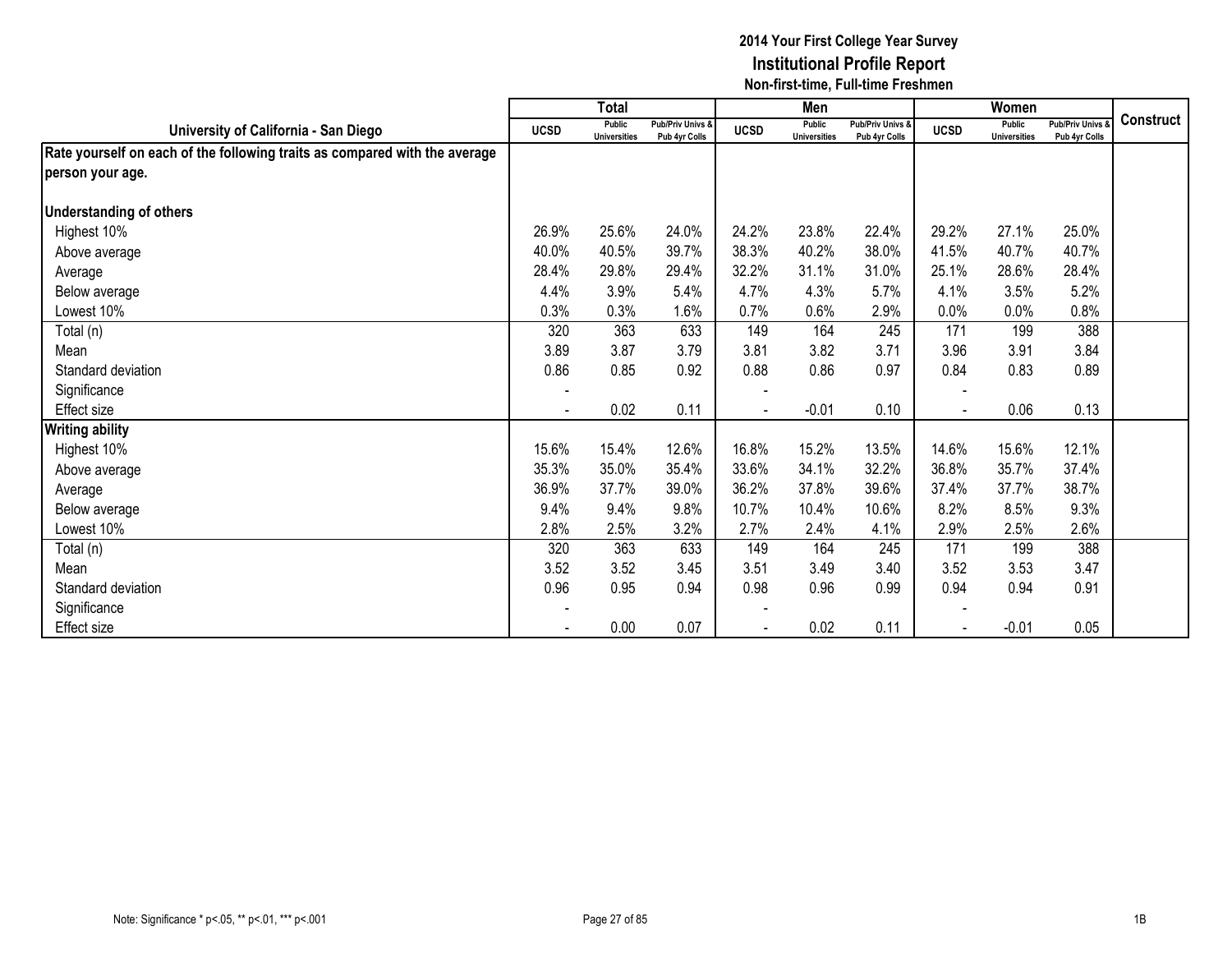|                                                            |                | <b>Total</b>                         |                                              |             | Men                                  |                                   |             | Women                                |                                        |                  |
|------------------------------------------------------------|----------------|--------------------------------------|----------------------------------------------|-------------|--------------------------------------|-----------------------------------|-------------|--------------------------------------|----------------------------------------|------------------|
| University of California - San Diego                       | <b>UCSD</b>    | <b>Public</b><br><b>Universities</b> | <b>Pub/Priv Univs &amp;</b><br>Pub 4yr Colls | <b>UCSD</b> | <b>Public</b><br><b>Universities</b> | Pub/Priv Univs &<br>Pub 4yr Colls | <b>UCSD</b> | <b>Public</b><br><b>Universities</b> | <b>Pub/Priv Univs</b><br>Pub 4yr Colls | <b>Construct</b> |
| Since entering this college, how has it been to:           |                |                                      |                                              |             |                                      |                                   |             |                                      |                                        |                  |
|                                                            |                |                                      |                                              |             |                                      |                                   |             |                                      |                                        |                  |
| Understand what your professors expect of you academically |                |                                      |                                              |             |                                      |                                   |             |                                      |                                        |                  |
| Very easy                                                  | 21.2%          | 21.2%                                | 25.1%                                        | 19.9%       | 19.3%                                | 23.6%                             | 22.4%       | 22.7%                                | 26.1%                                  |                  |
| Somewhat easy                                              | 49.1%          | 50.1%                                | 46.6%                                        | 46.6%       | 47.8%                                | 44.2%                             | 51.2%       | 52.0%                                | 48.1%                                  |                  |
| Somewhat difficult                                         | 26.6%          | 25.6%                                | 24.8%                                        | 30.8%       | 30.4%                                | 28.1%                             | 22.9%       | 21.7%                                | 22.7%                                  | Academic         |
| Very difficult                                             | 3.2%           | 3.1%                                 | 3.5%                                         | 2.7%        | 2.5%                                 | 4.1%                              | 3.5%        | 3.5%                                 | 3.1%                                   | Adjustment       |
| Total (n)                                                  | 316            | 359                                  | 629                                          | 146         | 161                                  | 242                               | 170         | 198                                  | 387                                    |                  |
| Mean                                                       | 2.88           | 2.89                                 | 2.93                                         | 2.84        | 2.84                                 | 2.87                              | 2.92        | 2.94                                 | 2.97                                   |                  |
| Standard deviation                                         | 0.77           | 0.76                                 | 0.80                                         | 0.77        | 0.76                                 | 0.82                              | 0.77        | 0.76                                 | 0.78                                   |                  |
| Significance                                               |                |                                      |                                              |             |                                      |                                   |             |                                      |                                        |                  |
| <b>Effect size</b>                                         | $\blacksquare$ | $-0.01$                              | $-0.06$                                      | $\sim$      | 0.00                                 | $-0.04$                           |             | $-0.03$                              | $-0.06$                                |                  |
| Develop effective study skills                             |                |                                      |                                              |             |                                      |                                   |             |                                      |                                        |                  |
| Very easy                                                  | 12.9%          | 13.6%                                | 16.2%                                        | 15.0%       | 14.8%                                | 16.9%                             | 11.1%       | 12.6%                                | 15.8%                                  |                  |
| Somewhat easy                                              | 36.8%          | 37.1%                                | 37.3%                                        | 33.3%       | 34.6%                                | 35.8%                             | 39.8%       | 39.2%                                | 38.2%                                  |                  |
| Somewhat difficult                                         | 42.5%          | 41.6%                                | 38.6%                                        | 43.5%       | 42.0%                                | 37.4%                             | 41.5%       | 41.2%                                | 39.3%                                  | Academic         |
| Very difficult                                             | 7.9%           | 7.8%                                 | 7.9%                                         | 8.2%        | 8.6%                                 | 9.9%                              | 7.6%        | 7.0%                                 | 6.7%                                   | Adjustment       |
| Total (n)                                                  | 318            | 361                                  | 630                                          | 147         | 162                                  | 243                               | 171         | 199                                  | 387                                    |                  |
| Mean                                                       | 2.55           | 2.57                                 | 2.62                                         | 2.55        | 2.56                                 | 2.60                              | 2.54        | 2.57                                 | 2.63                                   |                  |
| Standard deviation                                         | 0.82           | 0.82                                 | 0.85                                         | 0.85        | 0.85                                 | 0.88                              | 0.79        | 0.80                                 | 0.83                                   |                  |
| Significance                                               |                |                                      |                                              |             |                                      |                                   |             |                                      |                                        |                  |
| <b>Effect size</b>                                         |                | $-0.02$                              | $-0.08$                                      |             | $-0.01$                              | $-0.06$                           |             | $-0.04$                              | $-0.11$                                |                  |
| Adjust to the academic demands of college                  |                |                                      |                                              |             |                                      |                                   |             |                                      |                                        |                  |
| Very easy                                                  | 11.0%          | 12.2%                                | 15.3%                                        | 12.3%       | 11.8%                                | 14.9%                             | 9.9%        | 12.6%                                | 15.5%                                  |                  |
| Somewhat easy                                              | 34.4%          | 35.0%                                | 35.2%                                        | 33.6%       | 36.0%                                | 35.7%                             | 35.1%       | 34.2%                                | 34.9%                                  |                  |
| Somewhat difficult                                         | 37.9%          | 37.8%                                | 37.4%                                        | 37.7%       | 37.3%                                | 35.3%                             | 38.0%       | 38.2%                                | 38.8%                                  | Academic         |
| Very difficult                                             | 16.7%          | 15.0%                                | 12.1%                                        | 16.4%       | 14.9%                                | 14.1%                             | 17.0%       | 15.1%                                | 10.9%                                  | Adjustment       |
| Total (n)                                                  | 317            | 360                                  | 628                                          | 146         | 161                                  | 241                               | 171         | 199                                  | 387                                    |                  |
| Mean                                                       | 2.40           | 2.44                                 | 2.54                                         | 2.42        | 2.45                                 | 2.51                              | 2.38        | 2.44                                 | 2.55                                   |                  |
| Standard deviation                                         | 0.89           | 0.89                                 | 0.89                                         | 0.91        | 0.89                                 | 0.91                              | 0.88        | 0.90                                 | 0.88                                   |                  |
| Significance                                               |                |                                      | $\star$                                      |             |                                      |                                   |             |                                      |                                        |                  |
| <b>Effect size</b>                                         |                | $-0.04$                              | $-0.16$                                      |             | $-0.03$                              | $-0.10$                           |             | $-0.07$                              | $-0.19$                                |                  |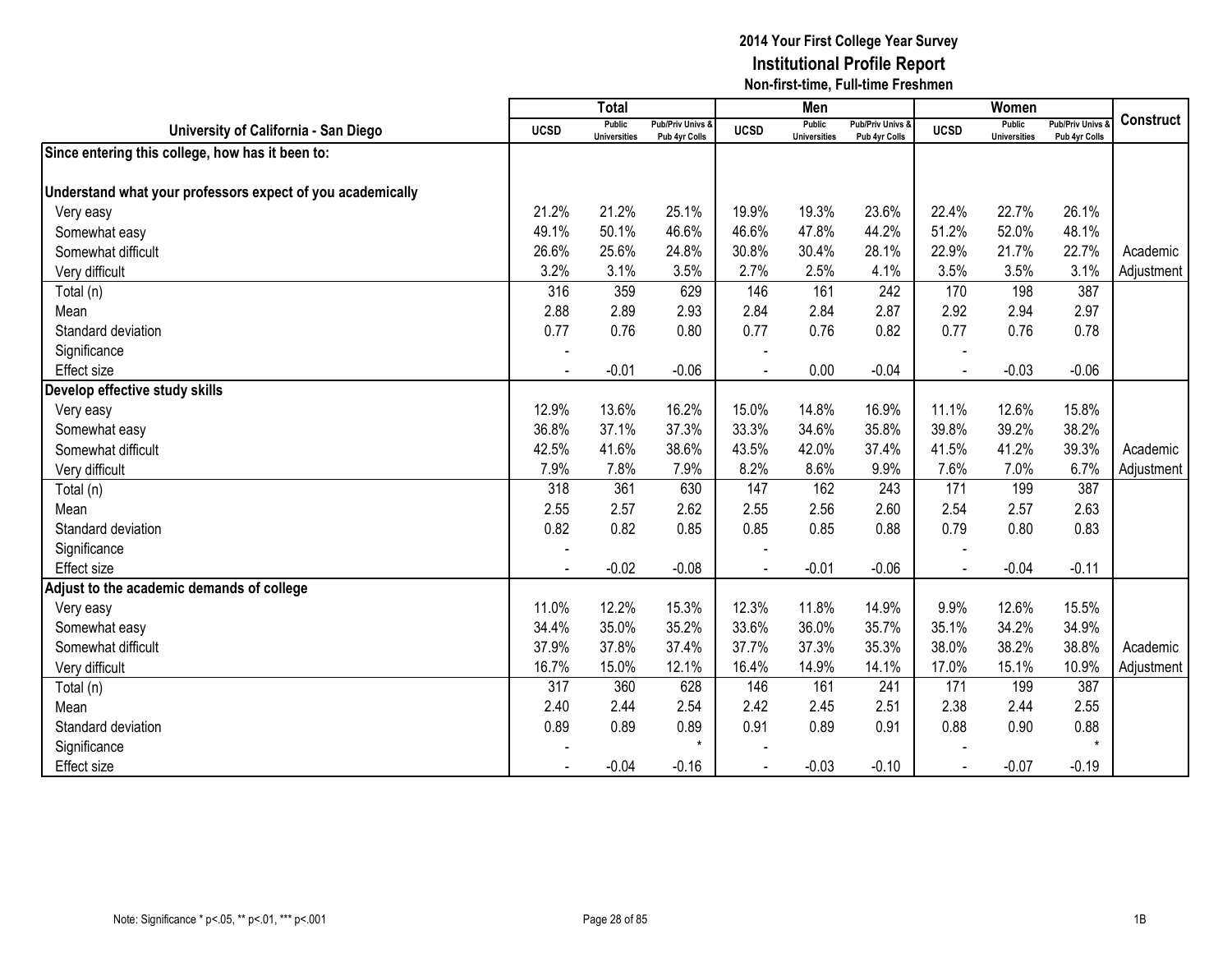|                                                  |             | <b>Total</b>                         |                                   |             | Men                                  |                                   |             | Women                                |                                        |                  |
|--------------------------------------------------|-------------|--------------------------------------|-----------------------------------|-------------|--------------------------------------|-----------------------------------|-------------|--------------------------------------|----------------------------------------|------------------|
| University of California - San Diego             | <b>UCSD</b> | <b>Public</b><br><b>Universities</b> | Pub/Priv Univs &<br>Pub 4yr Colls | <b>UCSD</b> | <b>Public</b><br><b>Universities</b> | Pub/Priv Univs &<br>Pub 4yr Colls | <b>UCSD</b> | <b>Public</b><br><b>Universities</b> | <b>Pub/Priv Univs</b><br>Pub 4yr Colls | <b>Construct</b> |
| Since entering this college, how has it been to: |             |                                      |                                   |             |                                      |                                   |             |                                      |                                        |                  |
|                                                  |             |                                      |                                   |             |                                      |                                   |             |                                      |                                        |                  |
| Manage your time effectively                     |             |                                      |                                   |             |                                      |                                   |             |                                      |                                        |                  |
| Very easy                                        | 7.9%        | 8.1%                                 | 12.1%                             | 8.3%        | 7.5%                                 | 10.8%                             | 7.6%        | 8.5%                                 | 13.0%                                  |                  |
| Somewhat easy                                    | 25.6%       | 27.3%                                | 27.6%                             | 27.6%       | 30.6%                                | 30.8%                             | 24.0%       | 24.6%                                | 25.6%                                  |                  |
| Somewhat difficult                               | 51.3%       | 50.7%                                | 48.2%                             | 49.0%       | 47.5%                                | 45.0%                             | 53.2%       | 53.3%                                | 50.3%                                  | Academic         |
| Very difficult                                   | 15.2%       | 13.9%                                | 12.0%                             | 15.2%       | 14.4%                                | 13.3%                             | 15.2%       | 13.6%                                | 11.1%                                  | Adjustment       |
| Total (n)                                        | 316         | 359                                  | 626                               | 145         | 160                                  | 240                               | 171         | 199                                  | 386                                    |                  |
| Mean                                             | 2.26        | 2.30                                 | 2.40                              | 2.29        | 2.31                                 | 2.39                              | 2.24        | 2.28                                 | 2.40                                   |                  |
| Standard deviation                               | 0.81        | 0.81                                 | 0.85                              | 0.82        | 0.81                                 | 0.85                              | 0.80        | 0.80                                 | 0.85                                   |                  |
| Significance                                     |             |                                      | $\star$                           |             |                                      |                                   |             |                                      | $\star$                                |                  |
| <b>Effect size</b>                               |             | $-0.05$                              | $-0.16$                           |             | $-0.02$                              | $-0.12$                           |             | $-0.05$                              | $-0.19$                                |                  |
| Develop close friendships with other students    |             |                                      |                                   |             |                                      |                                   |             |                                      |                                        |                  |
| Very easy                                        | 13.6%       | 15.3%                                | 20.7%                             | 16.3%       | 17.9%                                | 20.6%                             | 11.2%       | 13.1%                                | 20.7%                                  |                  |
| Somewhat easy                                    | 36.6%       | 36.4%                                | 32.3%                             | 40.1%       | 40.7%                                | 35.0%                             | 33.5%       | 32.8%                                | 30.6%                                  |                  |
| Somewhat difficult                               | 31.9%       | 31.4%                                | 31.2%                             | 28.6%       | 27.2%                                | 31.3%                             | 34.7%       | 34.8%                                | 31.1%                                  |                  |
| Very difficult                                   | 18.0%       | 16.9%                                | 15.9%                             | 15.0%       | 14.2%                                | 13.2%                             | 20.6%       | 19.2%                                | 17.6%                                  |                  |
| Total (n)                                        | 317         | 360                                  | 629                               | 147         | 162                                  | 243                               | 170         | 198                                  | 386                                    |                  |
| Mean                                             | 2.46        | 2.50                                 | 2.58                              | 2.58        | 2.62                                 | 2.63                              | 2.35        | 2.40                                 | 2.54                                   |                  |
| Standard deviation                               | 0.94        | 0.95                                 | 0.99                              | 0.94        | 0.94                                 | 0.95                              | 0.93        | 0.94                                 | 1.01                                   |                  |
| Significance                                     |             |                                      |                                   |             |                                      |                                   |             |                                      | $\star$                                |                  |
| <b>Effect size</b>                               |             | $-0.04$                              | $-0.12$                           |             | $-0.04$                              | $-0.05$                           |             | $-0.05$                              | $-0.19$                                |                  |
| How would you characterize your political views? |             |                                      |                                   |             |                                      |                                   |             |                                      |                                        |                  |
| Far left                                         | 5.7%        | 5.9%                                 | 4.5%                              | 8.2%        | 8.7%                                 | 6.7%                              | 3.5%        | 3.6%                                 | 3.1%                                   |                  |
| Liberal                                          | 29.7%       | 29.1%                                | 27.0%                             | 22.6%       | 21.7%                                | 22.1%                             | 35.9%       | 35.0%                                | 30.1%                                  |                  |
| Middle-of-the-road                               | 50.0%       | 50.3%                                | 47.7%                             | 54.8%       | 54.0%                                | 51.3%                             | 45.9%       | 47.2%                                | 45.5%                                  |                  |
| Conservative                                     | 13.6%       | 14.0%                                | 19.2%                             | 13.0%       | 14.3%                                | 17.9%                             | 14.1%       | 13.7%                                | 20.0%                                  |                  |
| Far right                                        | 0.9%        | 0.8%                                 | 1.6%                              | 1.4%        | 1.2%                                 | 2.1%                              | 0.6%        | 0.5%                                 | 1.3%                                   |                  |
| Total (n)                                        | 316         | 358                                  | 625                               | 146         | 161                                  | 240                               | 170         | 197                                  | 385                                    |                  |
| Mean                                             | 3.26        | 3.25                                 | 3.14                              | 3.23        | 3.22                                 | 3.13                              | 3.28        | 3.27                                 | 3.14                                   |                  |
| Standard deviation                               | 0.80        | 0.80                                 | 0.83                              | 0.83        | 0.84                                 | 0.86                              | 0.77        | 0.76                                 | 0.81                                   |                  |
| Significance                                     |             |                                      | $\star$                           |             |                                      |                                   |             |                                      |                                        |                  |
| <b>Effect</b> size                               |             | 0.01                                 | 0.14                              |             | 0.01                                 | 0.12                              |             | 0.01                                 | 0.17                                   |                  |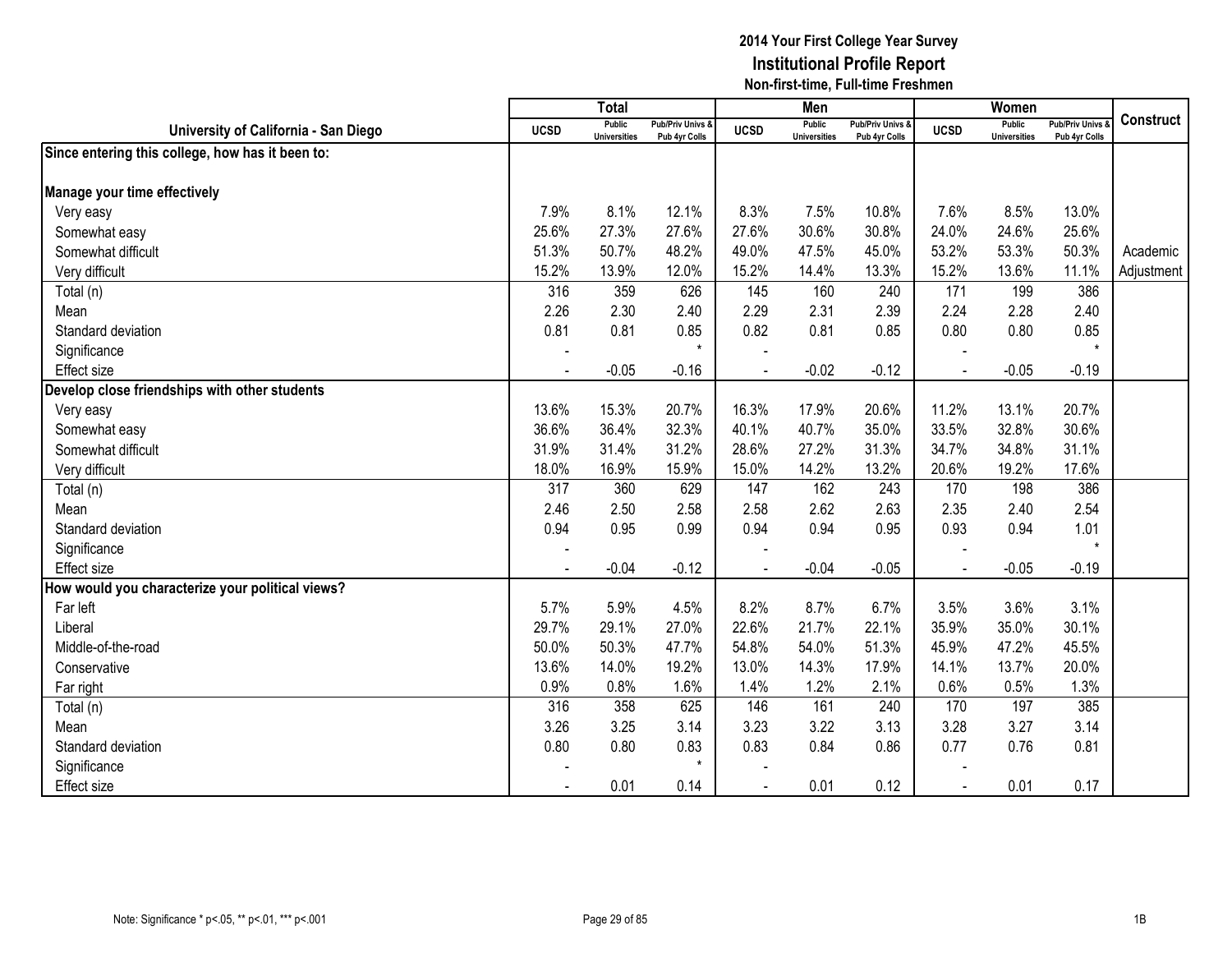|                                                               |             | <b>Total</b>                         |                                   |                | Men                           |                                   |                | Women                         |                                        |                  |
|---------------------------------------------------------------|-------------|--------------------------------------|-----------------------------------|----------------|-------------------------------|-----------------------------------|----------------|-------------------------------|----------------------------------------|------------------|
| University of California - San Diego                          | <b>UCSD</b> | <b>Public</b><br><b>Universities</b> | Pub/Priv Univs &<br>Pub 4yr Colls | <b>UCSD</b>    | Public<br><b>Universities</b> | Pub/Priv Univs &<br>Pub 4yr Colls | <b>UCSD</b>    | Public<br><b>Universities</b> | <b>Pub/Priv Univs</b><br>Pub 4yr Colls | <b>Construct</b> |
| How would you currently rate yourself in the following areas: |             |                                      |                                   |                |                               |                                   |                |                               |                                        |                  |
|                                                               |             |                                      |                                   |                |                               |                                   |                |                               |                                        |                  |
| Ability to see the world from someone else's perspective      |             |                                      |                                   |                |                               |                                   |                |                               |                                        |                  |
| A major strength                                              | 36.9%       | 35.9%                                | 36.1%                             | 25.5%          | 24.4%                         | 29.5%                             | 46.7%          | 45.2%                         | 40.3%                                  |                  |
| Somewhat strong                                               | 45.5%       | 45.4%                                | 43.6%                             | 50.3%          | 50.6%                         | 46.9%                             | 41.4%          | 41.1%                         | 41.6%                                  |                  |
| Average                                                       | 14.6%       | 16.0%                                | 17.7%                             | 19.3%          | 20.6%                         | 19.5%                             | 10.7%          | 12.2%                         | 16.6%                                  |                  |
| Somewhat weak                                                 | 2.5%        | 2.5%                                 | 2.2%                              | 4.1%           | 3.8%                          | 3.3%                              | 1.2%           | 1.5%                          | 1.6%                                   | Pluralistic      |
| A major weakness                                              | 0.3%        | 0.3%                                 | 0.3%                              | 0.7%           | 0.6%                          | 0.8%                              | 0.0%           | 0.0%                          | 0.0%                                   | Orientation      |
| Total (n)                                                     | 314         | 357                                  | 626                               | 145            | 160                           | 241                               | 169            | 197                           | 385                                    |                  |
| Mean                                                          | 4.16        | 4.14                                 | 4.13                              | 3.96           | 3.94                          | 4.01                              | 4.34           | 4.30                          | 4.21                                   |                  |
| Standard deviation                                            | 0.79        | 0.79                                 | 0.80                              | 0.82           | 0.81                          | 0.84                              | 0.71           | 0.74                          | 0.77                                   |                  |
| Significance                                                  |             |                                      |                                   |                |                               |                                   |                |                               |                                        |                  |
| Effect size                                                   |             | 0.03                                 | 0.04                              | $\overline{a}$ | 0.02                          | $-0.06$                           | $\blacksquare$ | 0.05                          | 0.17                                   |                  |
| <b>Tolerance of others with different beliefs</b>             |             |                                      |                                   |                |                               |                                   |                |                               |                                        |                  |
| A major strength                                              | 43.8%       | 42.7%                                | 42.1%                             | 38.4%          | 38.5%                         | 40.9%                             | 48.5%          | 46.2%                         | 42.9%                                  |                  |
| Somewhat strong                                               | 40.6%       | 40.2%                                | 38.6%                             | 39.7%          | 38.5%                         | 37.2%                             | 41.4%          | 41.6%                         | 39.5%                                  |                  |
| Average                                                       | 13.3%       | 14.8%                                | 17.1%                             | 19.2%          | 19.9%                         | 19.0%                             | 8.3%           | 10.7%                         | 15.8%                                  |                  |
| Somewhat weak                                                 | 1.6%        | 1.7%                                 | 1.9%                              | 1.4%           | 1.9%                          | 2.1%                              | 1.8%           | 1.5%                          | 1.8%                                   | Pluralistic      |
| A major weakness                                              | 0.6%        | 0.6%                                 | 0.3%                              | 1.4%           | 1.2%                          | 0.8%                              | 0.0%           | 0.0%                          | 0.0%                                   | Orientation      |
| Total (n)                                                     | 315         | 358                                  | 627                               | 146            | 161                           | 242                               | 169            | 197                           | 385                                    |                  |
| Mean                                                          | 4.25        | 4.23                                 | 4.20                              | 4.12           | 4.11                          | 4.15                              | 4.37           | 4.32                          | 4.23                                   |                  |
| Standard deviation                                            | 0.79        | 0.80                                 | 0.81                              | 0.86           | 0.87                          | 0.86                              | 0.71           | 0.73                          | 0.78                                   |                  |
| Significance                                                  |             |                                      |                                   |                |                               |                                   |                |                               | $\star$                                |                  |
| <b>Effect size</b>                                            |             | 0.02                                 | 0.06                              |                | 0.01                          | $-0.03$                           |                | 0.07                          | 0.18                                   |                  |
| Openness to having my own views challenged                    |             |                                      |                                   |                |                               |                                   |                |                               |                                        |                  |
| A major strength                                              | 30.6%       | 29.4%                                | 29.7%                             | 29.0%          | 28.8%                         | 32.0%                             | 32.0%          | 29.9%                         | 28.3%                                  |                  |
| Somewhat strong                                               | 41.7%       | 41.7%                                | 39.1%                             | 43.4%          | 42.5%                         | 39.0%                             | 40.2%          | 41.1%                         | 39.2%                                  |                  |
| Average                                                       | 22.6%       | 24.4%                                | 26.0%                             | 21.4%          | 23.1%                         | 22.8%                             | 23.7%          | 25.4%                         | 28.1%                                  |                  |
| Somewhat weak                                                 | 5.1%        | 4.5%                                 | 4.3%                              | 6.2%           | 5.6%                          | 5.0%                              | 4.1%           | 3.6%                          | 3.9%                                   | Pluralistic      |
| A major weakness                                              | 0.0%        | 0.0%                                 | 0.8%                              | 0.0%           | 0.0%                          | 1.2%                              | 0.0%           | 0.0%                          | 0.5%                                   | Orientation      |
| Total (n)                                                     | 314         | 357                                  | 626                               | 145            | 160                           | 241                               | 169            | 197                           | 385                                    |                  |
| Mean                                                          | 3.98        | 3.96                                 | 3.93                              | 3.95           | 3.94                          | 3.95                              | 4.00           | 3.97                          | 3.91                                   |                  |
| Standard deviation                                            | 0.86        | 0.85                                 | 0.89                              | 0.87           | 0.86                          | 0.93                              | 0.85           | 0.84                          | 0.87                                   |                  |
| Significance                                                  |             |                                      |                                   |                |                               |                                   |                |                               |                                        |                  |
| <b>Effect size</b>                                            |             | 0.02                                 | 0.06                              |                | 0.01                          | 0.00                              |                | 0.04                          | 0.10                                   |                  |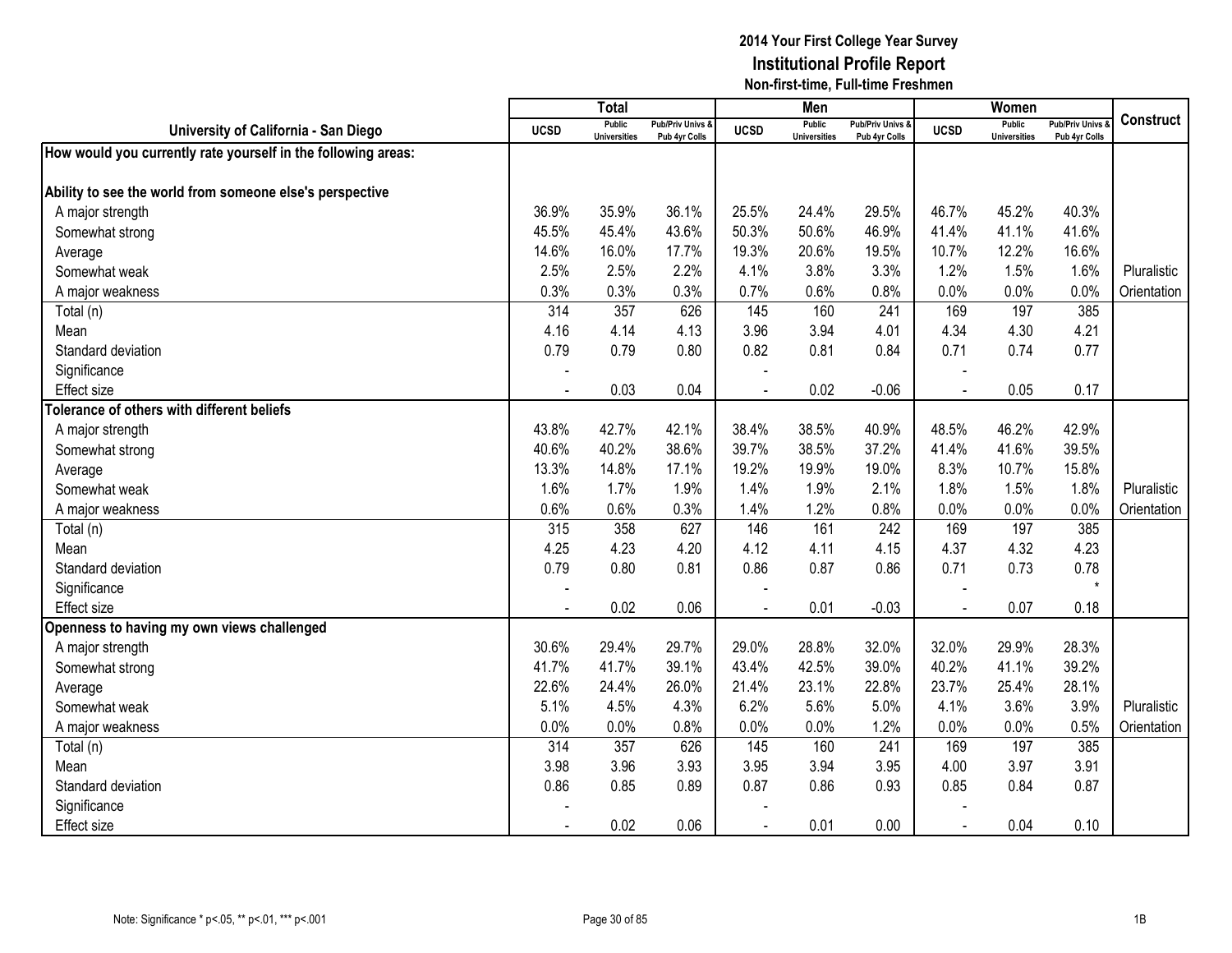|                                                               |             | <b>Total</b>                  |                                   |             | Men                                  |                                   |             | Women                                |                                        |                  |
|---------------------------------------------------------------|-------------|-------------------------------|-----------------------------------|-------------|--------------------------------------|-----------------------------------|-------------|--------------------------------------|----------------------------------------|------------------|
| University of California - San Diego                          | <b>UCSD</b> | Public<br><b>Universities</b> | Pub/Priv Univs &<br>Pub 4yr Colls | <b>UCSD</b> | <b>Public</b><br><b>Universities</b> | Pub/Priv Univs &<br>Pub 4yr Colls | <b>UCSD</b> | <b>Public</b><br><b>Universities</b> | <b>Pub/Priv Univs</b><br>Pub 4yr Colls | <b>Construct</b> |
| How would you currently rate yourself in the following areas: |             |                               |                                   |             |                                      |                                   |             |                                      |                                        |                  |
| Ability to discuss and negotiate controversial issues         |             |                               |                                   |             |                                      |                                   |             |                                      |                                        |                  |
| A major strength                                              | 35.0%       | 34.2%                         | 33.9%                             | 31.5%       | 31.7%                                | 36.0%                             | 38.1%       | 36.2%                                | 32.6%                                  |                  |
|                                                               |             |                               |                                   |             |                                      |                                   |             |                                      |                                        |                  |
| Somewhat strong                                               | 36.3%       | 36.4%                         | 37.2%                             | 39.7%       | 39.1%                                | 39.3%                             | 33.3%       | 34.2%                                | 35.9%                                  |                  |
| Average                                                       | 22.3%       | 22.7%                         | 22.5%                             | 23.3%       | 23.6%                                | 19.8%                             | 21.4%       | 21.9%                                | 24.2%                                  |                  |
| Somewhat weak                                                 | 6.1%        | 6.4%                          | 5.4%                              | 4.8%        | 5.0%                                 | 4.1%                              | 7.1%        | 7.7%                                 | 6.3%                                   | Pluralistic      |
| A major weakness                                              | 0.3%        | 0.3%                          | 1.0%                              | 0.7%        | 0.6%                                 | 0.8%                              | 0.0%        | 0.0%                                 | 1.0%                                   | Orientation      |
| Total (n)                                                     | 314         | 357                           | 626                               | 146         | 161                                  | 242                               | 168         | 196                                  | 384                                    |                  |
| Mean                                                          | 4.00        | 3.98                          | 3.98                              | 3.97        | 3.96                                 | 4.05                              | 4.02        | 3.99                                 | 3.93                                   |                  |
| Standard deviation                                            | 0.92        | 0.92                          | 0.93                              | 0.90        | 0.90                                 | 0.89                              | 0.94        | 0.94                                 | 0.95                                   |                  |
| Significance                                                  |             |                               |                                   |             |                                      |                                   |             |                                      |                                        |                  |
| Effect size                                                   |             | 0.02                          | 0.02                              |             | 0.01                                 | $-0.09$                           |             | 0.03                                 | 0.09                                   |                  |
| Ability to work cooperatively with diverse people             |             |                               |                                   |             |                                      |                                   |             |                                      |                                        |                  |
| A major strength                                              | 47.6%       | 46.6%                         | 47.0%                             | 39.3%       | 38.8%                                | 43.2%                             | 54.8%       | 53.1%                                | 49.5%                                  |                  |
| Somewhat strong                                               | 38.0%       | 38.2%                         | 35.5%                             | 43.4%       | 43.8%                                | 38.6%                             | 33.3%       | 33.7%                                | 33.6%                                  |                  |
| Average                                                       | 12.8%       | 13.5%                         | 16.0%                             | 13.8%       | 14.4%                                | 15.4%                             | 11.9%       | 12.8%                                | 16.4%                                  |                  |
| Somewhat weak                                                 | 1.6%        | 1.7%                          | 1.4%                              | 3.4%        | 3.1%                                 | 2.9%                              | 0.0%        | 0.5%                                 | 0.5%                                   | Pluralistic      |
| A major weakness                                              | 0.0%        | 0.0%                          | 0.0%                              | 0.0%        | 0.0%                                 | 0.0%                              | 0.0%        | 0.0%                                 | 0.0%                                   | Orientation      |
| Total (n)                                                     | 313         | 356                           | 625                               | 145         | 160                                  | 241                               | 168         | 196                                  | 384                                    |                  |
| Mean                                                          | 4.32        | 4.30                          | 4.28                              | 4.19        | 4.18                                 | 4.22                              | 4.43        | 4.39                                 | 4.32                                   |                  |
| Standard deviation                                            | 0.75        | 0.76                          | 0.78                              | 0.80        | 0.79                                 | 0.81                              | 0.70        | 0.73                                 | 0.76                                   |                  |
| Significance                                                  |             |                               |                                   |             |                                      |                                   |             |                                      |                                        |                  |
|                                                               |             | 0.03                          | 0.05                              |             | 0.01                                 | $-0.04$                           |             | 0.05                                 | 0.14                                   |                  |
| Effect size                                                   |             |                               |                                   |             |                                      |                                   |             |                                      |                                        |                  |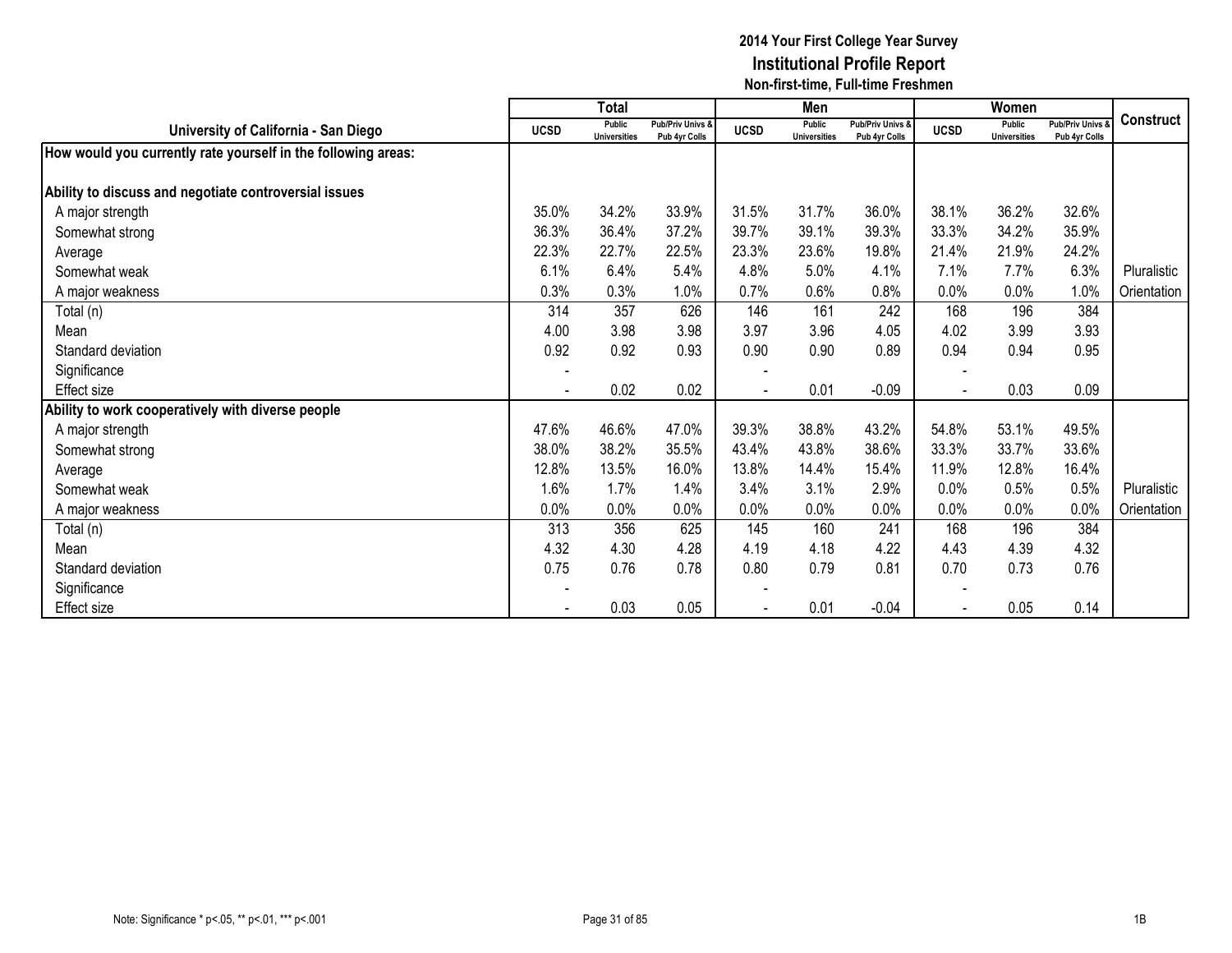|                                                          |                | <b>Total</b>                         |                                   |                | Men                                  |                                              |                          | Women                                |                                        |                  |
|----------------------------------------------------------|----------------|--------------------------------------|-----------------------------------|----------------|--------------------------------------|----------------------------------------------|--------------------------|--------------------------------------|----------------------------------------|------------------|
| University of California - San Diego                     | <b>UCSD</b>    | <b>Public</b><br><b>Universities</b> | Pub/Priv Univs &<br>Pub 4yr Colls | <b>UCSD</b>    | <b>Public</b><br><b>Universities</b> | <b>Pub/Priv Univs &amp;</b><br>Pub 4yr Colls | <b>UCSD</b>              | <b>Public</b><br><b>Universities</b> | <b>Pub/Priv Univs</b><br>Pub 4yr Colls | <b>Construct</b> |
| Since entering this college, how often have you:         |                |                                      |                                   |                |                                      |                                              |                          |                                      |                                        |                  |
|                                                          |                |                                      |                                   |                |                                      |                                              |                          |                                      |                                        |                  |
| Attended a religious service                             |                |                                      |                                   |                |                                      |                                              |                          |                                      |                                        |                  |
| Frequently                                               | 11.8%          | 12.4%                                | 17.8%                             | 13.2%          | 13.2%                                | 13.8%                                        | 10.7%                    | 11.7%                                | 20.3%                                  |                  |
| Occasionally                                             | 16.3%          | 17.4%                                | 23.4%                             | 16.0%          | 17.0%                                | 22.5%                                        | 16.6%                    | 17.8%                                | 23.9%                                  |                  |
| Not at all                                               | 71.9%          | 70.2%                                | 58.9%                             | 70.8%          | 69.8%                                | 63.8%                                        | 72.8%                    | 70.6%                                | 55.8%                                  |                  |
| Total (n)                                                | 313            | 356                                  | 625                               | 144            | 159                                  | 240                                          | 169                      | 197                                  | 385                                    |                  |
| Mean                                                     | 1.40           | 1.42                                 | 1.59                              | 1.42           | 1.43                                 | 1.50                                         | 1.38                     | 1.41                                 | 1.64                                   |                  |
| Standard deviation                                       | 0.69           | 0.70                                 | 0.77                              | 0.72           | 0.72                                 | 0.73                                         | 0.67                     | 0.69                                 | 0.80                                   |                  |
| Significance                                             |                |                                      | $***$                             |                |                                      |                                              |                          |                                      | $***$                                  |                  |
| <b>Effect size</b>                                       | $\blacksquare$ | $-0.03$                              | $-0.25$                           |                | $-0.01$                              | $-0.11$                                      | $\sim$                   | $-0.04$                              | $-0.33$                                |                  |
| Been bored in class                                      |                |                                      |                                   |                |                                      |                                              |                          |                                      |                                        |                  |
| Frequently                                               | 34.0%          | 35.5%                                | 34.9%                             | 36.4%          | 38.6%                                | 36.8%                                        | 32.0%                    | 33.0%                                | 33.8%                                  |                  |
| Occasionally                                             | 59.6%          | 58.3%                                | 55.1%                             | 56.6%          | 53.8%                                | 52.7%                                        | 62.1%                    | 61.9%                                | 56.6%                                  |                  |
| Not at all                                               | 6.4%           | 6.2%                                 | 9.9%                              | 7.0%           | 7.6%                                 | 10.5%                                        | 5.9%                     | 5.1%                                 | 9.6%                                   |                  |
| Total (n)                                                | 312            | 355                                  | 624                               | 143            | 158                                  | 239                                          | 169                      | 197                                  | 385                                    |                  |
| Mean                                                     | 2.28           | 2.29                                 | 2.25                              | 2.29           | 2.31                                 | 2.26                                         | 2.26                     | 2.28                                 | 2.24                                   |                  |
| Standard deviation                                       | 0.57           | 0.58                                 | 0.62                              | 0.59           | 0.61                                 | 0.64                                         | 0.56                     | 0.55                                 | 0.61                                   |                  |
| Significance                                             |                |                                      |                                   |                |                                      |                                              |                          |                                      |                                        |                  |
| <b>Effect size</b>                                       |                | $-0.02$                              | 0.05                              |                | $-0.03$                              | 0.05                                         | $\overline{\phantom{a}}$ | $-0.04$                              | 0.03                                   |                  |
| Demonstrated for a cause (e.g., boycott, rally, protest) |                |                                      |                                   |                |                                      |                                              |                          |                                      |                                        |                  |
| Frequently                                               | 2.2%           | 2.5%                                 | 3.5%                              | 3.5%           | 3.8%                                 | 4.6%                                         | 1.2%                     | 1.5%                                 | 2.9%                                   | Civic            |
| Occasionally                                             | 14.7%          | 13.5%                                | 14.6%                             | 17.4%          | 15.7%                                | 19.2%                                        | 12.4%                    | 11.7%                                | 11.7%                                  | Engage-          |
| Not at all                                               | 83.1%          | 84.0%                                | 81.8%                             | 79.2%          | 80.5%                                | 76.2%                                        | 86.4%                    | 86.8%                                | 85.4%                                  | ment             |
| Total (n)                                                | 313            | 356                                  | 622                               | 144            | 159                                  | 239                                          | 169                      | 197                                  | 383                                    |                  |
| Mean                                                     | 1.19           | 1.19                                 | 1.22                              | 1.24           | 1.23                                 | 1.28                                         | 1.15                     | 1.15                                 | 1.17                                   |                  |
| Standard deviation                                       | 0.45           | 0.45                                 | 0.49                              | 0.51           | 0.51                                 | 0.54                                         | 0.39                     | 0.40                                 | 0.45                                   |                  |
| Significance                                             |                |                                      |                                   |                |                                      |                                              |                          |                                      |                                        |                  |
| <b>Effect size</b>                                       | $\blacksquare$ | 0.00                                 | $-0.06$                           | $\sim$         | 0.02                                 | $-0.07$                                      | $\sim$                   | 0.00                                 | $-0.04$                                |                  |
| <b>Tutored another student</b>                           |                |                                      |                                   |                |                                      |                                              |                          |                                      |                                        |                  |
| Frequently                                               | 10.0%          | 9.3%                                 | 7.9%                              | 14.1%          | 12.7%                                | 11.3%                                        | 6.5%                     | 6.6%                                 | 5.7%                                   |                  |
| Occasionally                                             | 39.5%          | 39.8%                                | 38.1%                             | 44.4%          | 45.2%                                | 46.6%                                        | 35.5%                    | 35.5%                                | 32.8%                                  |                  |
| Not at all                                               | 50.5%          | 50.8%                                | 54.0%                             | 41.5%          | 42.0%                                | 42.0%                                        | 58.0%                    | 57.9%                                | 61.5%                                  |                  |
| Total (n)                                                | 311            | 354                                  | 622                               | 142            | 157                                  | 238                                          | 169                      | 197                                  | 384                                    |                  |
| Mean                                                     | 1.59           | 1.58                                 | 1.54                              | 1.73           | 1.71                                 | 1.69                                         | 1.49                     | 1.49                                 | 1.44                                   |                  |
| Standard deviation                                       | 0.66           | 0.66                                 | 0.64                              | 0.70           | 0.68                                 | 0.66                                         | 0.62                     | 0.62                                 | 0.60                                   |                  |
| Significance                                             |                |                                      |                                   |                |                                      |                                              |                          |                                      |                                        |                  |
| <b>Effect</b> size                                       |                | 0.02                                 | 0.08                              | $\overline{a}$ | 0.03                                 | 0.06                                         | $\overline{a}$           | 0.00                                 | 0.08                                   |                  |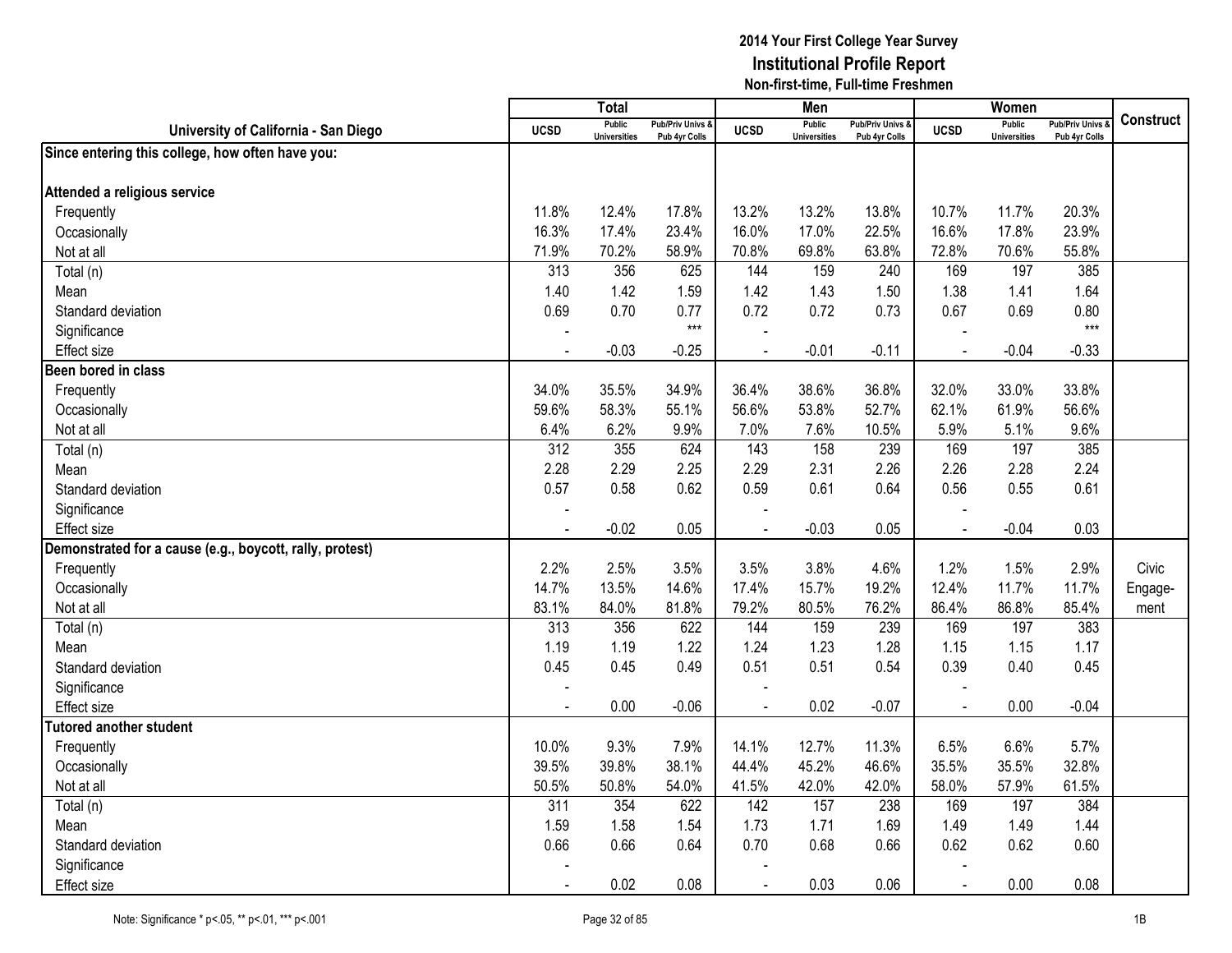|                                                  |                | Total                                |                                              |                | Men                                  |                                              |                          | Women                                |                                 |                  |
|--------------------------------------------------|----------------|--------------------------------------|----------------------------------------------|----------------|--------------------------------------|----------------------------------------------|--------------------------|--------------------------------------|---------------------------------|------------------|
| University of California - San Diego             | <b>UCSD</b>    | <b>Public</b><br><b>Universities</b> | <b>Pub/Priv Univs &amp;</b><br>Pub 4yr Colls | <b>UCSD</b>    | <b>Public</b><br><b>Universities</b> | <b>Pub/Priv Univs &amp;</b><br>Pub 4yr Colls | <b>UCSD</b>              | <b>Public</b><br><b>Universities</b> | Pub/Priv Univs<br>Pub 4yr Colls | <b>Construct</b> |
| Since entering this college, how often have you: |                |                                      |                                              |                |                                      |                                              |                          |                                      |                                 |                  |
|                                                  |                |                                      |                                              |                |                                      |                                              |                          |                                      |                                 |                  |
| <b>Studied with other students</b>               |                |                                      |                                              |                |                                      |                                              |                          |                                      |                                 |                  |
| Frequently                                       | 29.4%          | 28.7%                                | 28.8%                                        | 34.0%          | 32.7%                                | 31.7%                                        | 25.4%                    | 25.4%                                | 27.0%                           |                  |
| Occasionally                                     | 58.8%          | 59.3%                                | 56.2%                                        | 54.2%          | 55.3%                                | 55.0%                                        | 62.7%                    | 62.4%                                | 56.9%                           |                  |
| Not at all                                       | 11.8%          | 12.1%                                | 15.0%                                        | 11.8%          | 11.9%                                | 13.3%                                        | 11.8%                    | 12.2%                                | 16.1%                           |                  |
| Total (n)                                        | 313            | 356                                  | 625                                          | 144            | 159                                  | 240                                          | 169                      | 197                                  | 385                             |                  |
| Mean                                             | 2.18           | 2.17                                 | 2.14                                         | 2.22           | 2.21                                 | 2.18                                         | 2.14                     | 2.13                                 | 2.11                            |                  |
| Standard deviation                               | 0.62           | 0.62                                 | 0.65                                         | 0.64           | 0.64                                 | 0.65                                         | 0.60                     | 0.60                                 | 0.65                            |                  |
| Significance                                     |                |                                      |                                              |                |                                      |                                              |                          |                                      |                                 |                  |
| <b>Effect size</b>                               |                | 0.02                                 | 0.06                                         |                | 0.02                                 | 0.06                                         | $\overline{\phantom{a}}$ | 0.02                                 | 0.05                            |                  |
| Been a guest in a professor's home               |                |                                      |                                              |                |                                      |                                              |                          |                                      |                                 |                  |
| Frequently                                       | 1.3%           | 1.4%                                 | 2.1%                                         | 2.1%           | 1.9%                                 | 2.1%                                         | 0.6%                     | 1.0%                                 | 2.1%                            |                  |
| Occasionally                                     | 5.1%           | 5.6%                                 | 8.0%                                         | 7.0%           | 6.3%                                 | 11.7%                                        | 3.6%                     | 5.1%                                 | 5.7%                            |                  |
| Not at all                                       | 93.6%          | 93.0%                                | 89.9%                                        | 90.9%          | 91.8%                                | 86.2%                                        | 95.9%                    | 93.9%                                | 92.2%                           |                  |
| Total (n)                                        | 312            | 355                                  | 624                                          | 143            | 158                                  | 239                                          | 169                      | 197                                  | 385                             |                  |
| Mean                                             | 1.08           | 1.08                                 | 1.12                                         | 1.11           | 1.10                                 | 1.16                                         | 1.05                     | 1.07                                 | 1.10                            |                  |
| Standard deviation                               | 0.31           | 0.33                                 | 0.39                                         | 0.38           | 0.36                                 | 0.42                                         | 0.24                     | 0.29                                 | 0.36                            |                  |
| Significance                                     | $\blacksquare$ |                                      |                                              | $\blacksquare$ |                                      |                                              |                          |                                      |                                 |                  |
| <b>Effect size</b>                               | $\blacksquare$ | 0.00                                 | $-0.10$                                      |                | 0.03                                 | $-0.12$                                      | $\overline{a}$           | $-0.07$                              | $-0.14$                         |                  |
| <b>Smoked cigarettes</b>                         |                |                                      |                                              |                |                                      |                                              |                          |                                      |                                 |                  |
| Frequently                                       | 3.8%           | 3.9%                                 | 5.8%                                         | 6.9%           | 6.3%                                 | 7.9%                                         | 1.2%                     | 2.0%                                 | 4.4%                            |                  |
| Occasionally                                     | 12.1%          | 11.8%                                | 14.3%                                        | 13.9%          | 13.8%                                | 16.7%                                        | 10.7%                    | 10.2%                                | 12.8%                           |                  |
| Not at all                                       | 84.0%          | 84.2%                                | 79.9%                                        | 79.2%          | 79.9%                                | 75.4%                                        | 88.2%                    | 87.8%                                | 82.8%                           |                  |
| Total (n)                                        | 313            | 355                                  | 623                                          | 144            | 159                                  | 240                                          | 169                      | 196                                  | 383                             |                  |
| Mean                                             | 1.20           | 1.20                                 | 1.26                                         | 1.28           | 1.26                                 | 1.33                                         | 1.13                     | 1.14                                 | 1.22                            |                  |
| Standard deviation                               | 0.49           | 0.49                                 | 0.55                                         | 0.58           | 0.57                                 | 0.62                                         | 0.37                     | 0.41                                 | 0.51                            |                  |
| Significance                                     |                |                                      |                                              |                |                                      |                                              |                          |                                      | $\star$                         |                  |
| <b>Effect size</b>                               | $\blacksquare$ | 0.00                                 | $-0.11$                                      | $\blacksquare$ | 0.04                                 | $-0.08$                                      | $\blacksquare$           | $-0.02$                              | $-0.18$                         |                  |
| <b>Drank beer</b>                                |                |                                      |                                              |                |                                      |                                              |                          |                                      |                                 |                  |
| Frequently                                       | 13.2%          | 13.3%                                | 12.1%                                        | 17.7%          | 17.3%                                | 14.8%                                        | 9.5%                     | 10.2%                                | 10.4%                           |                  |
| Occasionally                                     | 49.4%          | 46.7%                                | 42.5%                                        | 48.2%          | 46.8%                                | 45.6%                                        | 50.3%                    | 46.7%                                | 40.6%                           |                  |
| Not at all                                       | 37.4%          | 39.9%                                | 45.4%                                        | 34.0%          | 35.9%                                | 39.7%                                        | 40.2%                    | 43.1%                                | 49.0%                           |                  |
| Total (n)                                        | 310            | 353                                  | 621                                          | 141            | 156                                  | 237                                          | 169                      | 197                                  | 384                             |                  |
| Mean                                             | 1.76           | 1.73                                 | 1.67                                         | 1.84           | 1.81                                 | 1.75                                         | 1.69                     | 1.67                                 | 1.61                            |                  |
| Standard deviation                               | 0.67           | 0.68                                 | 0.68                                         | 0.70           | 0.71                                 | 0.70                                         | 0.64                     | 0.65                                 | 0.67                            |                  |
| Significance                                     |                |                                      |                                              |                |                                      |                                              |                          |                                      |                                 |                  |
| <b>Effect size</b>                               |                | 0.04                                 | 0.13                                         |                | 0.04                                 | 0.13                                         | $\sim$                   | 0.03                                 | 0.12                            |                  |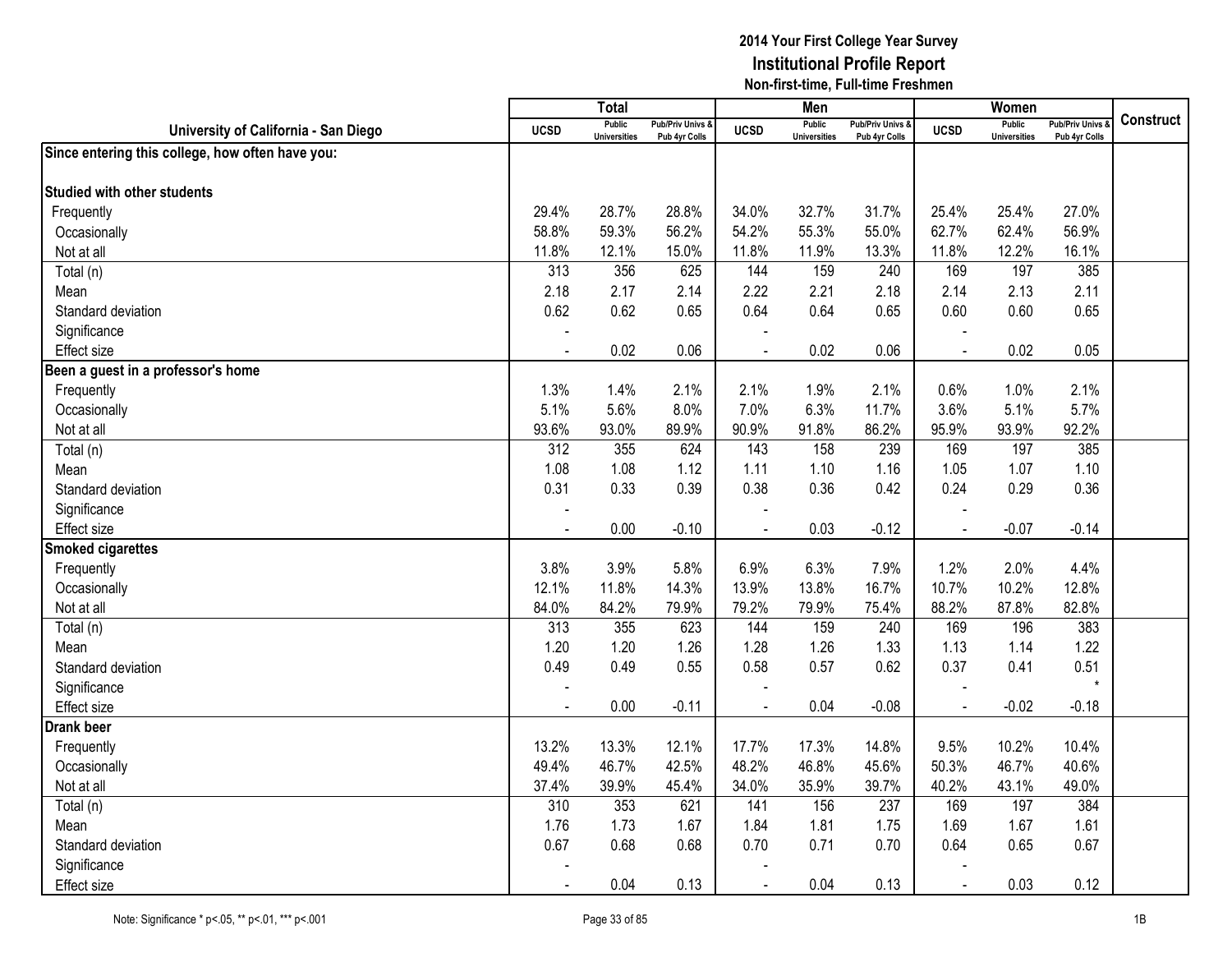|                                                  |                  | <b>Total</b>                         |                                   |                | Men                                  |                                              |                | Women                                |                                        |                  |
|--------------------------------------------------|------------------|--------------------------------------|-----------------------------------|----------------|--------------------------------------|----------------------------------------------|----------------|--------------------------------------|----------------------------------------|------------------|
| University of California - San Diego             | <b>UCSD</b>      | <b>Public</b><br><b>Universities</b> | Pub/Priv Univs &<br>Pub 4yr Colls | <b>UCSD</b>    | <b>Public</b><br><b>Universities</b> | <b>Pub/Priv Univs &amp;</b><br>Pub 4yr Colls | <b>UCSD</b>    | <b>Public</b><br><b>Universities</b> | <b>Pub/Priv Univs</b><br>Pub 4yr Colls | <b>Construct</b> |
| Since entering this college, how often have you: |                  |                                      |                                   |                |                                      |                                              |                |                                      |                                        |                  |
|                                                  |                  |                                      |                                   |                |                                      |                                              |                |                                      |                                        |                  |
| Drank wine or liquor                             |                  |                                      |                                   |                |                                      |                                              |                |                                      |                                        |                  |
| Frequently                                       | 12.1%            | 12.4%                                | 13.0%                             | 13.2%          | 13.2%                                | 12.6%                                        | 11.2%          | 11.7%                                | 13.2%                                  |                  |
| Occasionally                                     | 53.7%            | 51.1%                                | 46.2%                             | 45.8%          | 44.7%                                | 43.9%                                        | 60.4%          | 56.3%                                | 47.5%                                  |                  |
| Not at all                                       | 34.2%            | 36.5%                                | 40.9%                             | 41.0%          | 42.1%                                | 43.5%                                        | 28.4%          | 32.0%                                | 39.2%                                  |                  |
| Total (n)                                        | $\overline{313}$ | 356                                  | 624                               | 144            | 159                                  | 239                                          | 169            | 197                                  | 385                                    |                  |
| Mean                                             | 1.78             | 1.76                                 | 1.72                              | 1.72           | 1.71                                 | 1.69                                         | 1.83           | 1.80                                 | 1.74                                   |                  |
| Standard deviation                               | 0.64             | 0.66                                 | 0.68                              | 0.68           | 0.69                                 | 0.68                                         | 0.61           | 0.63                                 | 0.68                                   |                  |
| Significance                                     |                  |                                      |                                   |                |                                      |                                              |                |                                      |                                        |                  |
| <b>Effect size</b>                               |                  | 0.03                                 | 0.09                              |                | 0.01                                 | 0.04                                         | $\overline{a}$ | 0.05                                 | 0.13                                   |                  |
| Felt overwhelmed by all you had to do            |                  |                                      |                                   |                |                                      |                                              |                |                                      |                                        |                  |
| Frequently                                       | 46.0%            | 46.9%                                | 44.5%                             | 39.6%          | 39.0%                                | 36.7%                                        | 51.5%          | 53.3%                                | 49.4%                                  |                  |
| Occasionally                                     | 45.0%            | 45.2%                                | 46.6%                             | 50.7%          | 52.2%                                | 52.9%                                        | 40.2%          | 39.6%                                | 42.6%                                  |                  |
| Not at all                                       | 8.9%             | 7.9%                                 | 9.0%                              | 9.7%           | 8.8%                                 | 10.4%                                        | 8.3%           | 7.1%                                 | 8.1%                                   |                  |
| Total (n)                                        | 313              | 356                                  | 625                               | 144            | 159                                  | 240                                          | 169            | 197                                  | 385                                    |                  |
| Mean                                             | 2.37             | 2.39                                 | 2.36                              | 2.30           | 2.30                                 | 2.26                                         | 2.43           | 2.46                                 | 2.41                                   |                  |
| Standard deviation                               | 0.64             | 0.63                                 | 0.64                              | 0.64           | 0.62                                 | 0.64                                         | 0.64           | 0.63                                 | 0.64                                   |                  |
| Significance                                     |                  |                                      |                                   |                |                                      |                                              |                |                                      |                                        |                  |
| Effect size                                      |                  | $-0.03$                              | 0.02                              |                | 0.00                                 | 0.06                                         | $\blacksquare$ | $-0.05$                              | 0.03                                   |                  |
| <b>Felt depressed</b>                            |                  |                                      |                                   |                |                                      |                                              |                |                                      |                                        |                  |
| Frequently                                       | 17.6%            | 17.7%                                | 17.8%                             | 14.6%          | 14.5%                                | 15.4%                                        | 20.1%          | 20.3%                                | 19.2%                                  |                  |
| Occasionally                                     | 49.2%            | 48.9%                                | 46.2%                             | 44.4%          | 44.0%                                | 44.2%                                        | 53.3%          | 52.8%                                | 47.5%                                  |                  |
| Not at all                                       | 33.2%            | 33.4%                                | 36.0%                             | 41.0%          | 41.5%                                | 40.4%                                        | 26.6%          | 26.9%                                | 33.2%                                  |                  |
| Total (n)                                        | 313              | 356                                  | 625                               | 144            | 159                                  | 240                                          | 169            | 197                                  | 385                                    |                  |
| Mean                                             | 1.84             | 1.84                                 | 1.82                              | 1.74           | 1.73                                 | 1.75                                         | 1.93           | 1.93                                 | 1.86                                   |                  |
| Standard deviation                               | 0.70             | 0.70                                 | 0.71                              | 0.70           | 0.70                                 | 0.71                                         | 0.68           | 0.69                                 | 0.71                                   |                  |
| Significance                                     |                  |                                      |                                   |                |                                      |                                              |                |                                      |                                        |                  |
| <b>Effect size</b>                               | $\overline{a}$   | 0.00                                 | 0.03                              | $\sim$         | 0.01                                 | $-0.01$                                      | $\sim$         | 0.00                                 | 0.10                                   |                  |
| Performed volunteer work                         |                  |                                      |                                   |                |                                      |                                              |                |                                      |                                        |                  |
| Frequently                                       | 12.5%            | 13.0%                                | 15.3%                             | 7.0%           | 7.6%                                 | 9.7%                                         | 17.2%          | 17.3%                                | 18.8%                                  | Civic            |
| Occasionally                                     | 31.8%            | 31.9%                                | 35.4%                             | 30.3%          | 29.9%                                | 36.1%                                        | 33.1%          | 33.5%                                | 34.9%                                  | Engage-          |
| Not at all                                       | 55.6%            | 55.1%                                | 49.4%                             | 62.7%          | 62.4%                                | 54.2%                                        | 49.7%          | 49.2%                                | 46.4%                                  | ment             |
| Total (n)                                        | 311              | 354                                  | 622                               | 142            | 157                                  | 238                                          | 169            | 197                                  | 384                                    |                  |
| Mean                                             | 1.57             | 1.58                                 | 1.66                              | 1.44           | 1.45                                 | 1.55                                         | 1.67           | 1.68                                 | 1.72                                   |                  |
| Standard deviation                               | 0.71             | 0.71                                 | 0.73                              | 0.62           | 0.63                                 | 0.66                                         | 0.75           | 0.75                                 | 0.76                                   |                  |
| Significance                                     |                  |                                      |                                   |                |                                      |                                              |                |                                      |                                        |                  |
| Effect size                                      |                  | $-0.01$                              | $-0.12$                           | $\overline{a}$ | $-0.02$                              | $-0.17$                                      | $\sim$         | $-0.01$                              | $-0.07$                                |                  |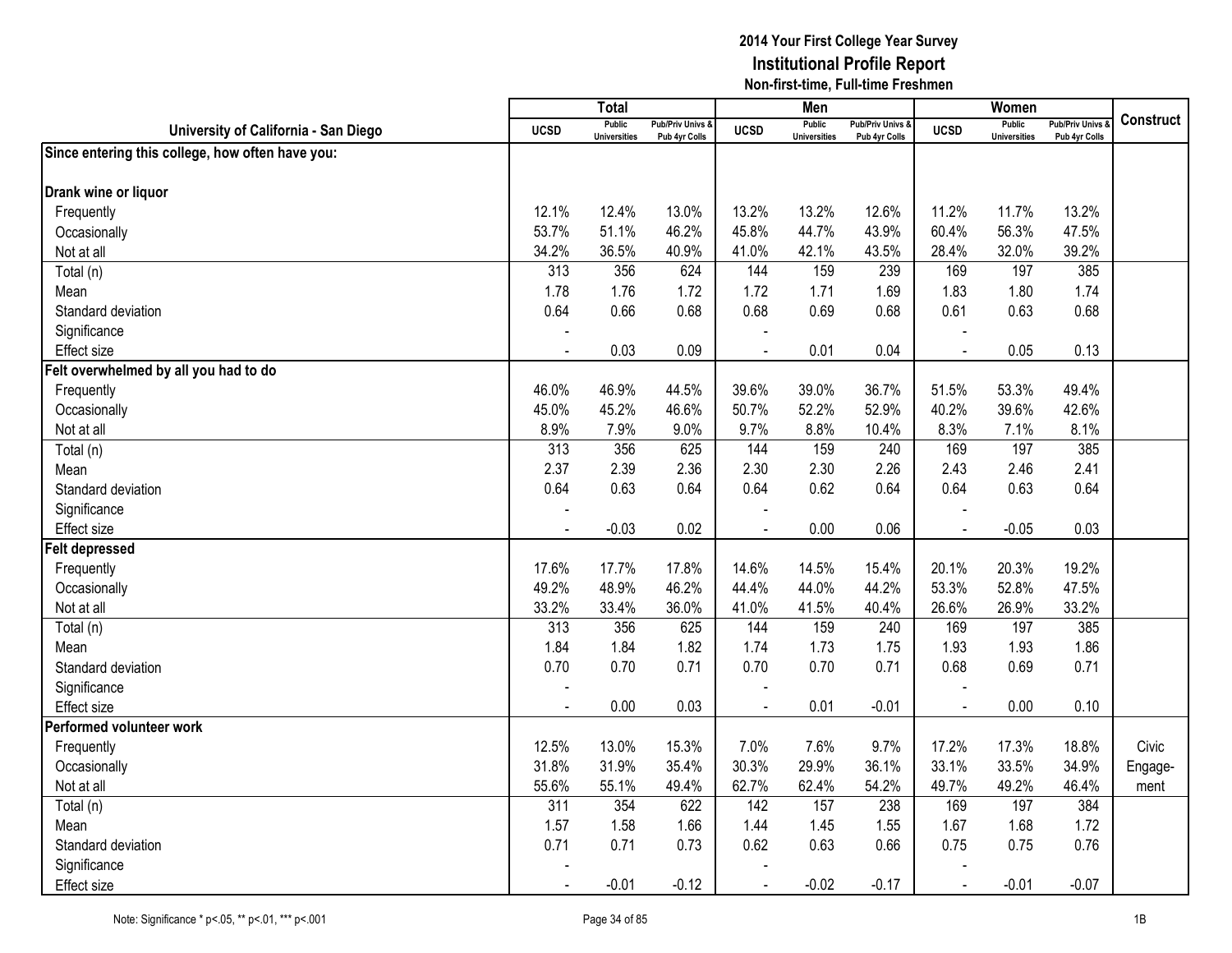|                                                          |                  | Total                                |                                   |                          | Men                           |                                              |                | Women                                |                                        |                  |
|----------------------------------------------------------|------------------|--------------------------------------|-----------------------------------|--------------------------|-------------------------------|----------------------------------------------|----------------|--------------------------------------|----------------------------------------|------------------|
| University of California - San Diego                     | <b>UCSD</b>      | <b>Public</b><br><b>Universities</b> | Pub/Priv Univs &<br>Pub 4yr Colls | <b>UCSD</b>              | Public<br><b>Universities</b> | <b>Pub/Priv Univs &amp;</b><br>Pub 4yr Colls | <b>UCSD</b>    | <b>Public</b><br><b>Universities</b> | <b>Pub/Priv Univs</b><br>Pub 4yr Colls | <b>Construct</b> |
| Since entering this college, how often have you:         |                  |                                      |                                   |                          |                               |                                              |                |                                      |                                        |                  |
|                                                          |                  |                                      |                                   |                          |                               |                                              |                |                                      |                                        |                  |
| Asked a professor for advice after class                 |                  |                                      |                                   |                          |                               |                                              |                |                                      |                                        |                  |
| Frequently                                               | 14.4%            | 15.0%                                | 18.4%                             | 12.7%                    | 14.6%                         | 19.2%                                        | 15.9%          | 15.2%                                | 17.8%                                  |                  |
| Occasionally                                             | 59.6%            | 60.5%                                | 61.5%                             | 64.1%                    | 64.3%                         | 62.4%                                        | 55.9%          | 57.4%                                | 60.9%                                  | Faculty          |
| Not at all                                               | 26.0%            | 24.6%                                | 20.2%                             | 23.2%                    | 21.0%                         | 18.4%                                        | 28.2%          | 27.4%                                | 21.3%                                  | Interaction      |
| Total (n)                                                | 312              | 354                                  | 615                               | 142                      | 157                           | 234                                          | 170            | 197                                  | 381                                    |                  |
| Mean                                                     | 1.88             | 1.90                                 | 1.98                              | 1.89                     | 1.94                          | 2.01                                         | 1.88           | 1.88                                 | 1.97                                   |                  |
| Standard deviation                                       | 0.63             | 0.62                                 | 0.62                              | 0.59                     | 0.60                          | 0.61                                         | 0.65           | 0.64                                 | 0.63                                   |                  |
| Significance                                             |                  |                                      | $\star$                           |                          |                               |                                              |                |                                      |                                        |                  |
| <b>Effect size</b>                                       |                  | $-0.03$                              | $-0.16$                           |                          | $-0.08$                       | $-0.20$                                      | $\overline{a}$ | 0.00                                 | $-0.14$                                |                  |
| Voted in a student election                              |                  |                                      |                                   |                          |                               |                                              |                |                                      |                                        |                  |
| Frequently                                               | 7.7%             | 7.4%                                 | 7.2%                              | 9.1%                     | 8.2%                          | 8.1%                                         | 6.5%           | 6.7%                                 | 6.6%                                   |                  |
| Occasionally                                             | 34.6%            | 36.0%                                | 31.7%                             | 30.8%                    | 33.5%                         | 33.6%                                        | 37.9%          | 37.9%                                | 30.5%                                  |                  |
| Not at all                                               | 57.7%            | 56.7%                                | 61.1%                             | 60.1%                    | 58.2%                         | 58.3%                                        | 55.6%          | 55.4%                                | 62.9%                                  |                  |
| Total (n)                                                | 312              | 353                                  | 612                               | 143                      | 158                           | 235                                          | 169            | 195                                  | 377                                    |                  |
| Mean                                                     | 1.50             | 1.51                                 | 1.46                              | 1.49                     | 1.50                          | 1.50                                         | 1.51           | 1.51                                 | 1.44                                   |                  |
| Standard deviation                                       | 0.64             | 0.63                                 | 0.63                              | 0.66                     | 0.65                          | 0.64                                         | 0.62           | 0.62                                 | 0.62                                   |                  |
| Significance                                             |                  |                                      |                                   |                          |                               |                                              |                |                                      |                                        |                  |
| <b>Effect size</b>                                       |                  | $-0.02$                              | 0.06                              |                          | $-0.02$                       | $-0.02$                                      | $\blacksquare$ | 0.00                                 | 0.11                                   |                  |
| Worked on a local, state, or national political campaign |                  |                                      |                                   |                          |                               |                                              |                |                                      |                                        |                  |
| Frequently                                               | 2.6%             | 2.6%                                 | 2.5%                              | 3.6%                     | 3.2%                          | 3.4%                                         | 1.8%           | 2.1%                                 | 1.8%                                   | Civic            |
| Occasionally                                             | 7.1%             | 6.9%                                 | 9.8%                              | 11.4%                    | 11.0%                         | 14.7%                                        | 3.6%           | 3.6%                                 | 6.9%                                   | Engage-          |
| Not at all                                               | 90.3%            | 90.6%                                | 87.7%                             | 85.0%                    | 85.8%                         | 81.9%                                        | 94.6%          | 94.4%                                | 91.3%                                  | ment             |
| Total (n)                                                | 308              | 350                                  | 611                               | 140                      | 155                           | 232                                          | 168            | 195                                  | 379                                    |                  |
| Mean                                                     | 1.12             | 1.12                                 | 1.15                              | 1.19                     | 1.17                          | 1.22                                         | 1.07           | 1.08                                 | 1.11                                   |                  |
| Standard deviation                                       | 0.40             | 0.40                                 | 0.42                              | 0.47                     | 0.46                          | 0.49                                         | 0.32           | 0.34                                 | 0.36                                   |                  |
| Significance                                             |                  |                                      |                                   |                          |                               |                                              |                |                                      |                                        |                  |
| Effect size                                              |                  | 0.00                                 | $-0.07$                           | $\overline{\phantom{a}}$ | 0.04                          | $-0.06$                                      | $\overline{a}$ | $-0.03$                              | $-0.11$                                |                  |
| Socialized with someone of another racial/ethnic group   |                  |                                      |                                   |                          |                               |                                              |                |                                      |                                        |                  |
| Frequently                                               | 64.0%            | 62.3%                                | 59.4%                             | 60.6%                    | 60.5%                         | 57.7%                                        | 66.9%          | 63.8%                                | 60.5%                                  |                  |
| Occasionally                                             | 27.7%            | 29.7%                                | 32.4%                             | 28.2%                    | 28.7%                         | 31.2%                                        | 27.2%          | 30.6%                                | 33.2%                                  |                  |
| Not at all                                               | 8.4%             | 7.9%                                 | 8.1%                              | 11.3%                    | 10.8%                         | 11.1%                                        | 5.9%           | 5.6%                                 | 6.3%                                   |                  |
| Total (n)                                                | $\overline{311}$ | 353                                  | 614                               | 142                      | 157                           | 234                                          | 169            | 196                                  | 380                                    |                  |
| Mean                                                     | 2.56             | 2.54                                 | 2.51                              | 2.49                     | 2.50                          | 2.47                                         | 2.61           | 2.58                                 | 2.54                                   |                  |
| Standard deviation                                       | 0.64             | 0.64                                 | 0.64                              | 0.69                     | 0.69                          | 0.69                                         | 0.60           | 0.60                                 | 0.61                                   |                  |
| Significance                                             |                  |                                      |                                   |                          |                               |                                              |                |                                      |                                        |                  |
| <b>Effect size</b>                                       |                  | 0.03                                 | 0.08                              | $\blacksquare$           | $-0.01$                       | 0.03                                         | $\sim$         | 0.05                                 | 0.11                                   |                  |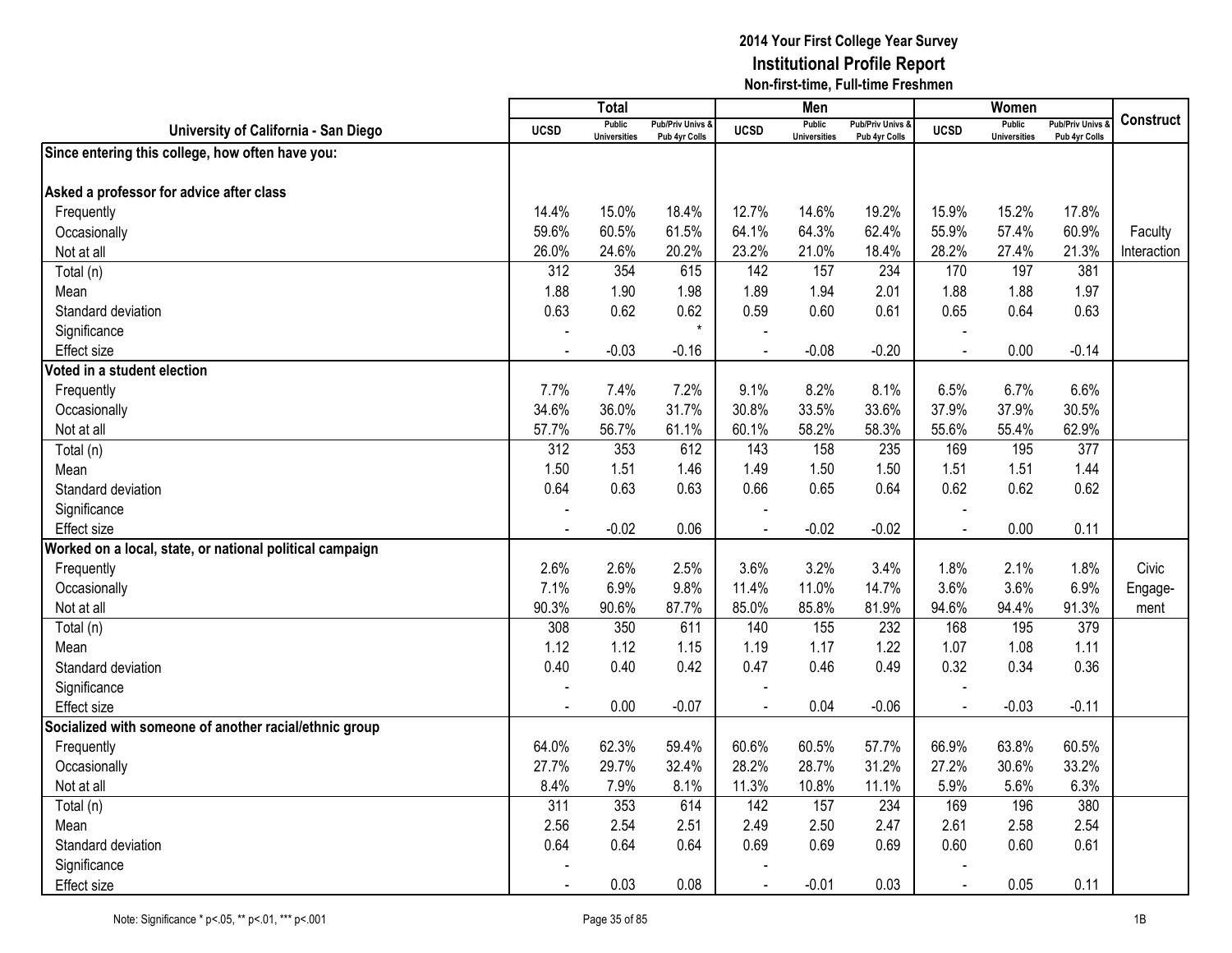|                                                     |                | Total                                |                                              |                | Men                                  |                                              |             | Women                                |                                        |                  |
|-----------------------------------------------------|----------------|--------------------------------------|----------------------------------------------|----------------|--------------------------------------|----------------------------------------------|-------------|--------------------------------------|----------------------------------------|------------------|
| University of California - San Diego                | <b>UCSD</b>    | <b>Public</b><br><b>Universities</b> | <b>Pub/Priv Univs &amp;</b><br>Pub 4yr Colls | <b>UCSD</b>    | <b>Public</b><br><b>Universities</b> | <b>Pub/Priv Univs &amp;</b><br>Pub 4yr Colls | <b>UCSD</b> | <b>Public</b><br><b>Universities</b> | <b>Pub/Priv Univs</b><br>Pub 4yr Colls | <b>Construct</b> |
| Since entering this college, how often have you:    |                |                                      |                                              |                |                                      |                                              |             |                                      |                                        |                  |
|                                                     |                |                                      |                                              |                |                                      |                                              |             |                                      |                                        |                  |
| Come late to class                                  |                |                                      |                                              |                |                                      |                                              |             |                                      |                                        |                  |
| Frequently                                          | 8.7%           | 8.2%                                 | 8.7%                                         | 10.6%          | 9.6%                                 | 11.2%                                        | 7.1%        | 7.1%                                 | 7.1%                                   | Academic         |
| Occasionally                                        | 54.2%          | 54.8%                                | 50.7%                                        | 53.2%          | 55.1%                                | 52.2%                                        | 55.0%       | 54.6%                                | 49.9%                                  | Disengage-       |
| Not at all                                          | 37.1%          | 36.9%                                | 40.6%                                        | 36.2%          | 35.3%                                | 36.6%                                        | 37.9%       | 38.3%                                | 43.0%                                  | ment             |
| Total (n)                                           | 310            | 352                                  | 611                                          | 141            | 156                                  | 232                                          | 169         | 196                                  | 379                                    |                  |
| Mean                                                | 1.72           | 1.71                                 | 1.68                                         | 1.74           | 1.74                                 | 1.75                                         | 1.69        | 1.69                                 | 1.64                                   |                  |
| Standard deviation                                  | 0.62           | 0.61                                 | 0.63                                         | 0.64           | 0.62                                 | 0.64                                         | 0.60        | 0.60                                 | 0.61                                   |                  |
| Significance                                        |                |                                      |                                              |                |                                      |                                              |             |                                      |                                        |                  |
| <b>Effect size</b>                                  | $\blacksquare$ | 0.02                                 | 0.06                                         |                | 0.00                                 | $-0.02$                                      |             | 0.00                                 | 0.08                                   |                  |
| Posted on a course-related on-line discussion board |                |                                      |                                              |                |                                      |                                              |             |                                      |                                        |                  |
| Frequently                                          | 12.6%          | 13.6%                                | 17.8%                                        | 12.8%          | 12.2%                                | 14.2%                                        | 12.4%       | 14.8%                                | 20.0%                                  |                  |
| Occasionally                                        | 48.4%          | 48.0%                                | 44.2%                                        | 50.4%          | 50.6%                                | 49.4%                                        | 46.7%       | 45.9%                                | 41.1%                                  |                  |
| Not at all                                          | 39.0%          | 38.4%                                | 38.0%                                        | 36.9%          | 37.2%                                | 36.5%                                        | 40.8%       | 39.3%                                | 38.9%                                  |                  |
| Total (n)                                           | 310            | 352                                  | 613                                          | 141            | 156                                  | 233                                          | 169         | 196                                  | 380                                    |                  |
| Mean                                                | 1.74           | 1.75                                 | 1.80                                         | 1.76           | 1.75                                 | 1.78                                         | 1.72        | 1.76                                 | 1.81                                   |                  |
| Standard deviation                                  | 0.67           | 0.68                                 | 0.72                                         | 0.66           | 0.66                                 | 0.68                                         | 0.67        | 0.70                                 | 0.75                                   |                  |
| Significance                                        | $\overline{a}$ |                                      |                                              |                |                                      |                                              |             |                                      |                                        |                  |
| <b>Effect size</b>                                  | $\blacksquare$ | $-0.01$                              | $-0.08$                                      |                | 0.02                                 | $-0.03$                                      |             | $-0.06$                              | $-0.12$                                |                  |
| Performed community service as part of class        |                |                                      |                                              |                |                                      |                                              |             |                                      |                                        |                  |
| Frequently                                          | 3.5%           | 4.0%                                 | 6.2%                                         | 2.8%           | 2.5%                                 | 4.7%                                         | 4.2%        | 5.1%                                 | 7.1%                                   |                  |
| Occasionally                                        | 10.6%          | 10.8%                                | 16.2%                                        | 14.8%          | 14.0%                                | 18.8%                                        | 7.1%        | 8.2%                                 | 14.5%                                  |                  |
| Not at all                                          | 85.8%          | 85.2%                                | 77.7%                                        | 82.4%          | 83.4%                                | 76.5%                                        | 88.7%       | 86.7%                                | 78.4%                                  |                  |
| Total (n)                                           | 310            | 352                                  | 613                                          | 142            | 157                                  | 234                                          | 168         | 195                                  | 379                                    |                  |
| Mean                                                | 1.18           | 1.19                                 | 1.29                                         | 1.20           | 1.19                                 | 1.28                                         | 1.15        | 1.18                                 | 1.29                                   |                  |
| Standard deviation                                  | 0.47           | 0.48                                 | 0.57                                         | 0.47           | 0.45                                 | 0.55                                         | 0.46        | 0.50                                 | 0.59                                   |                  |
| Significance                                        |                |                                      | $\star\star$                                 |                |                                      |                                              |             |                                      | $\star\star$                           |                  |
| Effect size                                         |                | $-0.02$                              | $-0.19$                                      | $\overline{a}$ | 0.02                                 | $-0.15$                                      |             | $-0.06$                              | $-0.24$                                |                  |
| <b>Discussed religion</b>                           |                |                                      |                                              |                |                                      |                                              |             |                                      |                                        |                  |
| Frequently                                          | 12.9%          | 13.6%                                | 18.4%                                        | 12.1%          | 12.8%                                | 14.2%                                        | 13.6%       | 14.3%                                | 21.1%                                  |                  |
| Occasionally                                        | 51.0%          | 52.0%                                | 51.7%                                        | 49.6%          | 50.6%                                | 52.8%                                        | 52.1%       | 53.1%                                | 51.1%                                  |                  |
| Not at all                                          | 36.1%          | 34.4%                                | 29.9%                                        | 38.3%          | 36.5%                                | 33.0%                                        | 34.3%       | 32.7%                                | 27.9%                                  |                  |
| Total (n)                                           | 310            | 352                                  | 613                                          | 141            | 156                                  | 233                                          | 169         | 196                                  | 380                                    |                  |
| Mean                                                | 1.77           | 1.79                                 | 1.89                                         | 1.74           | 1.76                                 | 1.81                                         | 1.79        | 1.82                                 | 1.93                                   |                  |
| Standard deviation                                  | 0.66           | 0.66                                 | 0.69                                         | 0.66           | 0.66                                 | 0.66                                         | 0.66        | 0.66                                 | 0.70                                   |                  |
| Significance                                        |                |                                      | $\star$                                      |                |                                      |                                              |             |                                      | $\star$                                |                  |
| Effect size                                         |                | $-0.03$                              | $-0.17$                                      | $\overline{a}$ | $-0.03$                              | $-0.11$                                      |             | $-0.05$                              | $-0.20$                                |                  |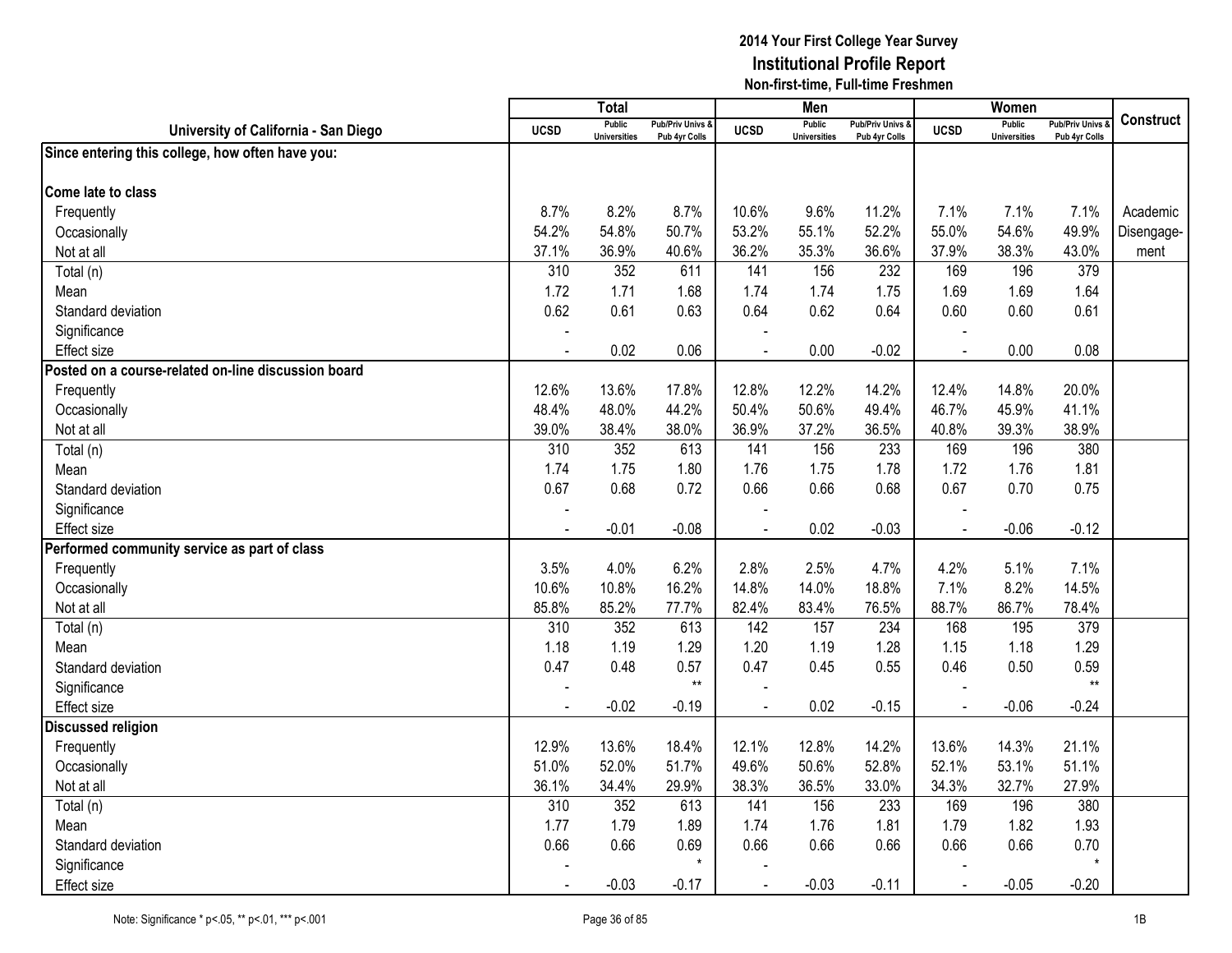|                                                  |                          | <b>Total</b>                         |                                   |                | Men                                  |                                              |                | Women                                |                                        |                  |
|--------------------------------------------------|--------------------------|--------------------------------------|-----------------------------------|----------------|--------------------------------------|----------------------------------------------|----------------|--------------------------------------|----------------------------------------|------------------|
| University of California - San Diego             | <b>UCSD</b>              | <b>Public</b><br><b>Universities</b> | Pub/Priv Univs &<br>Pub 4yr Colls | <b>UCSD</b>    | <b>Public</b><br><b>Universities</b> | <b>Pub/Priv Univs &amp;</b><br>Pub 4yr Colls | <b>UCSD</b>    | <b>Public</b><br><b>Universities</b> | <b>Pub/Priv Univs</b><br>Pub 4yr Colls | <b>Construct</b> |
| Since entering this college, how often have you: |                          |                                      |                                   |                |                                      |                                              |                |                                      |                                        |                  |
|                                                  |                          |                                      |                                   |                |                                      |                                              |                |                                      |                                        |                  |
| <b>Discussed politics</b>                        |                          |                                      |                                   |                |                                      |                                              |                |                                      |                                        |                  |
| Frequently                                       | 12.6%                    | 12.5%                                | 15.2%                             | 14.2%          | 14.1%                                | 14.7%                                        | 11.2%          | 11.2%                                | 15.5%                                  |                  |
| Occasionally                                     | 51.6%                    | 52.6%                                | 52.9%                             | 51.1%          | 52.6%                                | 55.4%                                        | 52.1%          | 52.6%                                | 51.3%                                  |                  |
| Not at all                                       | 35.8%                    | 34.9%                                | 31.9%                             | 34.8%          | 33.3%                                | 29.9%                                        | 36.7%          | 36.2%                                | 33.2%                                  |                  |
| Total (n)                                        | 310                      | 352                                  | 611                               | 141            | 156                                  | 231                                          | 169            | 196                                  | 380                                    |                  |
| Mean                                             | 1.77                     | 1.78                                 | 1.83                              | 1.79           | 1.81                                 | 1.85                                         | 1.75           | 1.75                                 | 1.82                                   |                  |
| Standard deviation                               | 0.66                     | 0.65                                 | 0.67                              | 0.67           | 0.66                                 | 0.65                                         | 0.65           | 0.64                                 | 0.68                                   |                  |
| Significance                                     |                          |                                      |                                   |                |                                      |                                              |                |                                      |                                        |                  |
| <b>Effect size</b>                               | $\blacksquare$           | $-0.02$                              | $-0.09$                           |                | $-0.03$                              | $-0.09$                                      | $\sim$         | 0.00                                 | $-0.10$                                |                  |
| Maintained a healthy diet                        |                          |                                      |                                   |                |                                      |                                              |                |                                      |                                        |                  |
| Frequently                                       | 27.3%                    | 27.2%                                | 24.4%                             | 23.9%          | 24.2%                                | 23.9%                                        | 30.2%          | 29.6%                                | 24.7%                                  |                  |
| Occasionally                                     | 59.8%                    | 60.3%                                | 61.7%                             | 58.5%          | 59.2%                                | 58.1%                                        | 60.9%          | 61.2%                                | 63.9%                                  |                  |
| Not at all                                       | 12.9%                    | 12.5%                                | 13.8%                             | 17.6%          | 16.6%                                | 17.9%                                        | 8.9%           | 9.2%                                 | 11.3%                                  |                  |
| Total (n)                                        | 311                      | 353                                  | 614                               | 142            | 157                                  | 234                                          | 169            | 196                                  | 380                                    |                  |
| Mean                                             | 2.14                     | 2.15                                 | 2.11                              | 2.06           | 2.08                                 | 2.06                                         | 2.21           | 2.20                                 | 2.13                                   |                  |
| Standard deviation                               | 0.62                     | 0.61                                 | 0.61                              | 0.64           | 0.64                                 | 0.65                                         | 0.59           | 0.59                                 | 0.59                                   |                  |
| Significance                                     |                          |                                      |                                   |                |                                      |                                              |                |                                      |                                        |                  |
| <b>Effect size</b>                               | $\overline{\phantom{a}}$ | $-0.02$                              | 0.05                              |                | $-0.03$                              | 0.00                                         | $\blacksquare$ | 0.02                                 | 0.14                                   |                  |
| Had adequate sleep                               |                          |                                      |                                   |                |                                      |                                              |                |                                      |                                        |                  |
| Frequently                                       | 18.8%                    | 18.9%                                | 21.4%                             | 15.1%          | 16.9%                                | 19.5%                                        | 21.9%          | 20.4%                                | 22.6%                                  |                  |
| Occasionally                                     | 62.7%                    | 62.6%                                | 59.2%                             | 65.5%          | 64.9%                                | 59.7%                                        | 60.4%          | 60.7%                                | 58.9%                                  |                  |
| Not at all                                       | 18.5%                    | 18.6%                                | 19.3%                             | 19.4%          | 18.2%                                | 20.8%                                        | 17.8%          | 18.9%                                | 18.4%                                  |                  |
| Total (n)                                        | 308                      | 350                                  | 611                               | 139            | 154                                  | 231                                          | 169            | 196                                  | 380                                    |                  |
| Mean                                             | 2.00                     | 2.00                                 | 2.02                              | 1.96           | 1.99                                 | 1.99                                         | 2.04           | 2.02                                 | 2.04                                   |                  |
| Standard deviation                               | 0.61                     | 0.61                                 | 0.64                              | 0.59           | 0.59                                 | 0.64                                         | 0.63           | 0.63                                 | 0.64                                   |                  |
| Significance                                     |                          |                                      |                                   |                |                                      |                                              |                |                                      |                                        |                  |
| <b>Effect size</b>                               | $\blacksquare$           | 0.00                                 | $-0.03$                           | $\sim$         | $-0.05$                              | $-0.05$                                      | $\sim$         | 0.03                                 | 0.00                                   |                  |
| Helped raise money for a cause or campaign       |                          |                                      |                                   |                |                                      |                                              |                |                                      |                                        |                  |
| Frequently                                       | 4.2%                     | 4.8%                                 | 6.2%                              | 3.5%           | 3.8%                                 | 4.3%                                         | 4.7%           | 5.6%                                 | 7.4%                                   | Civic            |
| Occasionally                                     | 15.5%                    | 16.2%                                | 20.6%                             | 17.0%          | 16.7%                                | 22.7%                                        | 14.2%          | 15.8%                                | 19.2%                                  | Engage-          |
| Not at all                                       | 80.3%                    | 79.0%                                | 73.2%                             | 79.4%          | 79.5%                                | 73.0%                                        | 81.1%          | 78.6%                                | 73.4%                                  | ment             |
| Total (n)                                        | 310                      | 352                                  | 613                               | 141            | 156                                  | 233                                          | 169            | 196                                  | 380                                    |                  |
| Mean                                             | 1.24                     | 1.26                                 | 1.33                              | 1.24           | 1.24                                 | 1.31                                         | 1.24           | 1.27                                 | 1.34                                   |                  |
| Standard deviation                               | 0.52                     | 0.54                                 | 0.59                              | 0.51           | 0.51                                 | 0.55                                         | 0.53           | 0.56                                 | 0.61                                   |                  |
| Significance                                     |                          |                                      | $\star$                           |                |                                      |                                              |                |                                      |                                        |                  |
| <b>Effect size</b>                               |                          | $-0.04$                              | $-0.15$                           | $\overline{a}$ | 0.00                                 | $-0.13$                                      | $\overline{a}$ | $-0.05$                              | $-0.16$                                |                  |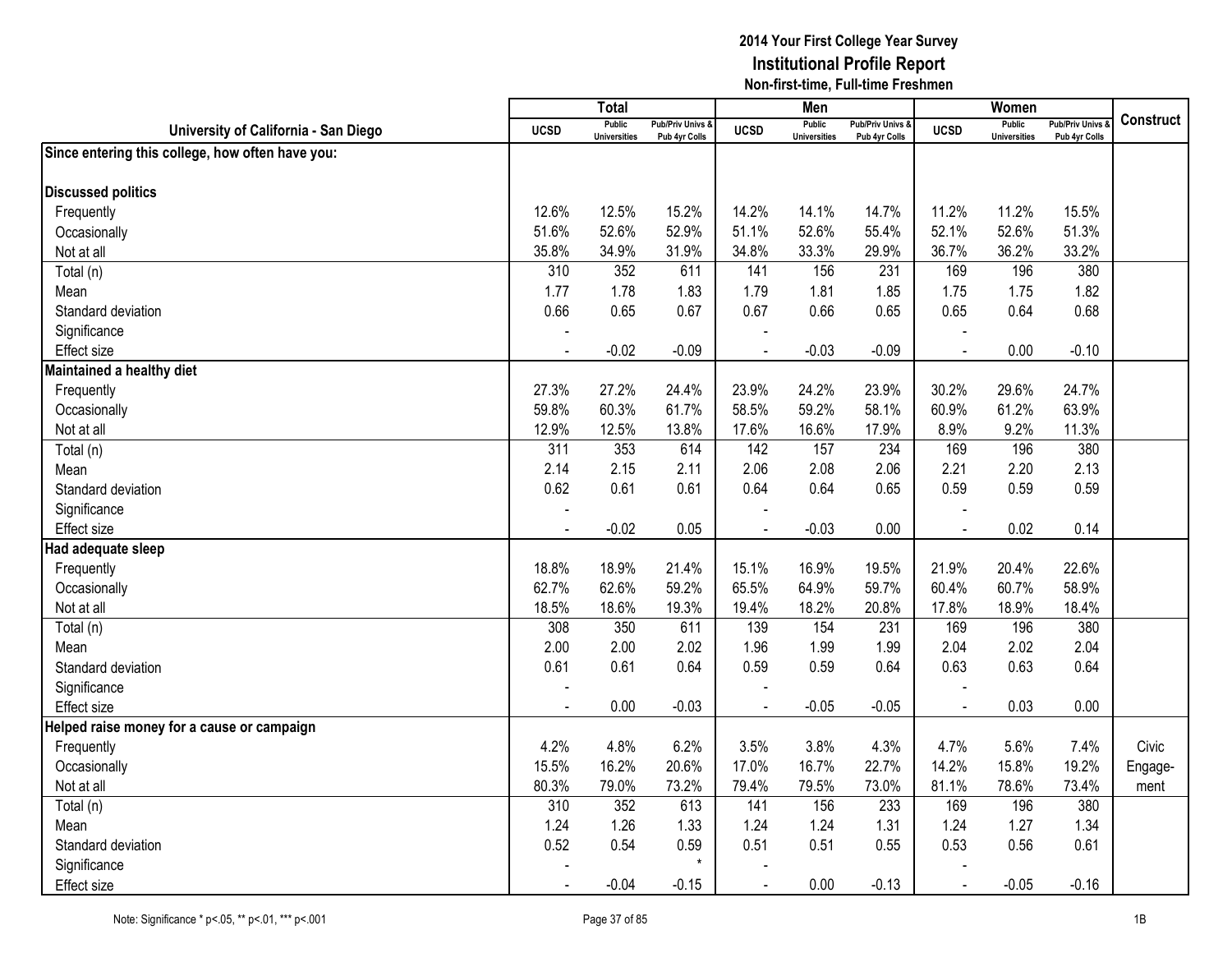|                                                                         |             | <b>Total</b>                  |                                   |                | Men                                  |                                   |                | Women                         |                                        |                  |
|-------------------------------------------------------------------------|-------------|-------------------------------|-----------------------------------|----------------|--------------------------------------|-----------------------------------|----------------|-------------------------------|----------------------------------------|------------------|
| University of California - San Diego                                    | <b>UCSD</b> | Public<br><b>Universities</b> | Pub/Priv Univs &<br>Pub 4yr Colls | <b>UCSD</b>    | <b>Public</b><br><b>Universities</b> | Pub/Priv Univs &<br>Pub 4yr Colls | <b>UCSD</b>    | Public<br><b>Universities</b> | <b>Pub/Priv Univs</b><br>Pub 4yr Colls | <b>Construct</b> |
| Since entering this college, how often have you:                        |             |                               |                                   |                |                                      |                                   |                |                               |                                        |                  |
|                                                                         |             |                               |                                   |                |                                      |                                   |                |                               |                                        |                  |
| Publicly communicated your opinion about a cause (e.g., blog, email,    |             |                               |                                   |                |                                      |                                   |                |                               |                                        |                  |
| petition)                                                               |             |                               |                                   |                |                                      |                                   |                |                               |                                        |                  |
| Frequently                                                              | 9.4%        | 8.9%                          | 8.5%                              | 7.9%           | 7.7%                                 | 7.3%                              | 10.7%          | 9.7%                          | 9.3%                                   | Civic            |
| Occasionally                                                            | 22.1%       | 22.0%                         | 28.2%                             | 22.9%          | 22.6%                                | 27.2%                             | 21.4%          | 21.5%                         | 28.8%                                  | Engage-          |
| Not at all                                                              | 68.5%       | 69.1%                         | 63.3%                             | 69.3%          | 69.7%                                | 65.5%                             | 67.9%          | 68.7%                         | 61.9%                                  | ment             |
| Total (n)                                                               | 308         | 350                           | 610                               | 140            | 155                                  | 232                               | 168            | 195                           | 378                                    |                  |
| Mean                                                                    | 1.41        | 1.40                          | 1.45                              | 1.39           | 1.38                                 | 1.42                              | 1.43           | 1.41                          | 1.47                                   |                  |
| Standard deviation                                                      | 0.66        | 0.65                          | 0.65                              | 0.63           | 0.63                                 | 0.63                              | 0.68           | 0.66                          | 0.66                                   |                  |
| Significance                                                            |             |                               |                                   |                |                                      |                                   |                |                               |                                        |                  |
| Effect size                                                             |             | 0.02                          | $-0.06$                           | $\blacksquare$ | 0.02                                 | $-0.05$                           | $\overline{a}$ | 0.03                          | $-0.06$                                |                  |
| How many times in the past two weeks, if any, have you had five or more |             |                               |                                   |                |                                      |                                   |                |                               |                                        |                  |
| alcoholic drinks in a row?                                              |             |                               |                                   |                |                                      |                                   |                |                               |                                        |                  |
| 10 or more times                                                        | 0.7%        | 0.9%                          | 1.3%                              | 1.5%           | 2.1%                                 | 3.3%                              | 0.0%           | 0.0%                          | 0.0%                                   |                  |
| 6-9 times                                                               | 0.7%        | 0.6%                          | 0.9%                              | 0.8%           | 0.7%                                 | 0.5%                              | 0.6%           | 0.6%                          | 1.2%                                   |                  |
| 3-5 times                                                               | 3.5%        | 4.0%                          | 5.1%                              | 5.4%           | 5.6%                                 | 6.2%                              | 1.9%           | 2.8%                          | 4.4%                                   |                  |
| Twice                                                                   | 9.8%        | 9.0%                          | 9.4%                              | 9.2%           | 8.3%                                 | 10.4%                             | 10.2%          | 9.4%                          | 8.8%                                   |                  |
| Once                                                                    | 18.5%       | 17.3%                         | 14.2%                             | 17.7%          | 16.7%                                | 13.3%                             | 19.1%          | 17.8%                         | 14.7%                                  |                  |
| None                                                                    | 66.9%       | 68.2%                         | 69.1%                             | 65.4%          | 66.7%                                | 66.4%                             | 68.2%          | 69.4%                         | 70.9%                                  |                  |
| Total (n)                                                               | 287         | 324                           | 551                               | 130            | 144                                  | 211                               | 157            | 180                           | 340                                    |                  |
| Mean                                                                    | 1.55        | 1.54                          | 1.58                              | 1.63           | 1.63                                 | 1.71                              | 1.48           | 1.47                          | 1.50                                   |                  |
| Standard deviation                                                      | 0.94        | 0.96                          | 1.05                              | 1.07           | 1.11                                 | 1.23                              | 0.81           | 0.82                          | 0.91                                   |                  |
| Significance                                                            |             |                               |                                   |                |                                      |                                   |                |                               |                                        |                  |
| Effect size                                                             |             | 0.01                          | $-0.03$                           |                | 0.00                                 | $-0.07$                           |                | 0.01                          | $-0.02$                                |                  |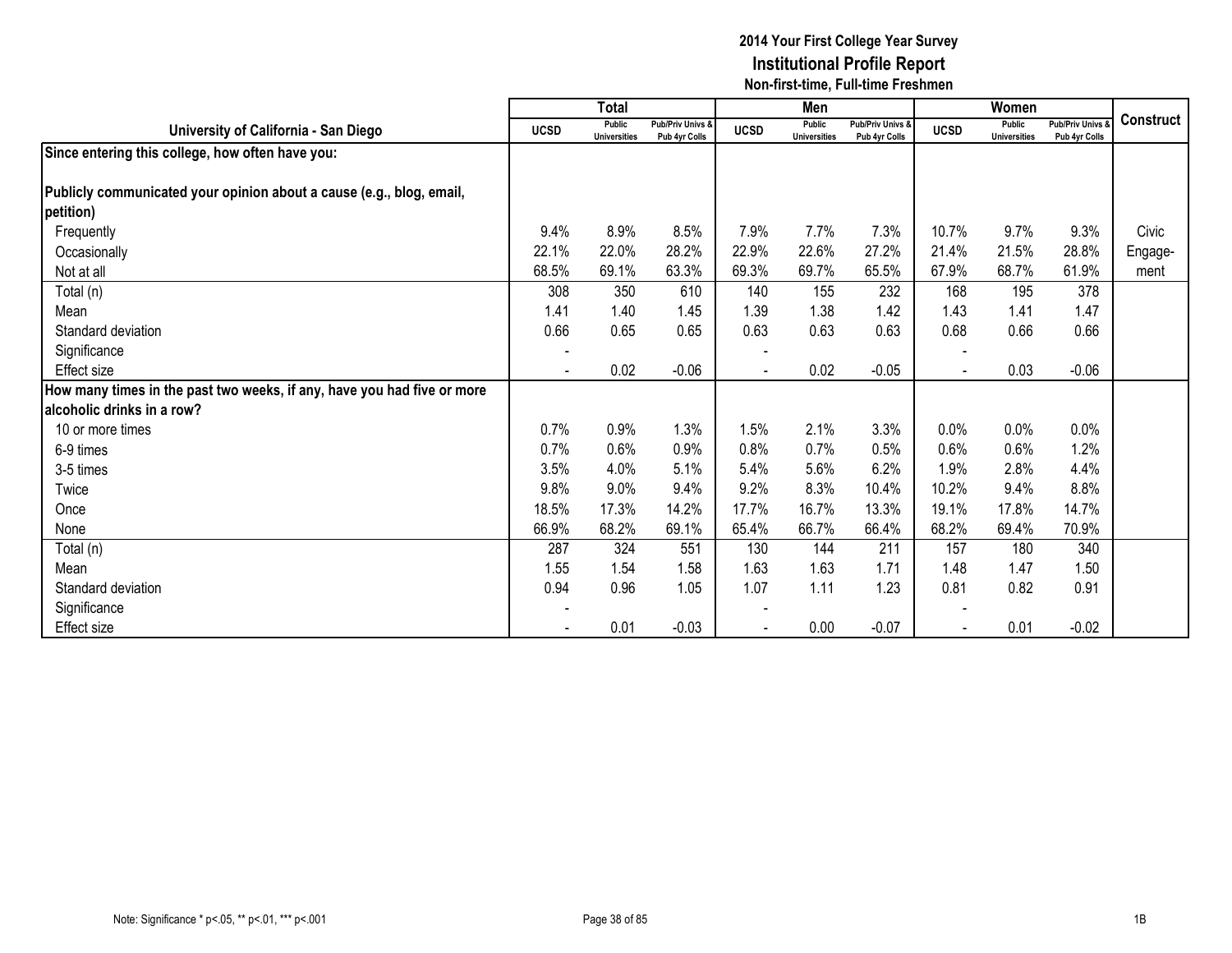|                                                                              |             | <b>Total</b>                  |                                              |             | Men                                  |                                   |             | Women                         |                                        |                  |
|------------------------------------------------------------------------------|-------------|-------------------------------|----------------------------------------------|-------------|--------------------------------------|-----------------------------------|-------------|-------------------------------|----------------------------------------|------------------|
| University of California - San Diego                                         | <b>UCSD</b> | Public<br><b>Universities</b> | <b>Pub/Priv Univs &amp;</b><br>Pub 4yr Colls | <b>UCSD</b> | <b>Public</b><br><b>Universities</b> | Pub/Priv Univs &<br>Pub 4vr Colls | <b>UCSD</b> | Public<br><b>Universities</b> | <b>Pub/Priv Univs</b><br>Pub 4yr Colls | <b>Construct</b> |
| Please indicate the extent to which you agree or disagree with the following |             |                               |                                              |             |                                      |                                   |             |                               |                                        |                  |
| lstatements:                                                                 |             |                               |                                              |             |                                      |                                   |             |                               |                                        |                  |
|                                                                              |             |                               |                                              |             |                                      |                                   |             |                               |                                        |                  |
| I have felt discriminated against at this institution because of my          |             |                               |                                              |             |                                      |                                   |             |                               |                                        |                  |
| race/ethnicity, gender, sexual orientation, or religious affiliation         |             |                               |                                              |             |                                      |                                   |             |                               |                                        |                  |
| Strongly agree                                                               | 2.3%        | 2.6%                          | 3.0%                                         | 0.7%        | 0.6%                                 | 2.2%                              | 3.6%        | 4.2%                          | 3.5%                                   |                  |
| Agree                                                                        | 13.7%       | 14.1%                         | 12.7%                                        | 15.0%       | 16.8%                                | 15.3%                             | 12.6%       | 12.0%                         | 11.1%                                  |                  |
| Disagree                                                                     | 41.4%       | 40.9%                         | 36.9%                                        | 41.4%       | 39.4%                                | 36.2%                             | 41.3%       | 42.2%                         | 37.2%                                  |                  |
| Strongly disagree                                                            | 42.7%       | 42.4%                         | 47.4%                                        | 42.9%       | 43.2%                                | 46.3%                             | 42.5%       | 41.7%                         | 48.1%                                  |                  |
| Total (n)                                                                    | 307         | 347                           | 597                                          | 140         | 155                                  | 229                               | 167         | 192                           | 368                                    |                  |
| Mean                                                                         | 1.76        | 1.77                          | 1.71                                         | 1.74        | 1.75                                 | 1.73                              | 1.77        | 1.79                          | 1.70                                   |                  |
| Standard deviation                                                           | 0.77        | 0.79                          | 0.80                                         | 0.74        | 0.75                                 | 0.80                              | 0.80        | 0.81                          | 0.80                                   |                  |
| Significance                                                                 |             |                               |                                              |             |                                      |                                   |             |                               |                                        |                  |
| Effect size                                                                  |             | $-0.01$                       | 0.06                                         |             | $-0.01$                              | 0.01                              |             | $-0.02$                       | 0.09                                   |                  |
| see myself as part of the campus community                                   |             |                               |                                              |             |                                      |                                   |             |                               |                                        |                  |
| Strongly agree                                                               | 5.9%        | 7.2%                          | 11.4%                                        | 5.0%        | 5.8%                                 | 11.0%                             | 6.6%        | 8.3%                          | 11.7%                                  |                  |
| Agree                                                                        | 57.5%       | 57.2%                         | 56.8%                                        | 58.3%       | 59.1%                                | 58.3%                             | 56.9%       | 55.7%                         | 55.8%                                  |                  |
| Disagree                                                                     | 24.8%       | 24.3%                         | 22.3%                                        | 24.5%       | 23.4%                                | 21.1%                             | 25.1%       | 25.0%                         | 23.0%                                  | Sense of         |
| Strongly disagree                                                            | 11.8%       | 11.3%                         | 9.5%                                         | 12.2%       | 11.7%                                | 9.6%                              | 11.4%       | 10.9%                         | 9.5%                                   | Belonging        |
| Total (n)                                                                    | 306         | 346                           | 597                                          | 139         | 154                                  | 228                               | 167         | 192                           | 369                                    |                  |
| Mean                                                                         | 2.58        | 2.60                          | 2.70                                         | 2.56        | 2.59                                 | 2.71                              | 2.59        | 2.61                          | 2.70                                   |                  |
| Standard deviation                                                           | 0.77        | 0.78                          | 0.79                                         | 0.77        | 0.77                                 | 0.79                              | 0.78        | 0.79                          | 0.80                                   |                  |
| Significance                                                                 |             |                               | $\star$                                      |             |                                      |                                   |             |                               |                                        |                  |
| Effect size                                                                  |             | $-0.03$                       | $-0.15$                                      |             | $-0.04$                              | $-0.19$                           |             | $-0.03$                       | $-0.14$                                |                  |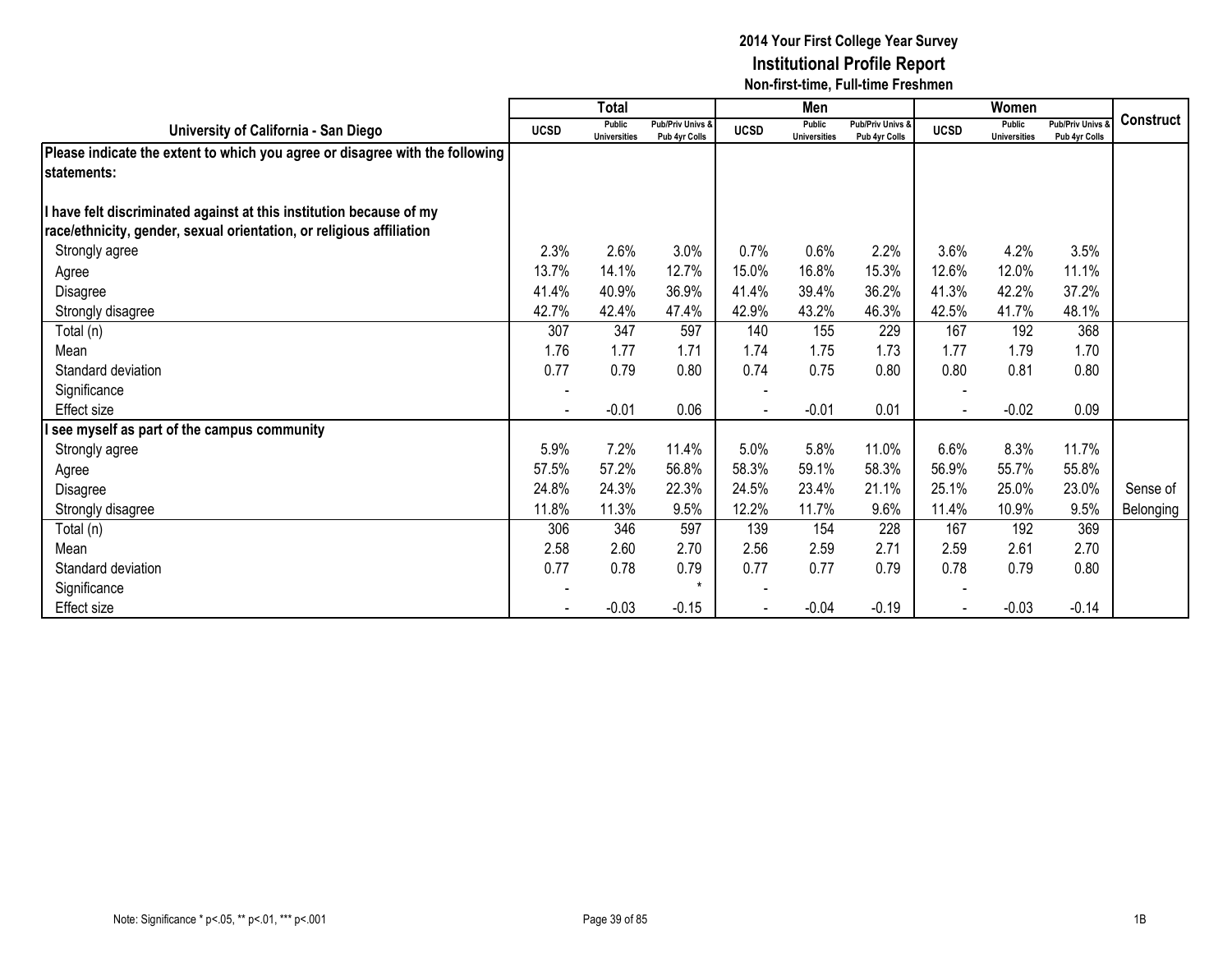|                                                                              |                | <b>Total</b>                         |                                   |                | Men                                  |                                   |                | Women                                |                                        |           |
|------------------------------------------------------------------------------|----------------|--------------------------------------|-----------------------------------|----------------|--------------------------------------|-----------------------------------|----------------|--------------------------------------|----------------------------------------|-----------|
| University of California - San Diego                                         | <b>UCSD</b>    | <b>Public</b><br><b>Universities</b> | Pub/Priv Univs &<br>Pub 4yr Colls | <b>UCSD</b>    | <b>Public</b><br><b>Universities</b> | Pub/Priv Univs &<br>Pub 4yr Colls | <b>UCSD</b>    | <b>Public</b><br><b>Universities</b> | <b>Pub/Priv Univs</b><br>Pub 4yr Colls | Construct |
| Please indicate the extent to which you agree or disagree with the following |                |                                      |                                   |                |                                      |                                   |                |                                      |                                        |           |
| statements:                                                                  |                |                                      |                                   |                |                                      |                                   |                |                                      |                                        |           |
|                                                                              |                |                                      |                                   |                |                                      |                                   |                |                                      |                                        |           |
| Faculty showed concern about my progress                                     |                |                                      |                                   |                |                                      |                                   |                |                                      |                                        |           |
| Strongly agree                                                               | 7.2%           | 8.4%                                 | 11.6%                             | 7.2%           | 9.1%                                 | 12.3%                             | 7.2%           | 7.8%                                 | 11.1%                                  |           |
| Agree                                                                        | 50.7%          | 51.2%                                | 50.3%                             | 46.8%          | 48.1%                                | 46.5%                             | 53.9%          | 53.6%                                | 52.6%                                  |           |
| Disagree                                                                     | 31.4%          | 30.1%                                | 27.5%                             | 34.5%          | 31.8%                                | 29.4%                             | 28.7%          | 28.6%                                | 26.3%                                  |           |
| Strongly disagree                                                            | 10.8%          | 10.4%                                | 10.7%                             | 11.5%          | 11.0%                                | 11.8%                             | 10.2%          | 9.9%                                 | 10.0%                                  |           |
| Total (n)                                                                    | 306            | 346                                  | 597                               | 139            | 154                                  | 228                               | 167            | 192                                  | 369                                    |           |
| Mean                                                                         | 2.54           | 2.58                                 | 2.63                              | 2.50           | 2.55                                 | 2.59                              | 2.58           | 2.59                                 | 2.65                                   |           |
| Standard deviation                                                           | 0.78           | 0.79                                 | 0.83                              | 0.79           | 0.81                                 | 0.85                              | 0.77           | 0.77                                 | 0.81                                   |           |
| Significance                                                                 | $\blacksquare$ |                                      |                                   | $\blacksquare$ |                                      |                                   |                |                                      |                                        |           |
| Effect size                                                                  | $\blacksquare$ | $-0.05$                              | $-0.11$                           | $\blacksquare$ | $-0.06$                              | $-0.11$                           | $\blacksquare$ | $-0.01$                              | $-0.09$                                |           |
| There is a lot of racial tension on this campus                              |                |                                      |                                   |                |                                      |                                   |                |                                      |                                        |           |
| Strongly agree                                                               | 3.3%           | 3.5%                                 | 3.2%                              | 3.6%           | 3.2%                                 | 3.1%                              | 3.0%           | 3.6%                                 | 3.3%                                   |           |
| Agree                                                                        | 15.3%          | 15.6%                                | 13.7%                             | 19.3%          | 19.4%                                | 16.6%                             | 12.0%          | 12.5%                                | 12.0%                                  |           |
| Disagree                                                                     | 46.9%          | 45.5%                                | 44.1%                             | 42.1%          | 41.3%                                | 42.8%                             | 50.9%          | 49.0%                                | 44.8%                                  |           |
| Strongly disagree                                                            | 34.5%          | 35.4%                                | 39.0%                             | 35.0%          | 36.1%                                | 37.6%                             | 34.1%          | 34.9%                                | 39.9%                                  |           |
| Total (n)                                                                    | 307            | 347                                  | 597                               | 140            | 155                                  | 229                               | 167            | 192                                  | 368                                    |           |
| Mean                                                                         | 1.87           | 1.87                                 | 1.81                              | 1.91           | 1.90                                 | 1.85                              | 1.84           | 1.85                                 | 1.79                                   |           |
| Standard deviation                                                           | 0.78           | 0.80                                 | 0.79                              | 0.83           | 0.82                                 | 0.80                              | 0.75           | 0.77                                 | 0.78                                   |           |
| Significance                                                                 |                |                                      |                                   |                |                                      |                                   |                |                                      |                                        |           |
| <b>Effect size</b>                                                           |                | 0.00                                 | 0.08                              |                | 0.01                                 | 0.07                              |                | $-0.01$                              | 0.06                                   |           |
| have been able to find a balance between academics and extracurricular       |                |                                      |                                   |                |                                      |                                   |                |                                      |                                        |           |
| activities                                                                   |                |                                      |                                   |                |                                      |                                   |                |                                      |                                        |           |
| Strongly agree                                                               | 5.5%           | 6.1%                                 | 9.2%                              | 5.7%           | 5.8%                                 | 9.6%                              | 5.4%           | 6.3%                                 | 8.9%                                   |           |
| Agree                                                                        | 57.0%          | 57.8%                                | 57.5%                             | 55.7%          | 57.1%                                | 59.2%                             | 58.1%          | 58.3%                                | 56.4%                                  |           |
| Disagree                                                                     | 27.4%          | 26.6%                                | 25.8%                             | 25.7%          | 25.3%                                | 22.8%                             | 28.7%          | 27.6%                                | 27.6%                                  |           |
| Strongly disagree                                                            | 10.1%          | 9.5%                                 | 7.5%                              | 12.9%          | 11.7%                                | 8.3%                              | 7.8%           | 7.8%                                 | 7.0%                                   |           |
| Total (n)                                                                    | 307            | 346                                  | 597                               | 140            | 154                                  | 228                               | 167            | 192                                  | 369                                    |           |
| Mean                                                                         | 2.58           | 2.60                                 | 2.68                              | 2.54           | 2.57                                 | 2.70                              | 2.61           | 2.63                                 | 2.67                                   |           |
| Standard deviation                                                           | 0.75           | 0.74                                 | 0.74                              | 0.79           | 0.77                                 | 0.76                              | 0.71           | 0.72                                 | 0.74                                   |           |
| Significance                                                                 |                |                                      |                                   |                |                                      |                                   |                |                                      |                                        |           |
| <b>Effect size</b>                                                           |                | $-0.03$                              | $-0.14$                           |                | $-0.04$                              | $-0.21$                           | $\sim$         | $-0.03$                              | $-0.08$                                |           |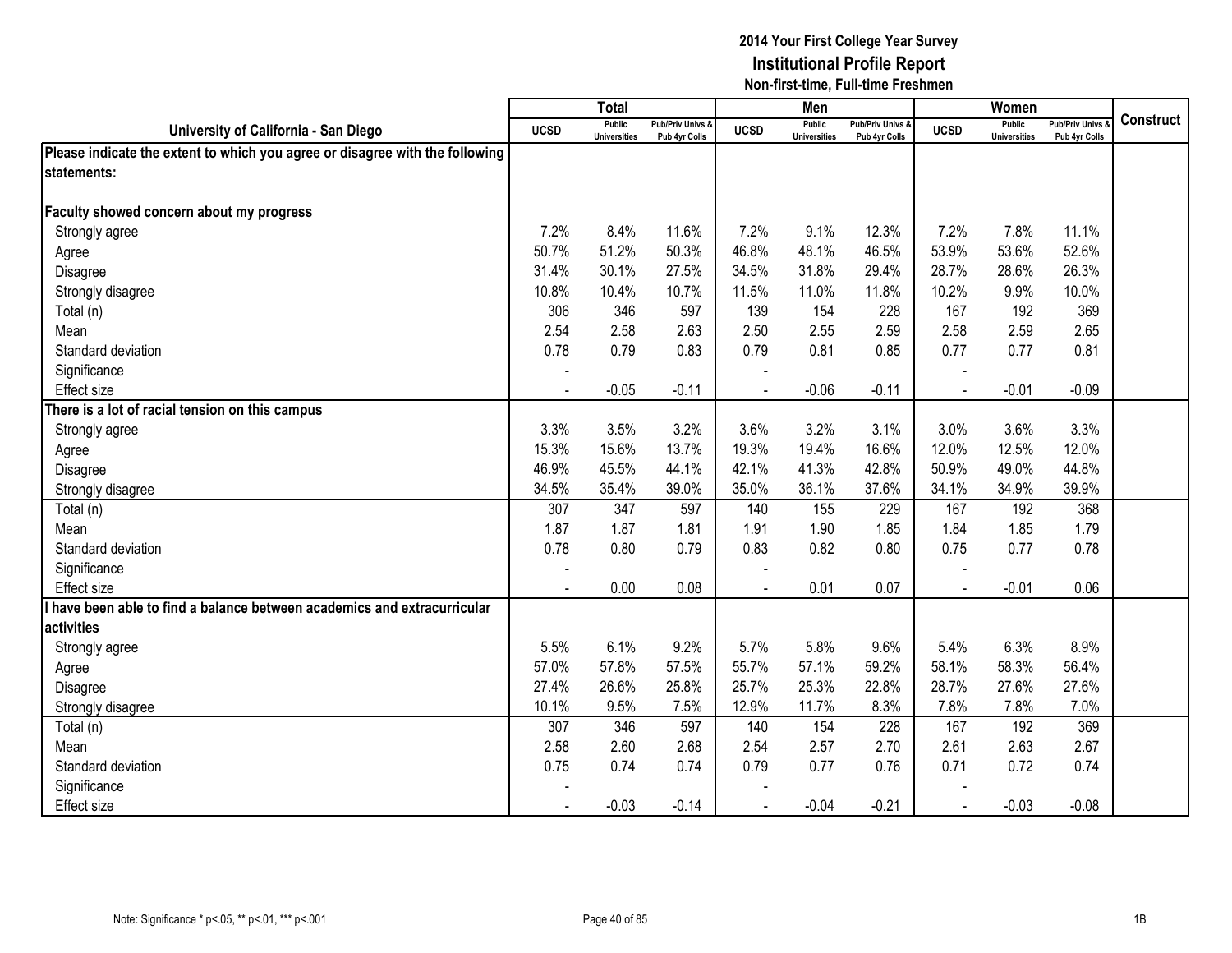|                                                                              |             | <b>Total</b>                         |                                              |             | Men                                  |                                              |             | Women                                |                                        |                  |
|------------------------------------------------------------------------------|-------------|--------------------------------------|----------------------------------------------|-------------|--------------------------------------|----------------------------------------------|-------------|--------------------------------------|----------------------------------------|------------------|
| University of California - San Diego                                         | <b>UCSD</b> | <b>Public</b><br><b>Universities</b> | <b>Pub/Priv Univs &amp;</b><br>Pub 4yr Colls | <b>UCSD</b> | <b>Public</b><br><b>Universities</b> | <b>Pub/Priv Univs &amp;</b><br>Pub 4yr Colls | <b>UCSD</b> | <b>Public</b><br><b>Universities</b> | <b>Pub/Priv Univs</b><br>Pub 4yr Colls | <b>Construct</b> |
| Please indicate the extent to which you agree or disagree with the following |             |                                      |                                              |             |                                      |                                              |             |                                      |                                        |                  |
| statements:                                                                  |             |                                      |                                              |             |                                      |                                              |             |                                      |                                        |                  |
|                                                                              |             |                                      |                                              |             |                                      |                                              |             |                                      |                                        |                  |
| The admission/recruitment materials portrayed this campus accurately         |             |                                      |                                              |             |                                      |                                              |             |                                      |                                        |                  |
| Strongly agree                                                               | 8.5%        | 8.1%                                 | 10.8%                                        | 7.2%        | 6.5%                                 | 9.2%                                         | 9.6%        | 9.4%                                 | 11.7%                                  |                  |
| Agree                                                                        | 64.3%       | 65.5%                                | 65.7%                                        | 59.0%       | 61.0%                                | 64.9%                                        | 68.7%       | 69.1%                                | 66.2%                                  |                  |
| Disagree                                                                     | 20.3%       | 19.7%                                | 18.7%                                        | 24.5%       | 24.0%                                | 19.3%                                        | 16.9%       | 16.2%                                | 18.3%                                  |                  |
| Strongly disagree                                                            | 6.9%        | 6.7%                                 | 4.9%                                         | 9.4%        | 8.4%                                 | 6.6%                                         | 4.8%        | 5.2%                                 | 3.8%                                   |                  |
| Total (n)                                                                    | 305         | 345                                  | 595                                          | 139         | 154                                  | 228                                          | 166         | 191                                  | 367                                    |                  |
| Mean                                                                         | 2.74        | 2.75                                 | 2.82                                         | 2.64        | 2.66                                 | 2.77                                         | 2.83        | 2.83                                 | 2.86                                   |                  |
| Standard deviation                                                           | 0.71        | 0.70                                 | 0.68                                         | 0.75        | 0.73                                 | 0.70                                         | 0.66        | 0.66                                 | 0.66                                   |                  |
| Significance                                                                 |             |                                      |                                              |             |                                      |                                              |             |                                      |                                        |                  |
| Effect size                                                                  |             | $-0.01$                              | $-0.12$                                      |             | $-0.03$                              | $-0.19$                                      |             | 0.00                                 | $-0.05$                                |                  |
| aculty empower me to learn here                                              |             |                                      |                                              |             |                                      |                                              |             |                                      |                                        |                  |
| Strongly agree                                                               | 13.4%       | 13.0%                                | 15.7%                                        | 11.4%       | 11.6%                                | 14.0%                                        | 15.0%       | 14.1%                                | 16.8%                                  |                  |
| Agree                                                                        | 63.8%       | 65.1%                                | 64.4%                                        | 62.1%       | 62.6%                                | 64.2%                                        | 65.3%       | 67.2%                                | 64.5%                                  |                  |
| Disagree                                                                     | 18.6%       | 17.9%                                | 16.6%                                        | 18.6%       | 18.7%                                | 15.7%                                        | 18.6%       | 17.2%                                | 17.1%                                  |                  |
| Strongly disagree                                                            | 4.2%        | 4.0%                                 | 3.3%                                         | 7.9%        | 7.1%                                 | 6.1%                                         | 1.2%        | 1.6%                                 | 1.6%                                   |                  |
| Total (n)                                                                    | 307         | 347                                  | 598                                          | 140         | 155                                  | 229                                          | 167         | 192                                  | 369                                    |                  |
| Mean                                                                         | 2.86        | 2.87                                 | 2.92                                         | 2.77        | 2.79                                 | 2.86                                         | 2.94        | 2.94                                 | 2.96                                   |                  |
| Standard deviation                                                           | 0.69        | 0.67                                 | 0.67                                         | 0.75        | 0.74                                 | 0.72                                         | 0.62        | 0.61                                 | 0.64                                   |                  |
| Significance                                                                 |             |                                      |                                              |             |                                      |                                              |             |                                      |                                        |                  |
| <b>Effect size</b>                                                           |             | $-0.01$                              | $-0.09$                                      |             | $-0.03$                              | $-0.13$                                      |             | 0.00                                 | $-0.03$                                |                  |
| If asked, I would recommend this college to others                           |             |                                      |                                              |             |                                      |                                              |             |                                      |                                        |                  |
| Strongly agree                                                               | 30.7%       | 31.2%                                | 33.5%                                        | 33.1%       | 32.5%                                | 34.2%                                        | 28.7%       | 30.2%                                | 33.1%                                  |                  |
| Agree                                                                        | 53.9%       | 54.3%                                | 51.9%                                        | 50.4%       | 51.9%                                | 50.4%                                        | 56.9%       | 56.3%                                | 52.8%                                  |                  |
| Disagree                                                                     | 12.1%       | 11.3%                                | 11.1%                                        | 12.2%       | 11.7%                                | 11.4%                                        | 12.0%       | 10.9%                                | 10.8%                                  | Sense of         |
| Strongly disagree                                                            | 3.3%        | 3.2%                                 | 3.5%                                         | 4.3%        | 3.9%                                 | 3.9%                                         | 2.4%        | 2.6%                                 | 3.3%                                   | Belonging        |
| Total (n)                                                                    | 306         | 346                                  | 597                                          | 139         | 154                                  | 228                                          | 167         | 192                                  | 369                                    |                  |
| Mean                                                                         | 3.12        | 3.14                                 | 3.15                                         | 3.12        | 3.13                                 | 3.15                                         | 3.12        | 3.14                                 | 3.16                                   |                  |
| Standard deviation                                                           | 0.74        | 0.73                                 | 0.75                                         | 0.78        | 0.76                                 | 0.77                                         | 0.70        | 0.71                                 | 0.74                                   |                  |
| Significance                                                                 |             |                                      |                                              |             |                                      |                                              |             |                                      |                                        |                  |
| Effect size                                                                  |             | $-0.03$                              | $-0.04$                                      |             | $-0.01$                              | $-0.04$                                      |             | $-0.03$                              | $-0.05$                                |                  |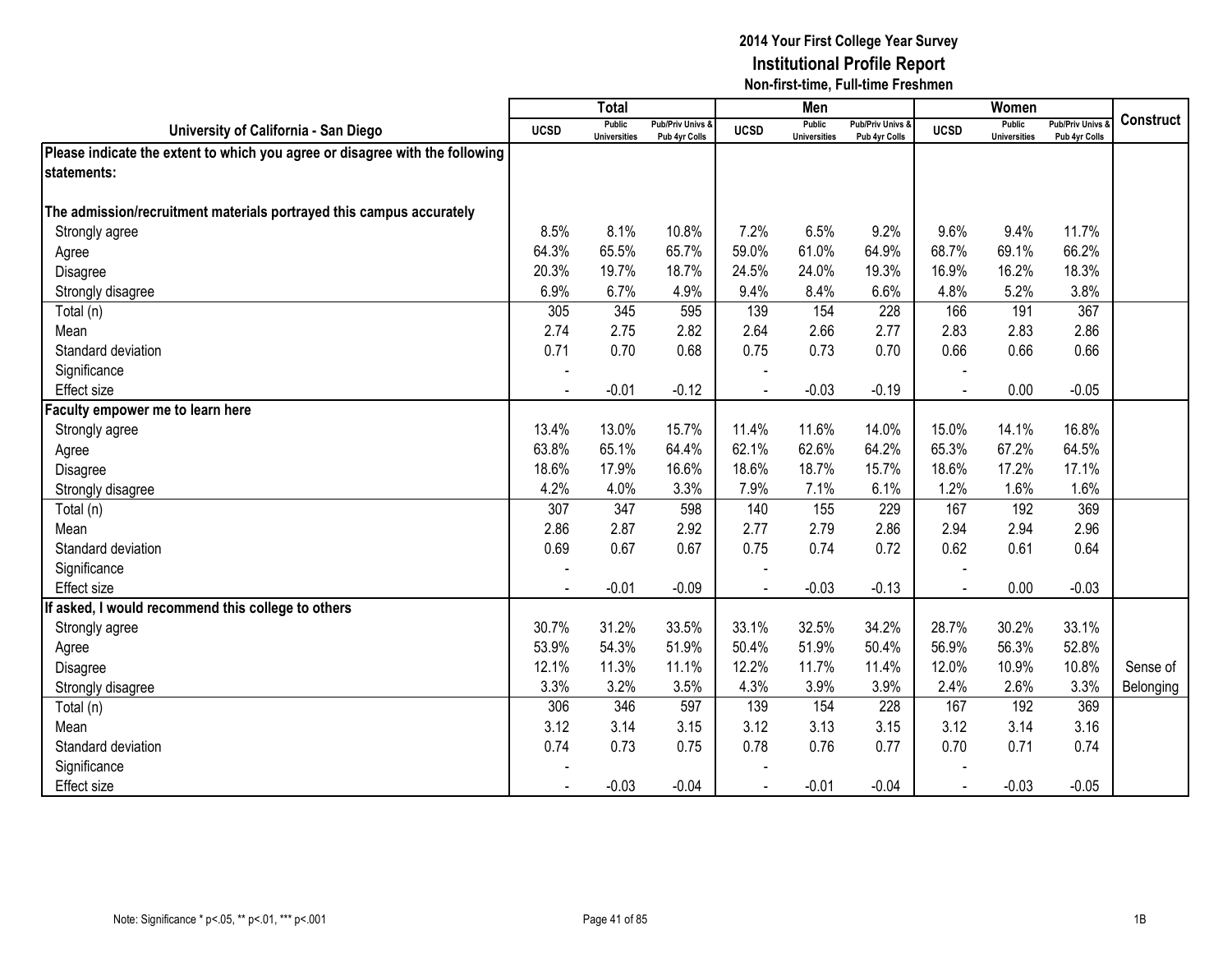|                                                                              |             | <b>Total</b>                         |                                   |             | Men                                  |                                   |             | Women                                |                                        |                  |
|------------------------------------------------------------------------------|-------------|--------------------------------------|-----------------------------------|-------------|--------------------------------------|-----------------------------------|-------------|--------------------------------------|----------------------------------------|------------------|
| University of California - San Diego                                         | <b>UCSD</b> | <b>Public</b><br><b>Universities</b> | Pub/Priv Univs &<br>Pub 4yr Colls | <b>UCSD</b> | <b>Public</b><br><b>Universities</b> | Pub/Priv Univs &<br>Pub 4yr Colls | <b>UCSD</b> | <b>Public</b><br><b>Universities</b> | <b>Pub/Priv Univs</b><br>Pub 4yr Colls | <b>Construct</b> |
| Please indicate the extent to which you agree or disagree with the following |             |                                      |                                   |             |                                      |                                   |             |                                      |                                        |                  |
| statements:                                                                  |             |                                      |                                   |             |                                      |                                   |             |                                      |                                        |                  |
|                                                                              |             |                                      |                                   |             |                                      |                                   |             |                                      |                                        |                  |
| At least one staff member has taken an interest in my development            |             |                                      |                                   |             |                                      |                                   |             |                                      |                                        |                  |
| Strongly agree                                                               | 18.6%       | 19.1%                                | 26.0%                             | 17.3%       | 18.8%                                | 22.5%                             | 19.8%       | 19.3%                                | 28.2%                                  |                  |
| Agree                                                                        | 43.8%       | 45.4%                                | 44.3%                             | 39.6%       | 40.3%                                | 42.7%                             | 47.3%       | 49.5%                                | 45.3%                                  |                  |
| Disagree                                                                     | 28.8%       | 26.9%                                | 23.0%                             | 32.4%       | 29.9%                                | 25.6%                             | 25.7%       | 24.5%                                | 21.4%                                  |                  |
| Strongly disagree                                                            | 8.8%        | 8.7%                                 | 6.7%                              | 10.8%       | 11.0%                                | 9.3%                              | 7.2%        | 6.8%                                 | 5.1%                                   |                  |
| Total (n)                                                                    | 306         | 346                                  | 596                               | 139         | 154                                  | 227                               | 167         | 192                                  | 369                                    |                  |
| Mean                                                                         | 2.72        | 2.75                                 | 2.90                              | 2.63        | 2.67                                 | 2.78                              | 2.80        | 2.81                                 | 2.96                                   |                  |
| Standard deviation                                                           | 0.87        | 0.86                                 | 0.87                              | 0.89        | 0.91                                 | 0.90                              | 0.84        | 0.82                                 | 0.84                                   |                  |
| Significance                                                                 |             |                                      | $***$                             |             |                                      |                                   |             |                                      | $\star$                                |                  |
| <b>Effect size</b>                                                           |             | $-0.03$                              | $-0.21$                           |             | $-0.04$                              | $-0.17$                           |             | $-0.01$                              | $-0.19$                                |                  |
| feel valued at this institution                                              |             |                                      |                                   |             |                                      |                                   |             |                                      |                                        |                  |
| Strongly agree                                                               | 7.9%        | 8.1%                                 | 14.8%                             | 7.2%        | 7.8%                                 | 12.7%                             | 8.4%        | 8.4%                                 | 16.1%                                  |                  |
| Agree                                                                        | 48.5%       | 49.3%                                | 49.6%                             | 44.6%       | 45.5%                                | 47.4%                             | 51.8%       | 52.4%                                | 51.0%                                  |                  |
| Disagree                                                                     | 34.4%       | 33.9%                                | 28.4%                             | 33.8%       | 33.1%                                | 28.9%                             | 34.9%       | 34.6%                                | 28.1%                                  |                  |
| Strongly disagree                                                            | 9.2%        | 8.7%                                 | 7.2%                              | 14.4%       | 13.6%                                | 11.0%                             | 4.8%        | 4.7%                                 | 4.9%                                   |                  |
| Total (n)                                                                    | 305         | 345                                  | 595                               | 139         | 154                                  | 228                               | 166         | 191                                  | 367                                    |                  |
| Mean                                                                         | 2.55        | 2.57                                 | 2.72                              | 2.45        | 2.47                                 | 2.62                              | 2.64        | 2.64                                 | 2.78                                   |                  |
| Standard deviation                                                           | 0.77        | 0.76                                 | 0.80                              | 0.83        | 0.83                                 | 0.84                              | 0.71        | 0.70                                 | 0.77                                   |                  |
| Significance                                                                 |             |                                      | $**$                              |             |                                      |                                   |             |                                      | $\star$                                |                  |
| <b>Effect</b> size                                                           |             | $-0.03$                              | $-0.21$                           |             | $-0.02$                              | $-0.20$                           |             | 0.00                                 | $-0.18$                                |                  |
| Faculty believe in my potential to succeed academically                      |             |                                      |                                   |             |                                      |                                   |             |                                      |                                        |                  |
| Strongly agree                                                               | 12.1%       | 12.2%                                | 18.6%                             | 9.4%        | 10.5%                                | 15.9%                             | 14.4%       | 13.5%                                | 20.3%                                  |                  |
| Agree                                                                        | 60.7%       | 62.0%                                | 59.4%                             | 58.7%       | 59.5%                                | 60.4%                             | 62.3%       | 64.1%                                | 58.8%                                  |                  |
| Disagree                                                                     | 21.0%       | 19.7%                                | 16.9%                             | 21.7%       | 20.3%                                | 15.4%                             | 20.4%       | 19.3%                                | 17.9%                                  |                  |
| Strongly disagree                                                            | 6.2%        | 6.1%                                 | 5.0%                              | 10.1%       | 9.8%                                 | 8.4%                              | 3.0%        | 3.1%                                 | 3.0%                                   |                  |
| Total (n)                                                                    | 305         | 345                                  | 596                               | 138         | 153                                  | 227                               | 167         | 192                                  | 369                                    |                  |
| Mean                                                                         | 2.79        | 2.80                                 | 2.92                              | 2.67        | 2.71                                 | 2.84                              | 2.88        | 2.88                                 | 2.96                                   |                  |
| Standard deviation                                                           | 0.73        | 0.72                                 | 0.74                              | 0.78        | 0.79                                 | 0.79                              | 0.67        | 0.66                                 | 0.71                                   |                  |
| Significance                                                                 |             |                                      | $\star$                           |             |                                      | $\star$                           |             |                                      |                                        |                  |
| <b>Effect size</b>                                                           |             | $-0.01$                              | $-0.18$                           |             | $-0.05$                              | $-0.22$                           |             | 0.00                                 | $-0.11$                                |                  |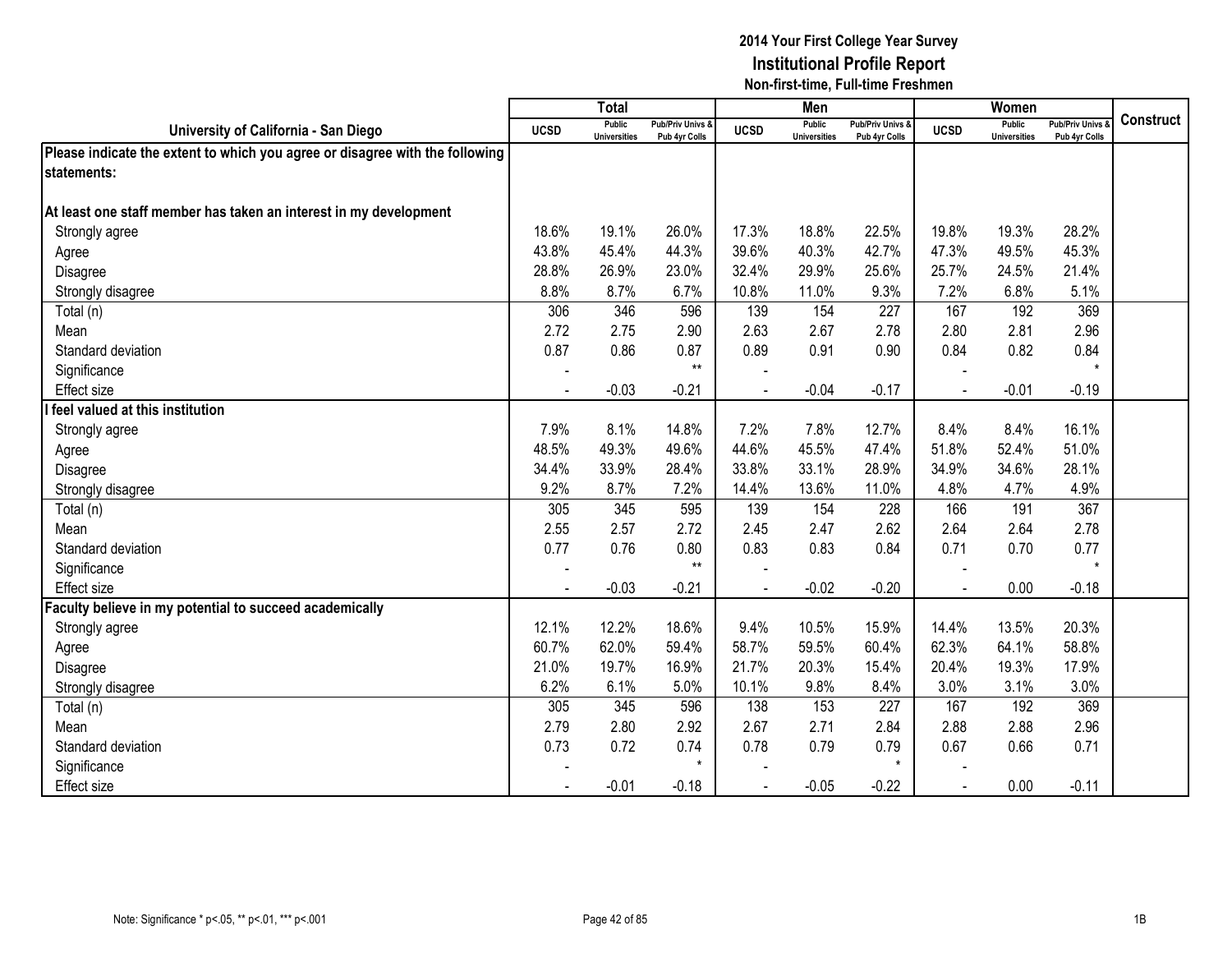|                                                                              |                | <b>Total</b>                  |                                   |                | Men                                  |                                 |                | Women                                |                                        |           |
|------------------------------------------------------------------------------|----------------|-------------------------------|-----------------------------------|----------------|--------------------------------------|---------------------------------|----------------|--------------------------------------|----------------------------------------|-----------|
| University of California - San Diego                                         | <b>UCSD</b>    | Public<br><b>Universities</b> | Pub/Priv Univs &<br>Pub 4yr Colls | <b>UCSD</b>    | <b>Public</b><br><b>Universities</b> | Pub/Priv Univs<br>Pub 4yr Colls | <b>UCSD</b>    | <b>Public</b><br><b>Universities</b> | <b>Pub/Priv Univs</b><br>Pub 4yr Colls | Construct |
| Please indicate the extent to which you agree or disagree with the following |                |                               |                                   |                |                                      |                                 |                |                                      |                                        |           |
| statements:                                                                  |                |                               |                                   |                |                                      |                                 |                |                                      |                                        |           |
|                                                                              |                |                               |                                   |                |                                      |                                 |                |                                      |                                        |           |
| My college experiences have exposed me to diverse opinions, cultures, and    |                |                               |                                   |                |                                      |                                 |                |                                      |                                        |           |
| values                                                                       |                |                               |                                   |                |                                      |                                 |                |                                      |                                        |           |
| Strongly agree                                                               | 26.4%          | 26.0%                         | 28.5%                             | 20.7%          | 20.0%                                | 25.3%                           | 31.1%          | 30.9%                                | 30.5%                                  |           |
| Agree                                                                        | 58.0%          | 58.1%                         | 56.4%                             | 57.9%          | 60.0%                                | 57.2%                           | 58.1%          | 56.5%                                | 55.9%                                  |           |
| Disagree                                                                     | 13.4%          | 13.6%                         | 12.8%                             | 17.9%          | 16.8%                                | 14.8%                           | 9.6%           | 11.0%                                | 11.4%                                  |           |
| Strongly disagree                                                            | 2.3%           | 2.3%                          | 2.3%                              | 3.6%           | 3.2%                                 | 2.6%                            | 1.2%           | 1.6%                                 | 2.2%                                   |           |
| Total (n)                                                                    | 307            | 346                           | 596                               | 140            | 155                                  | 229                             | 167            | 191                                  | 367                                    |           |
| Mean                                                                         | 3.08           | 3.08                          | 3.11                              | 2.96           | 2.97                                 | 3.05                            | 3.19           | 3.17                                 | 3.15                                   |           |
| Standard deviation                                                           | 0.69           | 0.70                          | 0.70                              | 0.73           | 0.71                                 | 0.71                            | 0.65           | 0.68                                 | 0.70                                   |           |
| Significance                                                                 |                |                               |                                   |                |                                      |                                 |                |                                      |                                        |           |
| <b>Effect size</b>                                                           | $\blacksquare$ | 0.00                          | $-0.04$                           | $\blacksquare$ | $-0.01$                              | $-0.13$                         | $\overline{a}$ | 0.03                                 | 0.06                                   |           |
| Staff encouraged me to get involved in campus activities                     |                |                               |                                   |                |                                      |                                 |                |                                      |                                        |           |
| Strongly agree                                                               | 8.6%           | 8.2%                          | 12.9%                             | 8.0%           | 7.9%                                 | 13.5%                           | 9.0%           | 8.4%                                 | 12.6%                                  |           |
| Agree                                                                        | 49.5%          | 51.8%                         | 51.3%                             | 51.1%          | 52.3%                                | 51.6%                           | 48.2%          | 51.3%                                | 51.1%                                  |           |
| Disagree                                                                     | 34.7%          | 33.0%                         | 29.6%                             | 33.6%          | 32.5%                                | 27.8%                           | 35.5%          | 33.5%                                | 30.8%                                  |           |
| Strongly disagree                                                            | 7.3%           | 7.0%                          | 6.1%                              | 7.3%           | 7.3%                                 | 7.2%                            | 7.2%           | 6.8%                                 | 5.5%                                   |           |
| Total (n)                                                                    | 303            | 342                           | 587                               | 137            | 151                                  | 223                             | 166            | 191                                  | 364                                    |           |
| Mean                                                                         | 2.59           | 2.61                          | 2.71                              | 2.60           | 2.61                                 | 2.71                            | 2.59           | 2.61                                 | 2.71                                   |           |
| Standard deviation                                                           | 0.75           | 0.74                          | 0.77                              | 0.74           | 0.74                                 | 0.79                            | 0.76           | 0.74                                 | 0.76                                   |           |
| Significance                                                                 |                |                               | $\star$                           |                |                                      |                                 |                |                                      |                                        |           |
| <b>Effect size</b>                                                           |                | $-0.03$                       | $-0.16$                           |                | $-0.01$                              | $-0.14$                         |                | $-0.03$                              | $-0.16$                                |           |
| In class, I have heard faculty express stereotypes based on race/ethnicity,  |                |                               |                                   |                |                                      |                                 |                |                                      |                                        |           |
| gender, sexual orientation, or religious affiliation                         |                |                               |                                   |                |                                      |                                 |                |                                      |                                        |           |
| Strongly agree                                                               | 3.3%           | 3.2%                          | 3.8%                              | 2.9%           | 2.6%                                 | 3.1%                            | 3.6%           | 3.7%                                 | 4.1%                                   |           |
| Agree                                                                        | 17.2%          | 19.0%                         | 21.0%                             | 18.8%          | 19.7%                                | 21.5%                           | 15.8%          | 18.4%                                | 20.7%                                  |           |
| Disagree                                                                     | 45.5%          | 45.3%                         | 42.8%                             | 43.5%          | 44.1%                                | 43.0%                           | 47.3%          | 46.3%                                | 42.7%                                  |           |
| Strongly disagree                                                            | 34.0%          | 32.5%                         | 32.4%                             | 34.8%          | 33.6%                                | 32.3%                           | 33.3%          | 31.6%                                | 32.5%                                  |           |
| Total (n)                                                                    | 303            | 342                           | 586                               | 138            | 152                                  | 223                             | 165            | 190                                  | 363                                    |           |
| Mean                                                                         | 1.90           | 1.93                          | 1.96                              | 1.90           | 1.91                                 | 1.96                            | 1.90           | 1.94                                 | 1.96                                   |           |
| Standard deviation                                                           | 0.80           | 0.80                          | 0.83                              | 0.80           | 0.80                                 | 0.82                            | 0.79           | 0.80                                 | 0.84                                   |           |
| Significance                                                                 |                |                               |                                   |                |                                      |                                 |                |                                      |                                        |           |
| Effect size                                                                  |                | $-0.04$                       | $-0.07$                           |                | $-0.01$                              | $-0.07$                         |                | $-0.05$                              | $-0.07$                                |           |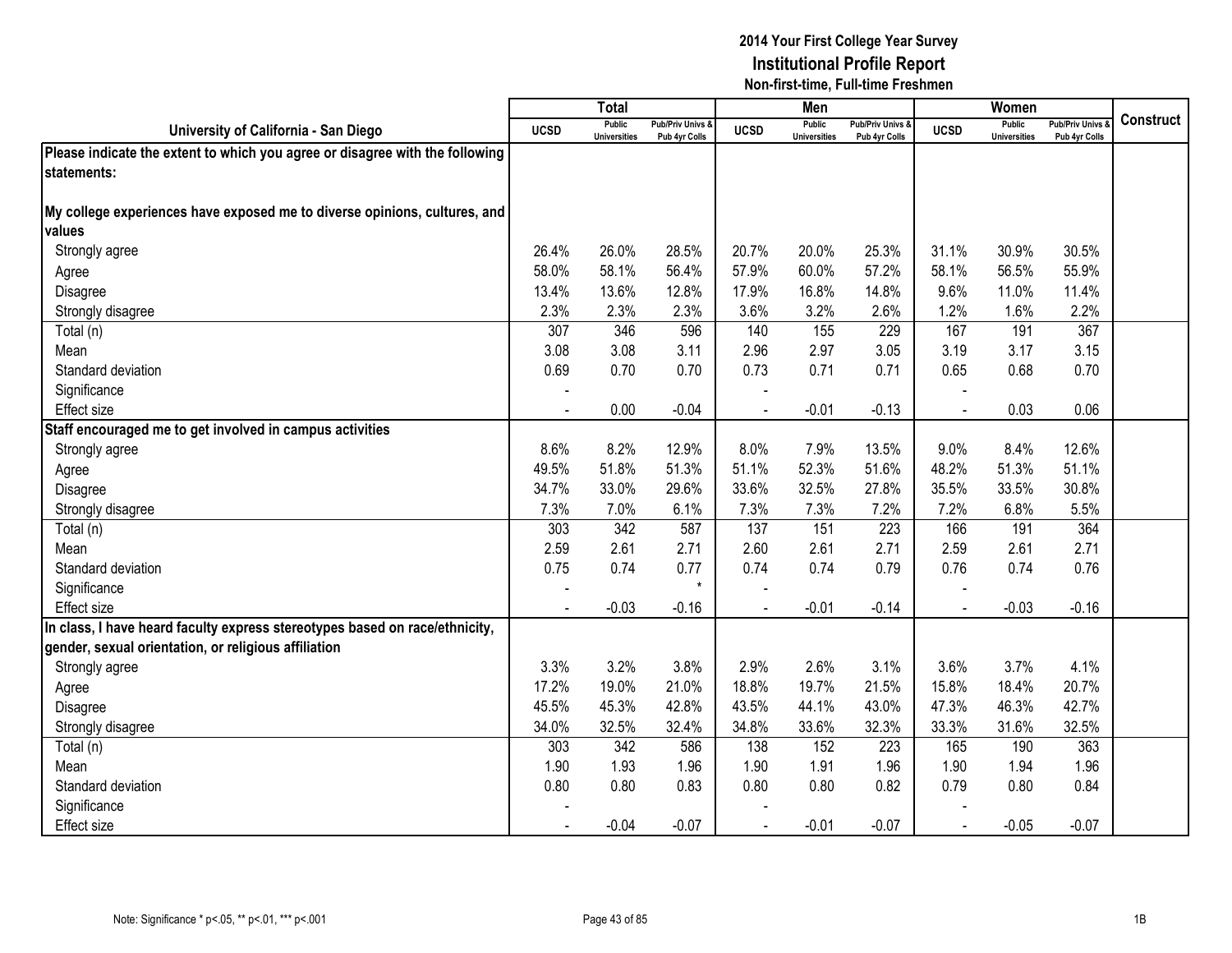|                                                                              |                | <b>Total</b>                         |                                   |                          | Men                                  |                                   |             | Women                                |                                        |           |
|------------------------------------------------------------------------------|----------------|--------------------------------------|-----------------------------------|--------------------------|--------------------------------------|-----------------------------------|-------------|--------------------------------------|----------------------------------------|-----------|
| University of California - San Diego                                         | <b>UCSD</b>    | <b>Public</b><br><b>Universities</b> | Pub/Priv Univs &<br>Pub 4yr Colls | <b>UCSD</b>              | <b>Public</b><br><b>Universities</b> | Pub/Priv Univs &<br>Pub 4yr Colls | <b>UCSD</b> | <b>Public</b><br><b>Universities</b> | <b>Pub/Priv Univs</b><br>Pub 4yr Colls | Construct |
| Please indicate the extent to which you agree or disagree with the following |                |                                      |                                   |                          |                                      |                                   |             |                                      |                                        |           |
| statements:                                                                  |                |                                      |                                   |                          |                                      |                                   |             |                                      |                                        |           |
|                                                                              |                |                                      |                                   |                          |                                      |                                   |             |                                      |                                        |           |
| Staff recognize my achievements                                              |                |                                      |                                   |                          |                                      |                                   |             |                                      |                                        |           |
| Strongly agree                                                               | 5.3%           | 5.3%                                 | 7.8%                              | 5.8%                     | 6.0%                                 | 7.7%                              | 4.8%        | 4.7%                                 | 8.0%                                   |           |
| Agree                                                                        | 40.3%          | 41.2%                                | 47.3%                             | 40.1%                    | 41.1%                                | 47.3%                             | 40.4%       | 41.4%                                | 47.3%                                  |           |
| Disagree                                                                     | 46.2%          | 45.9%                                | 38.2%                             | 43.8%                    | 43.7%                                | 36.0%                             | 48.2%       | 47.6%                                | 39.6%                                  |           |
| Strongly disagree                                                            | 8.3%           | 7.6%                                 | 6.7%                              | 10.2%                    | 9.3%                                 | 9.0%                              | 6.6%        | 6.3%                                 | 5.2%                                   |           |
| Total (n)                                                                    | 303            | 342                                  | 586                               | 137                      | 151                                  | 222                               | 166         | 191                                  | 364                                    |           |
| Mean                                                                         | 2.43           | 2.44                                 | 2.56                              | 2.42                     | 2.44                                 | 2.54                              | 2.43        | 2.45                                 | 2.58                                   |           |
| Standard deviation                                                           | 0.72           | 0.71                                 | 0.73                              | 0.75                     | 0.74                                 | 0.76                              | 0.69        | 0.69                                 | 0.71                                   |           |
| Significance                                                                 | $\blacksquare$ |                                      | $\star$                           | $\overline{\phantom{a}}$ |                                      |                                   |             |                                      | $\star$                                |           |
| Effect size                                                                  | $\blacksquare$ | $-0.01$                              | $-0.18$                           |                          | $-0.03$                              | $-0.16$                           | $\sim$      | $-0.03$                              | $-0.21$                                |           |
| aculty encouraged me to meet with them outside of class                      |                |                                      |                                   |                          |                                      |                                   |             |                                      |                                        |           |
| Strongly agree                                                               | 13.6%          | 14.1%                                | 15.1%                             | 10.9%                    | 10.6%                                | 13.9%                             | 15.9%       | 16.9%                                | 15.8%                                  |           |
| Agree                                                                        | 55.5%          | 57.1%                                | 55.3%                             | 53.3%                    | 57.0%                                | 56.1%                             | 57.3%       | 57.1%                                | 54.8%                                  |           |
| Disagree                                                                     | 24.6%          | 22.9%                                | 24.1%                             | 27.7%                    | 25.2%                                | 22.4%                             | 22.0%       | 21.2%                                | 25.2%                                  |           |
| Strongly disagree                                                            | 6.3%           | 5.9%                                 | 5.5%                              | 8.0%                     | 7.3%                                 | 7.6%                              | 4.9%        | 4.8%                                 | 4.2%                                   |           |
| Total (n)                                                                    | 301            | 340                                  | 584                               | 137                      | 151                                  | 223                               | 164         | 189                                  | 361                                    |           |
| Mean                                                                         | 2.76           | 2.79                                 | 2.80                              | 2.67                     | 2.71                                 | 2.76                              | 2.84        | 2.86                                 | 2.82                                   |           |
| Standard deviation                                                           | 0.76           | 0.75                                 | 0.76                              | 0.78                     | 0.75                                 | 0.78                              | 0.74        | 0.75                                 | 0.74                                   |           |
| Significance                                                                 |                |                                      |                                   |                          |                                      |                                   |             |                                      |                                        |           |
| <b>Effect size</b>                                                           |                | $-0.04$                              | $-0.05$                           |                          | $-0.05$                              | $-0.12$                           |             | $-0.03$                              | 0.03                                   |           |
| am interested in seeking information about current social and political      |                |                                      |                                   |                          |                                      |                                   |             |                                      |                                        |           |
| <b>issues</b>                                                                |                |                                      |                                   |                          |                                      |                                   |             |                                      |                                        |           |
| Strongly agree                                                               | 7.9%           | 7.6%                                 | 8.8%                              | 7.2%                     | 7.2%                                 | 8.0%                              | 8.4%        | 7.9%                                 | 9.3%                                   |           |
| Agree                                                                        | 42.1%          | 42.0%                                | 42.0%                             | 34.1%                    | 35.5%                                | 41.1%                             | 48.8%       | 47.1%                                | 42.6%                                  | Civic     |
| Disagree                                                                     | 34.9%          | 35.6%                                | 34.7%                             | 40.6%                    | 40.1%                                | 35.7%                             | 30.1%       | 31.9%                                | 34.1%                                  | Engage-   |
| Strongly disagree                                                            | 15.1%          | 14.9%                                | 14.5%                             | 18.1%                    | 17.1%                                | 15.2%                             | 12.7%       | 13.1%                                | 14.0%                                  | ment      |
| Total (n)                                                                    | 304            | 343                                  | 588                               | 138                      | 152                                  | 224                               | 166         | 191                                  | 364                                    |           |
| Mean                                                                         | 2.43           | 2.42                                 | 2.45                              | 2.30                     | 2.33                                 | 2.42                              | 2.53        | 2.50                                 | 2.47                                   |           |
| Standard deviation                                                           | 0.84           | 0.83                                 | 0.85                              | 0.85                     | 0.84                                 | 0.84                              | 0.82        | 0.82                                 | 0.85                                   |           |
| Significance                                                                 |                |                                      |                                   |                          |                                      |                                   |             |                                      |                                        |           |
| <b>Effect size</b>                                                           |                | 0.01                                 | $-0.02$                           |                          | $-0.04$                              | $-0.14$                           |             | 0.04                                 | 0.07                                   |           |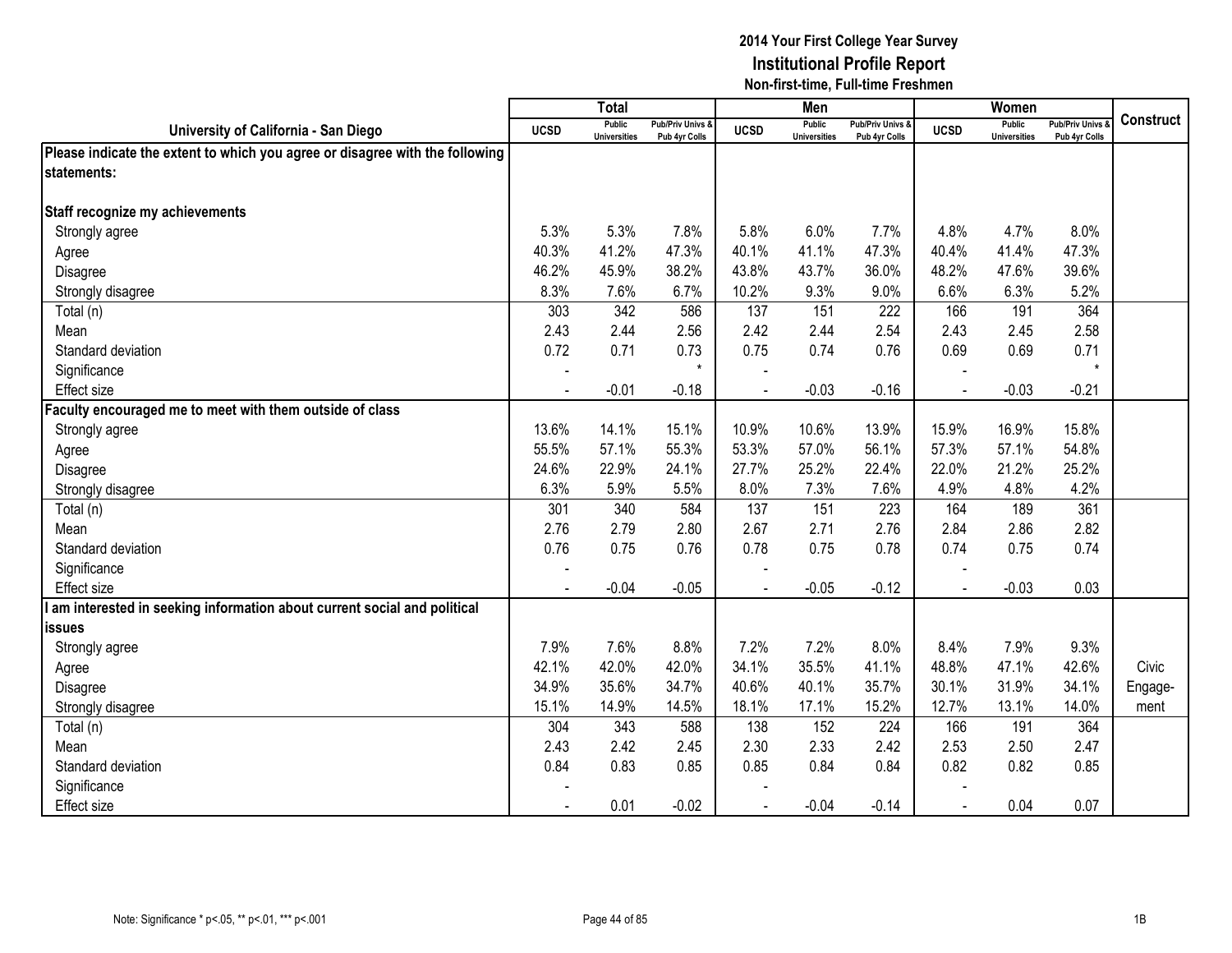|                                                                              |                | <b>Total</b>                         |                                   |             | Men                                  |                                   |                | Women                                |                                        |                  |
|------------------------------------------------------------------------------|----------------|--------------------------------------|-----------------------------------|-------------|--------------------------------------|-----------------------------------|----------------|--------------------------------------|----------------------------------------|------------------|
| University of California - San Diego                                         | <b>UCSD</b>    | <b>Public</b><br><b>Universities</b> | Pub/Priv Univs &<br>Pub 4yr Colls | <b>UCSD</b> | <b>Public</b><br><b>Universities</b> | Pub/Priv Univs &<br>Pub 4yr Colls | <b>UCSD</b>    | <b>Public</b><br><b>Universities</b> | <b>Pub/Priv Univs</b><br>Pub 4yr Colls | <b>Construct</b> |
| Please indicate the extent to which you agree or disagree with the following |                |                                      |                                   |             |                                      |                                   |                |                                      |                                        |                  |
| lstatements:                                                                 |                |                                      |                                   |             |                                      |                                   |                |                                      |                                        |                  |
|                                                                              |                |                                      |                                   |             |                                      |                                   |                |                                      |                                        |                  |
| feel a sense of belonging to this campus                                     |                |                                      |                                   |             |                                      |                                   |                |                                      |                                        |                  |
| Strongly agree                                                               | 7.3%           | 8.2%                                 | 13.3%                             | 6.6%        | 7.3%                                 | 11.3%                             | 7.8%           | 8.9%                                 | 14.6%                                  |                  |
| Agree                                                                        | 53.1%          | 52.6%                                | 51.8%                             | 51.1%       | 51.0%                                | 52.0%                             | 54.8%          | 53.9%                                | 51.6%                                  |                  |
| Disagree                                                                     | 28.7%          | 28.4%                                | 26.2%                             | 27.7%       | 27.8%                                | 24.4%                             | 29.5%          | 28.8%                                | 27.2%                                  | Sense of         |
| Strongly disagree                                                            | 10.9%          | 10.8%                                | 8.7%                              | 14.6%       | 13.9%                                | 12.2%                             | 7.8%           | 8.4%                                 | 6.6%                                   | Belonging        |
| Total (n)                                                                    | 303            | 342                                  | 585                               | 137         | 151                                  | 221                               | 166            | 191                                  | 364                                    |                  |
| Mean                                                                         | 2.57           | 2.58                                 | 2.70                              | 2.50        | 2.52                                 | 2.62                              | 2.63           | 2.63                                 | 2.74                                   |                  |
| Standard deviation                                                           | 0.78           | 0.79                                 | 0.81                              | 0.82        | 0.82                                 | 0.84                              | 0.74           | 0.76                                 | 0.79                                   |                  |
| Significance                                                                 |                |                                      | $\star$                           |             |                                      |                                   |                |                                      |                                        |                  |
| <b>Effect size</b>                                                           |                | $-0.01$                              | $-0.16$                           |             | $-0.02$                              | $-0.14$                           |                | 0.00                                 | $-0.14$                                |                  |
| At least one faculty member has taken an interest in my development          |                |                                      |                                   |             |                                      |                                   |                |                                      |                                        |                  |
| Strongly agree                                                               | 12.2%          | 13.1%                                | 18.2%                             | 12.3%       | 13.2%                                | 16.5%                             | 12.0%          | 13.1%                                | 19.2%                                  |                  |
| Agree                                                                        | 47.0%          | 47.5%                                | 49.5%                             | 42.8%       | 44.1%                                | 47.3%                             | 50.6%          | 50.3%                                | 50.8%                                  |                  |
| Disagree                                                                     | 30.6%          | 29.4%                                | 24.8%                             | 31.2%       | 28.9%                                | 24.1%                             | 30.1%          | 29.8%                                | 25.3%                                  |                  |
| Strongly disagree                                                            | 10.2%          | 9.9%                                 | 7.5%                              | 13.8%       | 13.8%                                | 12.1%                             | 7.2%           | 6.8%                                 | 4.7%                                   |                  |
| Total (n)                                                                    | 304            | 343                                  | 588                               | 138         | 152                                  | 224                               | 166            | 191                                  | 364                                    |                  |
| Mean                                                                         | 2.61           | 2.64                                 | 2.78                              | 2.54        | 2.57                                 | 2.68                              | 2.67           | 2.70                                 | 2.85                                   |                  |
| Standard deviation                                                           | 0.83           | 0.83                                 | 0.83                              | 0.88        | 0.89                                 | 0.89                              | 0.78           | 0.78                                 | 0.78                                   |                  |
| Significance                                                                 |                |                                      | $***$                             |             |                                      |                                   |                |                                      | $\star$                                |                  |
| <b>Effect size</b>                                                           | $\blacksquare$ | $-0.04$                              | $-0.20$                           |             | $-0.03$                              | $-0.16$                           |                | $-0.04$                              | $-0.23$                                |                  |
| feel I am a member of this college                                           |                |                                      |                                   |             |                                      |                                   |                |                                      |                                        |                  |
| Strongly agree                                                               | 7.9%           | 9.1%                                 | 15.3%                             | 6.6%        | 7.3%                                 | 13.0%                             | 9.0%           | 10.5%                                | 16.8%                                  |                  |
| Agree                                                                        | 62.4%          | 62.3%                                | 58.8%                             | 63.5%       | 64.2%                                | 61.4%                             | 61.4%          | 60.7%                                | 57.1%                                  |                  |
| Disagree                                                                     | 22.1%          | 21.1%                                | 19.6%                             | 18.2%       | 17.2%                                | 16.1%                             | 25.3%          | 24.1%                                | 21.7%                                  | Sense of         |
| Strongly disagree                                                            | 7.6%           | 7.6%                                 | 6.3%                              | 11.7%       | 11.3%                                | 9.4%                              | 4.2%           | 4.7%                                 | 4.4%                                   | Belonging        |
| Total (n)                                                                    | 303            | 342                                  | 587                               | 137         | 151                                  | 223                               | 166            | 191                                  | 364                                    |                  |
| Mean                                                                         | 2.71           | 2.73                                 | 2.83                              | 2.65        | 2.68                                 | 2.78                              | 2.75           | 2.77                                 | 2.86                                   |                  |
| Standard deviation                                                           | 0.72           | 0.73                                 | 0.76                              | 0.77        | 0.77                                 | 0.79                              | 0.67           | 0.70                                 | 0.74                                   |                  |
| Significance                                                                 |                |                                      | $\star$                           |             |                                      |                                   |                |                                      |                                        |                  |
| Effect size                                                                  |                | $-0.03$                              | $-0.16$                           | ÷.          | $-0.04$                              | $-0.16$                           | $\overline{a}$ | $-0.03$                              | $-0.15$                                |                  |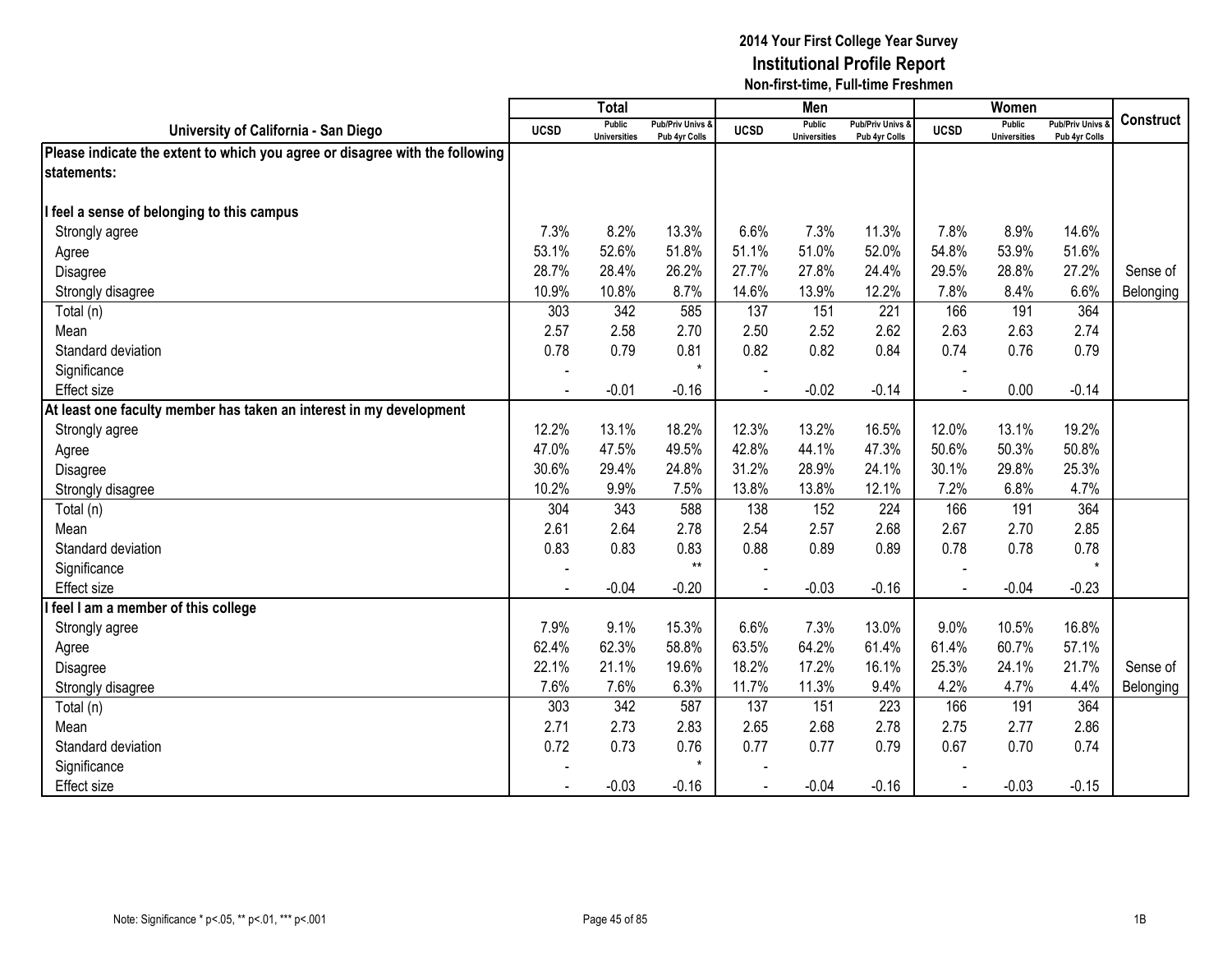|                                                                              |                | <b>Total</b>                         |                                              |             | Men                                  |                                   |             | Women                                |                                        |                  |
|------------------------------------------------------------------------------|----------------|--------------------------------------|----------------------------------------------|-------------|--------------------------------------|-----------------------------------|-------------|--------------------------------------|----------------------------------------|------------------|
| University of California - San Diego                                         | <b>UCSD</b>    | <b>Public</b><br><b>Universities</b> | <b>Pub/Priv Univs &amp;</b><br>Pub 4yr Colls | <b>UCSD</b> | <b>Public</b><br><b>Universities</b> | Pub/Priv Univs &<br>Pub 4yr Colls | <b>UCSD</b> | <b>Public</b><br><b>Universities</b> | <b>Pub/Priv Univs</b><br>Pub 4yr Colls | <b>Construct</b> |
| Please indicate the extent to which you agree or disagree with the following |                |                                      |                                              |             |                                      |                                   |             |                                      |                                        |                  |
| statements:                                                                  |                |                                      |                                              |             |                                      |                                   |             |                                      |                                        |                  |
|                                                                              |                |                                      |                                              |             |                                      |                                   |             |                                      |                                        |                  |
| have effectively led a group to a common purpose                             |                |                                      |                                              |             |                                      |                                   |             |                                      |                                        |                  |
| Strongly agree                                                               | 7.6%           | 8.2%                                 | 8.5%                                         | 8.8%        | 9.3%                                 | 9.5%                              | 6.7%        | 7.4%                                 | 8.0%                                   |                  |
| Agree                                                                        | 37.2%          | 36.2%                                | 38.1%                                        | 47.1%       | 46.0%                                | 44.1%                             | 29.1%       | 28.4%                                | 34.4%                                  |                  |
| Disagree                                                                     | 43.5%          | 44.1%                                | 40.0%                                        | 33.8%       | 34.7%                                | 34.2%                             | 51.5%       | 51.6%                                | 43.5%                                  |                  |
| Strongly disagree                                                            | 11.6%          | 11.5%                                | 13.3%                                        | 10.3%       | 10.0%                                | 12.2%                             | 12.7%       | 12.6%                                | 14.0%                                  | Leadership       |
| Total (n)                                                                    | 301            | 340                                  | 585                                          | 136         | 150                                  | 222                               | 165         | 190                                  | 363                                    |                  |
| Mean                                                                         | 2.41           | 2.41                                 | 2.42                                         | 2.54        | 2.55                                 | 2.51                              | 2.30        | 2.31                                 | 2.36                                   |                  |
| Standard deviation                                                           | 0.79           | 0.80                                 | 0.83                                         | 0.80        | 0.80                                 | 0.83                              | 0.77        | 0.78                                 | 0.82                                   |                  |
| Significance                                                                 |                |                                      |                                              |             |                                      |                                   |             |                                      |                                        |                  |
| <b>Effect size</b>                                                           |                | 0.00                                 | $-0.01$                                      |             | $-0.01$                              | 0.04                              |             | $-0.01$                              | $-0.07$                                |                  |
| It's important for me to be thinking about my career path after college      |                |                                      |                                              |             |                                      |                                   |             |                                      |                                        |                  |
| Strongly agree                                                               | 60.2%          | 60.1%                                | 58.1%                                        | 58.0%       | 57.2%                                | 56.3%                             | 62.0%       | 62.3%                                | 59.2%                                  |                  |
| Agree                                                                        | 34.5%          | 34.7%                                | 37.5%                                        | 35.5%       | 36.8%                                | 38.8%                             | 33.7%       | 33.0%                                | 36.6%                                  |                  |
| Disagree                                                                     | 4.3%           | 4.1%                                 | 3.7%                                         | 5.8%        | 5.3%                                 | 4.5%                              | 3.0%        | 3.1%                                 | 3.3%                                   |                  |
| Strongly disagree                                                            | 1.0%           | 1.2%                                 | 0.7%                                         | 0.7%        | 0.7%                                 | 0.4%                              | 1.2%        | 1.6%                                 | 0.8%                                   |                  |
| Total (n)                                                                    | 304            | 343                                  | 587                                          | 138         | 152                                  | 224                               | 166         | 191                                  | 363                                    |                  |
| Mean                                                                         | 3.54           | 3.54                                 | 3.53                                         | 3.51        | 3.51                                 | 3.51                              | 3.57        | 3.56                                 | 3.54                                   |                  |
| Standard deviation                                                           | 0.63           | 0.63                                 | 0.60                                         | 0.64        | 0.63                                 | 0.61                              | 0.62        | 0.64                                 | 0.60                                   |                  |
| Significance                                                                 |                |                                      |                                              |             |                                      |                                   |             |                                      |                                        |                  |
| Effect size                                                                  | $\blacksquare$ | 0.00                                 | 0.02                                         |             | 0.00                                 | 0.00                              |             | 0.02                                 | 0.05                                   |                  |
| have a clear idea of how to achieve my career goals                          |                |                                      |                                              |             |                                      |                                   |             |                                      |                                        |                  |
| Strongly agree                                                               | 19.1%          | 19.9%                                | 24.4%                                        | 17.5%       | 17.9%                                | 21.5%                             | 20.5%       | 21.5%                                | 26.1%                                  |                  |
| Agree                                                                        | 51.2%          | 51.2%                                | 48.7%                                        | 51.1%       | 51.7%                                | 49.8%                             | 51.2%       | 50.8%                                | 48.1%                                  |                  |
| Disagree                                                                     | 24.1%          | 22.8%                                | 21.6%                                        | 26.3%       | 25.2%                                | 22.4%                             | 22.3%       | 20.9%                                | 21.2%                                  |                  |
| Strongly disagree                                                            | 5.6%           | 6.1%                                 | 5.3%                                         | 5.1%        | 5.3%                                 | 6.3%                              | 6.0%        | 6.8%                                 | 4.7%                                   |                  |
| Total (n)                                                                    | 303            | 342                                  | 587                                          | 137         | 151                                  | 223                               | 166         | 191                                  | 364                                    |                  |
| Mean                                                                         | 2.84           | 2.85                                 | 2.92                                         | 2.81        | 2.82                                 | 2.87                              | 2.86        | 2.87                                 | 2.96                                   |                  |
| Standard deviation                                                           | 0.80           | 0.81                                 | 0.82                                         | 0.78        | 0.78                                 | 0.82                              | 0.81        | 0.83                                 | 0.81                                   |                  |
| Significance                                                                 |                |                                      |                                              |             |                                      |                                   |             |                                      |                                        |                  |
| Effect size                                                                  |                | $-0.01$                              | $-0.10$                                      |             | $-0.01$                              | $-0.07$                           |             | $-0.01$                              | $-0.12$                                |                  |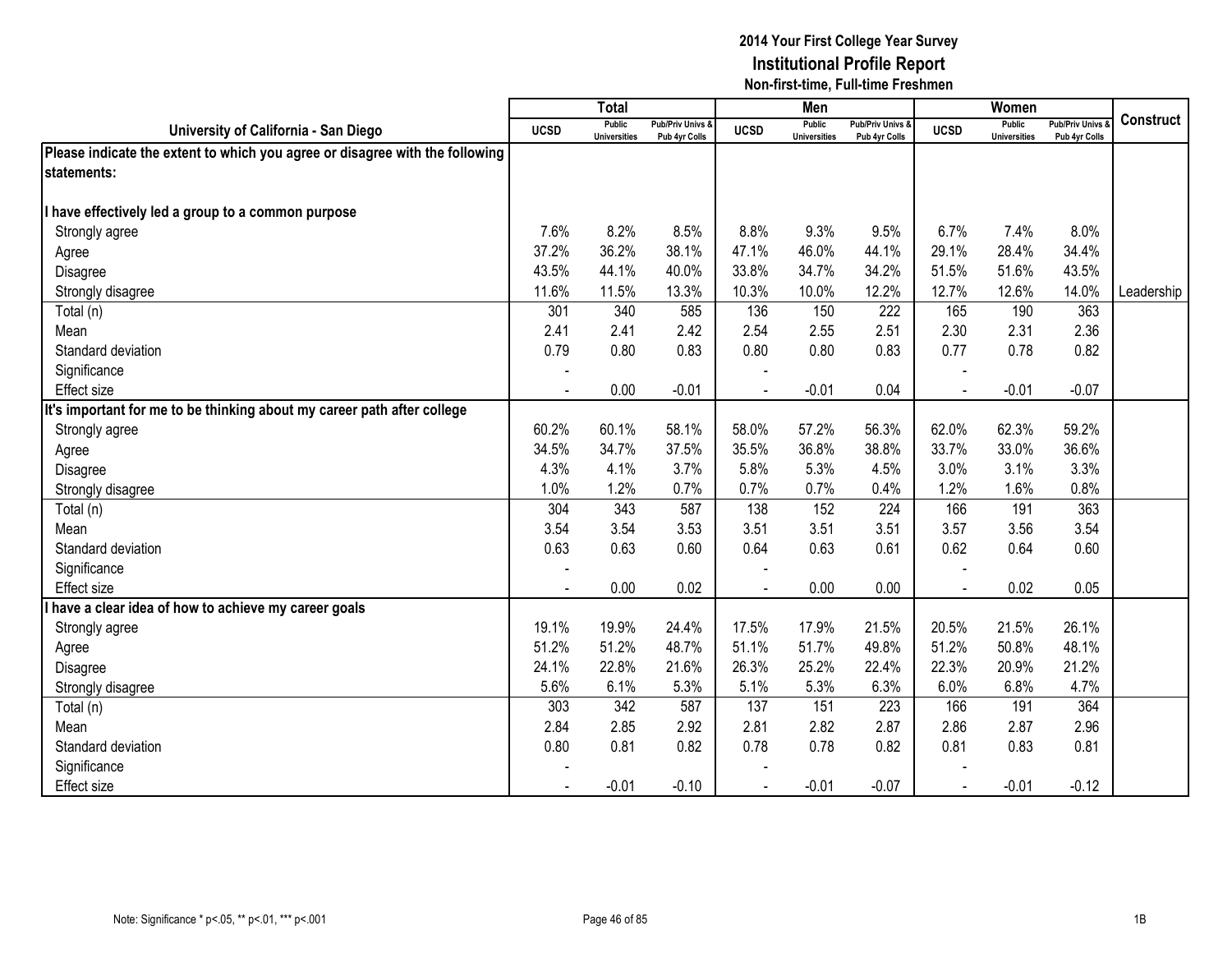|                                                                               |             | <b>Total</b>                         |                                   |                | Men                                  |                                   |                | Women                                |                                        |                  |
|-------------------------------------------------------------------------------|-------------|--------------------------------------|-----------------------------------|----------------|--------------------------------------|-----------------------------------|----------------|--------------------------------------|----------------------------------------|------------------|
| University of California - San Diego                                          | <b>UCSD</b> | <b>Public</b><br><b>Universities</b> | Pub/Priv Univs &<br>Pub 4yr Colls | <b>UCSD</b>    | <b>Public</b><br><b>Universities</b> | Pub/Priv Univs &<br>Pub 4yr Colls | <b>UCSD</b>    | <b>Public</b><br><b>Universities</b> | <b>Pub/Priv Univs</b><br>Pub 4yr Colls | <b>Construct</b> |
| Please rate your satisfaction with this institution on each of the aspects of |             |                                      |                                   |                |                                      |                                   |                |                                      |                                        |                  |
| college life listed below:                                                    |             |                                      |                                   |                |                                      |                                   |                |                                      |                                        |                  |
|                                                                               |             |                                      |                                   |                |                                      |                                   |                |                                      |                                        |                  |
| Amount of contact with faculty                                                |             |                                      |                                   |                |                                      |                                   |                |                                      |                                        |                  |
| Very satisfied                                                                | 10.5%       | 10.2%                                | 14.5%                             | 10.7%          | 11.1%                                | 13.7%                             | 10.4%          | 9.6%                                 | 15.0%                                  |                  |
| Satisfied                                                                     | 34.4%       | 36.3%                                | 38.2%                             | 29.8%          | 32.6%                                | 36.0%                             | 38.3%          | 39.3%                                | 39.5%                                  |                  |
| Neutral                                                                       | 39.3%       | 38.5%                                | 36.2%                             | 40.5%          | 38.2%                                | 37.0%                             | 38.3%          | 38.8%                                | 35.7%                                  |                  |
| Dissatisfied                                                                  | 11.6%       | 10.9%                                | 8.1%                              | 14.5%          | 13.9%                                | 10.0%                             | 9.1%           | 8.4%                                 | 6.9%                                   | Faculty          |
| Very dissatisfied                                                             | 4.2%        | 4.0%                                 | 3.0%                              | 4.6%           | 4.2%                                 | 3.3%                              | 3.9%           | 3.9%                                 | 2.9%                                   | Interaction      |
| Total (n)                                                                     | 285         | 322                                  | 558                               | 131            | 144                                  | 211                               | 154            | 178                                  | 347                                    |                  |
| Mean                                                                          | 3.35        | 3.38                                 | 3.53                              | 3.27           | 3.33                                 | 3.47                              | 3.42           | 3.42                                 | 3.57                                   |                  |
| Standard deviation                                                            | 0.96        | 0.95                                 | 0.94                              | 0.99           | 0.99                                 | 0.96                              | 0.93           | 0.92                                 | 0.93                                   |                  |
| Significance                                                                  |             |                                      | $***$                             |                |                                      |                                   |                |                                      |                                        |                  |
| <b>Effect</b> size                                                            |             | $-0.03$                              | $-0.19$                           |                | $-0.06$                              | $-0.21$                           |                | 0.00                                 | $-0.16$                                |                  |
| Racial/ethnic diversity of faculty                                            |             |                                      |                                   |                |                                      |                                   |                |                                      |                                        |                  |
| Very satisfied                                                                | 15.1%       | 14.4%                                | 15.5%                             | 13.7%          | 13.2%                                | 13.5%                             | 16.3%          | 15.3%                                | 16.7%                                  |                  |
| Satisfied                                                                     | 34.0%       | 35.2%                                | 36.2%                             | 30.5%          | 32.6%                                | 38.5%                             | 36.9%          | 37.2%                                | 34.8%                                  |                  |
| Neutral                                                                       | 38.5%       | 38.2%                                | 38.5%                             | 45.8%          | 44.4%                                | 40.4%                             | 32.5%          | 33.3%                                | 37.4%                                  |                  |
| Dissatisfied                                                                  | 10.3%       | 10.1%                                | 8.1%                              | 7.6%           | 7.6%                                 | 5.8%                              | 12.5%          | 12.0%                                | 9.5%                                   |                  |
| Very dissatisfied                                                             | 2.1%        | 2.1%                                 | 1.8%                              | 2.3%           | 2.1%                                 | 1.9%                              | 1.9%           | 2.2%                                 | 1.7%                                   |                  |
| Total (n)                                                                     | 291         | 327                                  | 556                               | 131            | 144                                  | 208                               | 160            | 183                                  | 348                                    |                  |
| Mean                                                                          | 3.50        | 3.50                                 | 3.55                              | 3.46           | 3.47                                 | 3.56                              | 3.53           | 3.51                                 | 3.55                                   |                  |
| Standard deviation                                                            | 0.94        | 0.93                                 | 0.91                              | 0.91           | 0.89                                 | 0.87                              | 0.97           | 0.97                                 | 0.94                                   |                  |
| Significance                                                                  |             |                                      |                                   |                |                                      |                                   |                |                                      |                                        |                  |
| <b>Effect size</b>                                                            |             | 0.00                                 | $-0.05$                           |                | $-0.01$                              | $-0.11$                           | $\overline{a}$ | 0.02                                 | $-0.02$                                |                  |
| Racial/ethnic diversity of student body                                       |             |                                      |                                   |                |                                      |                                   |                |                                      |                                        |                  |
| Very satisfied                                                                | 12.6%       | 11.8%                                | 15.5%                             | 15.0%          | 13.7%                                | 14.6%                             | 10.6%          | 10.3%                                | 16.0%                                  |                  |
| Satisfied                                                                     | 31.4%       | 32.7%                                | 34.3%                             | 26.3%          | 29.5%                                | 33.5%                             | 35.6%          | 35.3%                                | 34.9%                                  |                  |
| Neutral                                                                       | 34.8%       | 35.2%                                | 35.1%                             | 39.8%          | 39.0%                                | 38.2%                             | 30.6%          | 32.1%                                | 33.1%                                  |                  |
| Dissatisfied                                                                  | 12.6%       | 12.1%                                | 9.1%                              | 9.8%           | 9.6%                                 | 7.5%                              | 15.0%          | 14.1%                                | 10.0%                                  |                  |
| Very dissatisfied                                                             | 8.5%        | 8.2%                                 | 6.0%                              | 9.0%           | 8.2%                                 | 6.1%                              | 8.1%           | 8.2%                                 | 6.0%                                   |                  |
| Total (n)                                                                     | 293         | 330                                  | 562                               | 133            | 146                                  | 212                               | 160            | 184                                  | 350                                    |                  |
| Mean                                                                          | 3.27        | 3.28                                 | 3.44                              | 3.29           | 3.31                                 | 3.43                              | 3.26           | 3.26                                 | 3.45                                   |                  |
| Standard deviation                                                            | 1.10        | 1.08                                 | 1.05                              | 1.12           | 1.09                                 | 1.03                              | 1.09           | 1.08                                 | 1.06                                   |                  |
| Significance                                                                  |             |                                      | $\star$                           |                |                                      |                                   |                |                                      |                                        |                  |
| <b>Effect size</b>                                                            |             | $-0.01$                              | $-0.16$                           | $\blacksquare$ | $-0.02$                              | $-0.14$                           | $\blacksquare$ | 0.00                                 | $-0.18$                                |                  |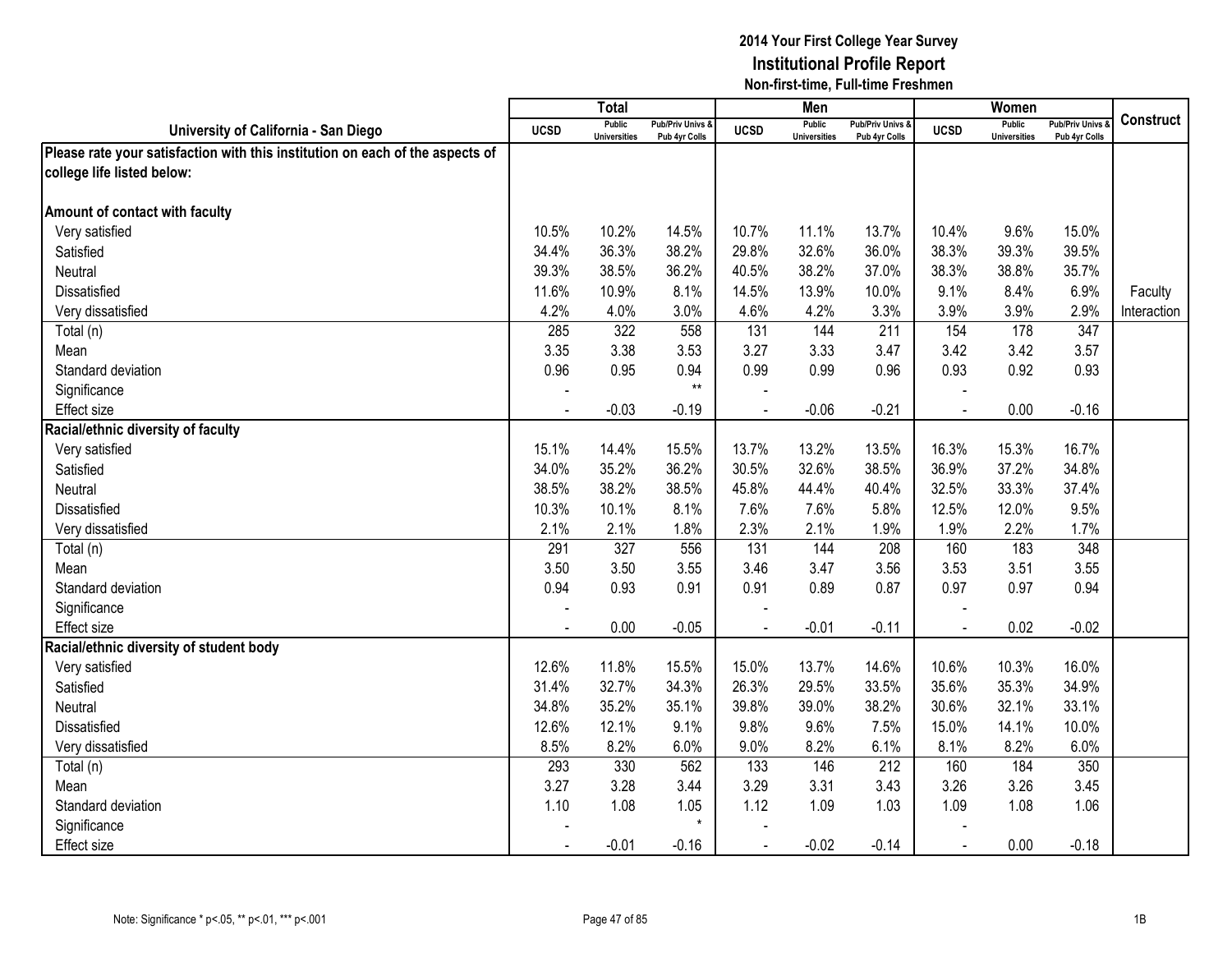|                                                                               |                | <b>Total</b>                         |                                   |             | Men                                  |                                   |                | Women                                |                                        |                  |
|-------------------------------------------------------------------------------|----------------|--------------------------------------|-----------------------------------|-------------|--------------------------------------|-----------------------------------|----------------|--------------------------------------|----------------------------------------|------------------|
| University of California - San Diego                                          | <b>UCSD</b>    | <b>Public</b><br><b>Universities</b> | Pub/Priv Univs &<br>Pub 4yr Colls | <b>UCSD</b> | <b>Public</b><br><b>Universities</b> | Pub/Priv Univs &<br>Pub 4vr Colls | <b>UCSD</b>    | <b>Public</b><br><b>Universities</b> | <b>Pub/Priv Univs</b><br>Pub 4yr Colls | <b>Construct</b> |
| Please rate your satisfaction with this institution on each of the aspects of |                |                                      |                                   |             |                                      |                                   |                |                                      |                                        |                  |
| college life listed below:                                                    |                |                                      |                                   |             |                                      |                                   |                |                                      |                                        |                  |
|                                                                               |                |                                      |                                   |             |                                      |                                   |                |                                      |                                        |                  |
| <b>Class size</b>                                                             |                |                                      |                                   |             |                                      |                                   |                |                                      |                                        |                  |
| Very satisfied                                                                | 6.0%           | 6.5%                                 | 14.4%                             | 5.9%        | 6.1%                                 | 10.1%                             | 6.1%           | 6.9%                                 | 17.0%                                  |                  |
| Satisfied                                                                     | 29.8%          | 32.6%                                | 37.8%                             | 21.5%       | 24.3%                                | 32.6%                             | 36.6%          | 39.2%                                | 40.9%                                  |                  |
| Neutral                                                                       | 33.8%          | 33.5%                                | 30.3%                             | 37.8%       | 37.8%                                | 33.9%                             | 30.5%          | 30.2%                                | 28.1%                                  |                  |
| Dissatisfied                                                                  | 18.4%          | 16.3%                                | 10.7%                             | 21.5%       | 19.6%                                | 14.7%                             | 15.9%          | 13.8%                                | 8.4%                                   |                  |
| Very dissatisfied                                                             | 12.0%          | 11.0%                                | 6.8%                              | 13.3%       | 12.2%                                | 8.7%                              | 11.0%          | 10.1%                                | 5.6%                                   |                  |
| Total (n)                                                                     | 299            | 337                                  | 577                               | 135         | 148                                  | 218                               | 164            | 189                                  | 359                                    |                  |
| Mean                                                                          | 2.99           | 3.07                                 | 3.42                              | 2.85        | 2.93                                 | 3.21                              | 3.11           | 3.19                                 | 3.55                                   |                  |
| Standard deviation                                                            | 1.10           | 1.09                                 | 1.07                              | 1.09        | 1.08                                 | 1.09                              | 1.10           | 1.08                                 | 1.04                                   |                  |
| Significance                                                                  | $\overline{a}$ |                                      | $***$                             |             |                                      | $**$                              |                |                                      | $***$                                  |                  |
| Effect size                                                                   |                | $-0.07$                              | $-0.40$                           |             | $-0.07$                              | $-0.33$                           |                | $-0.07$                              | $-0.42$                                |                  |
| Interaction with other students                                               |                |                                      |                                   |             |                                      |                                   |                |                                      |                                        |                  |
| Very satisfied                                                                | 6.5%           | 6.3%                                 | 11.5%                             | 7.6%        | 7.6%                                 | 10.2%                             | 5.6%           | 5.3%                                 | 12.3%                                  |                  |
| Satisfied                                                                     | 41.2%          | 43.4%                                | 45.3%                             | 38.6%       | 41.4%                                | 44.2%                             | 43.2%          | 44.9%                                | 45.9%                                  |                  |
| <b>Neutral</b>                                                                | 34.7%          | 33.4%                                | 30.4%                             | 35.6%       | 33.1%                                | 31.2%                             | 34.0%          | 33.7%                                | 30.0%                                  |                  |
| Dissatisfied                                                                  | 13.6%          | 13.0%                                | 9.8%                              | 13.6%       | 13.8%                                | 10.7%                             | 13.6%          | 12.3%                                | 9.2%                                   |                  |
| Very dissatisfied                                                             | 4.1%           | 3.9%                                 | 3.0%                              | 4.5%        | 4.1%                                 | 3.7%                              | 3.7%           | 3.7%                                 | 2.5%                                   |                  |
| Total (n)                                                                     | 294            | 332                                  | 572                               | 132         | 145                                  | 215                               | 162            | 187                                  | 357                                    |                  |
| Mean                                                                          | 3.32           | 3.35                                 | 3.53                              | 3.31        | 3.34                                 | 3.47                              | 3.33           | 3.36                                 | 3.56                                   |                  |
| Standard deviation                                                            | 0.93           | 0.92                                 | 0.93                              | 0.96        | 0.95                                 | 0.95                              | 0.91           | 0.90                                 | 0.91                                   |                  |
| Significance                                                                  |                |                                      | $**$                              |             |                                      |                                   |                |                                      | $***$                                  |                  |
| <b>Effect size</b>                                                            |                | $-0.03$                              | $-0.23$                           |             | $-0.03$                              | $-0.17$                           |                | $-0.03$                              | $-0.25$                                |                  |
| Relevance of coursework to everyday life                                      |                |                                      |                                   |             |                                      |                                   |                |                                      |                                        |                  |
| Very satisfied                                                                | 11.5%          | 10.5%                                | 12.4%                             | 11.9%       | 10.9%                                | 11.1%                             | 11.1%          | 10.2%                                | 13.2%                                  |                  |
| Satisfied                                                                     | 38.5%          | 39.2%                                | 38.2%                             | 33.6%       | 34.7%                                | 38.7%                             | 42.6%          | 42.8%                                | 37.8%                                  |                  |
| Neutral                                                                       | 30.1%          | 31.1%                                | 32.4%                             | 32.8%       | 33.3%                                | 31.8%                             | 27.8%          | 29.4%                                | 32.8%                                  | Satisfaction     |
| Dissatisfied                                                                  | 12.8%          | 12.3%                                | 11.5%                             | 14.9%       | 14.3%                                | 12.9%                             | 11.1%          | 10.7%                                | 10.6%                                  | with             |
| Very dissatisfied                                                             | 7.1%           | 6.9%                                 | 5.6%                              | 6.7%        | 6.8%                                 | 5.5%                              | 7.4%           | 7.0%                                 | 5.6%                                   | Coursework       |
| Total (n)                                                                     | 296            | 334                                  | 574                               | 134         | 147                                  | 217                               | 162            | 187                                  | 357                                    |                  |
| Mean                                                                          | 3.34           | 3.34                                 | 3.40                              | 3.29        | 3.29                                 | 3.37                              | 3.39           | 3.39                                 | 3.42                                   |                  |
| Standard deviation                                                            | 1.07           | 1.05                                 | 1.03                              | 1.07        | 1.06                                 | 1.02                              | 1.06           | 1.04                                 | 1.03                                   |                  |
| Significance                                                                  |                |                                      |                                   |             |                                      |                                   |                |                                      |                                        |                  |
| <b>Effect size</b>                                                            | $\blacksquare$ | 0.00                                 | $-0.06$                           | $\sim$      | 0.00                                 | $-0.08$                           | $\blacksquare$ | 0.00                                 | $-0.03$                                |                  |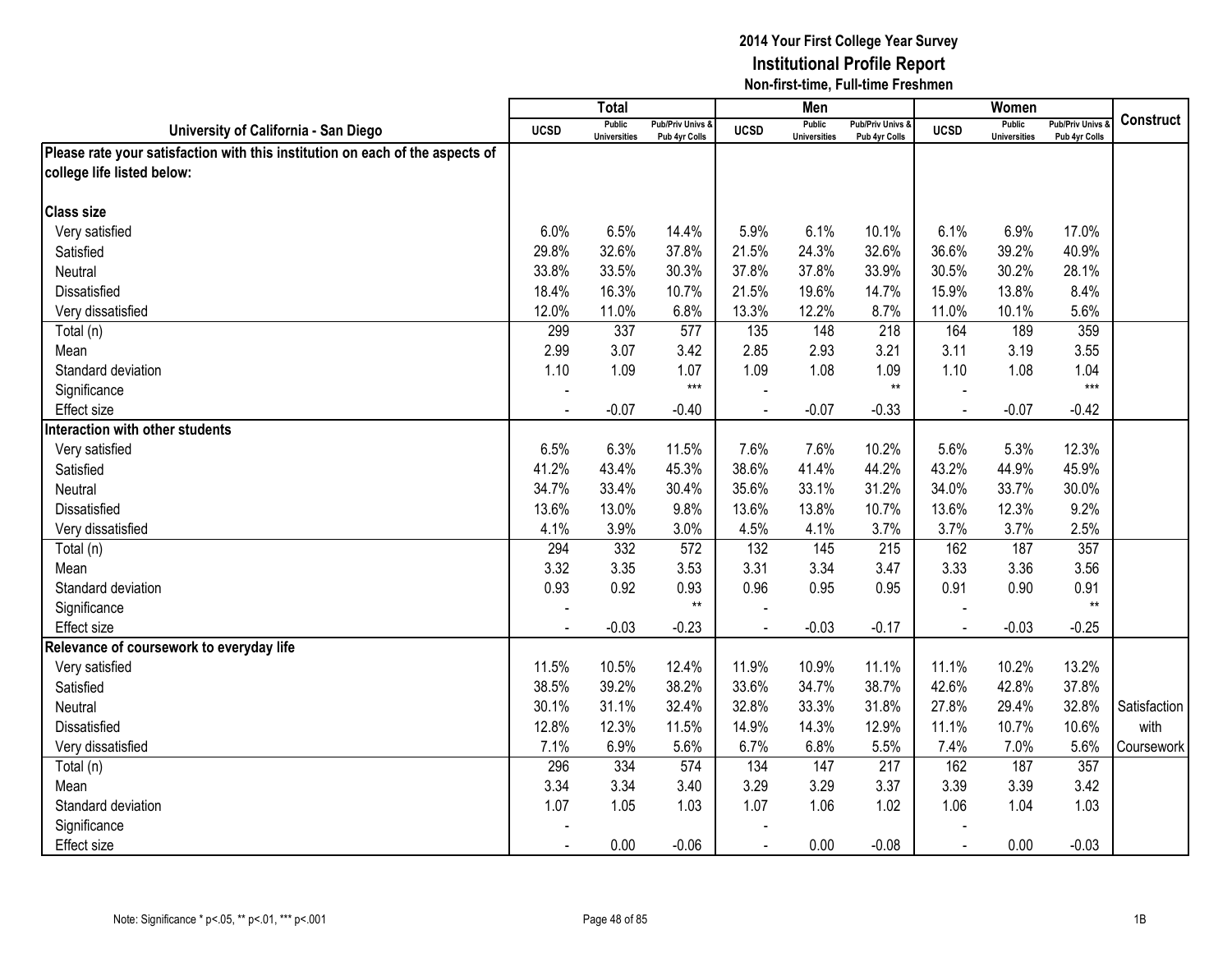|                                                                               |             | <b>Total</b>                         |                                   |             | Men                                  |                                   |                | Women                                |                                        |              |
|-------------------------------------------------------------------------------|-------------|--------------------------------------|-----------------------------------|-------------|--------------------------------------|-----------------------------------|----------------|--------------------------------------|----------------------------------------|--------------|
| University of California - San Diego                                          | <b>UCSD</b> | <b>Public</b><br><b>Universities</b> | Pub/Priv Univs &<br>Pub 4yr Colls | <b>UCSD</b> | <b>Public</b><br><b>Universities</b> | Pub/Priv Univs &<br>Pub 4yr Colls | <b>UCSD</b>    | <b>Public</b><br><b>Universities</b> | <b>Pub/Priv Univs</b><br>Pub 4yr Colls | Construct    |
| Please rate your satisfaction with this institution on each of the aspects of |             |                                      |                                   |             |                                      |                                   |                |                                      |                                        |              |
| college life listed below:                                                    |             |                                      |                                   |             |                                      |                                   |                |                                      |                                        |              |
|                                                                               |             |                                      |                                   |             |                                      |                                   |                |                                      |                                        |              |
| Relevance of coursework to future career plans                                |             |                                      |                                   |             |                                      |                                   |                |                                      |                                        |              |
| Very satisfied                                                                | 17.4%       | 16.4%                                | 17.9%                             | 20.6%       | 19.5%                                | 18.7%                             | 14.8%          | 13.9%                                | 17.4%                                  |              |
| Satisfied                                                                     | 42.6%       | 42.3%                                | 39.8%                             | 40.4%       | 39.6%                                | 41.6%                             | 44.4%          | 44.4%                                | 38.7%                                  |              |
| Neutral                                                                       | 24.5%       | 25.9%                                | 27.8%                             | 25.0%       | 26.2%                                | 26.9%                             | 24.1%          | 25.7%                                | 28.3%                                  | Satisfaction |
| Dissatisfied                                                                  | 9.4%        | 9.8%                                 | 9.9%                              | 8.1%        | 9.4%                                 | 8.7%                              | 10.5%          | 10.2%                                | 10.6%                                  | with         |
| Very dissatisfied                                                             | 6.0%        | 5.7%                                 | 4.7%                              | 5.9%        | 5.4%                                 | 4.1%                              | 6.2%           | 5.9%                                 | 5.0%                                   | Coursework   |
| Total (n)                                                                     | 298         | 336                                  | 576                               | 136         | 149                                  | 219                               | 162            | 187                                  | 357                                    |              |
| Mean                                                                          | 3.56        | 3.54                                 | 3.56                              | 3.62        | 3.58                                 | 3.62                              | 3.51           | 3.50                                 | 3.53                                   |              |
| Standard deviation                                                            | 1.07        | 1.06                                 | 1.04                              | 1.08        | 1.07                                 | 1.02                              | 1.06           | 1.04                                 | 1.06                                   |              |
| Significance                                                                  |             |                                      |                                   |             |                                      |                                   |                |                                      |                                        |              |
| <b>Effect size</b>                                                            |             | 0.02                                 | 0.00                              |             | 0.04                                 | 0.00                              |                | 0.01                                 | $-0.02$                                |              |
| Overall quality of instruction                                                |             |                                      |                                   |             |                                      |                                   |                |                                      |                                        |              |
| Very satisfied                                                                | 16.7%       | 16.0%                                | 18.7%                             | 15.4%       | 16.1%                                | 18.3%                             | 17.7%          | 15.9%                                | 19.0%                                  |              |
| Satisfied                                                                     | 46.7%       | 48.2%                                | 47.3%                             | 46.3%       | 47.0%                                | 48.4%                             | 47.0%          | 49.2%                                | 46.6%                                  |              |
| Neutral                                                                       | 22.3%       | 22.5%                                | 23.7%                             | 22.1%       | 22.1%                                | 21.0%                             | 22.6%          | 22.8%                                | 25.4%                                  |              |
| Dissatisfied                                                                  | 10.3%       | 9.5%                                 | 7.3%                              | 11.0%       | 10.1%                                | 8.2%                              | 9.8%           | 9.0%                                 | 6.7%                                   | Overall      |
| Very dissatisfied                                                             | 4.0%        | 3.8%                                 | 2.9%                              | 5.1%        | 4.7%                                 | 4.1%                              | 3.0%           | 3.2%                                 | 2.2%                                   | Satisfaction |
| Total (n)                                                                     | 300         | 338                                  | 577                               | 136         | 149                                  | 219                               | 164            | 189                                  | 358                                    |              |
| Mean                                                                          | 3.62        | 3.63                                 | 3.72                              | 3.56        | 3.60                                 | 3.68                              | 3.66           | 3.66                                 | 3.73                                   |              |
| Standard deviation                                                            | 1.01        | 0.99                                 | 0.95                              | 1.05        | 1.03                                 | 1.00                              | 0.98           | 0.96                                 | 0.92                                   |              |
| Significance                                                                  |             |                                      |                                   |             |                                      |                                   |                |                                      |                                        |              |
| <b>Effect size</b>                                                            |             | $-0.01$                              | $-0.11$                           |             | $-0.04$                              | $-0.12$                           | $\overline{a}$ | 0.00                                 | $-0.08$                                |              |
| Respect for the expression of diverse beliefs                                 |             |                                      |                                   |             |                                      |                                   |                |                                      |                                        |              |
| Very satisfied                                                                | 18.6%       | 18.0%                                | 20.5%                             | 17.9%       | 17.7%                                | 18.1%                             | 19.3%          | 18.3%                                | 22.0%                                  |              |
| Satisfied                                                                     | 49.8%       | 51.1%                                | 50.3%                             | 44.0%       | 45.6%                                | 49.1%                             | 54.7%          | 55.4%                                | 51.0%                                  |              |
| Neutral                                                                       | 26.1%       | 25.8%                                | 24.5%                             | 30.6%       | 29.9%                                | 27.3%                             | 22.4%          | 22.6%                                | 22.8%                                  |              |
| Dissatisfied                                                                  | 4.1%        | 3.6%                                 | 3.3%                              | 5.2%        | 4.8%                                 | 3.2%                              | 3.1%           | 2.7%                                 | 3.4%                                   |              |
| Very dissatisfied                                                             | 1.4%        | 1.5%                                 | 1.4%                              | 2.2%        | 2.0%                                 | 2.3%                              | 0.6%           | 1.1%                                 | 0.8%                                   |              |
| Total (n)                                                                     | 295         | 333                                  | 571                               | 134         | 147                                  | 216                               | 161            | 186                                  | 355                                    |              |
| Mean                                                                          | 3.80        | 3.80                                 | 3.85                              | 3.70        | 3.72                                 | 3.77                              | 3.89           | 3.87                                 | 3.90                                   |              |
| Standard deviation                                                            | 0.83        | 0.83                                 | 0.83                              | 0.90        | 0.88                                 | 0.86                              | 0.77           | 0.77                                 | 0.81                                   |              |
| Significance                                                                  |             |                                      |                                   |             |                                      |                                   |                |                                      |                                        |              |
| <b>Effect size</b>                                                            |             | 0.00                                 | $-0.06$                           | $\sim$      | $-0.02$                              | $-0.08$                           | $\blacksquare$ | 0.03                                 | $-0.01$                                |              |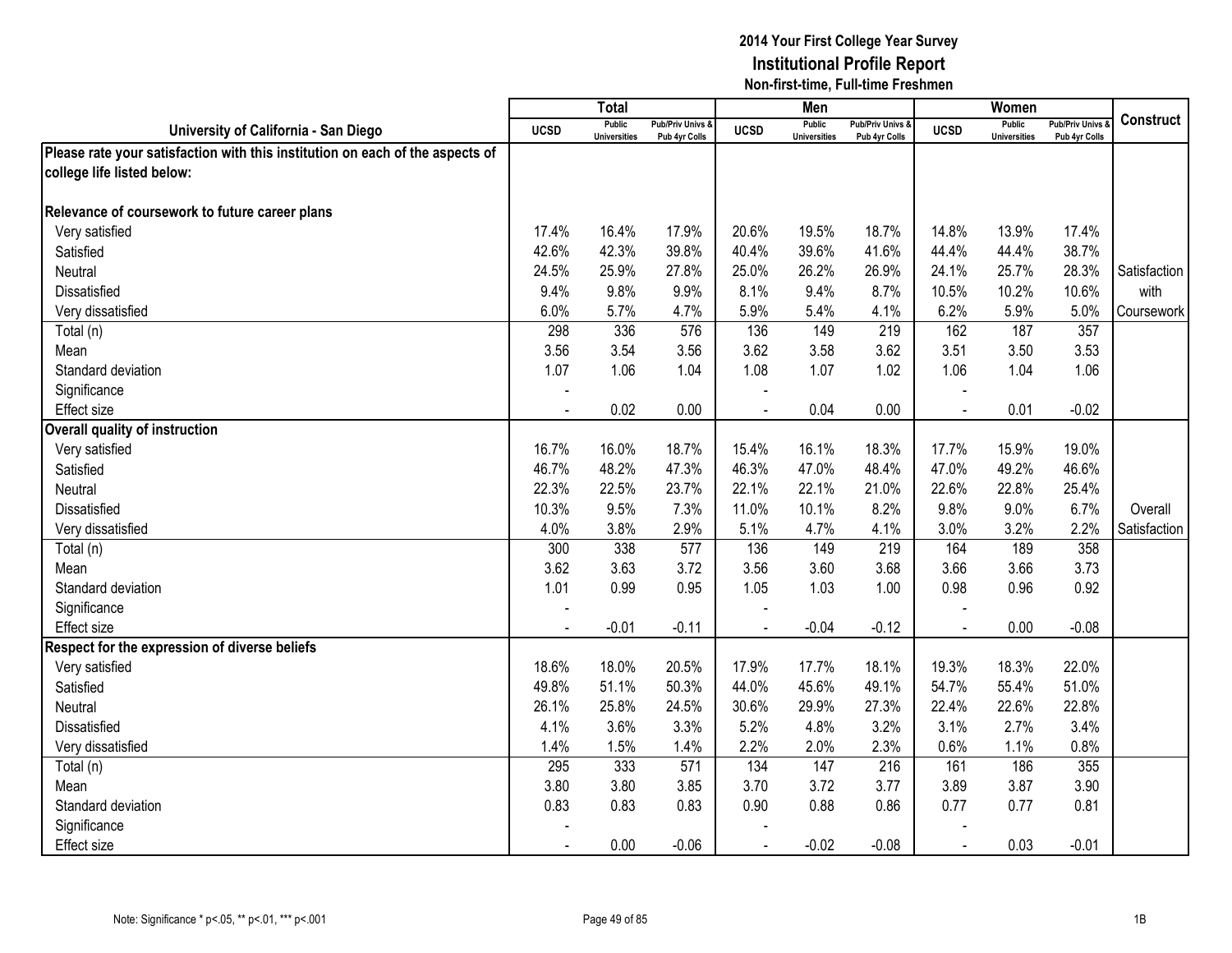|                                                                               |                | <b>Total</b>                         |                                   |                | Men                                  |                                              |                | Women                                |                                        |                  |
|-------------------------------------------------------------------------------|----------------|--------------------------------------|-----------------------------------|----------------|--------------------------------------|----------------------------------------------|----------------|--------------------------------------|----------------------------------------|------------------|
| University of California - San Diego                                          | <b>UCSD</b>    | <b>Public</b><br><b>Universities</b> | Pub/Priv Univs &<br>Pub 4yr Colls | <b>UCSD</b>    | <b>Public</b><br><b>Universities</b> | <b>Pub/Priv Univs &amp;</b><br>Pub 4yr Colls | <b>UCSD</b>    | <b>Public</b><br><b>Universities</b> | <b>Pub/Priv Univs</b><br>Pub 4yr Colls | <b>Construct</b> |
| Please rate your satisfaction with this institution on each of the aspects of |                |                                      |                                   |                |                                      |                                              |                |                                      |                                        |                  |
| college life listed below:                                                    |                |                                      |                                   |                |                                      |                                              |                |                                      |                                        |                  |
|                                                                               |                |                                      |                                   |                |                                      |                                              |                |                                      |                                        |                  |
| Availability of campus social activities                                      |                |                                      |                                   |                |                                      |                                              |                |                                      |                                        |                  |
| Very satisfied                                                                | 16.1%          | 17.0%                                | 20.3%                             | 15.0%          | 15.7%                                | 16.9%                                        | 17.1%          | 18.0%                                | 22.3%                                  |                  |
| Satisfied                                                                     | 37.9%          | 38.4%                                | 39.0%                             | 34.6%          | 35.7%                                | 36.7%                                        | 40.5%          | 40.4%                                | 40.4%                                  |                  |
| Neutral                                                                       | 30.2%          | 29.7%                                | 28.1%                             | 33.9%          | 32.1%                                | 31.9%                                        | 27.2%          | 27.9%                                | 25.8%                                  |                  |
| Dissatisfied                                                                  | 11.2%          | 10.5%                                | 9.0%                              | 11.0%          | 11.4%                                | 10.1%                                        | 11.4%          | 9.8%                                 | 8.3%                                   |                  |
| Very dissatisfied                                                             | 4.6%           | 4.3%                                 | 3.6%                              | 5.5%           | 5.0%                                 | 4.3%                                         | 3.8%           | 3.8%                                 | 3.2%                                   |                  |
| Total (n)                                                                     | 285            | 323                                  | 556                               | 127            | 140                                  | 207                                          | 158            | 183                                  | 349                                    |                  |
| Mean                                                                          | 3.50           | 3.53                                 | 3.63                              | 3.43           | 3.46                                 | 3.52                                         | 3.56           | 3.59                                 | 3.70                                   |                  |
| Standard deviation                                                            | 1.04           | 1.03                                 | 1.02                              | 1.05           | 1.05                                 | 1.03                                         | 1.03           | 1.02                                 | 1.01                                   |                  |
| Significance                                                                  |                |                                      |                                   |                |                                      |                                              |                |                                      |                                        |                  |
| Effect size                                                                   |                | $-0.03$                              | $-0.13$                           |                | $-0.03$                              | $-0.09$                                      |                | $-0.03$                              | $-0.14$                                |                  |
| Your social life                                                              |                |                                      |                                   |                |                                      |                                              |                |                                      |                                        |                  |
| Very satisfied                                                                | 11.6%          | 11.5%                                | 15.5%                             | 9.9%           | 10.4%                                | 12.2%                                        | 13.0%          | 12.3%                                | 17.4%                                  |                  |
| Satisfied                                                                     | 36.2%          | 36.9%                                | 36.6%                             | 37.4%          | 38.9%                                | 39.9%                                        | 35.2%          | 35.3%                                | 34.6%                                  |                  |
| <b>Neutral</b>                                                                | 29.4%          | 29.3%                                | 27.9%                             | 27.5%          | 25.7%                                | 26.8%                                        | 30.9%          | 32.1%                                | 28.7%                                  |                  |
| <b>Dissatisfied</b>                                                           | 15.0%          | 14.8%                                | 12.8%                             | 15.3%          | 16.0%                                | 12.2%                                        | 14.8%          | 13.9%                                | 13.2%                                  |                  |
| Very dissatisfied                                                             | 7.8%           | 7.6%                                 | 7.2%                              | 9.9%           | 9.0%                                 | 8.9%                                         | 6.2%           | 6.4%                                 | 6.2%                                   |                  |
| Total (n)                                                                     | 293            | 331                                  | 569                               | 131            | 144                                  | 213                                          | 162            | 187                                  | 356                                    |                  |
| Mean                                                                          | 3.29           | 3.30                                 | 3.40                              | 3.22           | 3.26                                 | 3.34                                         | 3.34           | 3.33                                 | 3.44                                   |                  |
| Standard deviation                                                            | 1.10           | 1.09                                 | 1.11                              | 1.13           | 1.13                                 | 1.12                                         | 1.08           | 1.07                                 | 1.11                                   |                  |
| Significance                                                                  |                |                                      |                                   |                |                                      |                                              |                |                                      |                                        |                  |
| <b>Effect size</b>                                                            |                | $-0.01$                              | $-0.10$                           |                | $-0.04$                              | $-0.11$                                      |                | 0.01                                 | $-0.09$                                |                  |
| Overall sense of community among students                                     |                |                                      |                                   |                |                                      |                                              |                |                                      |                                        |                  |
| Very satisfied                                                                | 9.5%           | 9.3%                                 | 13.6%                             | 10.6%          | 11.0%                                | 13.6%                                        | 8.6%           | 8.0%                                 | 13.5%                                  |                  |
| Satisfied                                                                     | 36.6%          | 37.5%                                | 37.9%                             | 37.1%          | 37.9%                                | 37.6%                                        | 36.2%          | 37.2%                                | 38.0%                                  |                  |
| Neutral                                                                       | 30.8%          | 31.2%                                | 29.9%                             | 28.8%          | 27.6%                                | 28.6%                                        | 32.5%          | 34.0%                                | 30.7%                                  |                  |
| <b>Dissatisfied</b>                                                           | 15.6%          | 15.0%                                | 12.5%                             | 14.4%          | 15.2%                                | 13.1%                                        | 16.6%          | 14.9%                                | 12.1%                                  |                  |
| Very dissatisfied                                                             | 7.5%           | 6.9%                                 | 6.2%                              | 9.1%           | 8.3%                                 | 7.0%                                         | 6.1%           | 5.9%                                 | 5.6%                                   |                  |
| Total (n)                                                                     | 295            | 333                                  | 568                               | 132            | 145                                  | 213                                          | 163            | 188                                  | 355                                    |                  |
| Mean                                                                          | 3.25           | 3.27                                 | 3.40                              | 3.26           | 3.28                                 | 3.38                                         | 3.25           | 3.27                                 | 3.42                                   |                  |
| Standard deviation                                                            | 1.07           | 1.05                                 | 1.06                              | 1.12           | 1.11                                 | 1.09                                         | 1.03           | 1.00                                 | 1.05                                   |                  |
| Significance                                                                  |                |                                      | $\star$                           |                |                                      |                                              |                |                                      |                                        |                  |
| <b>Effect size</b>                                                            | $\blacksquare$ | $-0.02$                              | $-0.14$                           | $\blacksquare$ | $-0.02$                              | $-0.11$                                      | $\blacksquare$ | $-0.02$                              | $-0.16$                                |                  |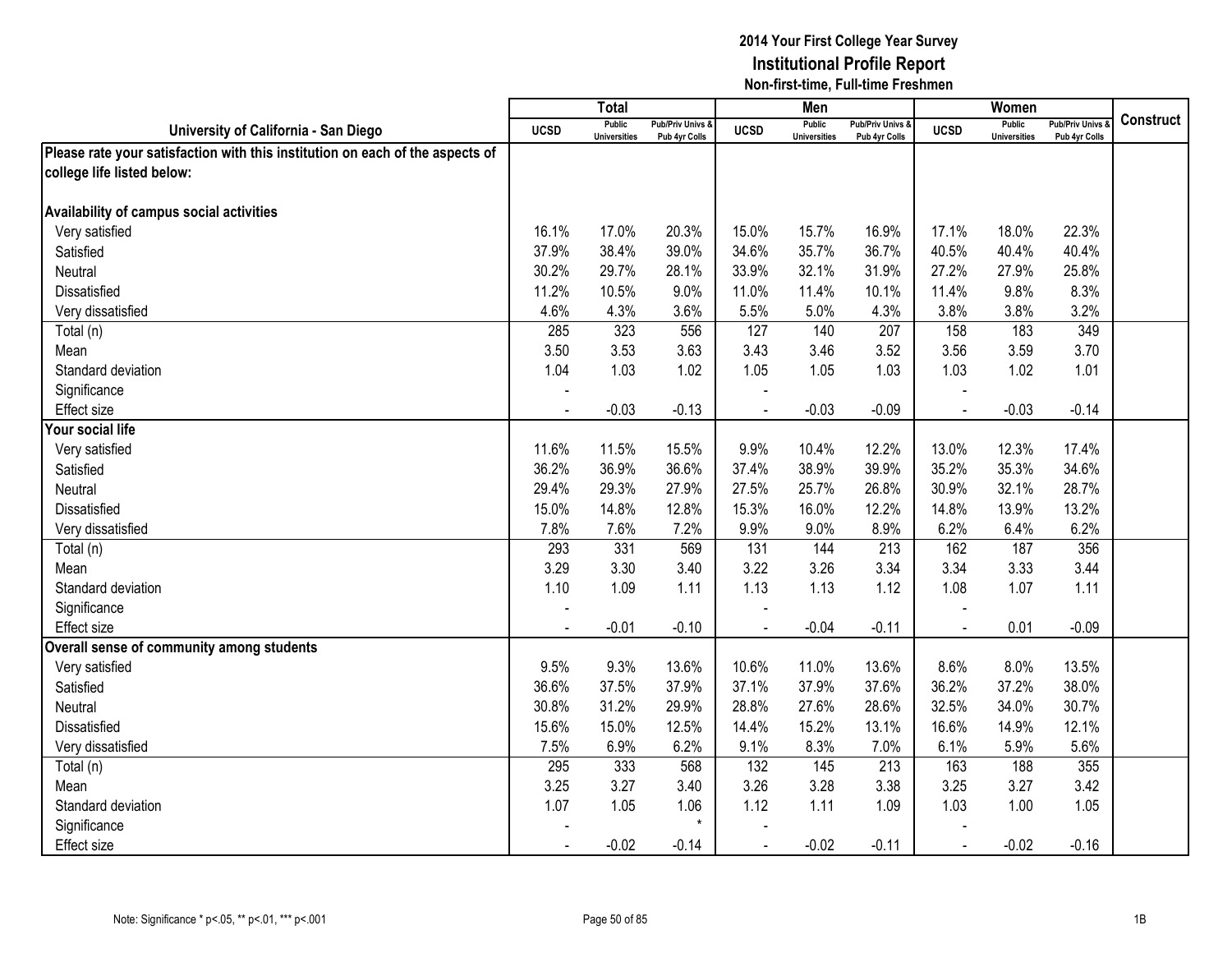|                                                                               |             | Total                         |                                   |             | Men                           |                                   |             | Women                         |                                        |                  |
|-------------------------------------------------------------------------------|-------------|-------------------------------|-----------------------------------|-------------|-------------------------------|-----------------------------------|-------------|-------------------------------|----------------------------------------|------------------|
| University of California - San Diego                                          | <b>UCSD</b> | Public<br><b>Universities</b> | Pub/Priv Univs &<br>Pub 4yr Colls | <b>UCSD</b> | Public<br><b>Universities</b> | Pub/Priv Univs &<br>Pub 4yr Colls | <b>UCSD</b> | Public<br><b>Universities</b> | <b>Pub/Priv Univs</b><br>Pub 4yr Colls | <b>Construct</b> |
| Please rate your satisfaction with this institution on each of the aspects of |             |                               |                                   |             |                               |                                   |             |                               |                                        |                  |
| college life listed below:                                                    |             |                               |                                   |             |                               |                                   |             |                               |                                        |                  |
| Overall college experience                                                    |             |                               |                                   |             |                               |                                   |             |                               |                                        |                  |
| Very satisfied                                                                | 15.4%       | 15.4%                         | 19.6%                             | 14.1%       | 14.2%                         | 17.0%                             | 16.5%       | 16.4%                         | 21.2%                                  |                  |
| Satisfied                                                                     | 47.5%       | 47.5%                         | 44.2%                             | 46.7%       | 47.3%                         | 45.0%                             | 48.2%       | 47.6%                         | 43.7%                                  |                  |
| Neutral                                                                       | 24.4%       | 24.6%                         | 25.3%                             | 25.2%       | 25.0%                         | 24.8%                             | 23.8%       | 24.3%                         | 25.6%                                  |                  |
| <b>Dissatisfied</b>                                                           | 9.0%        | 8.6%                          | 6.8%                              | 9.6%        | 9.5%                          | 9.6%                              | 8.5%        | 7.9%                          | 5.0%                                   | Overall          |
| Very dissatisfied                                                             | 3.7%        | 3.9%                          | 4.2%                              | 4.4%        | 4.1%                          | 3.7%                              | 3.0%        | 3.7%                          | 4.5%                                   | Satisfaction     |
| Total (n)                                                                     | 299         | 337                           | 577                               | 135         | 148                           | 218                               | 164         | 189                           | 359                                    |                  |
| Mean                                                                          | 3.62        | 3.62                          | 3.68                              | 3.56        | 3.58                          | 3.62                              | 3.66        | 3.65                          | 3.72                                   |                  |
| Standard deviation                                                            | 0.97        | 0.97                          | 1.00                              | 1.00        | 0.98                          | 1.00                              | 0.95        | 0.97                          | 1.00                                   |                  |
| Significance                                                                  |             |                               |                                   |             |                               |                                   |             |                               |                                        |                  |
| <b>Effect size</b>                                                            |             | 0.00                          | $-0.06$                           |             | $-0.02$                       | $-0.06$                           |             | 0.01                          | $-0.06$                                |                  |
| What is your overall grade average (as of your most recently completed        |             |                               |                                   |             |                               |                                   |             |                               |                                        |                  |
| academic term)?                                                               |             |                               |                                   |             |                               |                                   |             |                               |                                        |                  |
| A or A+                                                                       | 14.7%       | 13.9%                         | 16.0%                             | 12.9%       | 12.3%                         | 12.9%                             | 16.2%       | 15.1%                         | 17.9%                                  |                  |
| А-                                                                            | 17.9%       | 17.9%                         | 18.8%                             | 19.3%       | 17.5%                         | 20.0%                             | 16.8%       | 18.2%                         | 18.1%                                  |                  |
| $B+$                                                                          | 16.3%       | 16.2%                         | 16.8%                             | 16.4%       | 16.9%                         | 16.4%                             | 16.2%       | 15.6%                         | 17.0%                                  |                  |
| В                                                                             | 22.5%       | 23.7%                         | 21.4%                             | 24.3%       | 26.0%                         | 22.7%                             | 21.0%       | 21.9%                         | 20.6%                                  |                  |
| B-                                                                            | 14.7%       | 13.9%                         | 11.5%                             | 16.4%       | 15.6%                         | 14.2%                             | 13.2%       | 12.5%                         | 9.9%                                   |                  |
| $C+$                                                                          | 6.2%        | 6.1%                          | 6.5%                              | 4.3%        | 4.5%                          | 4.9%                              | 7.8%        | 7.3%                          | 7.4%                                   |                  |
| C                                                                             | 4.9%        | 4.9%                          | 5.1%                              | 3.6%        | 3.2%                          | 3.6%                              | 6.0%        | 6.3%                          | 6.0%                                   |                  |
| D                                                                             | 2.0%        | 1.7%                          | 1.7%                              | 2.9%        | 2.6%                          | 3.6%                              | 1.2%        | 1.0%                          | 0.5%                                   |                  |
| I did not receive grades in my courses                                        | 1.0%        | 1.7%                          | 2.2%                              | 0.0%        | 1.3%                          | 1.8%                              | 1.8%        | 2.1%                          | 2.5%                                   |                  |
| Total (n)                                                                     | 307         | 346                           | 589                               | 140         | 154                           | 225                               | 167         | 192                           | 364                                    |                  |
| Mean                                                                          | 6.42        | 6.37                          | 6.45                              | 6.46        | 6.38                          | 6.37                              | 6.38        | 6.37                          | 6.49                                   |                  |
| Standard deviation                                                            | 1.85        | 1.88                          | 1.95                              | 1.74        | 1.80                          | 1.92                              | 1.95        | 1.95                          | 1.98                                   |                  |
| Significance                                                                  |             |                               |                                   |             |                               |                                   |             |                               |                                        |                  |
| Effect size                                                                   |             | 0.03                          | $-0.02$                           |             | 0.04                          | 0.05                              |             | 0.01                          | $-0.06$                                |                  |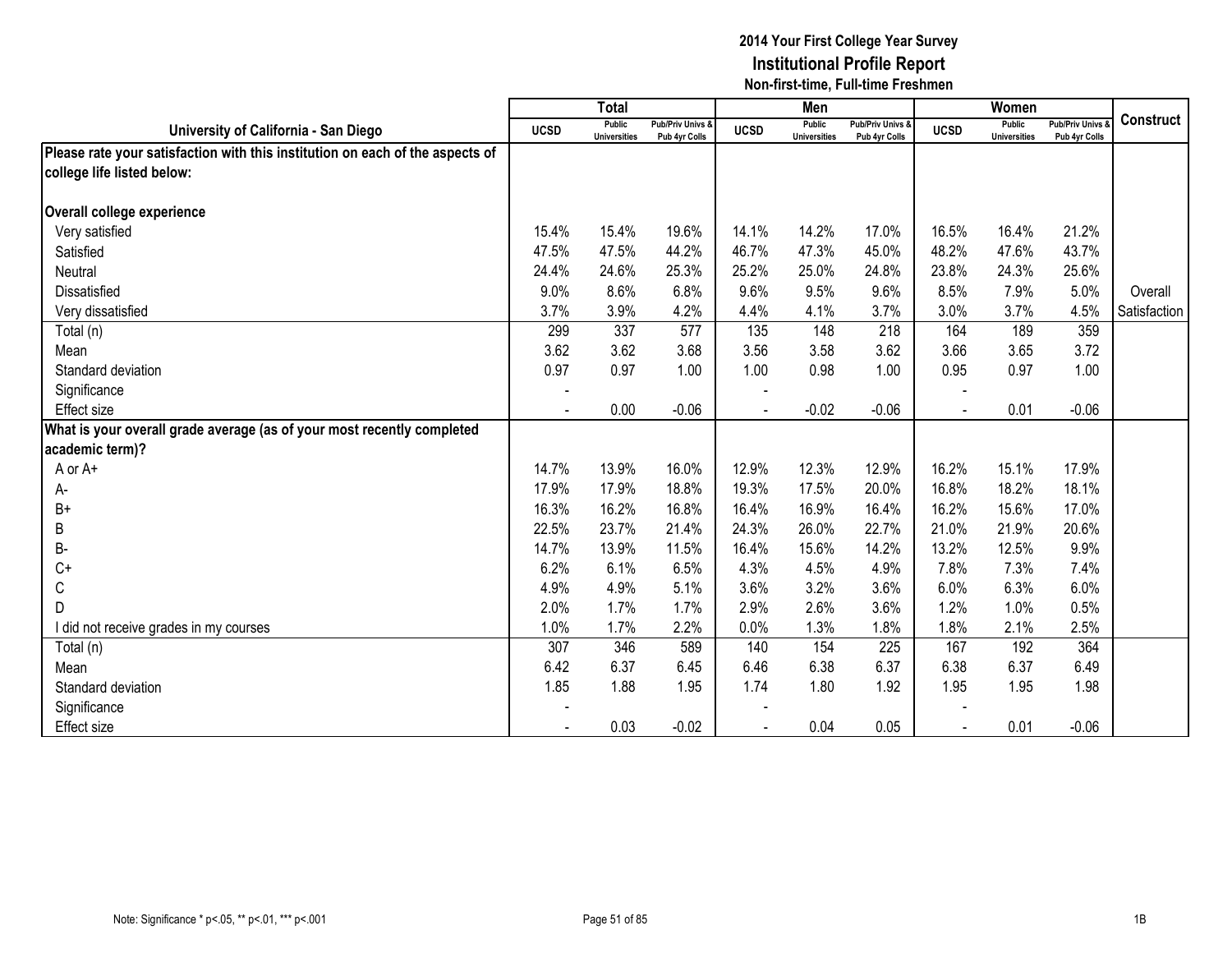|                                                                       |                | <b>Total</b>                         |                                   |                | Men                                  |                                   |                | Women                                |                                        |           |
|-----------------------------------------------------------------------|----------------|--------------------------------------|-----------------------------------|----------------|--------------------------------------|-----------------------------------|----------------|--------------------------------------|----------------------------------------|-----------|
| University of California - San Diego                                  | <b>UCSD</b>    | <b>Public</b><br><b>Universities</b> | Pub/Priv Univs &<br>Pub 4yr Colls | <b>UCSD</b>    | <b>Public</b><br><b>Universities</b> | Pub/Priv Univs &<br>Pub 4yr Colls | <b>UCSD</b>    | <b>Public</b><br><b>Universities</b> | <b>Pub/Priv Univs</b><br>Pub 4yr Colls | Construct |
| Think about your current abilities and tell us how strong or weak you |                |                                      |                                   |                |                                      |                                   |                |                                      |                                        |           |
| believe you are in each of the following areas:                       |                |                                      |                                   |                |                                      |                                   |                |                                      |                                        |           |
|                                                                       |                |                                      |                                   |                |                                      |                                   |                |                                      |                                        |           |
| General knowledge                                                     |                |                                      |                                   |                |                                      |                                   |                |                                      |                                        |           |
| A major strength                                                      | 24.2%          | 22.9%                                | 22.3%                             | 25.7%          | 25.3%                                | 28.2%                             | 22.8%          | 21.0%                                | 18.6%                                  |           |
| Somewhat strong                                                       | 50.0%          | 50.3%                                | 50.9%                             | 50.0%          | 50.0%                                | 46.8%                             | 50.0%          | 50.5%                                | 53.4%                                  |           |
| Average                                                               | 22.8%          | 24.1%                                | 24.9%                             | 20.6%          | 21.3%                                | 22.7%                             | 24.7%          | 26.3%                                | 26.3%                                  |           |
| Somewhat weak                                                         | 2.3%           | 2.1%                                 | 1.6%                              | 2.2%           | 2.0%                                 | 1.4%                              | 2.5%           | 2.2%                                 | 1.7%                                   |           |
| A major weakness                                                      | 0.7%           | 0.6%                                 | 0.3%                              | 1.5%           | 1.3%                                 | 0.9%                              | 0.0%           | 0.0%                                 | 0.0%                                   |           |
| Total (n)                                                             | 298            | 336                                  | 574                               | 136            | 150                                  | 220                               | 162            | 186                                  | 354                                    |           |
| Mean                                                                  | 3.95           | 3.93                                 | 3.93                              | 3.96           | 3.96                                 | 4.00                              | 3.93           | 3.90                                 | 3.89                                   |           |
| Standard deviation                                                    | 0.79           | 0.78                                 | 0.75                              | 0.83           | 0.82                                 | 0.81                              | 0.76           | 0.74                                 | 0.71                                   |           |
| Significance                                                          |                |                                      |                                   |                |                                      |                                   |                |                                      |                                        |           |
| Effect size                                                           |                | 0.03                                 | 0.03                              |                | 0.00                                 | $-0.05$                           |                | 0.04                                 | 0.06                                   |           |
| Knowledge of a particular field or discipline                         |                |                                      |                                   |                |                                      |                                   |                |                                      |                                        |           |
| A major strength                                                      | 21.2%          | 20.6%                                | 22.2%                             | 21.5%          | 21.5%                                | 23.7%                             | 21.0%          | 19.9%                                | 21.2%                                  |           |
| Somewhat strong                                                       | 52.2%          | 52.8%                                | 49.9%                             | 54.8%          | 56.4%                                | 53.9%                             | 50.0%          | 50.0%                                | 47.5%                                  |           |
| Average                                                               | 23.9%          | 24.2%                                | 25.5%                             | 20.0%          | 18.8%                                | 18.7%                             | 27.2%          | 28.5%                                | 29.7%                                  |           |
| Somewhat weak                                                         | 1.7%           | 1.5%                                 | 1.7%                              | 2.2%           | 2.0%                                 | 2.3%                              | 1.2%           | 1.1%                                 | 1.4%                                   |           |
| A major weakness                                                      | 1.0%           | 0.9%                                 | 0.7%                              | 1.5%           | 1.3%                                 | 1.4%                              | 0.6%           | 0.5%                                 | 0.3%                                   |           |
| Total (n)                                                             | 297            | 335                                  | 573                               | 135            | 149                                  | 219                               | 162            | 186                                  | 354                                    |           |
| Mean                                                                  | 3.91           | 3.91                                 | 3.91                              | 3.93           | 3.95                                 | 3.96                              | 3.90           | 3.88                                 | 3.88                                   |           |
| Standard deviation                                                    | 0.78           | 0.76                                 | 0.78                              | 0.80           | 0.78                                 | 0.80                              | 0.76           | 0.75                                 | 0.76                                   |           |
| Significance                                                          |                |                                      |                                   |                |                                      |                                   |                |                                      |                                        |           |
| <b>Effect size</b>                                                    |                | 0.00                                 | 0.00                              |                | $-0.03$                              | $-0.04$                           | $\overline{a}$ | 0.03                                 | 0.03                                   |           |
| Knowledge of people from different races/cultures                     |                |                                      |                                   |                |                                      |                                   |                |                                      |                                        |           |
| A major strength                                                      | 11.7%          | 12.2%                                | 12.5%                             | 10.3%          | 10.7%                                | 12.3%                             | 13.0%          | 13.4%                                | 12.7%                                  |           |
| Somewhat strong                                                       | 46.0%          | 44.3%                                | 40.9%                             | 44.9%          | 44.0%                                | 41.8%                             | 46.9%          | 44.6%                                | 40.4%                                  |           |
| Average                                                               | 35.9%          | 36.9%                                | 39.0%                             | 36.8%          | 37.3%                                | 37.7%                             | 35.2%          | 36.6%                                | 39.8%                                  |           |
| Somewhat weak                                                         | 6.0%           | 6.3%                                 | 7.3%                              | 8.1%           | 8.0%                                 | 8.2%                              | 4.3%           | 4.8%                                 | 6.8%                                   |           |
| A major weakness                                                      | 0.3%           | 0.3%                                 | 0.2%                              | 0.0%           | 0.0%                                 | 0.0%                              | 0.6%           | 0.5%                                 | 0.3%                                   |           |
| Total (n)                                                             | 298            | 336                                  | 574                               | 136            | 150                                  | 220                               | 162            | 186                                  | 354                                    |           |
| Mean                                                                  | 3.63           | 3.62                                 | 3.58                              | 3.57           | 3.57                                 | 3.58                              | 3.67           | 3.66                                 | 3.58                                   |           |
| Standard deviation                                                    | 0.78           | 0.79                                 | 0.81                              | 0.79           | 0.79                                 | 0.81                              | 0.78           | 0.79                                 | 0.81                                   |           |
| Significance                                                          |                |                                      |                                   |                |                                      |                                   |                |                                      |                                        |           |
| <b>Effect size</b>                                                    | $\blacksquare$ | 0.01                                 | 0.06                              | $\blacksquare$ | 0.00                                 | $-0.01$                           | $\blacksquare$ | 0.01                                 | 0.11                                   |           |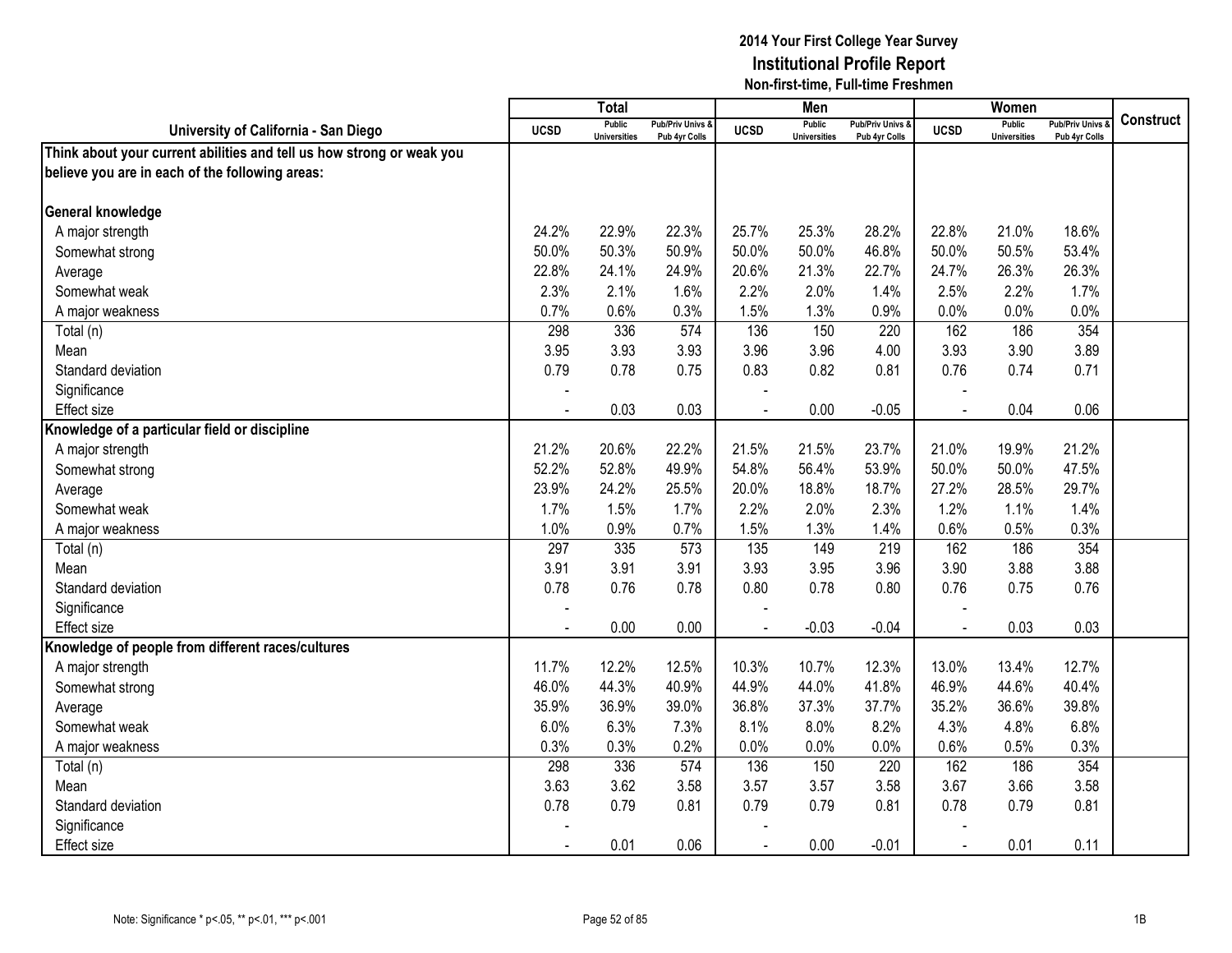|                                                                       |                | Total                                |                                   |                | Men                           |                                   |                | Women                                |                                        |                  |
|-----------------------------------------------------------------------|----------------|--------------------------------------|-----------------------------------|----------------|-------------------------------|-----------------------------------|----------------|--------------------------------------|----------------------------------------|------------------|
| University of California - San Diego                                  | <b>UCSD</b>    | <b>Public</b><br><b>Universities</b> | Pub/Priv Univs &<br>Pub 4yr Colls | <b>UCSD</b>    | Public<br><b>Universities</b> | Pub/Priv Univs &<br>Pub 4yr Colls | <b>UCSD</b>    | <b>Public</b><br><b>Universities</b> | <b>Pub/Priv Univs</b><br>Pub 4yr Colls | <b>Construct</b> |
| Think about your current abilities and tell us how strong or weak you |                |                                      |                                   |                |                               |                                   |                |                                      |                                        |                  |
| believe you are in each of the following areas:                       |                |                                      |                                   |                |                               |                                   |                |                                      |                                        |                  |
|                                                                       |                |                                      |                                   |                |                               |                                   |                |                                      |                                        |                  |
| Understanding of the problems facing your community                   |                |                                      |                                   |                |                               |                                   |                |                                      |                                        |                  |
| A major strength                                                      | 10.8%          | 10.4%                                | 12.6%                             | 8.8%           | 9.3%                          | 12.7%                             | 12.4%          | 11.4%                                | 12.5%                                  |                  |
| Somewhat strong                                                       | 34.3%          | 34.0%                                | 34.6%                             | 34.6%          | 34.7%                         | 34.5%                             | 34.2%          | 33.5%                                | 34.6%                                  |                  |
| Average                                                               | 40.4%          | 40.6%                                | 40.1%                             | 43.4%          | 42.7%                         | 42.3%                             | 37.9%          | 38.9%                                | 38.8%                                  |                  |
| Somewhat weak                                                         | 13.1%          | 13.4%                                | 11.3%                             | 11.8%          | 11.3%                         | 9.1%                              | 14.3%          | 15.1%                                | 12.7%                                  | Civic            |
| A major weakness                                                      | 1.3%           | 1.5%                                 | 1.4%                              | 1.5%           | 2.0%                          | 1.4%                              | 1.2%           | 1.1%                                 | 1.4%                                   | Awareness        |
| Total (n)                                                             | 297            | 335                                  | $\overline{573}$                  | 136            | 150                           | 220                               | 161            | 185                                  | 353                                    |                  |
| Mean                                                                  | 3.40           | 3.39                                 | 3.46                              | 3.38           | 3.38                          | 3.48                              | 3.42           | 3.39                                 | 3.44                                   |                  |
| Standard deviation                                                    | 0.90           | 0.90                                 | 0.90                              | 0.86           | 0.88                          | 0.88                              | 0.93           | 0.91                                 | 0.92                                   |                  |
| Significance                                                          |                |                                      |                                   |                |                               |                                   |                |                                      |                                        |                  |
| <b>Effect size</b>                                                    |                | 0.01                                 | $-0.07$                           |                | 0.00                          | $-0.11$                           | $\overline{a}$ | 0.03                                 | $-0.02$                                |                  |
| Understanding of national issues                                      |                |                                      |                                   |                |                               |                                   |                |                                      |                                        |                  |
| A major strength                                                      | 10.1%          | 9.3%                                 | 8.9%                              | 12.6%          | 11.4%                         | 12.8%                             | 8.1%           | 7.6%                                 | 6.5%                                   |                  |
| Somewhat strong                                                       | 26.0%          | 26.6%                                | 29.6%                             | 27.4%          | 30.9%                         | 33.0%                             | 24.8%          | 23.2%                                | 27.5%                                  |                  |
| Average                                                               | 41.2%          | 42.5%                                | 42.6%                             | 43.7%          | 41.6%                         | 41.3%                             | 39.1%          | 43.2%                                | 43.3%                                  |                  |
| Somewhat weak                                                         | 18.9%          | 18.3%                                | 15.8%                             | 13.3%          | 13.4%                         | 11.0%                             | 23.6%          | 22.2%                                | 18.7%                                  | Civic            |
| A major weakness                                                      | 3.7%           | 3.3%                                 | 3.2%                              | 3.0%           | 2.7%                          | 1.8%                              | 4.3%           | 3.8%                                 | 4.0%                                   | Awareness        |
| Total (n)                                                             | 296            | 334                                  | 571                               | 135            | 149                           | 218                               | 161            | 185                                  | 353                                    |                  |
| Mean                                                                  | 3.20           | 3.20                                 | 3.25                              | 3.33           | 3.35                          | 3.44                              | 3.09           | 3.09                                 | 3.14                                   |                  |
| Standard deviation                                                    | 0.98           | 0.96                                 | 0.93                              | 0.96           | 0.94                          | 0.92                              | 0.99           | 0.95                                 | 0.93                                   |                  |
| Significance                                                          |                |                                      |                                   |                |                               |                                   |                |                                      |                                        |                  |
| <b>Effect size</b>                                                    |                | 0.00                                 | $-0.05$                           | $\overline{a}$ | $-0.02$                       | $-0.12$                           | $\blacksquare$ | 0.00                                 | $-0.05$                                |                  |
| Understanding of global issues                                        |                |                                      |                                   |                |                               |                                   |                |                                      |                                        |                  |
| A major strength                                                      | 9.5%           | 8.7%                                 | 8.9%                              | 10.4%          | 9.4%                          | 10.5%                             | 8.7%           | 8.1%                                 | 7.9%                                   |                  |
| Somewhat strong                                                       | 27.0%          | 27.2%                                | 30.1%                             | 33.3%          | 34.9%                         | 36.5%                             | 21.7%          | 21.1%                                | 26.1%                                  |                  |
| Average                                                               | 39.5%          | 40.4%                                | 39.7%                             | 38.5%          | 38.3%                         | 37.4%                             | 40.4%          | 42.2%                                | 41.1%                                  |                  |
| Somewhat weak                                                         | 20.3%          | 19.8%                                | 17.5%                             | 14.1%          | 12.8%                         | 11.9%                             | 25.5%          | 25.4%                                | 21.0%                                  | Civic            |
| A major weakness                                                      | 3.7%           | 3.9%                                 | 3.8%                              | 3.7%           | 4.7%                          | 3.7%                              | 3.7%           | 3.2%                                 | 4.0%                                   | Awareness        |
| Total (n)                                                             | 296            | 334                                  | 572                               | 135            | 149                           | 219                               | 161            | 185                                  | 353                                    |                  |
| Mean                                                                  | 3.18           | 3.17                                 | 3.23                              | 3.33           | 3.32                          | 3.38                              | 3.06           | 3.05                                 | 3.13                                   |                  |
| Standard deviation                                                    | 0.98           | 0.97                                 | 0.97                              | 0.97           | 0.97                          | 0.95                              | 0.99           | 0.96                                 | 0.97                                   |                  |
| Significance                                                          |                |                                      |                                   |                |                               |                                   |                |                                      |                                        |                  |
| <b>Effect size</b>                                                    | $\blacksquare$ | 0.01                                 | $-0.05$                           | $\blacksquare$ | 0.01                          | $-0.05$                           | $\mathbf{r}$   | 0.01                                 | $-0.07$                                |                  |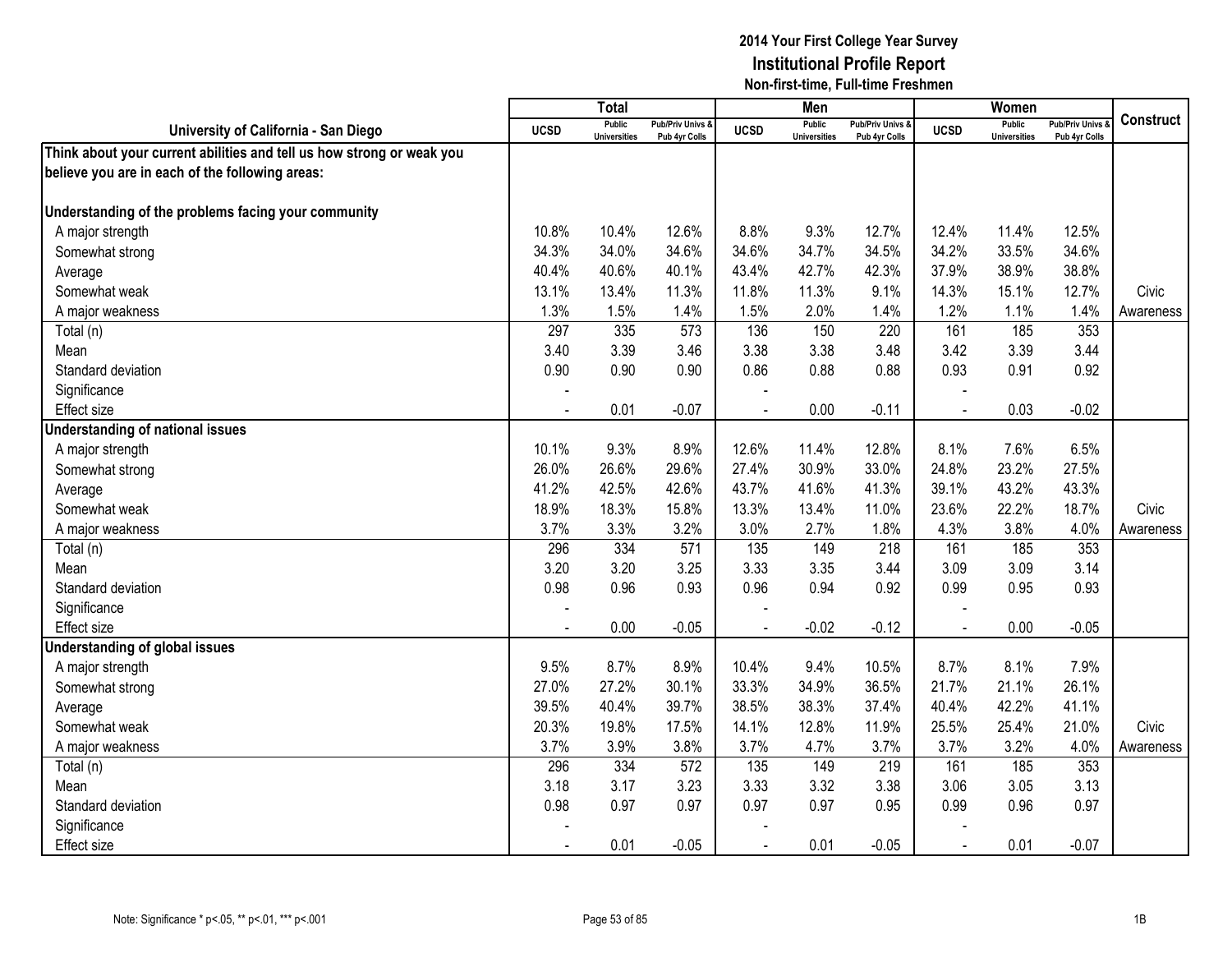|                                                                       |                | <b>Total</b>                         |                                   |             | Men                                  |                                   |                | Women                                |                                        |           |
|-----------------------------------------------------------------------|----------------|--------------------------------------|-----------------------------------|-------------|--------------------------------------|-----------------------------------|----------------|--------------------------------------|----------------------------------------|-----------|
| University of California - San Diego                                  | <b>UCSD</b>    | <b>Public</b><br><b>Universities</b> | Pub/Priv Univs &<br>Pub 4yr Colls | <b>UCSD</b> | <b>Public</b><br><b>Universities</b> | Pub/Priv Univs &<br>Pub 4yr Colls | <b>UCSD</b>    | <b>Public</b><br><b>Universities</b> | <b>Pub/Priv Univs</b><br>Pub 4yr Colls | Construct |
| Think about your current abilities and tell us how strong or weak you |                |                                      |                                   |             |                                      |                                   |                |                                      |                                        |           |
| believe you are in each of the following areas:                       |                |                                      |                                   |             |                                      |                                   |                |                                      |                                        |           |
|                                                                       |                |                                      |                                   |             |                                      |                                   |                |                                      |                                        |           |
| Ability to conduct research                                           |                |                                      |                                   |             |                                      |                                   |                |                                      |                                        |           |
| A major strength                                                      | 13.5%          | 13.5%                                | 13.8%                             | 13.2%       | 13.3%                                | 15.9%                             | 13.8%          | 13.6%                                | 12.5%                                  |           |
| Somewhat strong                                                       | 35.8%          | 33.5%                                | 34.2%                             | 37.5%       | 34.7%                                | 34.5%                             | 34.4%          | 32.6%                                | 33.9%                                  |           |
| Average                                                               | 37.8%          | 39.5%                                | 41.3%                             | 35.3%       | 38.0%                                | 38.2%                             | 40.0%          | 40.8%                                | 43.3%                                  |           |
| Somewhat weak                                                         | 10.5%          | 11.4%                                | 9.3%                              | 9.6%        | 10.0%                                | 8.6%                              | 11.3%          | 12.5%                                | 9.7%                                   |           |
| A major weakness                                                      | 2.4%           | 2.1%                                 | 1.4%                              | 4.4%        | 4.0%                                 | 2.7%                              | 0.6%           | 0.5%                                 | 0.6%                                   |           |
| Total (n)                                                             | 296            | 334                                  | 571                               | 136         | 150                                  | 220                               | 160            | 184                                  | 351                                    |           |
| Mean                                                                  | 3.48           | 3.45                                 | 3.50                              | 3.46        | 3.43                                 | 3.52                              | 3.49           | 3.46                                 | 3.48                                   |           |
| Standard deviation                                                    | 0.93           | 0.93                                 | 0.89                              | 0.99        | 0.98                                 | 0.95                              | 0.89           | 0.90                                 | 0.85                                   |           |
| Significance                                                          |                |                                      |                                   |             |                                      |                                   |                |                                      |                                        |           |
| Effect size                                                           |                | 0.03                                 | $-0.02$                           |             | 0.03                                 | $-0.06$                           |                | 0.03                                 | 0.01                                   |           |
| Ability to work as part of a team                                     |                |                                      |                                   |             |                                      |                                   |                |                                      |                                        |           |
| A major strength                                                      | 32.4%          | 31.4%                                | 30.9%                             | 34.1%       | 33.6%                                | 32.9%                             | 31.1%          | 29.7%                                | 29.7%                                  |           |
| Somewhat strong                                                       | 40.2%          | 40.4%                                | 42.0%                             | 40.7%       | 41.6%                                | 42.0%                             | 39.8%          | 39.5%                                | 41.9%                                  |           |
| Average                                                               | 23.0%          | 23.4%                                | 23.8%                             | 21.5%       | 20.1%                                | 21.5%                             | 24.2%          | 25.9%                                | 25.2%                                  |           |
| Somewhat weak                                                         | 3.4%           | 3.9%                                 | 2.6%                              | 1.5%        | 2.7%                                 | 2.3%                              | 5.0%           | 4.9%                                 | 2.8%                                   |           |
| A major weakness                                                      | 1.0%           | 0.9%                                 | 0.7%                              | 2.2%        | 2.0%                                 | 1.4%                              | 0.0%           | 0.0%                                 | 0.3%                                   |           |
| Total (n)                                                             | 296            | 334                                  | $\overline{572}$                  | 135         | 149                                  | 219                               | 161            | 185                                  | 353                                    |           |
| Mean                                                                  | 4.00           | 3.98                                 | 4.00                              | 4.03        | 4.02                                 | 4.03                              | 3.97           | 3.94                                 | 3.98                                   |           |
| Standard deviation                                                    | 0.88           | 0.89                                 | 0.85                              | 0.91        | 0.91                                 | 0.87                              | 0.87           | 0.87                                 | 0.83                                   |           |
| Significance                                                          |                |                                      |                                   |             |                                      |                                   |                |                                      |                                        |           |
| <b>Effect size</b>                                                    |                | 0.02                                 | 0.00                              |             | 0.01                                 | 0.00                              | $\blacksquare$ | 0.03                                 | $-0.01$                                |           |
| <b>Critical thinking skills</b>                                       |                |                                      |                                   |             |                                      |                                   |                |                                      |                                        |           |
| A major strength                                                      | 33.7%          | 31.3%                                | 30.7%                             | 35.3%       | 34.0%                                | 34.1%                             | 32.3%          | 29.2%                                | 28.6%                                  |           |
| Somewhat strong                                                       | 41.4%          | 43.0%                                | 42.2%                             | 42.6%       | 44.7%                                | 44.1%                             | 40.4%          | 41.6%                                | 41.1%                                  |           |
| Average                                                               | 20.5%          | 21.8%                                | 24.3%                             | 15.4%       | 15.3%                                | 17.7%                             | 24.8%          | 27.0%                                | 28.3%                                  |           |
| Somewhat weak                                                         | 3.7%           | 3.3%                                 | 2.3%                              | 5.1%        | 4.7%                                 | 3.2%                              | 2.5%           | 2.2%                                 | 1.7%                                   |           |
| A major weakness                                                      | 0.7%           | 0.6%                                 | 0.5%                              | 1.5%        | 1.3%                                 | 0.9%                              | 0.0%           | 0.0%                                 | 0.3%                                   |           |
| Total (n)                                                             | 297            | 335                                  | 573                               | 136         | 150                                  | 220                               | 161            | 185                                  | 353                                    |           |
| Mean                                                                  | 4.04           | 4.01                                 | 4.00                              | 4.05        | 4.05                                 | 4.07                              | 4.02           | 3.98                                 | 3.96                                   |           |
| Standard deviation                                                    | 0.87           | 0.85                                 | 0.83                              | 0.92        | 0.90                                 | 0.85                              | 0.82           | 0.81                                 | 0.81                                   |           |
| Significance                                                          |                |                                      |                                   |             |                                      |                                   |                |                                      |                                        |           |
| <b>Effect size</b>                                                    | $\blacksquare$ | 0.04                                 | 0.05                              | $\sim$      | 0.00                                 | $-0.02$                           | $\blacksquare$ | 0.05                                 | 0.07                                   |           |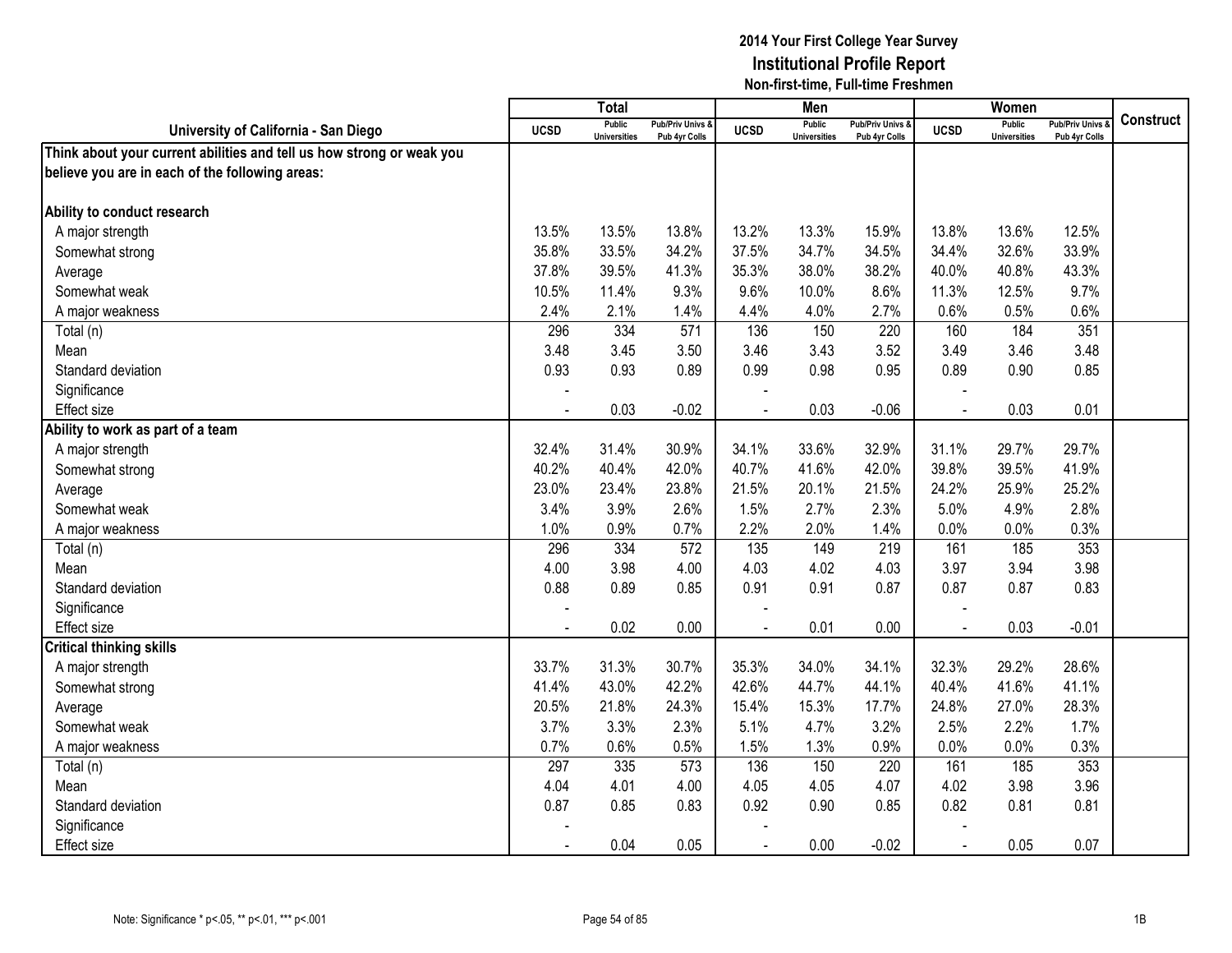|                                                                       |                          | <b>Total</b>                  |                                   |             | Men                                  |                                   |             | Women                         |                                        |                  |
|-----------------------------------------------------------------------|--------------------------|-------------------------------|-----------------------------------|-------------|--------------------------------------|-----------------------------------|-------------|-------------------------------|----------------------------------------|------------------|
| University of California - San Diego                                  | <b>UCSD</b>              | Public<br><b>Universities</b> | Pub/Priv Univs &<br>Pub 4yr Colls | <b>UCSD</b> | <b>Public</b><br><b>Universities</b> | Pub/Priv Univs &<br>Pub 4yr Colls | <b>UCSD</b> | Public<br><b>Universities</b> | <b>Pub/Priv Univs</b><br>Pub 4yr Colls | <b>Construct</b> |
| Think about your current abilities and tell us how strong or weak you |                          |                               |                                   |             |                                      |                                   |             |                               |                                        |                  |
| believe you are in each of the following areas:                       |                          |                               |                                   |             |                                      |                                   |             |                               |                                        |                  |
|                                                                       |                          |                               |                                   |             |                                      |                                   |             |                               |                                        |                  |
| <b>Problem-solving skills</b>                                         |                          |                               |                                   |             |                                      |                                   |             |                               |                                        |                  |
| A major strength                                                      | 31.6%                    | 30.1%                         | 31.1%                             | 33.3%       | 32.2%                                | 33.8%                             | 30.2%       | 28.5%                         | 29.4%                                  |                  |
| Somewhat strong                                                       | 44.8%                    | 45.1%                         | 43.6%                             | 46.7%       | 49.0%                                | 45.7%                             | 43.2%       | 41.9%                         | 42.4%                                  |                  |
| Average                                                               | 20.9%                    | 22.1%                         | 23.0%                             | 17.0%       | 16.1%                                | 18.7%                             | 24.1%       | 26.9%                         | 25.7%                                  |                  |
| Somewhat weak                                                         | 2.4%                     | 2.4%                          | 2.1%                              | 2.2%        | 2.0%                                 | 1.4%                              | 2.5%        | 2.7%                          | 2.5%                                   |                  |
| A major weakness                                                      | 0.3%                     | 0.3%                          | 0.2%                              | 0.7%        | 0.7%                                 | 0.5%                              | 0.0%        | 0.0%                          | 0.0%                                   |                  |
| Total (n)                                                             | 297                      | 335                           | 573                               | 135         | 149                                  | 219                               | 162         | 186                           | 354                                    |                  |
| Mean                                                                  | 4.05                     | 4.02                          | 4.03                              | 4.10        | 4.10                                 | 4.11                              | 4.01        | 3.96                          | 3.99                                   |                  |
| Standard deviation                                                    | 0.81                     | 0.80                          | 0.80                              | 0.81        | 0.79                                 | 0.78                              | 0.80        | 0.81                          | 0.81                                   |                  |
| Significance                                                          | $\overline{\phantom{0}}$ |                               |                                   |             |                                      |                                   |             |                               |                                        |                  |
| Effect size                                                           |                          | 0.04                          | 0.02                              |             | 0.00                                 | $-0.01$                           |             | 0.06                          | 0.02                                   |                  |
| <b>Foreign Language ability</b>                                       |                          |                               |                                   |             |                                      |                                   |             |                               |                                        |                  |
| A major strength                                                      | 11.8%                    | 10.7%                         | 12.4%                             | 11.1%       | 10.1%                                | 12.3%                             | 12.3%       | 11.3%                         | 12.4%                                  |                  |
| Somewhat strong                                                       | 24.6%                    | 26.3%                         | 22.2%                             | 24.4%       | 25.5%                                | 21.9%                             | 24.7%       | 26.9%                         | 22.3%                                  |                  |
| Average                                                               | 27.3%                    | 27.5%                         | 25.5%                             | 29.6%       | 29.5%                                | 28.8%                             | 25.3%       | 25.8%                         | 23.4%                                  |                  |
| Somewhat weak                                                         | 20.2%                    | 20.9%                         | 22.2%                             | 15.6%       | 16.8%                                | 17.4%                             | 24.1%       | 24.2%                         | 25.1%                                  |                  |
| A major weakness                                                      | 16.2%                    | 14.6%                         | 17.8%                             | 19.3%       | 18.1%                                | 19.6%                             | 13.6%       | 11.8%                         | 16.7%                                  |                  |
| Total (n)                                                             | 297                      | 335                           | 573                               | 135         | 149                                  | 219                               | 162         | 186                           | 354                                    |                  |
| Mean                                                                  | 2.96                     | 2.98                          | 2.89                              | 2.93        | 2.93                                 | 2.90                              | 2.98        | 3.02                          | 2.89                                   |                  |
| Standard deviation                                                    | 1.25                     | 1.22                          | 1.28                              | 1.27        | 1.25                                 | 1.29                              | 1.24        | 1.20                          | 1.28                                   |                  |
| Significance                                                          |                          |                               |                                   |             |                                      |                                   |             |                               |                                        |                  |
| Effect size                                                           |                          | $-0.02$                       | 0.05                              |             | 0.00                                 | 0.02                              |             | $-0.03$                       | 0.07                                   |                  |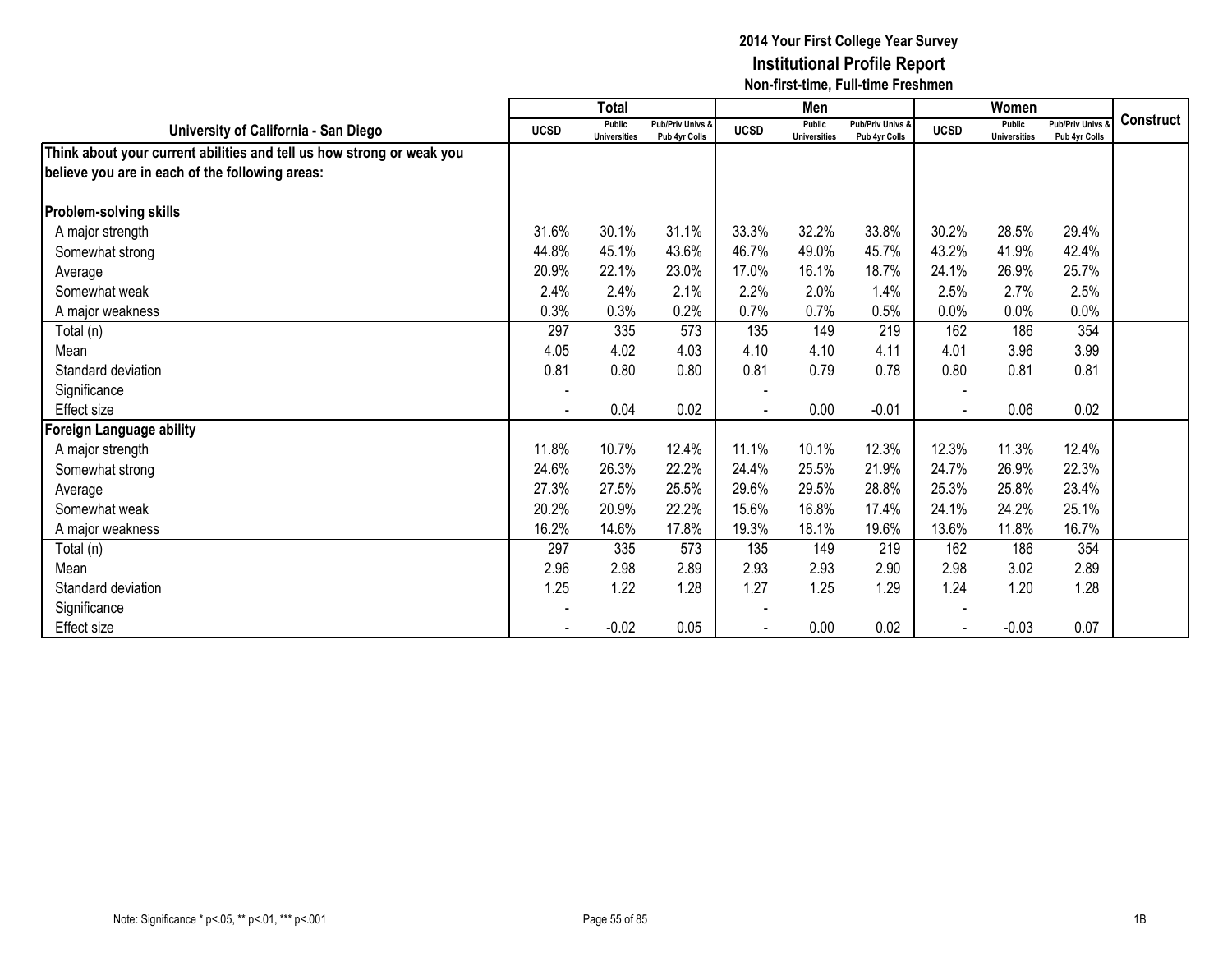|                                                                       |             | <b>Total</b>                         |                                   |             | Men                                  |                                   |             | Women                                |                                        |                  |
|-----------------------------------------------------------------------|-------------|--------------------------------------|-----------------------------------|-------------|--------------------------------------|-----------------------------------|-------------|--------------------------------------|----------------------------------------|------------------|
| University of California - San Diego                                  | <b>UCSD</b> | <b>Public</b><br><b>Universities</b> | Pub/Priv Univs &<br>Pub 4yr Colls | <b>UCSD</b> | <b>Public</b><br><b>Universities</b> | Pub/Priv Univs &<br>Pub 4yr Colls | <b>UCSD</b> | <b>Public</b><br><b>Universities</b> | <b>Pub/Priv Univs</b><br>Pub 4yr Colls | <b>Construct</b> |
| Where did you primarily live while attending college this past year?  |             |                                      |                                   |             |                                      |                                   |             |                                      |                                        |                  |
|                                                                       |             |                                      |                                   |             |                                      |                                   |             |                                      |                                        |                  |
| On campus special interest housing                                    |             |                                      |                                   |             |                                      |                                   |             |                                      |                                        |                  |
| First-year student housing                                            | 1.0%        | 3.0%                                 | 4.1%                              | 0.7%        | 2.0%                                 | 3.2%                              | 1.2%        | 3.7%                                 | 4.7%                                   |                  |
| Cultural or minority student housing                                  | 0.0%        | 0.0%                                 | 0.0%                              | 0.0%        | 0.0%                                 | 0.0%                              | 0.0%        | 0.0%                                 | 0.0%                                   |                  |
| Single-sex housing                                                    | 0.3%        | 0.3%                                 | 0.3%                              | 0.7%        | 0.7%                                 | 0.9%                              | 0.0%        | 0.0%                                 | 0.0%                                   |                  |
| Special academic program housing                                      | 0.3%        | 0.3%                                 | 1.7%                              | 0.7%        | 0.7%                                 | 0.9%                              | 0.0%        | 0.0%                                 | 2.2%                                   |                  |
| Other special interest housing                                        | 0.7%        | 0.6%                                 | 0.3%                              | 0.7%        | 0.7%                                 | 0.5%                              | 0.6%        | 0.5%                                 | 0.3%                                   |                  |
| On campus regular college housing                                     |             |                                      |                                   |             |                                      |                                   |             |                                      |                                        |                  |
| Residence hall                                                        | 6.7%        | 12.5%                                | 20.7%                             | 8.1%        | 13.3%                                | 18.6%                             | 5.5%        | 11.8%                                | 22.1%                                  |                  |
| Apartment                                                             | 25.1%       | 22.3%                                | 15.2%                             | 24.3%       | 22.0%                                | 16.7%                             | 25.8%       | 22.5%                                | 14.2%                                  |                  |
| Fraternity or sorority housing                                        | 0.0%        | 0.3%                                 | 0.3%                              | 0.0%        | 0.0%                                 | 0.0%                              | 0.0%        | 0.5%                                 | 0.6%                                   |                  |
| Other residential housing                                             | 2.3%        | 2.1%                                 | 1.2%                              | 1.5%        | 1.3%                                 | 0.9%                              | 3.1%        | 2.7%                                 | 1.4%                                   |                  |
| Off campus                                                            |             |                                      |                                   |             |                                      |                                   |             |                                      |                                        |                  |
| At home with family                                                   | 16.1%       | 15.4%                                | 19.0%                             | 14.0%       | 13.3%                                | 16.3%                             | 17.8%       | 17.1%                                | 20.7%                                  |                  |
| Fraternity or sorority                                                | 0.0%        | 0.0%                                 | 0.0%                              | 0.0%        | 0.0%                                 | 0.0%                              | 0.0%        | 0.0%                                 | 0.0%                                   |                  |
| Rented apartment or house                                             | 43.8%       | 40.1%                                | 33.2%                             | 44.9%       | 42.0%                                | 36.7%                             | 42.9%       | 38.5%                                | 31.0%                                  |                  |
| Other                                                                 | 3.7%        | 3.3%                                 | 3.8%                              | 4.4%        | 4.0%                                 | 5.4%                              | 3.1%        | 2.7%                                 | 2.8%                                   |                  |
| Total (n)                                                             | 299         | 337                                  | 579                               | 136         | 150                                  | 221                               | 163         | 187                                  | 358                                    |                  |
| Indicate the importance to you personally of each of the following:   |             |                                      |                                   |             |                                      |                                   |             |                                      |                                        |                  |
|                                                                       |             |                                      |                                   |             |                                      |                                   |             |                                      |                                        |                  |
| Becoming accomplished in one of the performing arts (acting, dancing, |             |                                      |                                   |             |                                      |                                   |             |                                      |                                        |                  |
| etc.)                                                                 |             |                                      |                                   |             |                                      |                                   |             |                                      |                                        |                  |
| Essential                                                             | 6.8%        | 8.1%                                 | 8.4%                              | 5.9%        | 8.0%                                 | 7.8%                              | 7.5%        | 8.2%                                 | 8.8%                                   |                  |
| Very important                                                        | 12.8%       | 12.3%                                | 11.8%                             | 14.0%       | 13.3%                                | 14.2%                             | 11.9%       | 11.4%                                | 10.3%                                  |                  |
| Somewhat important                                                    | 25.7%       | 26.6%                                | 26.5%                             | 26.5%       | 27.3%                                | 28.0%                             | 25.0%       | 26.1%                                | 25.6%                                  |                  |
| Not important                                                         | 54.7%       | 53.0%                                | 53.3%                             | 53.7%       | 51.3%                                | 50.0%                             | 55.6%       | 54.3%                                | 55.3%                                  |                  |
| Total (n)                                                             | 296         | 334                                  | 569                               | 136         | 150                                  | 218                               | 160         | 184                                  | 351                                    |                  |
| Mean                                                                  | 1.72        | 1.75                                 | 1.75                              | 1.72        | 1.78                                 | 1.80                              | 1.71        | 1.73                                 | 1.73                                   |                  |
| Standard deviation                                                    | 0.93        | 0.96                                 | 0.96                              | 0.92        | 0.96                                 | 0.96                              | 0.95        | 0.96                                 | 0.97                                   |                  |
| Significance                                                          |             |                                      |                                   |             |                                      |                                   |             |                                      |                                        |                  |
| <b>Effect size</b>                                                    |             | $-0.03$                              | $-0.03$                           |             | $-0.06$                              | $-0.08$                           | $\sim$      | $-0.02$                              | $-0.02$                                |                  |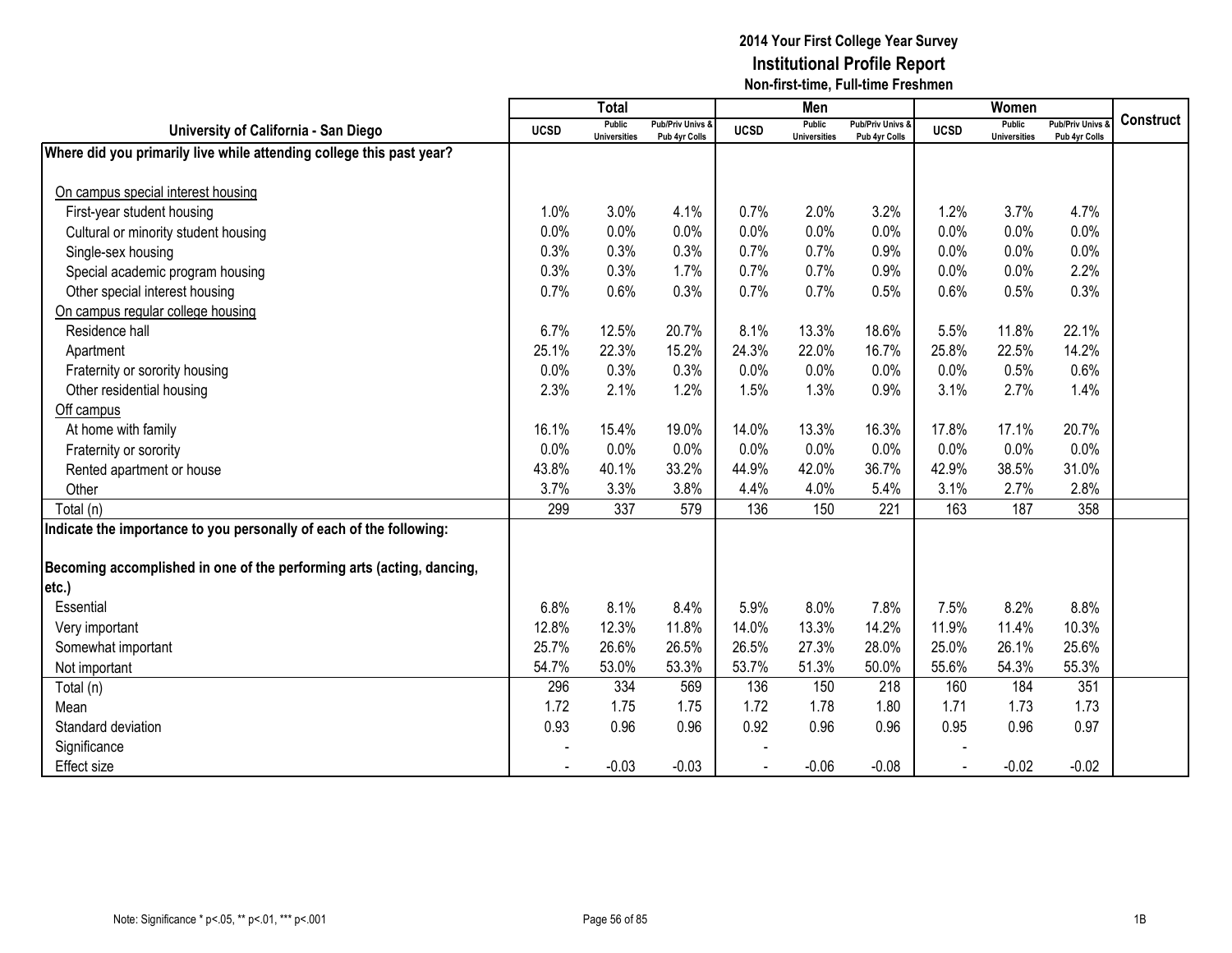|                                                                          |             | <b>Total</b>                         |                                   |             | Men                                  |                                   |             | Women                                |                                        |                  |
|--------------------------------------------------------------------------|-------------|--------------------------------------|-----------------------------------|-------------|--------------------------------------|-----------------------------------|-------------|--------------------------------------|----------------------------------------|------------------|
| University of California - San Diego                                     | <b>UCSD</b> | <b>Public</b><br><b>Universities</b> | Pub/Priv Univs &<br>Pub 4yr Colls | <b>UCSD</b> | <b>Public</b><br><b>Universities</b> | Pub/Priv Univs &<br>Pub 4yr Colls | <b>UCSD</b> | <b>Public</b><br><b>Universities</b> | <b>Pub/Priv Univs</b><br>Pub 4yr Colls | <b>Construct</b> |
| Indicate the importance to you personally of each of the following:      |             |                                      |                                   |             |                                      |                                   |             |                                      |                                        |                  |
|                                                                          |             |                                      |                                   |             |                                      |                                   |             |                                      |                                        |                  |
| Becoming an authority in my field                                        |             |                                      |                                   |             |                                      |                                   |             |                                      |                                        |                  |
| Essential                                                                | 20.1%       | 20.8%                                | 22.7%                             | 20.7%       | 21.5%                                | 23.5%                             | 19.6%       | 20.3%                                | 22.1%                                  |                  |
| Very important                                                           | 37.2%       | 38.4%                                | 38.9%                             | 40.7%       | 40.9%                                | 42.9%                             | 34.2%       | 36.3%                                | 36.5%                                  |                  |
| Somewhat important                                                       | 32.4%       | 29.9%                                | 29.0%                             | 28.9%       | 27.5%                                | 25.8%                             | 35.4%       | 31.9%                                | 31.0%                                  |                  |
| Not important                                                            | 10.2%       | 10.9%                                | 9.4%                              | 9.6%        | 10.1%                                | 7.8%                              | 10.8%       | 11.5%                                | 10.3%                                  |                  |
| Total (n)                                                                | 293         | 331                                  | 565                               | 135         | 149                                  | 217                               | 158         | 182                                  | 348                                    |                  |
| Mean                                                                     | 2.67        | 2.69                                 | 2.75                              | 2.73        | 2.74                                 | 2.82                              | 2.63        | 2.65                                 | 2.70                                   |                  |
| Standard deviation                                                       | 0.91        | 0.92                                 | 0.91                              | 0.90        | 0.91                                 | 0.88                              | 0.92        | 0.93                                 | 0.93                                   |                  |
| Significance                                                             |             |                                      |                                   |             |                                      |                                   |             |                                      |                                        |                  |
| <b>Effect size</b>                                                       |             | $-0.02$                              | $-0.09$                           |             | $-0.01$                              | $-0.10$                           |             | $-0.02$                              | $-0.08$                                |                  |
| Obtaining recognition from my colleagues for contributions to my special |             |                                      |                                   |             |                                      |                                   |             |                                      |                                        |                  |
| field                                                                    |             |                                      |                                   |             |                                      |                                   |             |                                      |                                        |                  |
| Essential                                                                | 14.3%       | 15.1%                                | 16.8%                             | 15.6%       | 15.4%                                | 18.0%                             | 13.2%       | 14.8%                                | 16.1%                                  |                  |
| Very important                                                           | 37.1%       | 38.6%                                | 39.3%                             | 36.3%       | 37.6%                                | 40.1%                             | 37.7%       | 39.3%                                | 38.8%                                  |                  |
| Somewhat important                                                       | 36.7%       | 34.6%                                | 33.6%                             | 33.3%       | 32.2%                                | 29.5%                             | 39.6%       | 36.6%                                | 36.2%                                  |                  |
| Not important                                                            | 11.9%       | 11.7%                                | 10.3%                             | 14.8%       | 14.8%                                | 12.4%                             | 9.4%        | 9.3%                                 | 8.9%                                   |                  |
| Total (n)                                                                | 294         | 332                                  | 565                               | 135         | 149                                  | 217                               | 159         | 183                                  | 348                                    |                  |
| Mean                                                                     | 2.54        | 2.57                                 | 2.63                              | 2.53        | 2.54                                 | 2.64                              | 2.55        | 2.60                                 | 2.62                                   |                  |
| Standard deviation                                                       | 0.88        | 0.89                                 | 0.88                              | 0.93        | 0.93                                 | 0.92                              | 0.84        | 0.85                                 | 0.86                                   |                  |
| Significance                                                             |             |                                      |                                   |             |                                      |                                   |             |                                      |                                        |                  |
| <b>Effect size</b>                                                       |             | $-0.03$                              | $-0.10$                           |             | $-0.01$                              | $-0.12$                           |             | $-0.06$                              | $-0.08$                                |                  |
| Influencing the political structure                                      |             |                                      |                                   |             |                                      |                                   |             |                                      |                                        |                  |
| Essential                                                                | 7.5%        | 7.6%                                 | 7.6%                              | 9.0%        | 9.5%                                 | 8.8%                              | 6.3%        | 6.0%                                 | 6.9%                                   |                  |
| Very important                                                           | 17.1%       | 16.0%                                | 16.1%                             | 14.9%       | 14.2%                                | 16.2%                             | 18.9%       | 17.5%                                | 16.0%                                  |                  |
| Somewhat important                                                       | 33.4%       | 34.1%                                | 38.0%                             | 32.8%       | 33.8%                                | 37.5%                             | 34.0%       | 34.4%                                | 38.3%                                  |                  |
| Not important                                                            | 42.0%       | 42.3%                                | 38.3%                             | 43.3%       | 42.6%                                | 37.5%                             | 40.9%       | 42.1%                                | 38.9%                                  |                  |
| Total (n)                                                                | 293         | 331                                  | 566                               | 134         | 148                                  | 216                               | 159         | 183                                  | 350                                    |                  |
| Mean                                                                     | 1.90        | 1.89                                 | 1.93                              | 1.90        | 1.91                                 | 1.96                              | 1.91        | 1.87                                 | 1.91                                   |                  |
| Standard deviation                                                       | 0.94        | 0.94                                 | 0.92                              | 0.97        | 0.97                                 | 0.94                              | 0.92        | 0.91                                 | 0.90                                   |                  |
| Significance                                                             |             |                                      |                                   |             |                                      |                                   |             |                                      |                                        |                  |
| <b>Effect size</b>                                                       |             | 0.01                                 | $-0.03$                           |             | $-0.01$                              | $-0.06$                           |             | 0.04                                 | 0.00                                   |                  |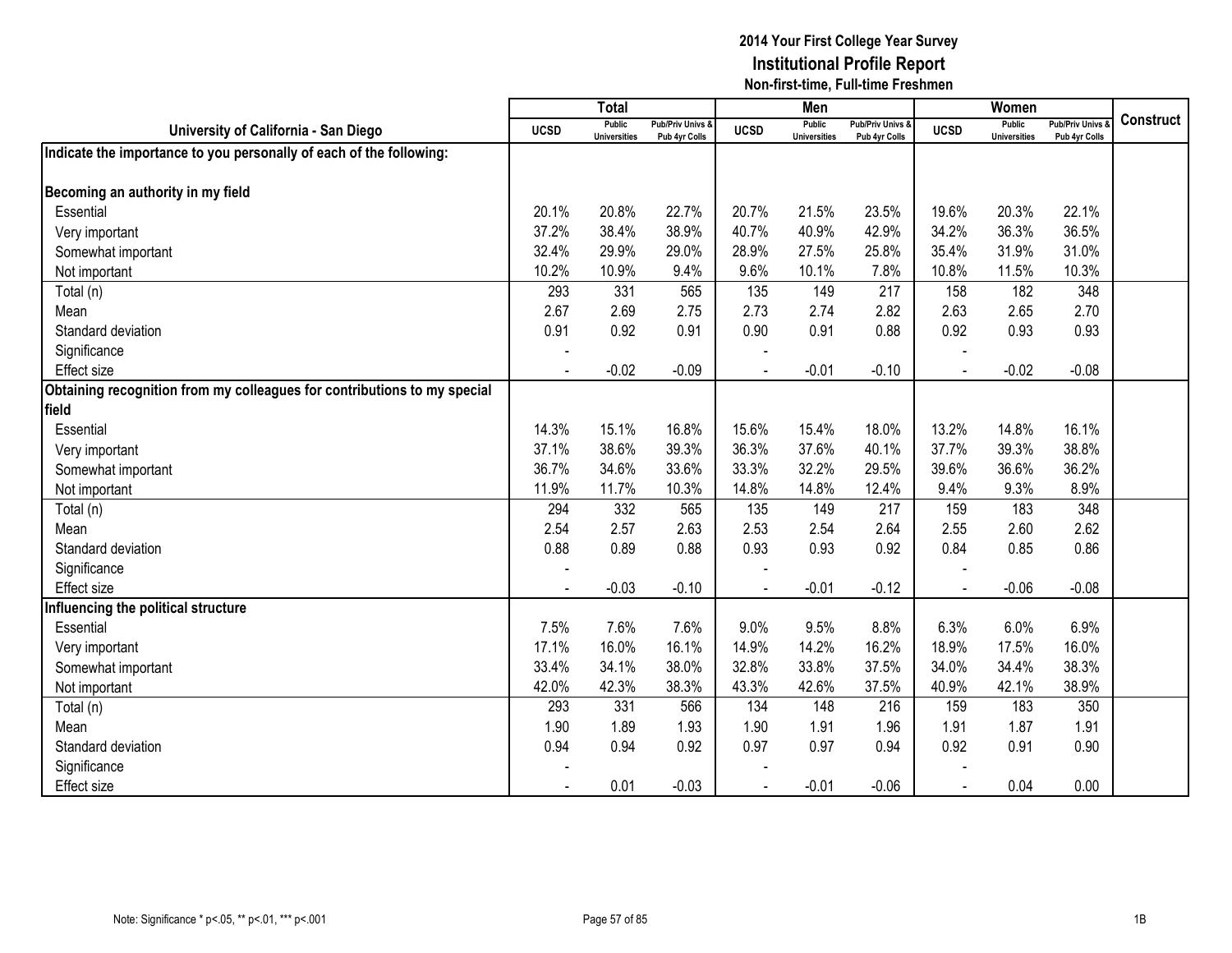|                                                                     |                | <b>Total</b>                         |                                   |                | Men                                  |                                              |              | Women                                |                                        |                  |
|---------------------------------------------------------------------|----------------|--------------------------------------|-----------------------------------|----------------|--------------------------------------|----------------------------------------------|--------------|--------------------------------------|----------------------------------------|------------------|
| University of California - San Diego                                | <b>UCSD</b>    | <b>Public</b><br><b>Universities</b> | Pub/Priv Univs &<br>Pub 4yr Colls | <b>UCSD</b>    | <b>Public</b><br><b>Universities</b> | <b>Pub/Priv Univs &amp;</b><br>Pub 4yr Colls | <b>UCSD</b>  | <b>Public</b><br><b>Universities</b> | <b>Pub/Priv Univs</b><br>Pub 4yr Colls | <b>Construct</b> |
| Indicate the importance to you personally of each of the following: |                |                                      |                                   |                |                                      |                                              |              |                                      |                                        |                  |
|                                                                     |                |                                      |                                   |                |                                      |                                              |              |                                      |                                        |                  |
| Influencing social values                                           |                |                                      |                                   |                |                                      |                                              |              |                                      |                                        |                  |
| Essential                                                           | 13.3%          | 13.3%                                | 15.9%                             | 8.1%           | 9.4%                                 | 10.6%                                        | 17.7%        | 16.5%                                | 19.2%                                  |                  |
| Very important                                                      | 33.8%          | 33.5%                                | 33.4%                             | 31.1%          | 29.5%                                | 33.2%                                        | 36.1%        | 36.8%                                | 33.5%                                  |                  |
| Somewhat important                                                  | 35.2%          | 35.6%                                | 35.7%                             | 36.3%          | 36.9%                                | 36.4%                                        | 34.2%        | 34.6%                                | 35.2%                                  | Social           |
| Not important                                                       | 17.7%          | 17.5%                                | 15.0%                             | 24.4%          | 24.2%                                | 19.8%                                        | 12.0%        | 12.1%                                | 12.0%                                  | Agency           |
| Total (n)                                                           | 293            | 331                                  | 566                               | 135            | 149                                  | 217                                          | 158          | 182                                  | 349                                    |                  |
| Mean                                                                | 2.43           | 2.43                                 | 2.50                              | 2.23           | 2.24                                 | 2.35                                         | 2.59         | 2.58                                 | 2.60                                   |                  |
| Standard deviation                                                  | 0.93           | 0.93                                 | 0.93                              | 0.91           | 0.93                                 | 0.92                                         | 0.92         | 0.91                                 | 0.93                                   | Civic            |
| Significance                                                        |                |                                      |                                   |                |                                      |                                              |              |                                      |                                        | Engage-          |
| <b>Effect size</b>                                                  | $\blacksquare$ | 0.00                                 | $-0.08$                           | $\overline{a}$ | $-0.01$                              | $-0.13$                                      | $\mathbf{r}$ | 0.01                                 | $-0.01$                                | ment             |
| Raising a family                                                    |                |                                      |                                   |                |                                      |                                              |              |                                      |                                        |                  |
| Essential                                                           | 27.8%          | 30.6%                                | 36.3%                             | 28.9%          | 30.9%                                | 32.7%                                        | 26.9%        | 30.4%                                | 38.5%                                  |                  |
| Very important                                                      | 31.9%          | 30.6%                                | 30.6%                             | 28.1%          | 28.9%                                | 32.3%                                        | 35.0%        | 32.1%                                | 29.6%                                  |                  |
| Somewhat important                                                  | 27.5%          | 26.4%                                | 22.4%                             | 31.9%          | 29.5%                                | 24.9%                                        | 23.8%        | 23.9%                                | 20.8%                                  |                  |
| Not important                                                       | 12.9%          | 12.3%                                | 10.7%                             | 11.1%          | 10.7%                                | 10.1%                                        | 14.4%        | 13.6%                                | 11.1%                                  |                  |
| Total (n)                                                           | 295            | 333                                  | 568                               | 135            | 149                                  | 217                                          | 160          | 184                                  | 351                                    |                  |
| Mean                                                                | 2.75           | 2.80                                 | 2.92                              | 2.75           | 2.80                                 | 2.88                                         | 2.74         | 2.79                                 | 2.95                                   |                  |
| Standard deviation                                                  | 1.00           | 1.01                                 | 1.01                              | 1.00           | 1.00                                 | 0.99                                         | 1.01         | 1.02                                 | 1.02                                   |                  |
| Significance                                                        |                |                                      | $\star$                           |                |                                      |                                              |              |                                      | $\star$                                |                  |
| <b>Effect size</b>                                                  |                | $-0.05$                              | $-0.17$                           |                | $-0.05$                              | $-0.13$                                      |              | $-0.05$                              | $-0.21$                                |                  |
| Being very well off financially                                     |                |                                      |                                   |                |                                      |                                              |              |                                      |                                        |                  |
| Essential                                                           | 31.4%          | 33.2%                                | 35.8%                             | 32.1%          | 33.1%                                | 35.6%                                        | 30.8%        | 33.3%                                | 35.8%                                  |                  |
| Very important                                                      | 38.2%          | 36.9%                                | 37.7%                             | 35.8%          | 35.1%                                | 38.0%                                        | 40.3%        | 38.3%                                | 37.5%                                  |                  |
| Somewhat important                                                  | 26.6%          | 25.7%                                | 23.0%                             | 29.1%          | 27.7%                                | 23.1%                                        | 24.5%        | 24.0%                                | 22.9%                                  |                  |
| Not important                                                       | 3.8%           | 4.2%                                 | 3.5%                              | 3.0%           | 4.1%                                 | 3.2%                                         | 4.4%         | 4.4%                                 | 3.7%                                   |                  |
| Total (n)                                                           | 293            | 331                                  | 565                               | 134            | 148                                  | 216                                          | 159          | 183                                  | 349                                    |                  |
| Mean                                                                | 2.97           | 2.99                                 | 3.06                              | 2.97           | 2.97                                 | 3.06                                         | 2.97         | 3.01                                 | 3.05                                   |                  |
| Standard deviation                                                  | 0.86           | 0.87                                 | 0.85                              | 0.86           | 0.88                                 | 0.85                                         | 0.86         | 0.87                                 | 0.86                                   |                  |
| Significance                                                        |                |                                      |                                   |                |                                      |                                              |              |                                      |                                        |                  |
| <b>Effect</b> size                                                  |                | $-0.02$                              | $-0.11$                           |                | 0.00                                 | $-0.11$                                      |              | $-0.05$                              | $-0.09$                                |                  |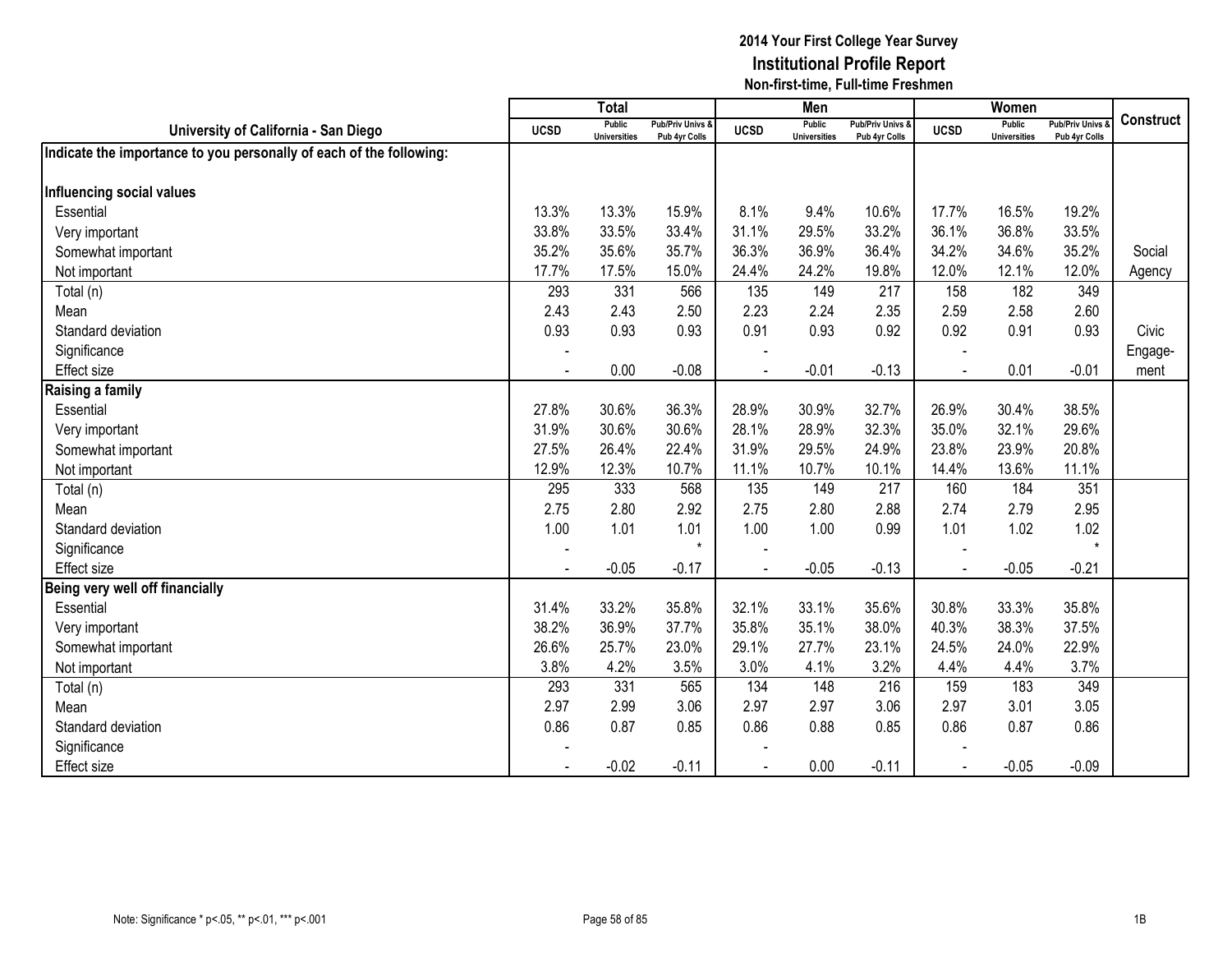|                                                                     |                | Total                                |                                   |                | Men                                  |                                   |             | Women                                |                                        |                  |
|---------------------------------------------------------------------|----------------|--------------------------------------|-----------------------------------|----------------|--------------------------------------|-----------------------------------|-------------|--------------------------------------|----------------------------------------|------------------|
| University of California - San Diego                                | <b>UCSD</b>    | <b>Public</b><br><b>Universities</b> | Pub/Priv Univs &<br>Pub 4yr Colls | <b>UCSD</b>    | <b>Public</b><br><b>Universities</b> | Pub/Priv Univs &<br>Pub 4yr Colls | <b>UCSD</b> | <b>Public</b><br><b>Universities</b> | <b>Pub/Priv Univs</b><br>Pub 4yr Colls | <b>Construct</b> |
| Indicate the importance to you personally of each of the following: |                |                                      |                                   |                |                                      |                                   |             |                                      |                                        |                  |
|                                                                     |                |                                      |                                   |                |                                      |                                   |             |                                      |                                        |                  |
| Helping others who are in difficulty                                |                |                                      |                                   |                |                                      |                                   |             |                                      |                                        |                  |
| Essential                                                           | 35.5%          | 36.1%                                | 38.3%                             | 29.9%          | 30.4%                                | 30.6%                             | 40.3%       | 40.7%                                | 43.1%                                  |                  |
| Very important                                                      | 39.6%          | 40.3%                                | 39.9%                             | 37.3%          | 37.8%                                | 40.7%                             | 41.5%       | 42.3%                                | 39.4%                                  |                  |
| Somewhat important                                                  | 21.8%          | 20.3%                                | 19.1%                             | 27.6%          | 26.4%                                | 23.6%                             | 17.0%       | 15.4%                                | 16.4%                                  | Social           |
| Not important                                                       | 3.1%           | 3.3%                                 | 2.7%                              | 5.2%           | 5.4%                                 | 5.1%                              | 1.3%        | 1.6%                                 | 1.1%                                   | Agency           |
| Total (n)                                                           | 293            | 330                                  | 564                               | 134            | 148                                  | 216                               | 159         | 182                                  | 348                                    |                  |
| Mean                                                                | 3.08           | 3.09                                 | 3.14                              | 2.92           | 2.93                                 | 2.97                              | 3.21        | 3.22                                 | 3.24                                   |                  |
| Standard deviation                                                  | 0.83           | 0.83                                 | 0.81                              | 0.88           | 0.89                                 | 0.86                              | 0.76        | 0.76                                 | 0.76                                   |                  |
| Significance                                                        |                |                                      |                                   |                |                                      |                                   |             |                                      |                                        |                  |
| <b>Effect size</b>                                                  | $\overline{a}$ | $-0.01$                              | $-0.07$                           | $\overline{a}$ | $-0.01$                              | $-0.06$                           | $\sim$      | $-0.01$                              | $-0.04$                                |                  |
| Making a theoretical contribution to science                        |                |                                      |                                   |                |                                      |                                   |             |                                      |                                        |                  |
| Essential                                                           | 13.6%          | 13.3%                                | 12.2%                             | 17.2%          | 16.2%                                | 16.2%                             | 10.6%       | 10.9%                                | 9.7%                                   |                  |
| Very important                                                      | 22.4%          | 21.7%                                | 20.3%                             | 22.4%          | 20.9%                                | 22.2%                             | 22.5%       | 22.3%                                | 19.1%                                  |                  |
| Somewhat important                                                  | 38.8%          | 38.3%                                | 36.9%                             | 40.3%          | 41.2%                                | 38.0%                             | 37.5%       | 35.9%                                | 36.2%                                  |                  |
| Not important                                                       | 25.2%          | 26.8%                                | 30.7%                             | 20.1%          | 21.6%                                | 23.6%                             | 29.4%       | 31.0%                                | 35.0%                                  |                  |
| Total (n)                                                           | 294            | 332                                  | 567                               | 134            | 148                                  | 216                               | 160         | 184                                  | 351                                    |                  |
| Mean                                                                | 2.24           | 2.21                                 | 2.14                              | 2.37           | 2.32                                 | 2.31                              | 2.14        | 2.13                                 | 2.03                                   |                  |
| Standard deviation                                                  | 0.98           | 0.99                                 | 0.99                              | 0.99           | 0.99                                 | 1.01                              | 0.96        | 0.98                                 | 0.96                                   |                  |
| Significance                                                        |                |                                      |                                   |                |                                      |                                   |             |                                      |                                        |                  |
| Effect size                                                         |                | 0.03                                 | 0.10                              |                | 0.05                                 | 0.06                              |             | 0.01                                 | 0.11                                   |                  |
| Writing original works (poems, novels, etc.)                        |                |                                      |                                   |                |                                      |                                   |             |                                      |                                        |                  |
| Essential                                                           | 8.2%           | 8.8%                                 | 10.3%                             | 7.4%           | 7.4%                                 | 8.8%                              | 8.9%        | 9.9%                                 | 11.2%                                  |                  |
| Very important                                                      | 14.0%          | 14.8%                                | 14.7%                             | 11.9%          | 12.8%                                | 13.4%                             | 15.8%       | 16.5%                                | 15.5%                                  |                  |
| Somewhat important                                                  | 31.7%          | 30.5%                                | 31.0%                             | 31.9%          | 30.9%                                | 31.8%                             | 31.6%       | 30.2%                                | 30.5%                                  |                  |
| Not important                                                       | 46.1%          | 45.9%                                | 44.1%                             | 48.9%          | 49.0%                                | 46.1%                             | 43.7%       | 43.4%                                | 42.8%                                  |                  |
| Total (n)                                                           | 293            | 331                                  | 565                               | 135            | 149                                  | 217                               | 158         | 182                                  | 348                                    |                  |
| Mean                                                                | 1.84           | 1.86                                 | 1.91                              | 1.78           | 1.79                                 | 1.85                              | 1.90        | 1.93                                 | 1.95                                   |                  |
| Standard deviation                                                  | 0.95           | 0.97                                 | 1.00                              | 0.93           | 0.93                                 | 0.96                              | 0.97        | 1.00                                 | 1.02                                   |                  |
| Significance                                                        |                |                                      |                                   |                |                                      |                                   |             |                                      |                                        |                  |
| <b>Effect size</b>                                                  |                | $-0.02$                              | $-0.07$                           |                | $-0.01$                              | $-0.07$                           |             | $-0.03$                              | $-0.05$                                |                  |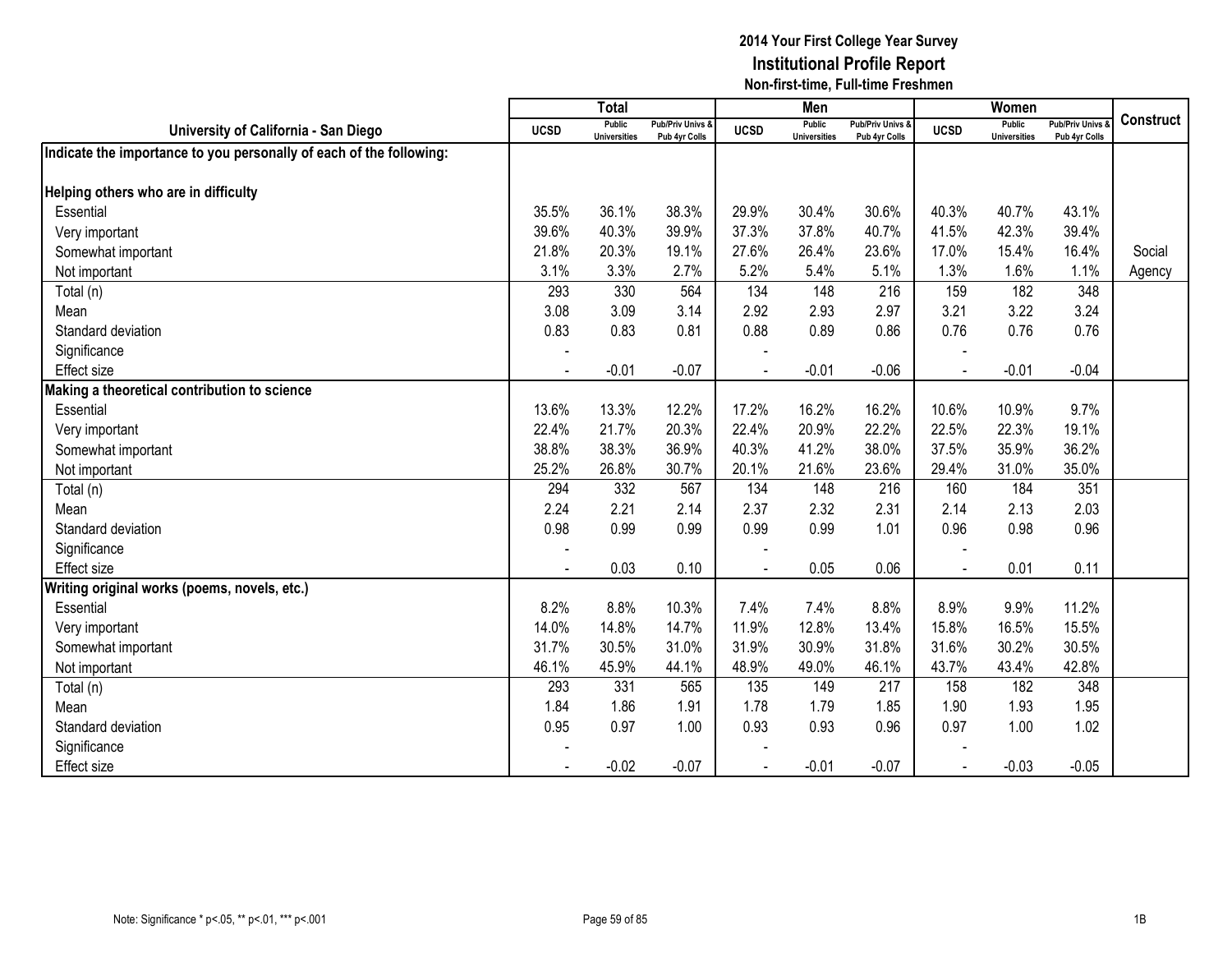|                                                                     |                | <b>Total</b>                         |                                              |                | Men                                  |                                              |             | Women                                |                                        |                  |
|---------------------------------------------------------------------|----------------|--------------------------------------|----------------------------------------------|----------------|--------------------------------------|----------------------------------------------|-------------|--------------------------------------|----------------------------------------|------------------|
| University of California - San Diego                                | <b>UCSD</b>    | <b>Public</b><br><b>Universities</b> | <b>Pub/Priv Univs &amp;</b><br>Pub 4yr Colls | <b>UCSD</b>    | <b>Public</b><br><b>Universities</b> | <b>Pub/Priv Univs &amp;</b><br>Pub 4yr Colls | <b>UCSD</b> | <b>Public</b><br><b>Universities</b> | <b>Pub/Priv Univs</b><br>Pub 4yr Colls | <b>Construct</b> |
| Indicate the importance to you personally of each of the following: |                |                                      |                                              |                |                                      |                                              |             |                                      |                                        |                  |
|                                                                     |                |                                      |                                              |                |                                      |                                              |             |                                      |                                        |                  |
| Creating artistic works (painting, sculpture, etc.)                 |                |                                      |                                              |                |                                      |                                              |             |                                      |                                        |                  |
| Essential                                                           | 9.9%           | 10.6%                                | 10.1%                                        | 6.8%           | 7.5%                                 | 8.9%                                         | 12.5%       | 13.0%                                | 10.9%                                  |                  |
| Very important                                                      | 11.0%          | 10.9%                                | 12.3%                                        | 9.8%           | 9.6%                                 | 10.3%                                        | 11.9%       | 12.0%                                | 13.5%                                  |                  |
| Somewhat important                                                  | 27.4%          | 27.6%                                | 26.8%                                        | 34.8%          | 34.2%                                | 31.8%                                        | 21.3%       | 22.3%                                | 23.8%                                  |                  |
| Not important                                                       | 51.7%          | 50.9%                                | 50.8%                                        | 48.5%          | 48.6%                                | 49.1%                                        | 54.4%       | 52.7%                                | 51.9%                                  |                  |
| Total (n)                                                           | 292            | 330                                  | 563                                          | 132            | 146                                  | 214                                          | 160         | 184                                  | 349                                    |                  |
| Mean                                                                | 1.79           | 1.81                                 | 1.82                                         | 1.75           | 1.76                                 | 1.79                                         | 1.83        | 1.85                                 | 1.83                                   |                  |
| Standard deviation                                                  | 0.99           | 1.01                                 | 1.00                                         | 0.89           | 0.91                                 | 0.95                                         | 1.07        | 1.07                                 | 1.03                                   |                  |
| Significance                                                        |                |                                      |                                              |                |                                      |                                              |             |                                      |                                        |                  |
| <b>Effect size</b>                                                  | $\blacksquare$ | $-0.02$                              | $-0.03$                                      | $\blacksquare$ | $-0.01$                              | $-0.04$                                      |             | $-0.02$                              | 0.00                                   |                  |
| Becoming successful in a business of my own                         |                |                                      |                                              |                |                                      |                                              |             |                                      |                                        |                  |
| Essential                                                           | 15.8%          | 16.1%                                | 19.1%                                        | 17.4%          | 16.4%                                | 21.0%                                        | 14.4%       | 15.8%                                | 17.9%                                  |                  |
| Very important                                                      | 27.1%          | 26.4%                                | 25.9%                                        | 33.3%          | 32.9%                                | 30.4%                                        | 21.9%       | 21.3%                                | 23.1%                                  |                  |
| Somewhat important                                                  | 31.2%          | 31.3%                                | 30.4%                                        | 30.3%          | 32.2%                                | 30.4%                                        | 31.9%       | 30.6%                                | 30.3%                                  |                  |
| Not important                                                       | 26.0%          | 26.1%                                | 24.6%                                        | 18.9%          | 18.5%                                | 18.2%                                        | 31.9%       | 32.2%                                | 28.6%                                  |                  |
| Total (n)                                                           | 292            | 329                                  | 560                                          | 132            | 146                                  | 214                                          | 160         | 183                                  | 346                                    |                  |
| Mean                                                                | 2.33           | 2.33                                 | 2.39                                         | 2.49           | 2.47                                 | 2.54                                         | 2.19        | 2.21                                 | 2.30                                   |                  |
| Standard deviation                                                  | 1.03           | 1.03                                 | 1.06                                         | 0.99           | 0.98                                 | 1.02                                         | 1.04        | 1.06                                 | 1.07                                   |                  |
| Significance                                                        |                |                                      |                                              |                |                                      |                                              |             |                                      |                                        |                  |
| <b>Effect size</b>                                                  |                | 0.00                                 | $-0.06$                                      |                | 0.02                                 | $-0.05$                                      |             | $-0.02$                              | $-0.10$                                |                  |
| Becoming involved in programs to clean up the environment           |                |                                      |                                              |                |                                      |                                              |             |                                      |                                        |                  |
| Essential                                                           | 10.7%          | 10.9%                                | 13.0%                                        | 13.0%          | 13.8%                                | 16.4%                                        | 8.8%        | 8.7%                                 | 10.9%                                  |                  |
| Very important                                                      | 21.3%          | 20.7%                                | 21.9%                                        | 19.1%          | 17.9%                                | 19.2%                                        | 23.1%       | 22.8%                                | 23.6%                                  |                  |
| Somewhat important                                                  | 47.4%          | 46.5%                                | 46.0%                                        | 46.6%          | 46.2%                                | 44.6%                                        | 48.1%       | 46.7%                                | 46.8%                                  |                  |
| Not important                                                       | 20.6%          | 21.9%                                | 19.1%                                        | 21.4%          | 22.1%                                | 19.7%                                        | 20.0%       | 21.7%                                | 18.7%                                  |                  |
| Total (n)                                                           | 291            | 329                                  | 561                                          | 131            | 145                                  | 213                                          | 160         | 184                                  | 348                                    |                  |
| Mean                                                                | 2.22           | 2.21                                 | 2.29                                         | 2.24           | 2.23                                 | 2.32                                         | 2.21        | 2.18                                 | 2.27                                   |                  |
| Standard deviation                                                  | 0.89           | 0.91                                 | 0.92                                         | 0.94           | 0.95                                 | 0.97                                         | 0.86        | 0.87                                 | 0.89                                   |                  |
| Significance                                                        |                |                                      |                                              |                |                                      |                                              |             |                                      |                                        |                  |
| <b>Effect size</b>                                                  |                | 0.01                                 | $-0.08$                                      |                | 0.01                                 | $-0.08$                                      |             | 0.03                                 | $-0.07$                                |                  |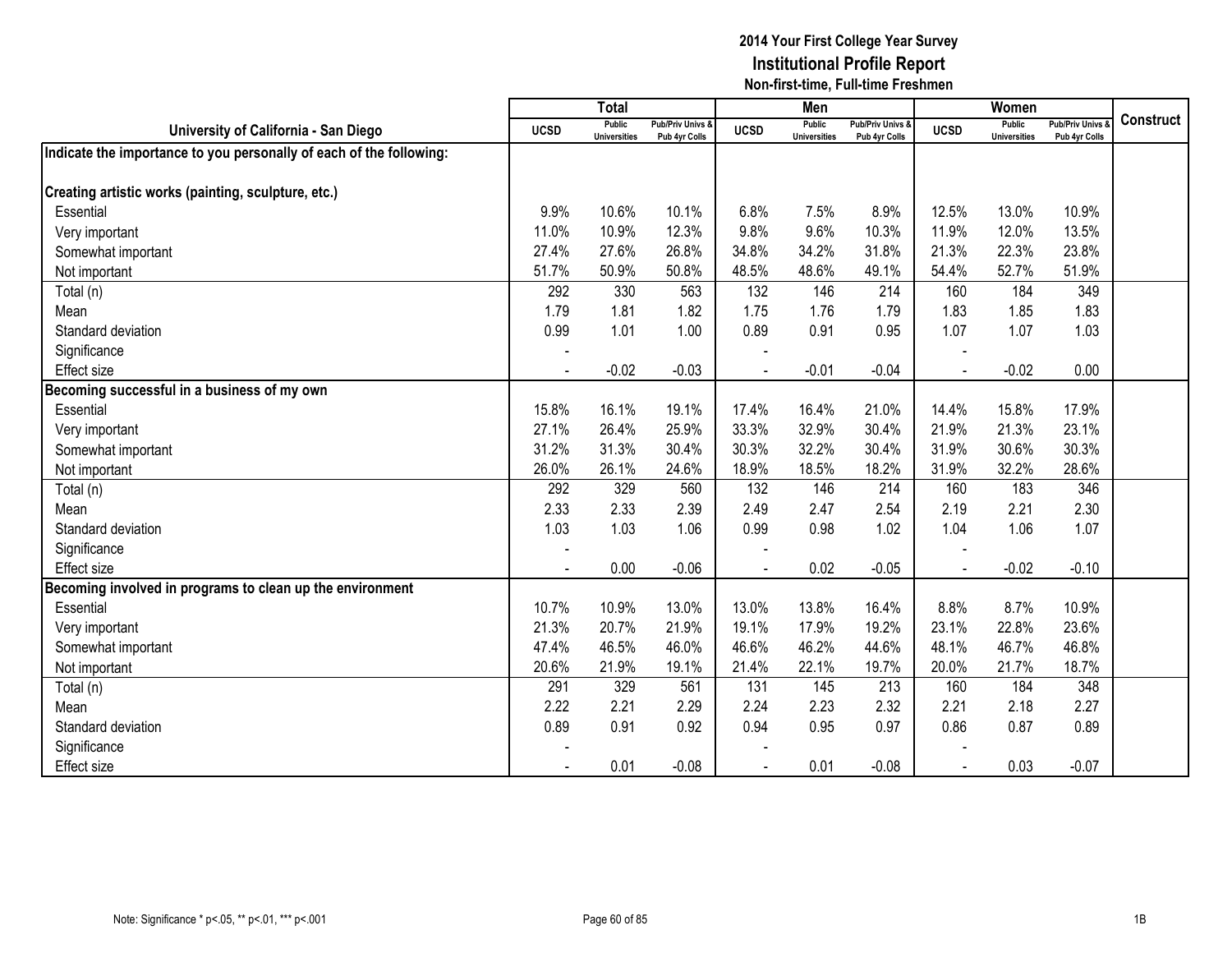|                                                                     |                | <b>Total</b>                         |                                              |                | Men                                  |                                              |             | Women                                |                                        |                  |
|---------------------------------------------------------------------|----------------|--------------------------------------|----------------------------------------------|----------------|--------------------------------------|----------------------------------------------|-------------|--------------------------------------|----------------------------------------|------------------|
| University of California - San Diego                                | <b>UCSD</b>    | <b>Public</b><br><b>Universities</b> | <b>Pub/Priv Univs &amp;</b><br>Pub 4yr Colls | <b>UCSD</b>    | <b>Public</b><br><b>Universities</b> | <b>Pub/Priv Univs &amp;</b><br>Pub 4yr Colls | <b>UCSD</b> | <b>Public</b><br><b>Universities</b> | <b>Pub/Priv Univs</b><br>Pub 4yr Colls | <b>Construct</b> |
| Indicate the importance to you personally of each of the following: |                |                                      |                                              |                |                                      |                                              |             |                                      |                                        |                  |
|                                                                     |                |                                      |                                              |                |                                      |                                              |             |                                      |                                        |                  |
| Developing a meaningful philosophy of life                          |                |                                      |                                              |                |                                      |                                              |             |                                      |                                        |                  |
| Essential                                                           | 26.3%          | 25.1%                                | 23.6%                                        | 26.3%          | 26.5%                                | 25.6%                                        | 26.3%       | 23.9%                                | 22.3%                                  |                  |
| Very important                                                      | 32.8%          | 33.2%                                | 34.0%                                        | 35.3%          | 34.7%                                | 37.7%                                        | 30.6%       | 32.1%                                | 31.8%                                  |                  |
| Somewhat important                                                  | 27.6%          | 27.8%                                | 29.1%                                        | 23.3%          | 23.1%                                | 23.3%                                        | 31.3%       | 31.5%                                | 32.7%                                  |                  |
| Not important                                                       | 13.3%          | 13.9%                                | 13.3%                                        | 15.0%          | 15.6%                                | 13.5%                                        | 11.9%       | 12.5%                                | 13.2%                                  |                  |
| Total (n)                                                           | 293            | 331                                  | 564                                          | 133            | 147                                  | 215                                          | 160         | 184                                  | 349                                    |                  |
| Mean                                                                | 2.72           | 2.69                                 | 2.68                                         | 2.73           | 2.72                                 | 2.75                                         | 2.71        | 2.67                                 | 2.63                                   |                  |
| Standard deviation                                                  | 1.00           | 1.00                                 | 0.98                                         | 1.02           | 1.03                                 | 0.99                                         | 0.99        | 0.98                                 | 0.97                                   |                  |
| Significance                                                        |                |                                      |                                              |                |                                      |                                              |             |                                      |                                        |                  |
| <b>Effect size</b>                                                  | $\blacksquare$ | 0.03                                 | 0.04                                         | $\blacksquare$ | 0.01                                 | $-0.02$                                      | $\sim$      | 0.04                                 | 0.08                                   |                  |
| Participating in a community action program                         |                |                                      |                                              |                |                                      |                                              |             |                                      |                                        |                  |
| Essential                                                           | 8.9%           | 8.8%                                 | 10.9%                                        | 5.3%           | 5.4%                                 | 7.9%                                         | 11.9%       | 11.5%                                | 12.7%                                  |                  |
| Very important                                                      | 25.7%          | 27.0%                                | 28.1%                                        | 19.5%          | 20.4%                                | 24.2%                                        | 30.8%       | 32.2%                                | 30.5%                                  |                  |
| Somewhat important                                                  | 42.5%          | 41.5%                                | 42.0%                                        | 45.9%          | 45.6%                                | 43.7%                                        | 39.6%       | 38.3%                                | 40.9%                                  | Social           |
| Not important                                                       | 22.9%          | 22.7%                                | 19.0%                                        | 29.3%          | 28.6%                                | 24.2%                                        | 17.6%       | 18.0%                                | 15.9%                                  | Agency           |
| Total (n)                                                           | 292            | 330                                  | 562                                          | 133            | 147                                  | 215                                          | 159         | 183                                  | 347                                    |                  |
| Mean                                                                | 2.21           | 2.22                                 | 2.31                                         | 2.01           | 2.03                                 | 2.16                                         | 2.37        | 2.37                                 | 2.40                                   |                  |
| Standard deviation                                                  | 0.90           | 0.90                                 | 0.90                                         | 0.84           | 0.84                                 | 0.88                                         | 0.91        | 0.91                                 | 0.90                                   |                  |
| Significance                                                        |                |                                      |                                              |                |                                      |                                              |             |                                      |                                        |                  |
| Effect size                                                         |                | $-0.01$                              | $-0.11$                                      |                | $-0.02$                              | $-0.17$                                      | $\sim$      | 0.00                                 | $-0.03$                                |                  |
| Helping to promote racial understanding                             |                |                                      |                                              |                |                                      |                                              |             |                                      |                                        |                  |
| Essential                                                           | 16.2%          | 16.2%                                | 15.3%                                        | 13.7%          | 14.5%                                | 13.6%                                        | 18.2%       | 17.5%                                | 16.4%                                  |                  |
| Very important                                                      | 30.3%          | 31.1%                                | 29.9%                                        | 23.7%          | 23.4%                                | 26.8%                                        | 35.8%       | 37.2%                                | 31.9%                                  |                  |
| Somewhat important                                                  | 32.1%          | 31.1%                                | 33.3%                                        | 34.4%          | 33.1%                                | 32.4%                                        | 30.2%       | 29.5%                                | 33.9%                                  | Social           |
| Not important                                                       | 21.4%          | 21.6%                                | 21.4%                                        | 28.2%          | 29.0%                                | 27.2%                                        | 15.7%       | 15.8%                                | 17.8%                                  | Agency           |
| Total (n)                                                           | 290            | 328                                  | 561                                          | 131            | 145                                  | 213                                          | 159         | 183                                  | 348                                    |                  |
| Mean                                                                | 2.41           | 2.42                                 | 2.39                                         | 2.23           | 2.23                                 | 2.27                                         | 2.57        | 2.56                                 | 2.47                                   |                  |
| Standard deviation                                                  | 1.00           | 1.00                                 | 0.99                                         | 1.01           | 1.03                                 | 1.01                                         | 0.96        | 0.96                                 | 0.97                                   |                  |
| Significance                                                        |                |                                      |                                              |                |                                      |                                              |             |                                      |                                        |                  |
| <b>Effect size</b>                                                  |                | $-0.01$                              | 0.02                                         |                | 0.00                                 | $-0.04$                                      |             | 0.01                                 | 0.10                                   |                  |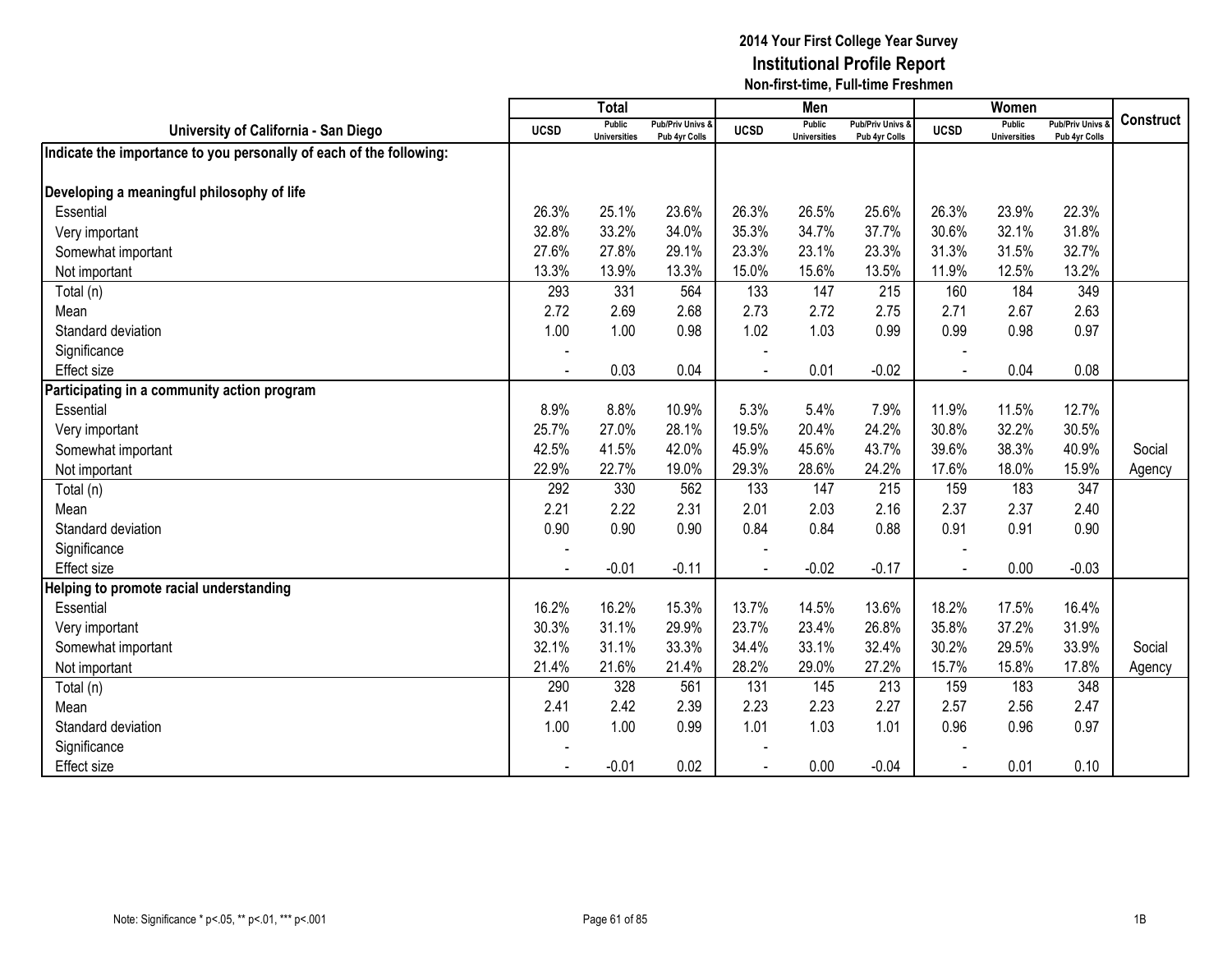|                                                                     |                          | Total                         |                                   |                | Men                           |                                   |                          | Women                         |                                        |           |
|---------------------------------------------------------------------|--------------------------|-------------------------------|-----------------------------------|----------------|-------------------------------|-----------------------------------|--------------------------|-------------------------------|----------------------------------------|-----------|
| University of California - San Diego                                | <b>UCSD</b>              | Public<br><b>Universities</b> | Pub/Priv Univs &<br>Pub 4yr Colls | <b>UCSD</b>    | Public<br><b>Universities</b> | Pub/Priv Univs &<br>Pub 4yr Colls | <b>UCSD</b>              | Public<br><b>Universities</b> | <b>Pub/Priv Univs</b><br>Pub 4yr Colls | Construct |
| Indicate the importance to you personally of each of the following: |                          |                               |                                   |                |                               |                                   |                          |                               |                                        |           |
| Keeping up to date with political affairs                           |                          |                               |                                   |                |                               |                                   |                          |                               |                                        |           |
| Essential                                                           | 9.0%                     | 8.2%                          | 8.4%                              | 9.2%           | 9.0%                          | 9.4%                              | 8.8%                     | 7.7%                          | 7.8%                                   |           |
| Very important                                                      | 21.0%                    | 22.9%                         | 24.3%                             | 19.1%          | 20.7%                         | 23.9%                             | 22.6%                    | 24.6%                         | 24.5%                                  |           |
| Somewhat important                                                  | 43.1%                    | 42.4%                         | 42.7%                             | 45.0%          | 44.8%                         | 46.0%                             | 41.5%                    | 40.4%                         | 40.6%                                  | Social    |
| Not important                                                       | 26.9%                    | 26.5%                         | 24.6%                             | 26.7%          | 25.5%                         | 20.7%                             | 27.0%                    | 27.3%                         | 27.1%                                  | Agency    |
| Total (n)                                                           | 290                      | 328                           | 560                               | 131            | 145                           | 213                               | 159                      | 183                           | 347                                    |           |
| Mean                                                                | 2.12                     | 2.13                          | 2.16                              | 2.11           | 2.13                          | 2.22                              | 2.13                     | 2.13                          | 2.13                                   |           |
| Standard deviation                                                  | 0.91                     | 0.90                          | 0.89                              | 0.91           | 0.90                          | 0.88                              | 0.91                     | 0.90                          | 0.90                                   | Civic     |
| Significance                                                        | $\overline{\phantom{a}}$ |                               |                                   |                |                               |                                   |                          |                               |                                        | Engage-   |
| Effect size                                                         | $\overline{\phantom{a}}$ | $-0.01$                       | $-0.04$                           | $\blacksquare$ | $-0.02$                       | $-0.13$                           | $\overline{\phantom{a}}$ | 0.00                          | 0.00                                   | ment      |
| Becoming a community leader                                         |                          |                               |                                   |                |                               |                                   |                          |                               |                                        |           |
| Essential                                                           | 13.1%                    | 12.5%                         | 12.5%                             | 11.4%          | 11.0%                         | 12.6%                             | 14.5%                    | 13.7%                         | 12.4%                                  |           |
| Very important                                                      | 23.4%                    | 25.2%                         | 26.2%                             | 19.7%          | 21.2%                         | 22.9%                             | 26.4%                    | 28.4%                         | 28.2%                                  |           |
| Somewhat important                                                  | 33.3%                    | 32.8%                         | 36.2%                             | 37.9%          | 36.3%                         | 37.9%                             | 29.6%                    | 30.1%                         | 35.2%                                  | Social    |
| Not important                                                       | 30.2%                    | 29.5%                         | 25.1%                             | 31.1%          | 31.5%                         | 26.6%                             | 29.6%                    | 27.9%                         | 24.2%                                  | Agency    |
| Total (n)                                                           | 291                      | 329                           | 561                               | 132            | 146                           | 214                               | 159                      | 183                           | 347                                    |           |
| Mean                                                                | 2.19                     | 2.21                          | 2.26                              | 2.11           | 2.12                          | 2.21                              | 2.26                     | 2.28                          | 2.29                                   |           |
| Standard deviation                                                  | 1.01                     | 1.00                          | 0.97                              | 0.98           | 0.98                          | 0.98                              | 1.04                     | 1.02                          | 0.97                                   |           |
| Significance                                                        |                          |                               |                                   |                |                               |                                   |                          |                               |                                        |           |
| Effect size                                                         |                          | $-0.02$                       | $-0.07$                           |                | $-0.01$                       | $-0.10$                           |                          | $-0.02$                       | $-0.03$                                |           |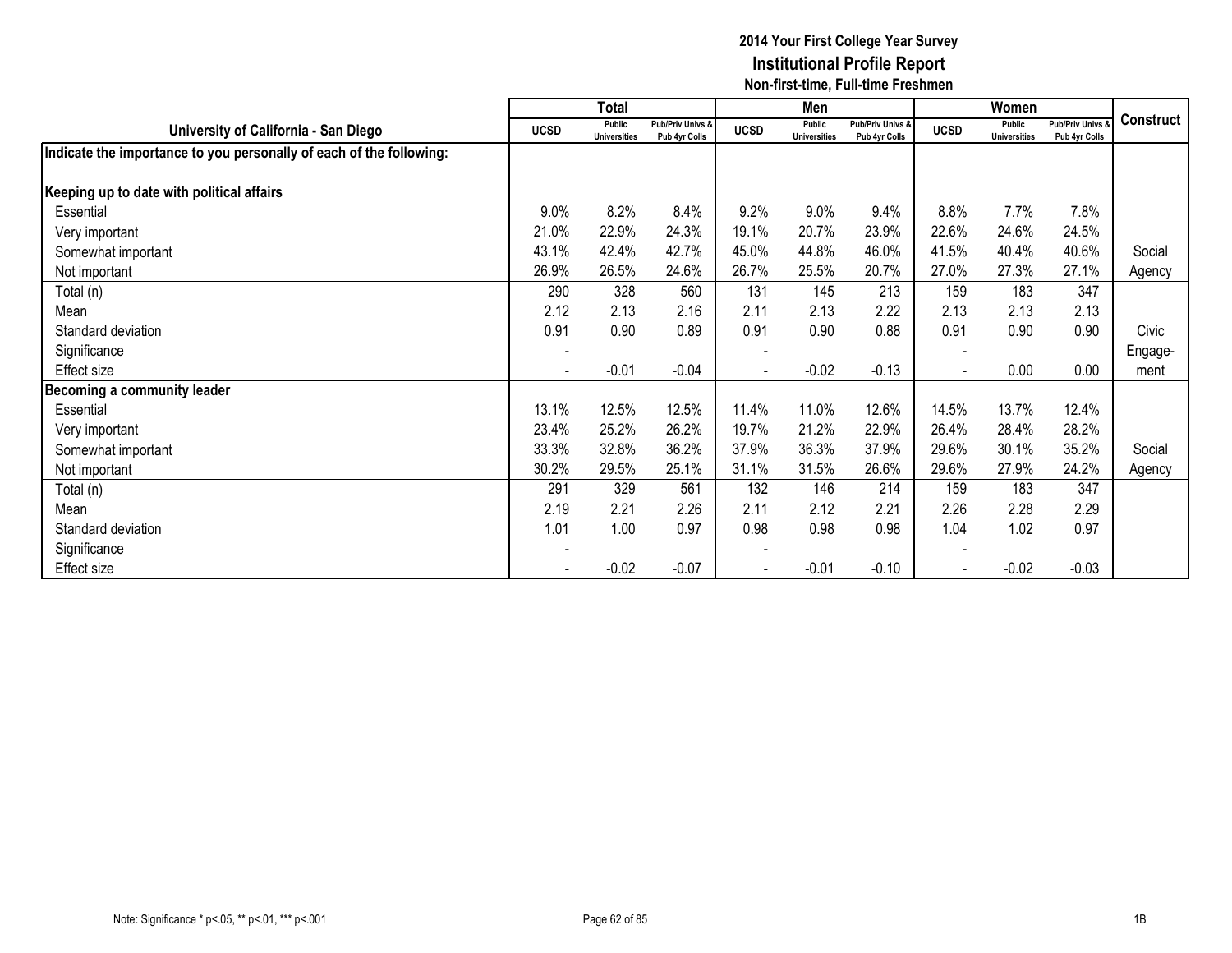|                                                                     |                | <b>Total</b>                  |                                   |                          | Men                           |                                   |                          | Women                         |                                        |           |
|---------------------------------------------------------------------|----------------|-------------------------------|-----------------------------------|--------------------------|-------------------------------|-----------------------------------|--------------------------|-------------------------------|----------------------------------------|-----------|
| University of California - San Diego                                | <b>UCSD</b>    | Public<br><b>Universities</b> | Pub/Priv Univs &<br>Pub 4yr Colls | <b>UCSD</b>              | Public<br><b>Universities</b> | Pub/Priv Univs &<br>Pub 4yr Colls | <b>UCSD</b>              | Public<br><b>Universities</b> | <b>Pub/Priv Univs</b><br>Pub 4yr Colls | Construct |
| Indicate the importance to you personally of each of the following: |                |                               |                                   |                          |                               |                                   |                          |                               |                                        |           |
|                                                                     |                |                               |                                   |                          |                               |                                   |                          |                               |                                        |           |
| Improving my understanding of other countries and cultures          |                |                               |                                   |                          |                               |                                   |                          |                               |                                        |           |
| Essential                                                           | 18.2%          | 18.2%                         | 19.8%                             | 9.8%                     | 11.0%                         | 15.0%                             | 25.2%                    | 24.0%                         | 22.7%                                  |           |
| Very important                                                      | 38.5%          | 38.0%                         | 35.6%                             | 39.4%                    | 37.7%                         | 37.4%                             | 37.7%                    | 38.3%                         | 34.5%                                  |           |
| Somewhat important                                                  | 32.3%          | 32.5%                         | 32.9%                             | 37.9%                    | 38.4%                         | 34.1%                             | 27.7%                    | 27.9%                         | 32.2%                                  |           |
| Not important                                                       | 11.0%          | 11.2%                         | 11.7%                             | 12.9%                    | 13.0%                         | 13.6%                             | 9.4%                     | 9.8%                          | 10.6%                                  |           |
| Total (n)                                                           | 291            | 329                           | 562                               | 132                      | 146                           | 214                               | 159                      | 183                           | 348                                    |           |
| Mean                                                                | 2.64           | 2.63                          | 2.63                              | 2.46                     | 2.47                          | 2.54                              | 2.79                     | 2.77                          | 2.69                                   |           |
| Standard deviation                                                  | 0.90           | 0.91                          | 0.93                              | 0.84                     | 0.86                          | 0.91                              | 0.93                     | 0.93                          | 0.94                                   |           |
| Significance                                                        | $\blacksquare$ |                               |                                   |                          |                               |                                   |                          |                               |                                        |           |
| Effect size                                                         | $\blacksquare$ | 0.01                          | 0.01                              | $\overline{\phantom{a}}$ | $-0.01$                       | $-0.09$                           | $\overline{\phantom{a}}$ | 0.02                          | 0.11                                   |           |
| Adopting "green" practices to protect the environment               |                |                               |                                   |                          |                               |                                   |                          |                               |                                        |           |
| Essential                                                           | 19.7%          | 19.8%                         | 20.2%                             | 18.9%                    | 19.9%                         | 19.6%                             | 20.3%                    | 19.8%                         | 20.5%                                  |           |
| Very important                                                      | 33.8%          | 33.2%                         | 32.5%                             | 28.0%                    | 27.4%                         | 30.8%                             | 38.6%                    | 37.9%                         | 33.5%                                  |           |
| Somewhat important                                                  | 35.2%          | 34.5%                         | 35.5%                             | 40.2%                    | 39.7%                         | 36.9%                             | 31.0%                    | 30.2%                         | 34.7%                                  |           |
| Not important                                                       | 11.4%          | 12.5%                         | 11.8%                             | 12.9%                    | 13.0%                         | 12.6%                             | 10.1%                    | 12.1%                         | 11.3%                                  |           |
| Total (n)                                                           | 290            | 328                           | 560                               | 132                      | 146                           | 214                               | 158                      | 182                           | 346                                    |           |
| Mean                                                                | 2.62           | 2.60                          | 2.61                              | 2.53                     | 2.54                          | 2.57                              | 2.69                     | 2.65                          | 2.63                                   |           |
| Standard deviation                                                  | 0.93           | 0.94                          | 0.94                              | 0.94                     | 0.96                          | 0.95                              | 0.91                     | 0.93                          | 0.93                                   |           |
| Significance                                                        |                |                               |                                   |                          |                               |                                   |                          |                               |                                        |           |
| Effect size                                                         |                | 0.02                          | 0.01                              |                          | $-0.01$                       | $-0.04$                           |                          | 0.04                          | 0.06                                   |           |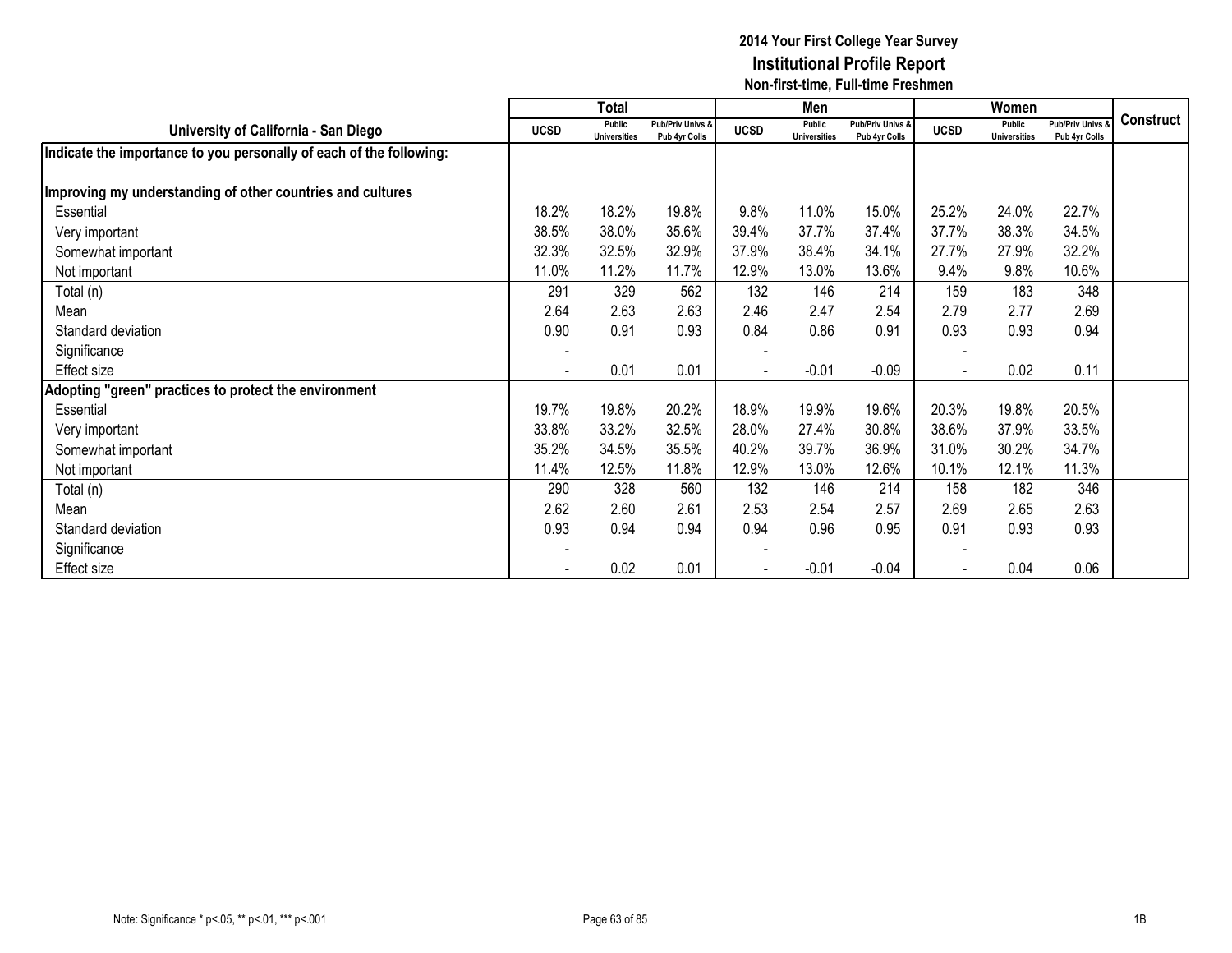|                                                                           |             | Total                                |                                              |                | Men                                  |                                   |                | Women                         |                                        |                  |
|---------------------------------------------------------------------------|-------------|--------------------------------------|----------------------------------------------|----------------|--------------------------------------|-----------------------------------|----------------|-------------------------------|----------------------------------------|------------------|
| University of California - San Diego                                      | <b>UCSD</b> | <b>Public</b><br><b>Universities</b> | <b>Pub/Priv Univs &amp;</b><br>Pub 4yr Colls | <b>UCSD</b>    | <b>Public</b><br><b>Universities</b> | Pub/Priv Univs &<br>Pub 4vr Colls | <b>UCSD</b>    | Public<br><b>Universities</b> | <b>Pub/Priv Univs</b><br>Pub 4yr Colls | <b>Construct</b> |
| To what extent have you experienced the following with students from a    |             |                                      |                                              |                |                                      |                                   |                |                               |                                        |                  |
| racial/ethnic group other than your own?                                  |             |                                      |                                              |                |                                      |                                   |                |                               |                                        |                  |
|                                                                           |             |                                      |                                              |                |                                      |                                   |                |                               |                                        |                  |
| Dined or shared a meal                                                    |             |                                      |                                              |                |                                      |                                   |                |                               |                                        |                  |
| Very often                                                                | 29.6%       | 30.2%                                | 26.3%                                        | 32.1%          | 31.7%                                | 28.6%                             | 27.5%          | 29.0%                         | 24.8%                                  |                  |
| Often                                                                     | 24.1%       | 22.3%                                | 22.1%                                        | 24.4%          | 23.4%                                | 23.9%                             | 23.8%          | 21.3%                         | 21.0%                                  | Positive         |
| Sometimes                                                                 | 27.8%       | 28.7%                                | 28.6%                                        | 28.2%          | 29.0%                                | 28.2%                             | 27.5%          | 28.4%                         | 28.8%                                  | Cross-           |
| Seldom                                                                    | 11.0%       | 11.0%                                | 12.1%                                        | 8.4%           | 9.0%                                 | 8.9%                              | 13.1%          | 12.6%                         | 14.1%                                  | Racial           |
| Never                                                                     | 7.6%        | 7.9%                                 | 10.9%                                        | 6.9%           | 6.9%                                 | 10.3%                             | 8.1%           | 8.7%                          | 11.2%                                  | Interaction      |
| Total (n)                                                                 | 291         | 328                                  | 560                                          | 131            | 145                                  | 213                               | 160            | 183                           | 347                                    |                  |
| Mean                                                                      | 3.57        | 3.56                                 | 3.41                                         | 3.66           | 3.64                                 | 3.52                              | 3.49           | 3.49                          | 3.34                                   |                  |
| Standard deviation                                                        | 1.23        | 1.25                                 | 1.29                                         | 1.21           | 1.21                                 | 1.28                              | 1.25           | 1.27                          | 1.30                                   |                  |
| Significance                                                              |             |                                      |                                              |                |                                      |                                   |                |                               |                                        |                  |
| <b>Effect size</b>                                                        | $\sim$      | 0.01                                 | 0.12                                         | $\sim$         | 0.02                                 | 0.11                              | $\blacksquare$ | 0.00                          | 0.12                                   |                  |
| Had meaningful and honest discussions about race/ethnic relations outside |             |                                      |                                              |                |                                      |                                   |                |                               |                                        |                  |
| lof class                                                                 |             |                                      |                                              |                |                                      |                                   |                |                               |                                        |                  |
| Very often                                                                | 17.1%       | 16.4%                                | 15.0%                                        | 18.2%          | 17.1%                                | 15.0%                             | 16.3%          | 15.8%                         | 15.0%                                  |                  |
| Often                                                                     | 19.9%       | 19.1%                                | 18.2%                                        | 20.5%          | 19.2%                                | 19.2%                             | 19.4%          | 19.1%                         | 17.6%                                  | Positive         |
| Sometimes                                                                 | 31.2%       | 31.3%                                | 33.9%                                        | 26.5%          | 28.1%                                | 33.6%                             | 35.0%          | 33.9%                         | 34.0%                                  | Cross-           |
| Seldom                                                                    | 19.2%       | 20.4%                                | 18.0%                                        | 19.7%          | 20.5%                                | 16.4%                             | 18.8%          | 20.2%                         | 19.0%                                  | Racial           |
| Never                                                                     | 12.7%       | 12.8%                                | 15.0%                                        | 15.2%          | 15.1%                                | 15.9%                             | 10.6%          | 10.9%                         | 14.4%                                  | Interaction      |
| Total (n)                                                                 | 292         | 329                                  | 561                                          | 132            | 146                                  | 214                               | 160            | 183                           | 347                                    |                  |
| Mean                                                                      | 3.10        | 3.06                                 | 3.00                                         | 3.07           | 3.03                                 | 3.01                              | 3.12           | 3.09                          | 3.00                                   |                  |
| Standard deviation                                                        | 1.26        | 1.25                                 | 1.25                                         | 1.32           | 1.30                                 | 1.26                              | 1.20           | 1.21                          | 1.24                                   |                  |
| Significance                                                              |             |                                      |                                              |                |                                      |                                   |                |                               |                                        |                  |
| Effect size                                                               |             | 0.03                                 | 0.08                                         |                | 0.03                                 | 0.05                              | $\overline{a}$ | 0.02                          | 0.10                                   |                  |
| Had guarded, cautious interactions                                        |             |                                      |                                              |                |                                      |                                   |                |                               |                                        |                  |
| Very often                                                                | 3.1%        | 3.4%                                 | 3.9%                                         | 3.8%           | 3.5%                                 | 4.7%                              | 2.5%           | 3.3%                          | 3.5%                                   |                  |
| Often                                                                     | 6.2%        | 5.8%                                 | 7.0%                                         | 7.7%           | 7.6%                                 | 7.5%                              | 5.0%           | 4.4%                          | 6.6%                                   | Negative         |
| Sometimes                                                                 | 26.2%       | 26.9%                                | 26.8%                                        | 28.5%          | 28.5%                                | 29.7%                             | 24.4%          | 25.7%                         | 25.1%                                  | Cross-           |
| Seldom                                                                    | 31.4%       | 30.3%                                | 28.6%                                        | 28.5%          | 27.1%                                | 24.1%                             | 33.8%          | 32.8%                         | 31.4%                                  | Racial           |
| Never                                                                     | 33.1%       | 33.6%                                | 33.6%                                        | 31.5%          | 33.3%                                | 34.0%                             | 34.4%          | 33.9%                         | 33.4%                                  | Interaction      |
| $\overline{\mathrm{Total}}$ (n)                                           | 290         | 327                                  | 559                                          | 130            | 144                                  | 212                               | 160            | 183                           | 347                                    |                  |
| Mean                                                                      | 2.15        | 2.15                                 | 2.19                                         | 2.24           | 2.21                                 | 2.25                              | 2.08           | 2.10                          | 2.15                                   |                  |
| Standard deviation                                                        | 1.05        | 1.06                                 | 1.10                                         | 1.10           | 1.10                                 | 1.14                              | 1.01           | 1.03                          | 1.07                                   |                  |
| Significance                                                              |             |                                      |                                              |                |                                      |                                   |                |                               |                                        |                  |
| Effect size                                                               | $\sim$      | 0.00                                 | $-0.04$                                      | $\blacksquare$ | 0.03                                 | $-0.01$                           | $\overline{a}$ | $-0.02$                       | $-0.07$                                |                  |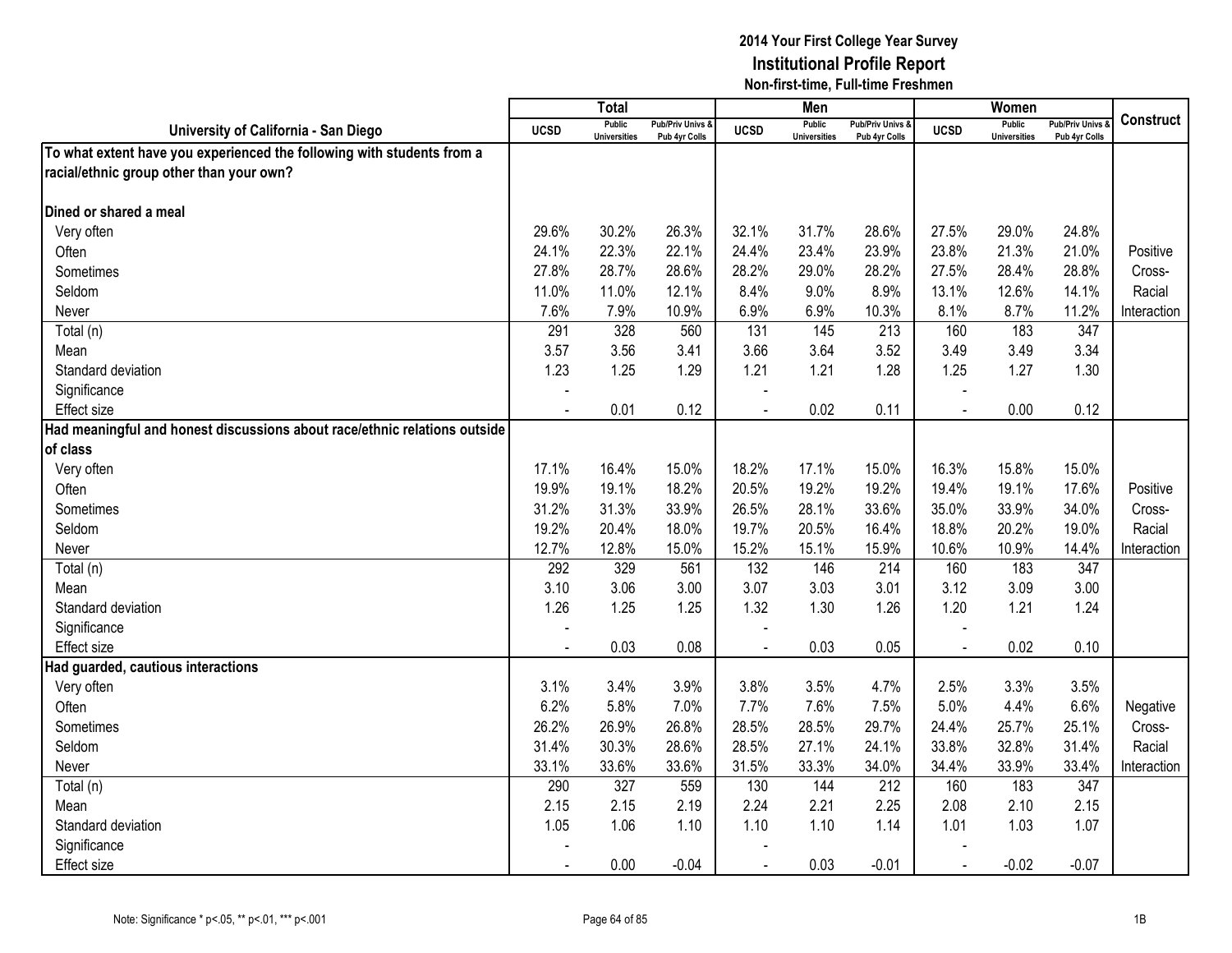|                                                                        |                | <b>Total</b>                         |                                   |                | Men                                  |                                   |                | Women                                |                                        |                  |
|------------------------------------------------------------------------|----------------|--------------------------------------|-----------------------------------|----------------|--------------------------------------|-----------------------------------|----------------|--------------------------------------|----------------------------------------|------------------|
| University of California - San Diego                                   | <b>UCSD</b>    | <b>Public</b><br><b>Universities</b> | Pub/Priv Univs &<br>Pub 4yr Colls | <b>UCSD</b>    | <b>Public</b><br><b>Universities</b> | Pub/Priv Univs &<br>Pub 4yr Colls | <b>UCSD</b>    | <b>Public</b><br><b>Universities</b> | <b>Pub/Priv Univs</b><br>Pub 4yr Colls | <b>Construct</b> |
| To what extent have you experienced the following with students from a |                |                                      |                                   |                |                                      |                                   |                |                                      |                                        |                  |
| racial/ethnic group other than your own?                               |                |                                      |                                   |                |                                      |                                   |                |                                      |                                        |                  |
|                                                                        |                |                                      |                                   |                |                                      |                                   |                |                                      |                                        |                  |
| Shared personal feelings and problems                                  |                |                                      |                                   |                |                                      |                                   |                |                                      |                                        |                  |
| Very often                                                             | 16.3%          | 16.9%                                | 15.9%                             | 16.3%          | 15.4%                                | 13.3%                             | 16.3%          | 18.0%                                | 17.6%                                  |                  |
| Often                                                                  | 30.1%          | 28.8%                                | 26.5%                             | 30.2%          | 29.4%                                | 27.5%                             | 30.0%          | 28.4%                                | 25.9%                                  | Positive         |
| Sometimes                                                              | 27.3%          | 27.0%                                | 30.3%                             | 24.0%          | 25.2%                                | 29.4%                             | 30.0%          | 28.4%                                | 30.8%                                  | Cross-           |
| Seldom                                                                 | 16.6%          | 16.6%                                | 15.8%                             | 17.8%          | 18.2%                                | 16.6%                             | 15.6%          | 15.3%                                | 15.3%                                  | Racial           |
| Never                                                                  | 9.7%           | 10.7%                                | 11.5%                             | 11.6%          | 11.9%                                | 13.3%                             | 8.1%           | 9.8%                                 | 10.4%                                  | Interaction      |
| Total (n)                                                              | 289            | 326                                  | 558                               | 129            | 143                                  | 211                               | 160            | 183                                  | 347                                    |                  |
| Mean                                                                   | 3.27           | 3.25                                 | 3.20                              | 3.22           | 3.18                                 | 3.11                              | 3.31           | 3.30                                 | 3.25                                   |                  |
| Standard deviation                                                     | 1.20           | 1.23                                 | 1.22                              | 1.25           | 1.24                                 | 1.22                              | 1.16           | 1.21                                 | 1.21                                   |                  |
| Significance                                                           |                |                                      |                                   |                |                                      |                                   |                |                                      |                                        |                  |
| Effect size                                                            |                | 0.02                                 | 0.06                              |                | 0.03                                 | 0.09                              |                | 0.01                                 | 0.05                                   |                  |
| Had tense, somewhat hostile interactions                               |                |                                      |                                   |                |                                      |                                   |                |                                      |                                        |                  |
| Very often                                                             | 2.1%           | 2.5%                                 | 2.2%                              | 2.3%           | 2.8%                                 | 2.8%                              | 1.9%           | 2.2%                                 | 1.7%                                   |                  |
| Often                                                                  | 3.4%           | 3.4%                                 | 4.2%                              | 6.1%           | 5.6%                                 | 4.3%                              | 1.3%           | 1.6%                                 | 4.1%                                   | Negative         |
| Sometimes                                                              | 13.4%          | 12.9%                                | 15.9%                             | 15.3%          | 15.3%                                | 18.5%                             | 11.9%          | 11.0%                                | 14.3%                                  | Cross-           |
| Seldom                                                                 | 21.7%          | 22.4%                                | 23.6%                             | 22.1%          | 21.5%                                | 21.3%                             | 21.4%          | 23.1%                                | 25.1%                                  | Racial           |
| Never                                                                  | 59.3%          | 58.9%                                | 54.2%                             | 54.2%          | 54.9%                                | 53.1%                             | 63.5%          | 62.1%                                | 54.8%                                  | Interaction      |
| Total (n)                                                              | 290            | 326                                  | 554                               | 131            | 144                                  | 211                               | 159            | 182                                  | 343                                    |                  |
| Mean                                                                   | 1.67           | 1.68                                 | 1.77                              | 1.80           | 1.80                                 | 1.82                              | 1.57           | 1.59                                 | 1.73                                   |                  |
| Standard deviation                                                     | 0.97           | 0.99                                 | 1.00                              | 1.06           | 1.07                                 | 1.06                              | 0.89           | 0.91                                 | 0.97                                   |                  |
| Significance                                                           |                |                                      |                                   |                |                                      |                                   |                |                                      |                                        |                  |
| Effect size                                                            |                | $-0.01$                              | $-0.10$                           | $\overline{a}$ | 0.00                                 | $-0.02$                           | $\blacksquare$ | $-0.02$                              | $-0.16$                                |                  |
| Had intellectual discussions outside of class                          |                |                                      |                                   |                |                                      |                                   |                |                                      |                                        |                  |
| Very often                                                             | 20.3%          | 20.2%                                | 18.3%                             | 25.2%          | 24.3%                                | 21.7%                             | 16.3%          | 17.0%                                | 16.2%                                  |                  |
| Often                                                                  | 33.3%          | 32.2%                                | 28.9%                             | 35.1%          | 34.0%                                | 30.7%                             | 31.9%          | 30.8%                                | 27.7%                                  | Positive         |
| Sometimes                                                              | 26.8%          | 27.0%                                | 31.2%                             | 21.4%          | 22.2%                                | 28.3%                             | 31.3%          | 30.8%                                | 32.9%                                  | Cross-           |
| Seldom                                                                 | 11.7%          | 12.0%                                | 11.3%                             | 10.7%          | 11.8%                                | 9.4%                              | 12.5%          | 12.1%                                | 12.4%                                  | Racial           |
| Never                                                                  | 7.9%           | 8.6%                                 | 10.4%                             | 7.6%           | 7.6%                                 | 9.9%                              | 8.1%           | 9.3%                                 | 10.7%                                  | Interaction      |
| Total (n)                                                              | 291            | 326                                  | 558                               | 131            | 144                                  | 212                               | 160            | 182                                  | 346                                    |                  |
| Mean                                                                   | 3.46           | 3.44                                 | 3.33                              | 3.60           | 3.56                                 | 3.45                              | 3.36           | 3.34                                 | 3.26                                   |                  |
| Standard deviation                                                     | 1.17           | 1.19                                 | 1.20                              | 1.19           | 1.20                                 | 1.21                              | 1.14           | 1.17                                 | 1.19                                   |                  |
| Significance                                                           |                |                                      |                                   |                |                                      |                                   |                |                                      |                                        |                  |
| Effect size                                                            | $\blacksquare$ | 0.02                                 | 0.11                              | $\blacksquare$ | 0.03                                 | 0.12                              | $\blacksquare$ | 0.02                                 | 0.08                                   |                  |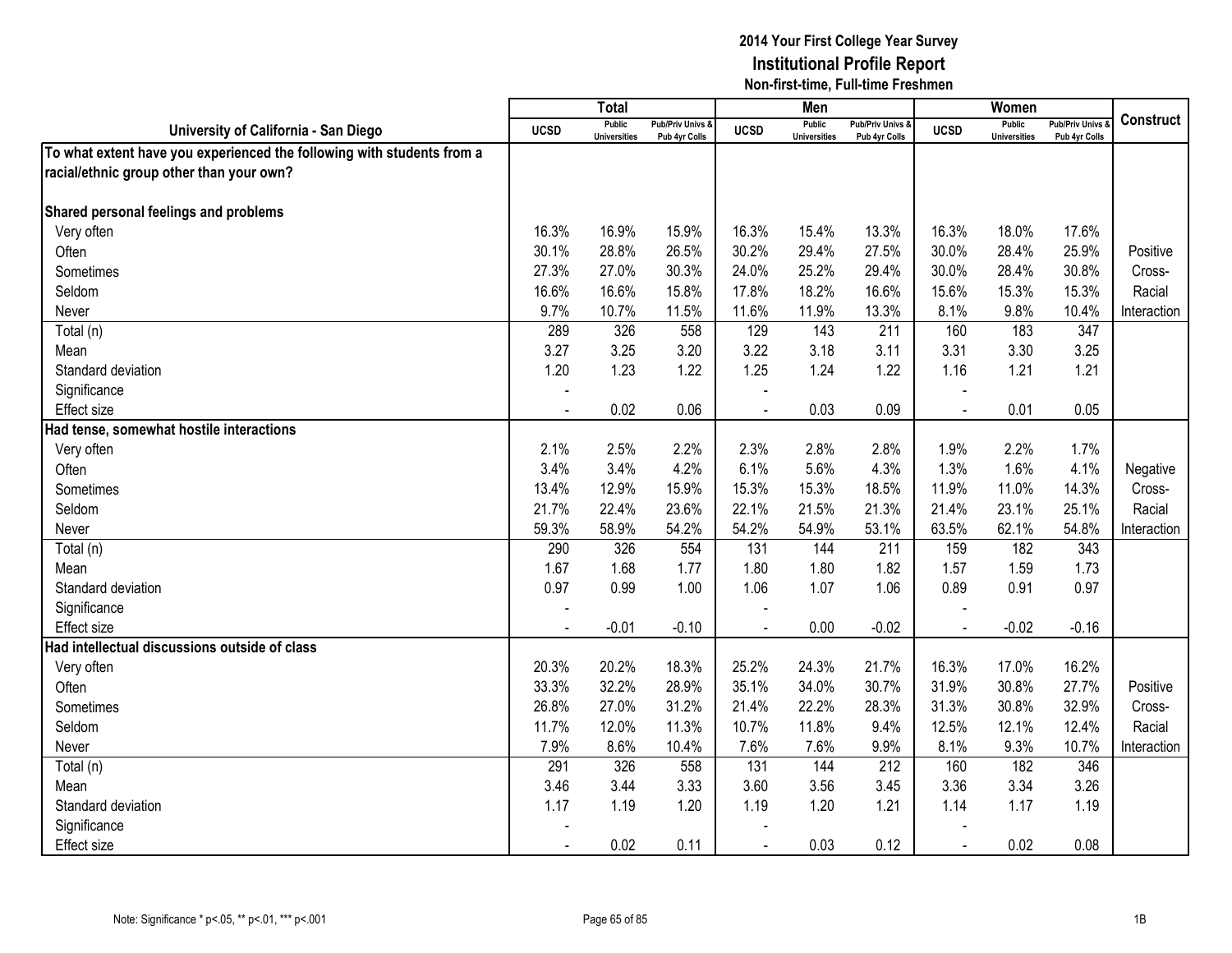|                                                                        |                | <b>Total</b>                         |                                   |                | Men                           |                                   |                | Women                                |                                        |             |
|------------------------------------------------------------------------|----------------|--------------------------------------|-----------------------------------|----------------|-------------------------------|-----------------------------------|----------------|--------------------------------------|----------------------------------------|-------------|
| University of California - San Diego                                   | <b>UCSD</b>    | <b>Public</b><br><b>Universities</b> | Pub/Priv Univs &<br>Pub 4yr Colls | <b>UCSD</b>    | Public<br><b>Universities</b> | Pub/Priv Univs &<br>Pub 4yr Colls | <b>UCSD</b>    | <b>Public</b><br><b>Universities</b> | <b>Pub/Priv Univs</b><br>Pub 4yr Colls | Construct   |
| To what extent have you experienced the following with students from a |                |                                      |                                   |                |                               |                                   |                |                                      |                                        |             |
| racial/ethnic group other than your own?                               |                |                                      |                                   |                |                               |                                   |                |                                      |                                        |             |
|                                                                        |                |                                      |                                   |                |                               |                                   |                |                                      |                                        |             |
| Felt insulted or threatened because of your race/ethnicity             |                |                                      |                                   |                |                               |                                   |                |                                      |                                        |             |
| Very often                                                             | 2.1%           | 2.4%                                 | 2.7%                              | 3.0%           | 2.7%                          | 3.7%                              | 1.3%           | 2.2%                                 | 2.0%                                   |             |
| Often                                                                  | 2.7%           | 2.7%                                 | 3.0%                              | 5.3%           | 4.8%                          | 3.3%                              | 0.6%           | 1.1%                                 | 2.9%                                   | Negative    |
| Sometimes                                                              | 13.7%          | 13.4%                                | 14.5%                             | 16.7%          | 17.1%                         | 18.7%                             | 11.3%          | 10.4%                                | 11.8%                                  | Cross-      |
| Seldom                                                                 | 18.2%          | 18.2%                                | 16.8%                             | 13.6%          | 14.4%                         | 13.6%                             | 21.9%          | 21.3%                                | 18.8%                                  | Racial      |
| Never                                                                  | 63.4%          | 63.2%                                | 63.0%                             | 61.4%          | 61.0%                         | 60.7%                             | 65.0%          | 65.0%                                | 64.5%                                  | Interaction |
| Total(n)                                                               | 292            | 329                                  | 560                               | 132            | 146                           | 214                               | 160            | 183                                  | 346                                    |             |
| Mean                                                                   | 1.62           | 1.63                                 | 1.66                              | 1.75           | 1.74                          | 1.76                              | 1.51           | 1.54                                 | 1.59                                   |             |
| Standard deviation                                                     | 0.96           | 0.98                                 | 1.01                              | 1.10           | 1.08                          | 1.10                              | 0.82           | 0.89                                 | 0.95                                   |             |
| Significance                                                           |                |                                      |                                   |                |                               |                                   |                |                                      |                                        |             |
| Effect size                                                            |                | $-0.01$                              | $-0.04$                           |                | 0.01                          | $-0.01$                           | $\overline{a}$ | $-0.03$                              | $-0.08$                                |             |
| Studied or prepared for class                                          |                |                                      |                                   |                |                               |                                   |                |                                      |                                        |             |
| Very often                                                             | 26.8%          | 25.3%                                | 24.3%                             | 29.0%          | 26.9%                         | 25.0%                             | 25.0%          | 24.0%                                | 23.9%                                  |             |
| Often                                                                  | 34.4%          | 34.8%                                | 29.9%                             | 38.2%          | 36.6%                         | 32.5%                             | 31.3%          | 33.3%                                | 28.2%                                  | Positive    |
| Sometimes                                                              | 24.4%          | 24.1%                                | 25.2%                             | 20.6%          | 22.1%                         | 26.9%                             | 27.5%          | 25.7%                                | 24.2%                                  | Cross-      |
| Seldom                                                                 | 7.9%           | 8.5%                                 | 10.2%                             | 4.6%           | 5.5%                          | 5.7%                              | 10.6%          | 10.9%                                | 13.0%                                  | Racial      |
| Never                                                                  | 6.5%           | 7.3%                                 | 10.4%                             | 7.6%           | 9.0%                          | 9.9%                              | 5.6%           | 6.0%                                 | 10.7%                                  | Interaction |
| Total (n)                                                              | 291            | 328                                  | 559                               | 131            | 145                           | 212                               | 160            | 183                                  | 347                                    |             |
| Mean                                                                   | 3.67           | 3.62                                 | 3.48                              | 3.76           | 3.67                          | 3.57                              | 3.59           | 3.58                                 | 3.42                                   |             |
| Standard deviation                                                     | 1.15           | 1.16                                 | 1.25                              | 1.15           | 1.19                          | 1.21                              | 1.14           | 1.14                                 | 1.27                                   |             |
| Significance                                                           |                |                                      | $\star$                           |                |                               |                                   |                |                                      |                                        |             |
| Effect size                                                            |                | 0.04                                 | 0.15                              |                | 0.08                          | 0.16                              | $\blacksquare$ | 0.01                                 | 0.13                                   |             |
| Socialized or partied                                                  |                |                                      |                                   |                |                               |                                   |                |                                      |                                        |             |
| Very often                                                             | 19.7%          | 19.6%                                | 18.8%                             | 21.4%          | 21.4%                         | 21.6%                             | 18.2%          | 18.1%                                | 17.1%                                  |             |
| Often                                                                  | 24.1%          | 23.9%                                | 22.5%                             | 22.9%          | 22.1%                         | 19.2%                             | 25.2%          | 25.3%                                | 24.6%                                  | Positive    |
| Sometimes                                                              | 27.6%          | 26.9%                                | 30.6%                             | 26.0%          | 25.5%                         | 31.5%                             | 28.9%          | 28.0%                                | 30.1%                                  | Cross-      |
| Seldom                                                                 | 16.9%          | 16.8%                                | 15.2%                             | 17.6%          | 18.6%                         | 15.5%                             | 16.4%          | 15.4%                                | 15.0%                                  | Racial      |
| Never                                                                  | 11.7%          | 12.8%                                | 12.9%                             | 12.2%          | 12.4%                         | 12.2%                             | 11.3%          | 13.2%                                | 13.3%                                  | Interaction |
| Total (n)                                                              | 290            | 327                                  | 559                               | 131            | 145                           | 213                               | 159            | 182                                  | 346                                    |             |
| Mean                                                                   | 3.23           | 3.20                                 | 3.19                              | 3.24           | 3.21                          | 3.23                              | 3.23           | 3.20                                 | 3.17                                   |             |
| Standard deviation                                                     | 1.27           | 1.29                                 | 1.27                              | 1.31           | 1.31                          | 1.29                              | 1.25           | 1.28                                 | 1.26                                   |             |
| Significance                                                           |                |                                      |                                   |                |                               |                                   |                |                                      |                                        |             |
| <b>Effect size</b>                                                     | $\blacksquare$ | 0.02                                 | 0.03                              | $\blacksquare$ | 0.02                          | 0.01                              | $\blacksquare$ | 0.02                                 | 0.05                                   |             |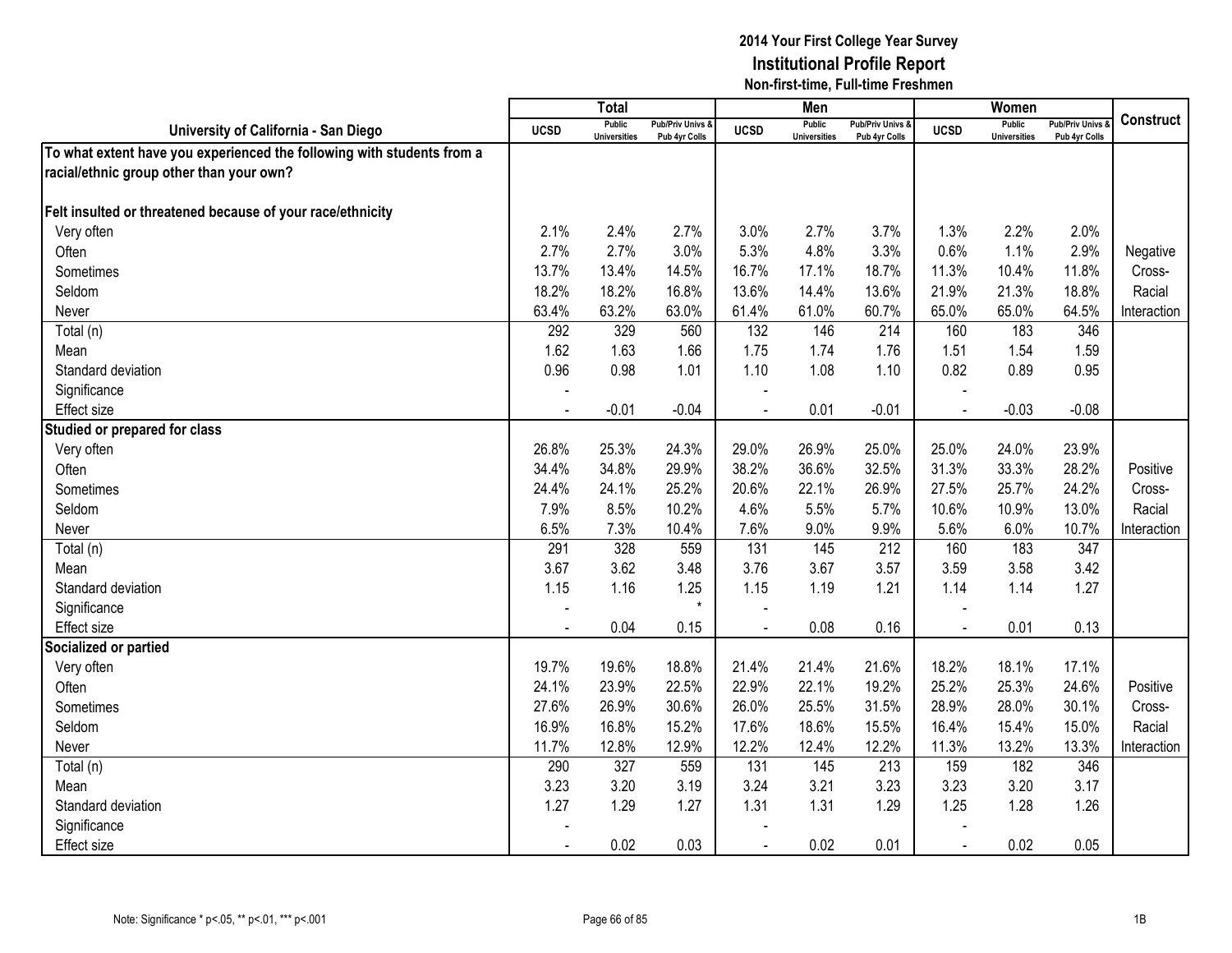|                                                                            |             | <b>Total</b>                  |                                   |             | Men                           |                                   |                | Women                         |                                        |                  |
|----------------------------------------------------------------------------|-------------|-------------------------------|-----------------------------------|-------------|-------------------------------|-----------------------------------|----------------|-------------------------------|----------------------------------------|------------------|
| University of California - San Diego                                       | <b>UCSD</b> | Public<br><b>Universities</b> | Pub/Priv Univs &<br>Pub 4yr Colls | <b>UCSD</b> | Public<br><b>Universities</b> | Pub/Priv Univs &<br>Pub 4yr Colls | <b>UCSD</b>    | Public<br><b>Universities</b> | <b>Pub/Priv Univs</b><br>Pub 4yr Colls | <b>Construct</b> |
| Since entering this college, how much time have you spent during a typical |             |                               |                                   |             |                               |                                   |                |                               |                                        |                  |
| week doing the following activities?                                       |             |                               |                                   |             |                               |                                   |                |                               |                                        |                  |
|                                                                            |             |                               |                                   |             |                               |                                   |                |                               |                                        |                  |
| <b>Attending classes/labs</b>                                              |             |                               |                                   |             |                               |                                   |                |                               |                                        |                  |
| Over 20 hours                                                              | 9.8%        | 10.5%                         | 7.8%                              | 11.6%       | 13.3%                         | 10.0%                             | 8.2%           | 8.3%                          | 6.4%                                   |                  |
| 16 to 20 hours                                                             | 17.1%       | 18.2%                         | 18.1%                             | 16.3%       | 15.4%                         | 14.7%                             | 17.7%          | 20.4%                         | 20.2%                                  |                  |
| 11 to 15 hours                                                             | 32.1%       | 31.8%                         | 32.0%                             | 25.6%       | 25.9%                         | 29.9%                             | 37.3%          | 36.5%                         | 33.3%                                  |                  |
| 6 to 10 hours                                                              | 27.9%       | 25.9%                         | 25.1%                             | 33.3%       | 30.8%                         | 28.4%                             | 23.4%          | 22.1%                         | 23.1%                                  |                  |
| 3 to 5 hours                                                               | 10.8%       | 11.1%                         | 11.8%                             | 10.1%       | 11.9%                         | 11.4%                             | 11.4%          | 10.5%                         | 12.0%                                  |                  |
| 1 to 2 hours                                                               | 2.1%        | 1.9%                          | 2.9%                              | 3.1%        | 2.8%                          | 3.8%                              | 1.3%           | 1.1%                          | 2.3%                                   |                  |
| Less than one hour                                                         | 0.0%        | 0.3%                          | 0.9%                              | 0.0%        | 0.0%                          | 0.5%                              | 0.0%           | 0.6%                          | 1.2%                                   |                  |
| None                                                                       | 0.3%        | 0.3%                          | 1.4%                              | 0.0%        | 0.0%                          | 1.4%                              | 0.6%           | 0.6%                          | 1.5%                                   |                  |
| Total (n)                                                                  | 287         | 324                           | 553                               | 129         | 143                           | 211                               | 158            | 181                           | 342                                    |                  |
| Mean                                                                       | 5.79        | 5.83                          | 5.65                              | 5.77        | 5.79                          | 5.63                              | 5.81           | 5.86                          | 5.67                                   |                  |
| Standard deviation                                                         | 1.23        | 1.25                          | 1.37                              | 1.27        | 1.30                          | 1.39                              | 1.20           | 1.22                          | 1.35                                   |                  |
| Significance                                                               |             |                               |                                   |             |                               |                                   |                |                               |                                        |                  |
| Effect size                                                                |             | $-0.03$                       | 0.10                              |             | $-0.02$                       | 0.10                              | $\sim$         | $-0.04$                       | 0.10                                   |                  |
| Studying/homework                                                          |             |                               |                                   |             |                               |                                   |                |                               |                                        |                  |
| Over 20 hours                                                              | 11.8%       | 11.1%                         | 9.2%                              | 16.3%       | 14.7%                         | 11.8%                             | 8.2%           | 8.2%                          | 7.6%                                   |                  |
| 16 to 20 hours                                                             | 12.5%       | 12.0%                         | 11.4%                             | 15.5%       | 14.0%                         | 11.8%                             | 10.1%          | 10.4%                         | 11.1%                                  |                  |
| 11 to 15 hours                                                             | 20.1%       | 20.6%                         | 16.5%                             | 17.1%       | 18.2%                         | 16.1%                             | 22.6%          | 22.5%                         | 16.7%                                  |                  |
| 6 to 10 hours                                                              | 26.4%       | 26.8%                         | 27.1%                             | 22.5%       | 23.8%                         | 25.6%                             | 29.6%          | 29.1%                         | 28.1%                                  |                  |
| 3 to 5 hours                                                               | 22.2%       | 21.8%                         | 26.6%                             | 20.9%       | 21.0%                         | 22.7%                             | 23.3%          | 22.5%                         | 28.9%                                  |                  |
| 1 to 2 hours                                                               | 6.6%        | 7.1%                          | 8.1%                              | 7.0%        | 7.7%                          | 10.9%                             | 6.3%           | 6.6%                          | 6.4%                                   |                  |
| Less than one hour                                                         | 0.0%        | 0.0%                          | 0.7%                              | 0.0%        | 0.0%                          | 0.5%                              | 0.0%           | 0.0%                          | 0.9%                                   |                  |
| None                                                                       | 0.3%        | 0.6%                          | 0.4%                              | 0.8%        | 0.7%                          | 0.5%                              | 0.0%           | 0.5%                          | 0.3%                                   |                  |
| Total (n)                                                                  | 288         | 325                           | 553                               | 129         | 143                           | 211                               | 159            | 182                           | 342                                    |                  |
| Mean                                                                       | 5.44        | 5.39                          | 5.20                              | 5.59        | 5.51                          | 5.27                              | 5.31           | 5.30                          | 5.16                                   |                  |
| Standard deviation                                                         | 1.46        | 1.46                          | 1.46                              | 1.59        | 1.56                          | 1.56                              | 1.33           | 1.37                          | 1.40                                   |                  |
| Significance                                                               |             |                               | $\star$                           |             |                               |                                   |                |                               |                                        |                  |
| <b>Effect size</b>                                                         |             | 0.03                          | 0.16                              |             | 0.05                          | 0.21                              | $\blacksquare$ | 0.01                          | 0.11                                   |                  |
|                                                                            |             |                               |                                   |             |                               |                                   |                |                               |                                        |                  |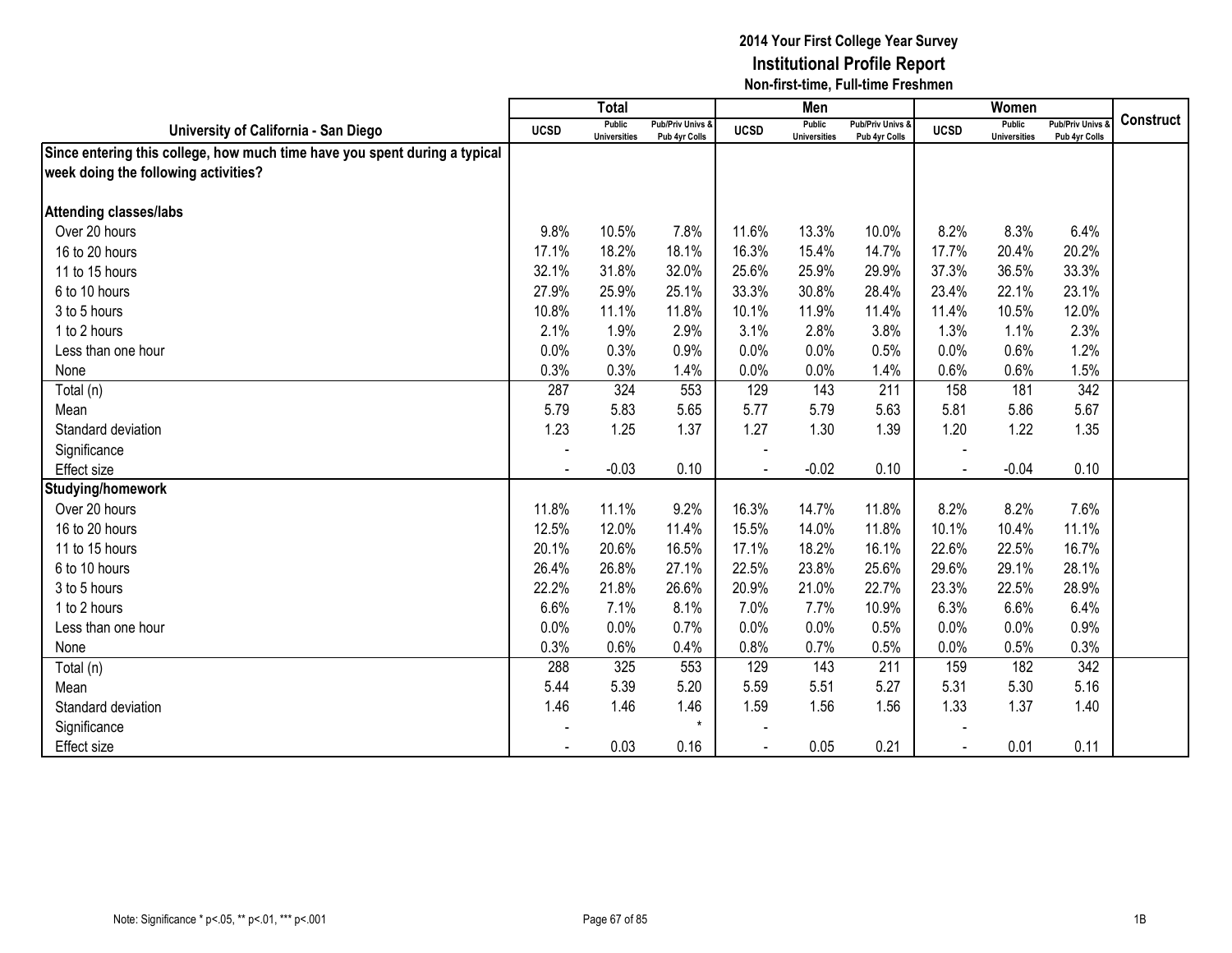|                                                                            |                          | <b>Total</b>                  |                                   |                | Men                           |                                   |             | Women                         |                                        |                  |
|----------------------------------------------------------------------------|--------------------------|-------------------------------|-----------------------------------|----------------|-------------------------------|-----------------------------------|-------------|-------------------------------|----------------------------------------|------------------|
| University of California - San Diego                                       | <b>UCSD</b>              | Public<br><b>Universities</b> | Pub/Priv Univs &<br>Pub 4yr Colls | <b>UCSD</b>    | Public<br><b>Universities</b> | Pub/Priv Univs &<br>Pub 4yr Colls | <b>UCSD</b> | Public<br><b>Universities</b> | <b>Pub/Priv Univs</b><br>Pub 4yr Colls | <b>Construct</b> |
| Since entering this college, how much time have you spent during a typical |                          |                               |                                   |                |                               |                                   |             |                               |                                        |                  |
| week doing the following activities?                                       |                          |                               |                                   |                |                               |                                   |             |                               |                                        |                  |
|                                                                            |                          |                               |                                   |                |                               |                                   |             |                               |                                        |                  |
| <b>Socializing with friends</b>                                            |                          |                               |                                   |                |                               |                                   |             |                               |                                        |                  |
| Over 20 hours                                                              | 6.3%                     | 5.9%                          | 5.4%                              | 8.6%           | 7.7%                          | 7.2%                              | 4.4%        | 4.4%                          | 4.4%                                   |                  |
| 16 to 20 hours                                                             | 4.9%                     | 4.6%                          | 5.8%                              | 5.5%           | 4.9%                          | 8.6%                              | 4.4%        | 4.4%                          | 4.1%                                   |                  |
| 11 to 15 hours                                                             | 7.7%                     | 8.6%                          | 10.0%                             | 7.8%           | 9.9%                          | 10.5%                             | 7.5%        | 7.7%                          | 9.6%                                   |                  |
| 6 to 10 hours                                                              | 23.0%                    | 23.5%                         | 23.4%                             | 23.4%          | 23.9%                         | 22.5%                             | 22.6%       | 23.1%                         | 23.9%                                  |                  |
| 3 to 5 hours                                                               | 31.0%                    | 31.5%                         | 30.6%                             | 31.3%          | 32.4%                         | 31.6%                             | 30.8%       | 30.8%                         | 30.0%                                  |                  |
| 1 to 2 hours                                                               | 17.8%                    | 16.7%                         | 15.4%                             | 14.8%          | 13.4%                         | 11.5%                             | 20.1%       | 19.2%                         | 17.8%                                  |                  |
| Less than one hour                                                         | 7.3%                     | 7.1%                          | 7.6%                              | 6.3%           | 5.6%                          | 6.2%                              | 8.2%        | 8.2%                          | 8.5%                                   |                  |
| None                                                                       | 2.1%                     | 2.2%                          | 1.8%                              | 2.3%           | 2.1%                          | 1.9%                              | 1.9%        | 2.2%                          | 1.7%                                   |                  |
| Total (n)                                                                  | 287                      | 324                           | 552                               | 128            | 142                           | 209                               | 159         | 182                           | 343                                    |                  |
| Mean                                                                       | 4.39                     | 4.41                          | 4.46                              | 4.55           | 4.58                          | 4.68                              | 4.26        | 4.27                          | 4.33                                   |                  |
| Standard deviation                                                         | 1.58                     | 1.56                          | 1.56                              | 1.65           | 1.59                          | 1.63                              | 1.51        | 1.52                          | 1.50                                   |                  |
| Significance                                                               |                          |                               |                                   |                |                               |                                   |             |                               |                                        |                  |
| <b>Effect size</b>                                                         |                          | $-0.01$                       | $-0.04$                           | $\blacksquare$ | $-0.02$                       | $-0.08$                           | $\sim$      | $-0.01$                       | $-0.05$                                |                  |
| <b>Exercising or sports</b>                                                |                          |                               |                                   |                |                               |                                   |             |                               |                                        |                  |
| Over 20 hours                                                              | 1.7%                     | 1.5%                          | 1.3%                              | 2.3%           | 2.1%                          | 1.4%                              | 1.3%        | 1.1%                          | 1.2%                                   |                  |
| 16 to 20 hours                                                             | 0.7%                     | 0.6%                          | 0.9%                              | 0.0%           | 0.0%                          | 0.0%                              | 1.3%        | 1.1%                          | 1.5%                                   |                  |
| 11 to 15 hours                                                             | 3.8%                     | 3.7%                          | 4.2%                              | 4.7%           | 4.9%                          | 5.2%                              | 3.2%        | 2.8%                          | 3.5%                                   |                  |
| 6 to 10 hours                                                              | 11.5%                    | 12.3%                         | 12.1%                             | 14.7%          | 15.4%                         | 18.0%                             | 8.9%        | 9.9%                          | 8.5%                                   |                  |
| 3 to 5 hours                                                               | 30.0%                    | 28.1%                         | 28.0%                             | 32.6%          | 30.8%                         | 28.9%                             | 27.8%       | 26.0%                         | 27.4%                                  |                  |
| 1 to 2 hours                                                               | 24.4%                    | 25.0%                         | 26.7%                             | 22.5%          | 23.8%                         | 25.1%                             | 25.9%       | 26.0%                         | 27.7%                                  |                  |
| Less than one hour                                                         | 17.8%                    | 18.8%                         | 17.3%                             | 12.4%          | 12.6%                         | 12.8%                             | 22.2%       | 23.8%                         | 20.1%                                  |                  |
| None                                                                       | 10.1%                    | 9.9%                          | 9.6%                              | 10.9%          | 10.5%                         | 8.5%                              | 9.5%        | 9.4%                          | 10.2%                                  |                  |
| Total (n)                                                                  | 287                      | 324                           | 554                               | 129            | 143                           | 211                               | 158         | 181                           | 343                                    |                  |
| Mean                                                                       | 3.38                     | 3.35                          | 3.38                              | 3.53           | 3.53                          | 3.58                              | 3.25        | 3.22                          | 3.26                                   |                  |
| Standard deviation                                                         | 1.45                     | 1.43                          | 1.42                              | 1.48           | 1.47                          | 1.41                              | 1.41        | 1.39                          | 1.41                                   |                  |
| Significance                                                               |                          |                               |                                   |                |                               |                                   |             |                               |                                        |                  |
| <b>Effect size</b>                                                         | $\overline{\phantom{a}}$ | 0.02                          | 0.00                              | $\blacksquare$ | 0.00                          | $-0.04$                           |             | 0.02                          | $-0.01$                                |                  |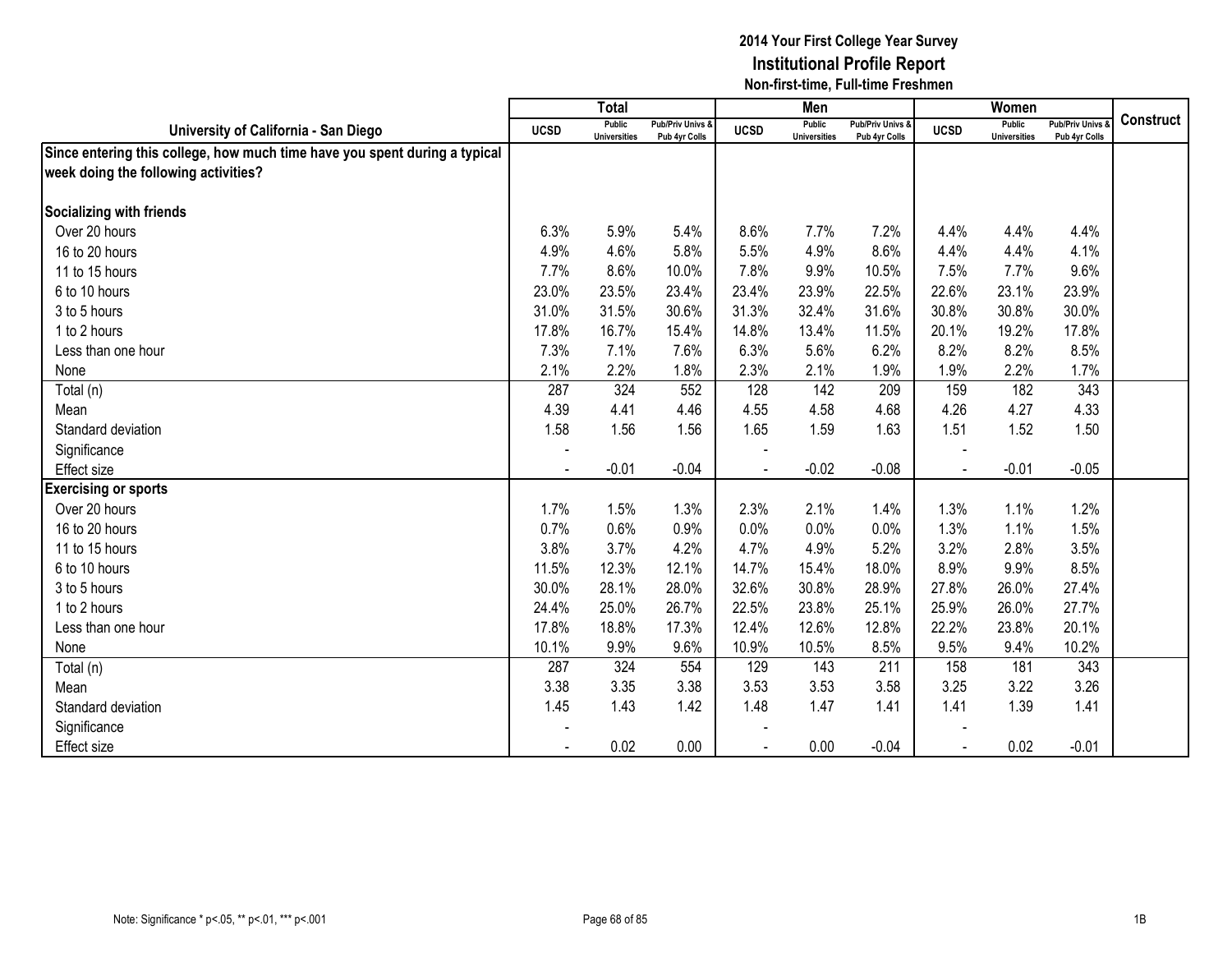|                                                                            |                | <b>Total</b>                  |                                   |                | Men                           |                                   |                | Women                         |                                        |                  |
|----------------------------------------------------------------------------|----------------|-------------------------------|-----------------------------------|----------------|-------------------------------|-----------------------------------|----------------|-------------------------------|----------------------------------------|------------------|
| University of California - San Diego                                       | <b>UCSD</b>    | Public<br><b>Universities</b> | Pub/Priv Univs &<br>Pub 4yr Colls | <b>UCSD</b>    | Public<br><b>Universities</b> | Pub/Priv Univs &<br>Pub 4yr Colls | <b>UCSD</b>    | Public<br><b>Universities</b> | <b>Pub/Priv Univs</b><br>Pub 4yr Colls | <b>Construct</b> |
| Since entering this college, how much time have you spent during a typical |                |                               |                                   |                |                               |                                   |                |                               |                                        |                  |
| week doing the following activities?                                       |                |                               |                                   |                |                               |                                   |                |                               |                                        |                  |
|                                                                            |                |                               |                                   |                |                               |                                   |                |                               |                                        |                  |
| Partying                                                                   |                |                               |                                   |                |                               |                                   |                |                               |                                        |                  |
| Over 20 hours                                                              | 0.7%           | 0.6%                          | 0.4%                              | 1.6%           | 1.4%                          | 0.9%                              | 0.0%           | 0.0%                          | 0.0%                                   |                  |
| 16 to 20 hours                                                             | 0.0%           | 0.0%                          | 0.4%                              | 0.0%           | 0.0%                          | 0.5%                              | 0.0%           | 0.0%                          | 0.3%                                   |                  |
| 11 to 15 hours                                                             | 1.4%           | 1.2%                          | 2.0%                              | 3.1%           | 2.8%                          | 4.3%                              | 0.0%           | 0.0%                          | 0.6%                                   |                  |
| 6 to 10 hours                                                              | 4.5%           | 4.9%                          | 5.8%                              | 2.3%           | 2.8%                          | 3.8%                              | 6.3%           | 6.6%                          | 7.0%                                   |                  |
| 3 to 5 hours                                                               | 12.5%          | 13.3%                         | 13.2%                             | 12.4%          | 14.7%                         | 15.2%                             | 12.7%          | 12.2%                         | 12.0%                                  |                  |
| 1 to 2 hours                                                               | 18.8%          | 17.9%                         | 17.4%                             | 16.3%          | 16.1%                         | 15.6%                             | 20.9%          | 19.3%                         | 18.5%                                  |                  |
| Less than one hour                                                         | 20.2%          | 19.1%                         | 17.9%                             | 21.7%          | 20.3%                         | 19.4%                             | 19.0%          | 18.2%                         | 17.0%                                  |                  |
| None                                                                       | 41.8%          | 42.9%                         | 42.9%                             | 42.6%          | 42.0%                         | 40.3%                             | 41.1%          | 43.6%                         | 44.6%                                  |                  |
| Total (n)                                                                  | 287            | 324                           | 552                               | 129            | 143                           | 211                               | 158            | 181                           | 341                                    |                  |
| Mean                                                                       | 2.25           | 2.25                          | 2.30                              | 2.27           | 2.31                          | 2.42                              | 2.24           | 2.20                          | 2.23                                   |                  |
| Standard deviation                                                         | 1.39           | 1.40                          | 1.45                              | 1.51           | 1.51                          | 1.58                              | 1.28           | 1.30                          | 1.37                                   |                  |
| Significance                                                               |                |                               |                                   |                |                               |                                   |                |                               |                                        |                  |
| <b>Effect size</b>                                                         |                | 0.00                          | $-0.03$                           | $\blacksquare$ | $-0.03$                       | $-0.09$                           | $\sim$         | 0.03                          | 0.01                                   |                  |
| Working (for pay) on campus                                                |                |                               |                                   |                |                               |                                   |                |                               |                                        |                  |
| Over 20 hours                                                              | 2.1%           | 1.9%                          | 2.7%                              | 3.1%           | 2.8%                          | 2.4%                              | 1.3%           | 1.1%                          | 2.9%                                   |                  |
| 16 to 20 hours                                                             | 1.4%           | 1.2%                          | 1.1%                              | 0.0%           | 0.0%                          | 0.0%                              | 2.5%           | 2.2%                          | 1.8%                                   |                  |
| 11 to 15 hours                                                             | 5.2%           | 5.6%                          | 4.7%                              | 3.9%           | 4.9%                          | 3.8%                              | 6.3%           | 6.1%                          | 5.3%                                   |                  |
| 6 to 10 hours                                                              | 5.2%           | 6.2%                          | 5.4%                              | 5.4%           | 5.6%                          | 4.7%                              | 5.0%           | 6.6%                          | 5.9%                                   |                  |
| 3 to 5 hours                                                               | 2.8%           | 3.4%                          | 4.2%                              | 3.9%           | 4.2%                          | 4.7%                              | 1.9%           | 2.8%                          | 3.8%                                   |                  |
| 1 to 2 hours                                                               | 1.7%           | 1.5%                          | 2.5%                              | 3.1%           | 2.8%                          | 3.8%                              | 0.6%           | 0.6%                          | 1.8%                                   |                  |
| Less than one hour                                                         | 0.7%           | 0.6%                          | 0.7%                              | 0.0%           | 0.0%                          | 0.0%                              | 1.3%           | 1.1%                          | 1.2%                                   |                  |
| None                                                                       | 80.9%          | 79.6%                         | 78.6%                             | 80.6%          | 79.7%                         | 80.6%                             | 81.1%          | 79.6%                         | 77.4%                                  |                  |
| Total (n)                                                                  | 288            | 324                           | 552                               | 129            | 143                           | 211                               | 159            | 181                           | 341                                    |                  |
| Mean                                                                       | 1.82           | 1.87                          | 1.89                              | 1.81           | 1.85                          | 1.76                              | 1.84           | 1.88                          | 1.97                                   |                  |
| Standard deviation                                                         | 1.82           | 1.83                          | 1.86                              | 1.79           | 1.81                          | 1.70                              | 1.85           | 1.85                          | 1.96                                   |                  |
| Significance                                                               |                |                               |                                   |                |                               |                                   |                |                               |                                        |                  |
| <b>Effect size</b>                                                         | $\blacksquare$ | $-0.03$                       | $-0.04$                           |                | $-0.02$                       | 0.03                              | $\blacksquare$ | $-0.02$                       | $-0.07$                                |                  |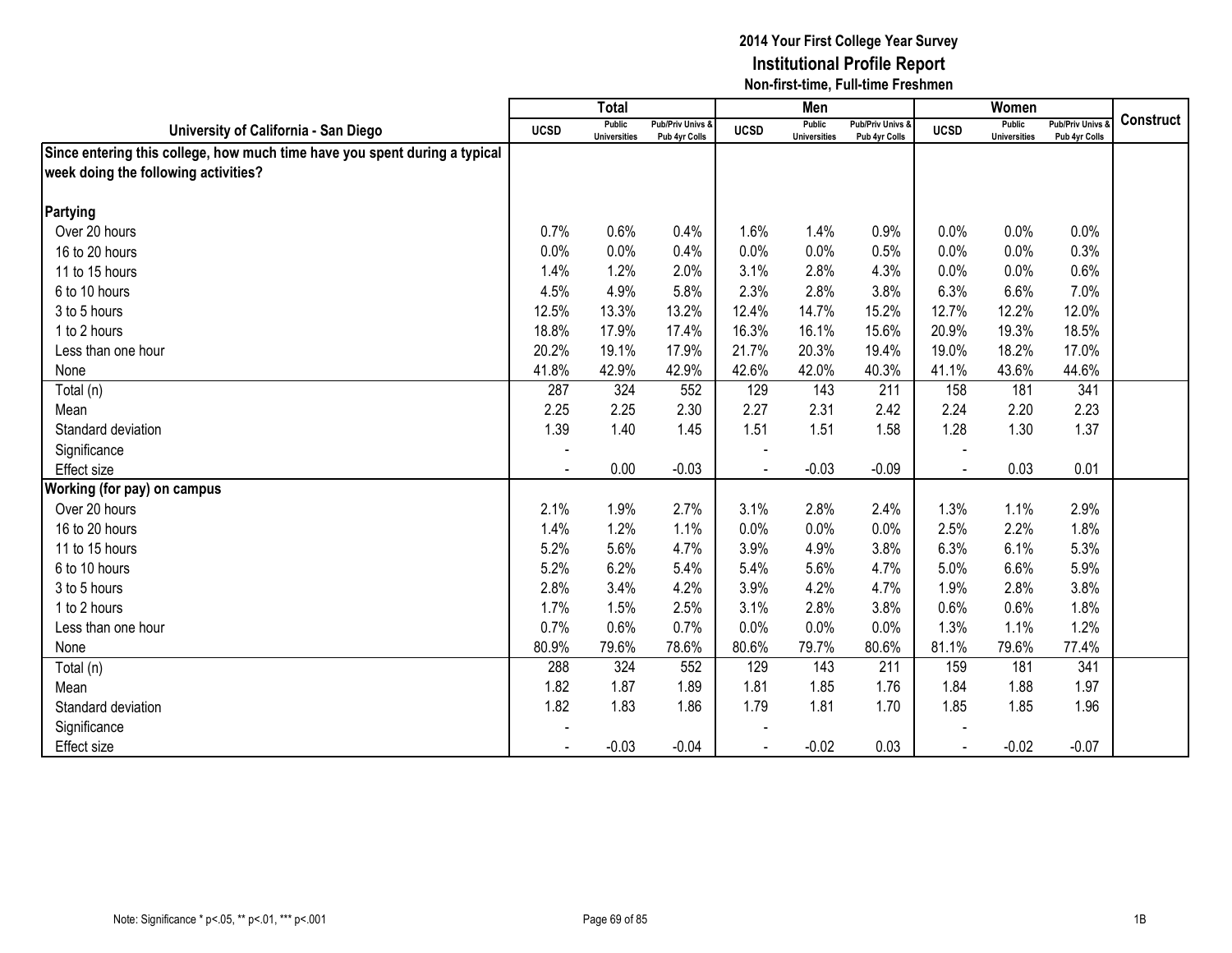|                                                                            |                | <b>Total</b>                  |                                   |             | Men                           |                                   |             | Women                         |                                        |                  |
|----------------------------------------------------------------------------|----------------|-------------------------------|-----------------------------------|-------------|-------------------------------|-----------------------------------|-------------|-------------------------------|----------------------------------------|------------------|
| University of California - San Diego                                       | <b>UCSD</b>    | Public<br><b>Universities</b> | Pub/Priv Univs &<br>Pub 4yr Colls | <b>UCSD</b> | Public<br><b>Universities</b> | Pub/Priv Univs &<br>Pub 4yr Colls | <b>UCSD</b> | Public<br><b>Universities</b> | <b>Pub/Priv Univs</b><br>Pub 4yr Colls | <b>Construct</b> |
| Since entering this college, how much time have you spent during a typical |                |                               |                                   |             |                               |                                   |             |                               |                                        |                  |
| week doing the following activities?                                       |                |                               |                                   |             |                               |                                   |             |                               |                                        |                  |
|                                                                            |                |                               |                                   |             |                               |                                   |             |                               |                                        |                  |
| Working (for pay) off campus                                               |                |                               |                                   |             |                               |                                   |             |                               |                                        |                  |
| Over 20 hours                                                              | 7.3%           | 6.7%                          | 13.3%                             | 5.4%        | 4.9%                          | 11.8%                             | 8.8%        | 8.2%                          | 14.3%                                  |                  |
| 16 to 20 hours                                                             | 4.8%           | 4.9%                          | 4.9%                              | 3.1%        | 2.8%                          | 3.3%                              | 6.3%        | 6.6%                          | 5.8%                                   |                  |
| 11 to 15 hours                                                             | 5.9%           | 6.1%                          | 5.8%                              | 0.8%        | 2.1%                          | 2.4%                              | 10.1%       | 9.3%                          | 7.9%                                   |                  |
| 6 to 10 hours                                                              | 5.2%           | 4.9%                          | 4.7%                              | 3.8%        | 3.5%                          | 4.2%                              | 6.3%        | 6.0%                          | 5.0%                                   |                  |
| 3 to 5 hours                                                               | 4.8%           | 4.6%                          | 4.0%                              | 5.4%        | 5.6%                          | 4.7%                              | 4.4%        | 3.8%                          | 3.5%                                   |                  |
| 1 to 2 hours                                                               | 2.1%           | 2.1%                          | 2.7%                              | 3.8%        | 4.2%                          | 4.2%                              | 0.6%        | 0.5%                          | 1.7%                                   |                  |
| Less than one hour                                                         | 1.0%           | 0.9%                          | 1.1%                              | 0.8%        | 0.7%                          | 0.9%                              | 1.3%        | 1.1%                          | 1.2%                                   |                  |
| None                                                                       | 68.9%          | 69.6%                         | 63.6%                             | 76.9%       | 76.4%                         | 68.4%                             | 62.3%       | 64.3%                         | 60.6%                                  |                  |
| Total (n)                                                                  | 289            | 326                           | 555                               | 130         | 144                           | 212                               | 159         | 182                           | 343                                    |                  |
| Mean                                                                       | 2.50           | 2.46                          | 2.88                              | 2.00        | 2.01                          | 2.55                              | 2.91        | 2.82                          | 3.09                                   |                  |
| Standard deviation                                                         | 2.43           | 2.41                          | 2.72                              | 2.06        | 2.04                          | 2.54                              | 2.64        | 2.61                          | 2.81                                   |                  |
| Significance                                                               |                |                               | $\star$                           |             |                               | $\star$                           |             |                               |                                        |                  |
| Effect size                                                                | $\blacksquare$ | 0.02                          | $-0.14$                           |             | 0.00                          | $-0.22$                           |             | 0.03                          | $-0.06$                                |                  |
| <b>Student clubs and groups</b>                                            |                |                               |                                   |             |                               |                                   |             |                               |                                        |                  |
| Over 20 hours                                                              | 1.0%           | 0.9%                          | 0.9%                              | 1.6%        | 1.4%                          | 1.4%                              | 0.6%        | 0.5%                          | 0.6%                                   |                  |
| 16 to 20 hours                                                             | 0.3%           | 0.3%                          | 0.5%                              | 0.8%        | 0.7%                          | 0.5%                              | 0.0%        | 0.0%                          | 0.6%                                   |                  |
| 11 to 15 hours                                                             | 2.4%           | 2.5%                          | 2.4%                              | 3.1%        | 2.8%                          | 2.9%                              | 1.9%        | 2.2%                          | 2.0%                                   |                  |
| 6 to 10 hours                                                              | 5.9%           | 6.2%                          | 5.4%                              | 7.8%        | 8.4%                          | 7.1%                              | 4.4%        | 4.4%                          | 4.4%                                   |                  |
| 3 to 5 hours                                                               | 11.8%          | 12.9%                         | 11.4%                             | 13.2%       | 15.4%                         | 13.8%                             | 10.7%       | 11.0%                         | 9.9%                                   |                  |
| 1 to 2 hours                                                               | 16.3%          | 16.6%                         | 16.8%                             | 14.7%       | 14.7%                         | 16.7%                             | 17.6%       | 18.1%                         | 16.9%                                  |                  |
| Less than one hour                                                         | 10.8%          | 11.1%                         | 11.0%                             | 14.0%       | 14.0%                         | 12.9%                             | 8.2%        | 8.8%                          | 9.9%                                   |                  |
| None                                                                       | 51.4%          | 49.5%                         | 51.5%                             | 45.0%       | 42.7%                         | 44.8%                             | 56.6%       | 54.9%                         | 55.7%                                  |                  |
| Total (n)                                                                  | 288            | 325                           | 553                               | 129         | 143                           | 210                               | 159         | 182                           | 343                                    |                  |
| Mean                                                                       | 2.24           | 2.28                          | 2.22                              | 2.45        | 2.51                          | 2.43                              | 2.07        | 2.10                          | 2.09                                   |                  |
| Standard deviation                                                         | 1.58           | 1.57                          | 1.56                              | 1.70        | 1.68                          | 1.65                              | 1.45        | 1.45                          | 1.48                                   |                  |
| Significance                                                               |                |                               |                                   |             |                               |                                   |             |                               |                                        |                  |
| <b>Effect size</b>                                                         |                | $-0.03$                       | 0.01                              |             | $-0.04$                       | 0.01                              |             | $-0.02$                       | $-0.01$                                |                  |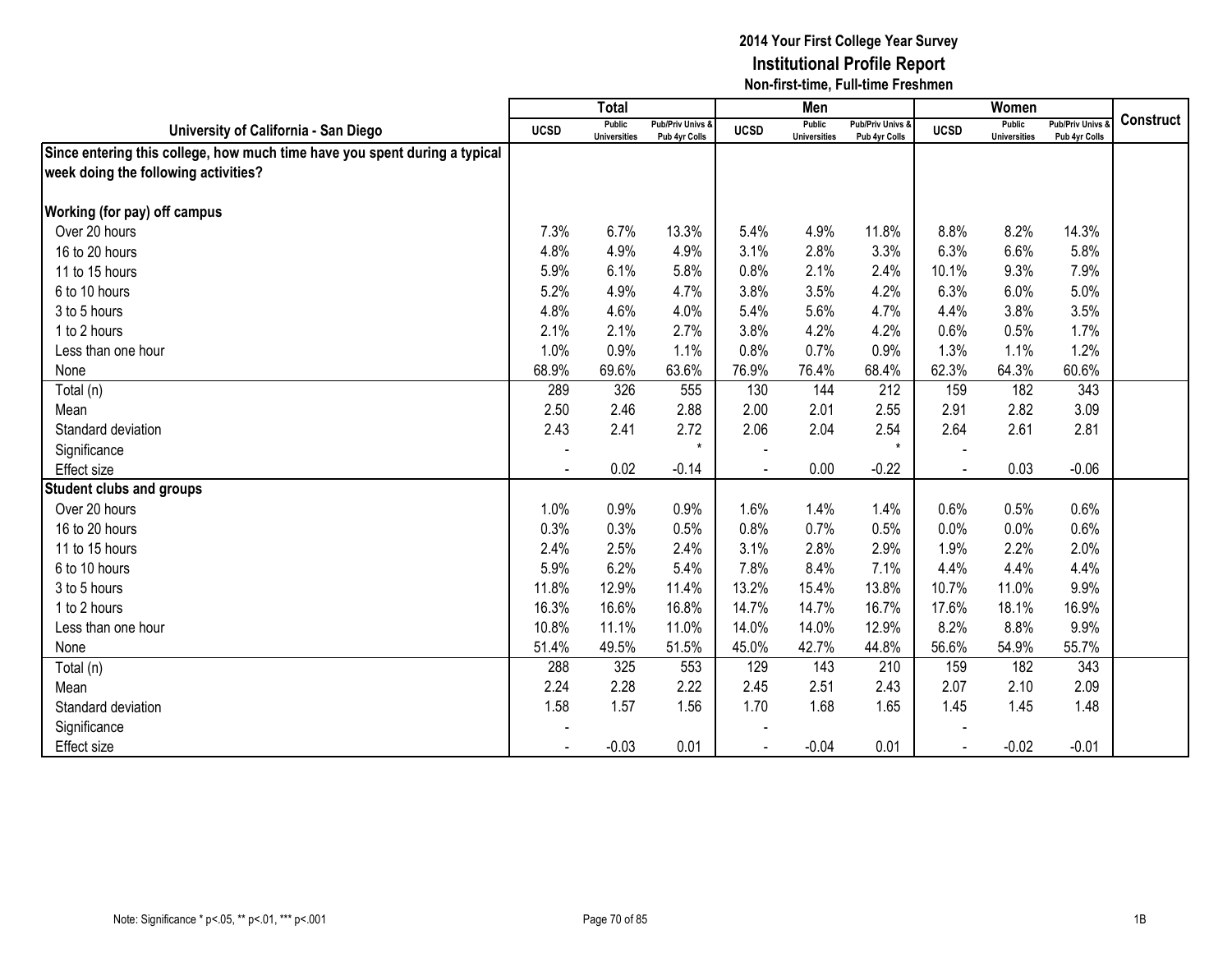|                                                                            |             | <b>Total</b>                  |                                   |                          | Men                           |                                   |             | Women                         |                                        |                  |
|----------------------------------------------------------------------------|-------------|-------------------------------|-----------------------------------|--------------------------|-------------------------------|-----------------------------------|-------------|-------------------------------|----------------------------------------|------------------|
| University of California - San Diego                                       | <b>UCSD</b> | Public<br><b>Universities</b> | Pub/Priv Univs &<br>Pub 4yr Colls | <b>UCSD</b>              | Public<br><b>Universities</b> | Pub/Priv Univs &<br>Pub 4yr Colls | <b>UCSD</b> | Public<br><b>Universities</b> | <b>Pub/Priv Univs</b><br>Pub 4yr Colls | <b>Construct</b> |
| Since entering this college, how much time have you spent during a typical |             |                               |                                   |                          |                               |                                   |             |                               |                                        |                  |
| week doing the following activities?                                       |             |                               |                                   |                          |                               |                                   |             |                               |                                        |                  |
|                                                                            |             |                               |                                   |                          |                               |                                   |             |                               |                                        |                  |
| <b>Watching TV</b>                                                         |             |                               |                                   |                          |                               |                                   |             |                               |                                        |                  |
| Over 20 hours                                                              | 0.7%        | 0.6%                          | 0.9%                              | 1.6%                     | 1.4%                          | 1.4%                              | 0.0%        | 0.0%                          | 0.6%                                   |                  |
| 16 to 20 hours                                                             | 1.0%        | 0.9%                          | 1.3%                              | 1.6%                     | 1.4%                          | 0.9%                              | 0.6%        | 0.6%                          | 1.5%                                   |                  |
| 11 to 15 hours                                                             | 3.8%        | 3.4%                          | 3.1%                              | 3.9%                     | 3.5%                          | 2.4%                              | 3.8%        | 3.3%                          | 3.5%                                   |                  |
| 6 to 10 hours                                                              | 8.4%        | 9.6%                          | 11.8%                             | 7.8%                     | 9.1%                          | 10.4%                             | 8.9%        | 10.0%                         | 12.6%                                  |                  |
| 3 to 5 hours                                                               | 22.0%       | 21.1%                         | 21.3%                             | 21.7%                    | 20.3%                         | 19.4%                             | 22.2%       | 21.7%                         | 22.5%                                  |                  |
| 1 to 2 hours                                                               | 23.7%       | 24.1%                         | 22.8%                             | 24.0%                    | 24.5%                         | 23.2%                             | 23.4%       | 23.9%                         | 22.5%                                  |                  |
| Less than one hour                                                         | 19.2%       | 19.2%                         | 19.2%                             | 17.8%                    | 18.2%                         | 19.0%                             | 20.3%       | 20.0%                         | 19.3%                                  |                  |
| None                                                                       | 21.3%       | 21.1%                         | 19.7%                             | 21.7%                    | 21.7%                         | 23.2%                             | 20.9%       | 20.6%                         | 17.5%                                  |                  |
| Total (n)                                                                  | 287         | 323                           | 553                               | 129                      | 143                           | 211                               | 158         | 180                           | 342                                    |                  |
| Mean                                                                       | 2.96        | 2.96                          | 3.05                              | 3.02                     | 3.00                          | 2.93                              | 2.92        | 2.93                          | 3.13                                   |                  |
| Standard deviation                                                         | 1.51        | 1.50                          | 1.54                              | 1.61                     | 1.59                          | 1.57                              | 1.44        | 1.43                          | 1.52                                   |                  |
| Significance                                                               |             |                               |                                   |                          |                               |                                   |             |                               |                                        |                  |
| <b>Effect size</b>                                                         | ÷,          | 0.00                          | $-0.06$                           | $\overline{\phantom{a}}$ | 0.01                          | 0.06                              | $\sim$      | $-0.01$                       | $-0.14$                                |                  |
| Household/childcare duties                                                 |             |                               |                                   |                          |                               |                                   |             |                               |                                        |                  |
| Over 20 hours                                                              | 4.5%        | 4.0%                          | 4.9%                              | 4.7%                     | 4.2%                          | 3.3%                              | 4.4%        | 3.9%                          | 5.8%                                   |                  |
| 16 to 20 hours                                                             | 1.4%        | 1.2%                          | 1.6%                              | 2.3%                     | 2.1%                          | 1.9%                              | 0.6%        | 0.6%                          | 1.5%                                   |                  |
| 11 to 15 hours                                                             | 2.1%        | 1.9%                          | 2.7%                              | 2.3%                     | 2.1%                          | 1.9%                              | 1.9%        | 1.7%                          | 3.2%                                   |                  |
| 6 to 10 hours                                                              | 4.9%        | 4.6%                          | 5.1%                              | 3.9%                     | 3.5%                          | 3.3%                              | 5.7%        | 5.5%                          | 6.1%                                   |                  |
| 3 to 5 hours                                                               | 13.6%       | 13.3%                         | 14.9%                             | 10.1%                    | 10.5%                         | 13.8%                             | 16.5%       | 15.5%                         | 15.5%                                  |                  |
| 1 to 2 hours                                                               | 24.0%       | 22.8%                         | 20.3%                             | 21.7%                    | 20.3%                         | 17.1%                             | 25.9%       | 24.9%                         | 22.2%                                  |                  |
| Less than one hour                                                         | 13.6%       | 13.6%                         | 12.7%                             | 11.6%                    | 12.6%                         | 11.9%                             | 15.2%       | 14.4%                         | 13.2%                                  |                  |
| None                                                                       | 35.9%       | 38.6%                         | 37.9%                             | 43.4%                    | 44.8%                         | 46.7%                             | 29.7%       | 33.7%                         | 32.5%                                  |                  |
| Total (n)                                                                  | 287         | 324                           | 552                               | 129                      | 143                           | 210                               | 158         | 181                           | 342                                    |                  |
| Mean                                                                       | 2.72        | 2.62                          | 2.76                              | 2.59                     | 2.51                          | 2.45                              | 2.84        | 2.71                          | 2.94                                   |                  |
| Standard deviation                                                         | 1.84        | 1.80                          | 1.92                              | 1.93                     | 1.88                          | 1.81                              | 1.76        | 1.73                          | 1.96                                   |                  |
| Significance                                                               |             |                               |                                   |                          |                               |                                   |             |                               |                                        |                  |
| <b>Effect size</b>                                                         |             | 0.06                          | $-0.02$                           |                          | 0.04                          | 0.08                              |             | 0.08                          | $-0.05$                                |                  |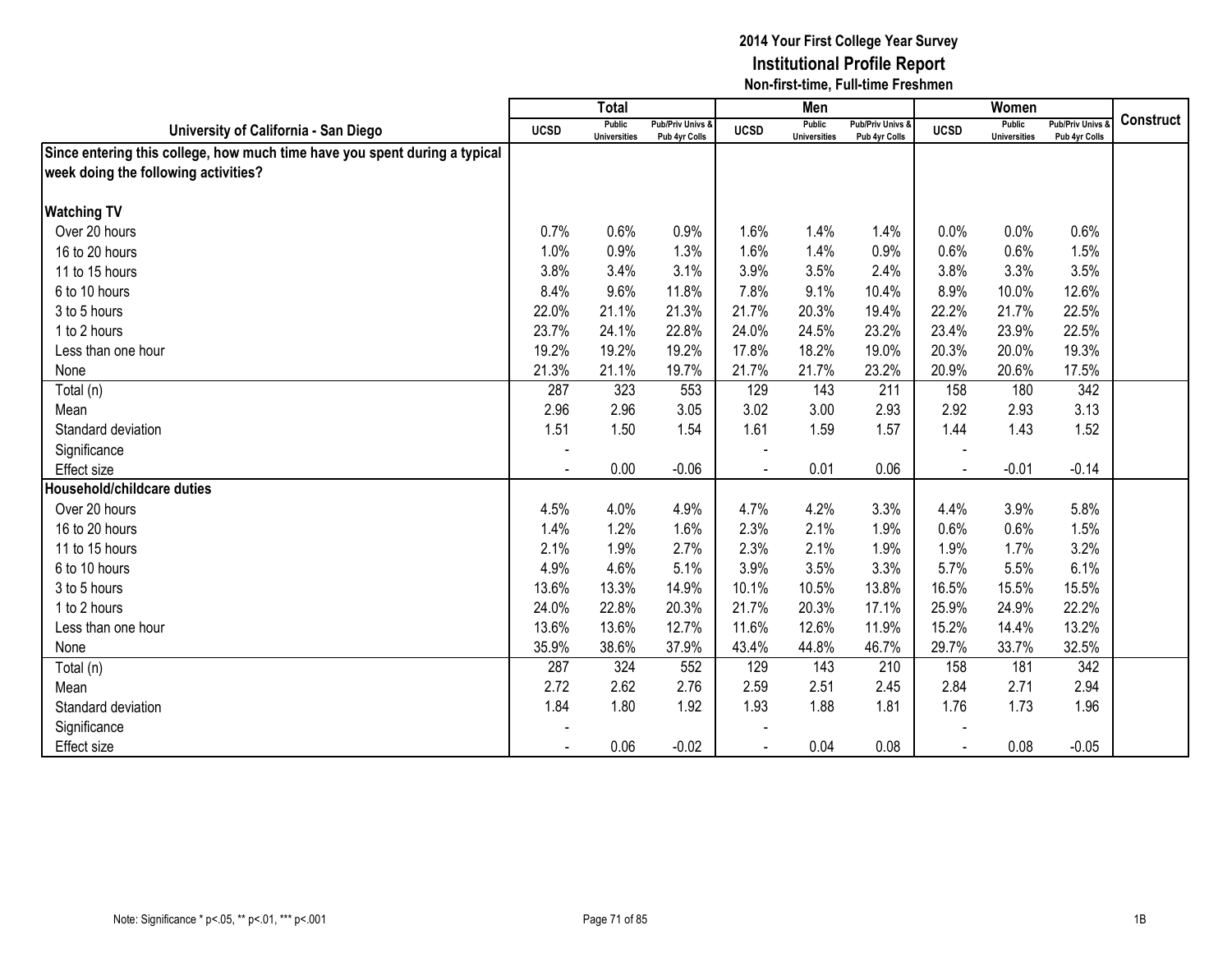|                                                                            |             | <b>Total</b>                  |                                   |                | Men                           |                                   |                | Women                                |                                        |                  |
|----------------------------------------------------------------------------|-------------|-------------------------------|-----------------------------------|----------------|-------------------------------|-----------------------------------|----------------|--------------------------------------|----------------------------------------|------------------|
| University of California - San Diego                                       | <b>UCSD</b> | Public<br><b>Universities</b> | Pub/Priv Univs &<br>Pub 4yr Colls | <b>UCSD</b>    | Public<br><b>Universities</b> | Pub/Priv Univs &<br>Pub 4yr Colls | <b>UCSD</b>    | <b>Public</b><br><b>Universities</b> | <b>Pub/Priv Univs</b><br>Pub 4yr Colls | <b>Construct</b> |
| Since entering this college, how much time have you spent during a typical |             |                               |                                   |                |                               |                                   |                |                                      |                                        |                  |
| week doing the following activities?                                       |             |                               |                                   |                |                               |                                   |                |                                      |                                        |                  |
|                                                                            |             |                               |                                   |                |                               |                                   |                |                                      |                                        |                  |
| <b>Commuting</b>                                                           |             |                               |                                   |                |                               |                                   |                |                                      |                                        |                  |
| Over 20 hours                                                              | 1.4%        | 1.2%                          | 1.1%                              | 1.6%           | 1.4%                          | 0.9%                              | 1.3%           | 1.1%                                 | 1.2%                                   |                  |
| 16 to 20 hours                                                             | 0.3%        | 0.3%                          | 0.9%                              | 0.8%           | 0.7%                          | 0.9%                              | 0.0%           | 0.0%                                 | 0.9%                                   |                  |
| 11 to 15 hours                                                             | 3.1%        | 2.8%                          | 3.1%                              | 1.6%           | 1.4%                          | 1.4%                              | 4.4%           | 3.9%                                 | 4.1%                                   |                  |
| 6 to 10 hours                                                              | 14.6%       | 13.3%                         | 13.6%                             | 13.2%          | 12.6%                         | 12.8%                             | 15.8%          | 13.8%                                | 14.0%                                  |                  |
| 3 to 5 hours                                                               | 24.7%       | 22.8%                         | 18.8%                             | 24.0%          | 21.7%                         | 17.5%                             | 25.3%          | 23.8%                                | 19.6%                                  |                  |
| 1 to 2 hours                                                               | 20.2%       | 19.8%                         | 19.5%                             | 24.8%          | 23.8%                         | 27.0%                             | 16.5%          | 16.6%                                | 14.9%                                  |                  |
| Less than one hour                                                         | 11.5%       | 12.0%                         | 13.2%                             | 8.5%           | 9.8%                          | 10.0%                             | 13.9%          | 13.8%                                | 15.2%                                  |                  |
| None                                                                       | 24.0%       | 27.8%                         | 29.8%                             | 25.6%          | 28.7%                         | 29.4%                             | 22.8%          | 27.1%                                | 30.1%                                  |                  |
| Total (n)                                                                  | 287         | 324                           | 553                               | 129            | 143                           | 211                               | 158            | 181                                  | 342                                    |                  |
| Mean                                                                       | 3.12        | 2.98                          | 2.91                              | 3.06           | 2.94                          | 2.87                              | 3.17           | 3.01                                 | 2.94                                   |                  |
| Standard deviation                                                         | 1.61        | 1.61                          | 1.66                              | 1.59           | 1.60                          | 1.57                              | 1.62           | 1.63                                 | 1.71                                   |                  |
| Significance                                                               |             |                               |                                   |                |                               |                                   |                |                                      |                                        |                  |
| Effect size                                                                |             | 0.09                          | 0.13                              | $\blacksquare$ | 0.08                          | 0.12                              | $\blacksquare$ | 0.10                                 | 0.13                                   |                  |
| Online social networks (Facebook, Twitter, etc.)                           |             |                               |                                   |                |                               |                                   |                |                                      |                                        |                  |
| Over 20 hours                                                              | 3.5%        | 3.4%                          | 3.8%                              | 3.9%           | 3.5%                          | 4.3%                              | 3.1%           | 3.3%                                 | 3.5%                                   |                  |
| 16 to 20 hours                                                             | 0.7%        | 0.9%                          | 1.3%                              | 1.6%           | 1.4%                          | 1.4%                              | 0.0%           | 0.5%                                 | 1.2%                                   |                  |
| 11 to 15 hours                                                             | 4.9%        | 4.3%                          | 4.0%                              | 5.4%           | 4.9%                          | 3.8%                              | 4.4%           | 3.8%                                 | 4.1%                                   |                  |
| 6 to 10 hours                                                              | 10.1%       | 10.8%                         | 13.2%                             | 6.2%           | 7.0%                          | 8.5%                              | 13.2%          | 13.7%                                | 16.0%                                  |                  |
| 3 to 5 hours                                                               | 28.1%       | 28.9%                         | 26.7%                             | 25.6%          | 25.9%                         | 25.1%                             | 30.2%          | 31.3%                                | 27.6%                                  |                  |
| 1 to 2 hours                                                               | 25.3%       | 24.3%                         | 25.2%                             | 25.6%          | 25.9%                         | 26.5%                             | 25.2%          | 23.1%                                | 24.4%                                  |                  |
| Less than one hour                                                         | 17.7%       | 17.5%                         | 17.5%                             | 19.4%          | 19.6%                         | 17.5%                             | 16.4%          | 15.9%                                | 17.4%                                  |                  |
| None                                                                       | 9.7%        | 9.8%                          | 8.5%                              | 12.4%          | 11.9%                         | 12.8%                             | 7.5%           | 8.2%                                 | 5.8%                                   |                  |
| Total (n)                                                                  | 288         | 325                           | 555                               | 129            | 143                           | 211                               | 159            | 182                                  | 344                                    |                  |
| Mean                                                                       | 3.46        | 3.47                          | 3.54                              | 3.36           | 3.34                          | 3.37                              | 3.54           | 3.57                                 | 3.65                                   |                  |
| Standard deviation                                                         | 1.57        | 1.57                          | 1.59                              | 1.67           | 1.63                          | 1.67                              | 1.48           | 1.52                                 | 1.53                                   |                  |
| Significance                                                               |             |                               |                                   |                |                               |                                   |                |                                      |                                        |                  |
| <b>Effect size</b>                                                         |             | $-0.01$                       | $-0.05$                           |                | 0.01                          | $-0.01$                           |                | $-0.02$                              | $-0.07$                                |                  |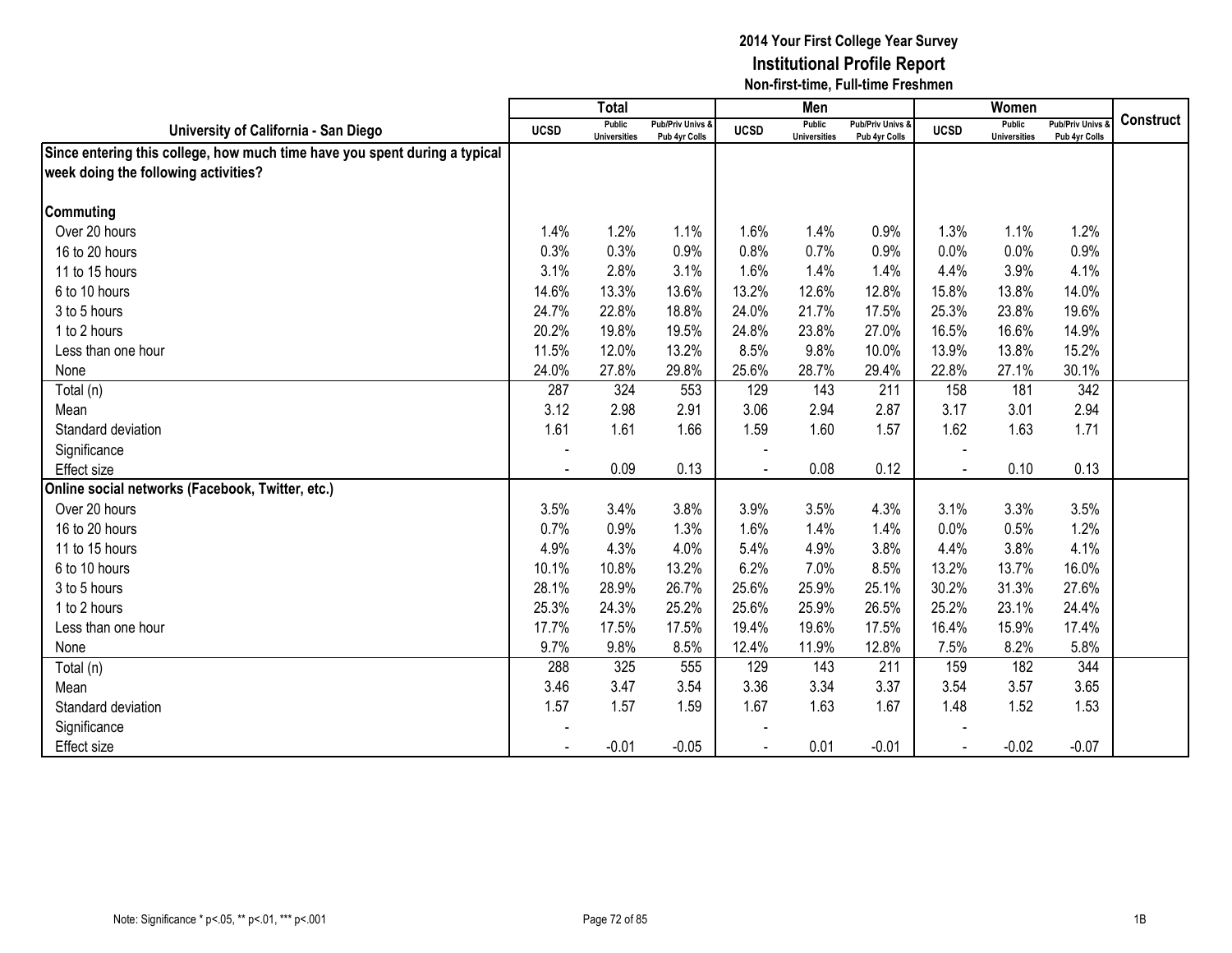|                                                                 |             | <b>Total</b>                         |                                   |             | Men                                  |                                   |             | Women                                |                                        |                  |
|-----------------------------------------------------------------|-------------|--------------------------------------|-----------------------------------|-------------|--------------------------------------|-----------------------------------|-------------|--------------------------------------|----------------------------------------|------------------|
| University of California - San Diego                            | <b>UCSD</b> | <b>Public</b><br><b>Universities</b> | Pub/Priv Univs &<br>Pub 4yr Colls | <b>UCSD</b> | <b>Public</b><br><b>Universities</b> | Pub/Priv Univs &<br>Pub 4yr Colls | <b>UCSD</b> | <b>Public</b><br><b>Universities</b> | <b>Pub/Priv Univs</b><br>Pub 4yr Colls | <b>Construct</b> |
| Since entering this college have you:                           |             |                                      |                                   |             |                                      |                                   |             |                                      |                                        |                  |
|                                                                 |             |                                      |                                   |             |                                      |                                   |             |                                      |                                        |                  |
| Decided to pursue a different major                             |             |                                      |                                   |             |                                      |                                   |             |                                      |                                        |                  |
| Yes                                                             | 24.3%       | 24.9%                                | 31.1%                             | 25.6%       | 25.9%                                | 31.8%                             | 23.3%       | 24.2%                                | 30.7%                                  |                  |
| No                                                              | 75.7%       | 75.1%                                | 68.9%                             | 74.4%       | 74.1%                                | 68.2%                             | 76.7%       | 75.8%                                | 69.3%                                  |                  |
| Total (n)                                                       | 288         | 325                                  | 556                               | 129         | 143                                  | 211                               | 159         | 182                                  | 345                                    |                  |
| Remained undecided about a major                                |             |                                      |                                   |             |                                      |                                   |             |                                      |                                        |                  |
| Yes                                                             | 5.6%        | 6.2%                                 | 13.1%                             | 7.8%        | 7.0%                                 | 13.3%                             | 3.8%        | 5.5%                                 | 13.0%                                  |                  |
| No                                                              | 94.4%       | 93.8%                                | 86.9%                             | 92.2%       | 93.0%                                | 86.7%                             | 96.2%       | 94.5%                                | 87.0%                                  |                  |
| Total (n)                                                       | 288         | 325                                  | 557                               | 129         | 143                                  | 211                               | 159         | 182                                  | 346                                    |                  |
| Changed your career choice                                      |             |                                      |                                   |             |                                      |                                   |             |                                      |                                        |                  |
| Yes                                                             | 30.9%       | 28.9%                                | 32.9%                             | 28.7%       | 25.9%                                | 29.4%                             | 32.7%       | 31.3%                                | 35.0%                                  |                  |
| No                                                              | 69.1%       | 71.1%                                | 67.1%                             | 71.3%       | 74.1%                                | 70.6%                             | 67.3%       | 68.7%                                | 65.0%                                  |                  |
| Total (n)                                                       | 288         | 325                                  | 557                               | 129         | 143                                  | 211                               | 159         | 182                                  | 346                                    |                  |
| Participated in student government                              |             |                                      |                                   |             |                                      |                                   |             |                                      |                                        |                  |
| Yes                                                             | 3.1%        | 3.4%                                 | 5.7%                              | 3.8%        | 4.2%                                 | 6.1%                              | 2.5%        | 2.7%                                 | 5.5%                                   |                  |
| No                                                              | 96.9%       | 96.6%                                | 94.3%                             | 96.2%       | 95.8%                                | 93.9%                             | 97.5%       | 97.3%                                | 94.5%                                  |                  |
| Total (n)                                                       | 289         | 326                                  | 558                               | 130         | 144                                  | 212                               | 159         | 182                                  | 346                                    |                  |
| Held a full-time job (approx. 40 hours) while taking classes    |             |                                      |                                   |             |                                      |                                   |             |                                      |                                        |                  |
| Yes                                                             | 8.7%        | 8.6%                                 | 15.4%                             | 7.8%        | 7.7%                                 | 13.3%                             | 9.4%        | 9.3%                                 | 16.8%                                  |                  |
| No                                                              | 91.3%       | 91.4%                                | 84.6%                             | 92.2%       | 92.3%                                | 86.7%                             | 90.6%       | 90.7%                                | 83.2%                                  |                  |
| Total (n)                                                       | 288         | 325                                  | 557                               | 129         | 143                                  | 211                               | 159         | 182                                  | 346                                    |                  |
| Joined a social fraternity or sorority                          |             |                                      |                                   |             |                                      |                                   |             |                                      |                                        |                  |
| Yes                                                             | 8.3%        | 8.6%                                 | 8.6%                              | 8.5%        | 7.7%                                 | 9.0%                              | 8.2%        | 9.3%                                 | 8.4%                                   |                  |
| No                                                              | 91.7%       | 91.4%                                | 91.4%                             | 91.5%       | 92.3%                                | 91.0%                             | 91.8%       | 90.7%                                | 91.6%                                  |                  |
| Total (n)                                                       | 288         | 325                                  | 557                               | 129         | 143                                  | 211                               | 159         | 182                                  | 346                                    |                  |
| Played club, intramural, or recreational sports                 |             |                                      |                                   |             |                                      |                                   |             |                                      |                                        |                  |
| Yes                                                             | 20.1%       | 20.9%                                | 21.0%                             | 22.5%       | 23.8%                                | 26.5%                             | 18.2%       | 18.7%                                | 17.6%                                  |                  |
| No                                                              | 79.9%       | 79.1%                                | 79.0%                             | 77.5%       | 76.2%                                | 73.5%                             | 81.8%       | 81.3%                                | 82.4%                                  |                  |
| Total (n)                                                       | 288         | 325                                  | 557                               | 129         | 143                                  | 211                               | 159         | 182                                  | 346                                    |                  |
| Played intercollegiate athletics (e.g., NCAA or NAIA-sponsored) |             |                                      |                                   |             |                                      |                                   |             |                                      |                                        |                  |
| Yes                                                             | 2.8%        | 2.8%                                 | 3.4%                              | 2.3%        | 2.1%                                 | 2.8%                              | 3.2%        | 3.3%                                 | 3.8%                                   |                  |
| No                                                              | 97.2%       | 97.2%                                | 96.6%                             | 97.7%       | 97.9%                                | 97.2%                             | 96.8%       | 96.7%                                | 96.2%                                  |                  |
| Total (n)                                                       | 287         | 324                                  | 553                               | 130         | 144                                  | 211                               | 157         | 180                                  | 342                                    |                  |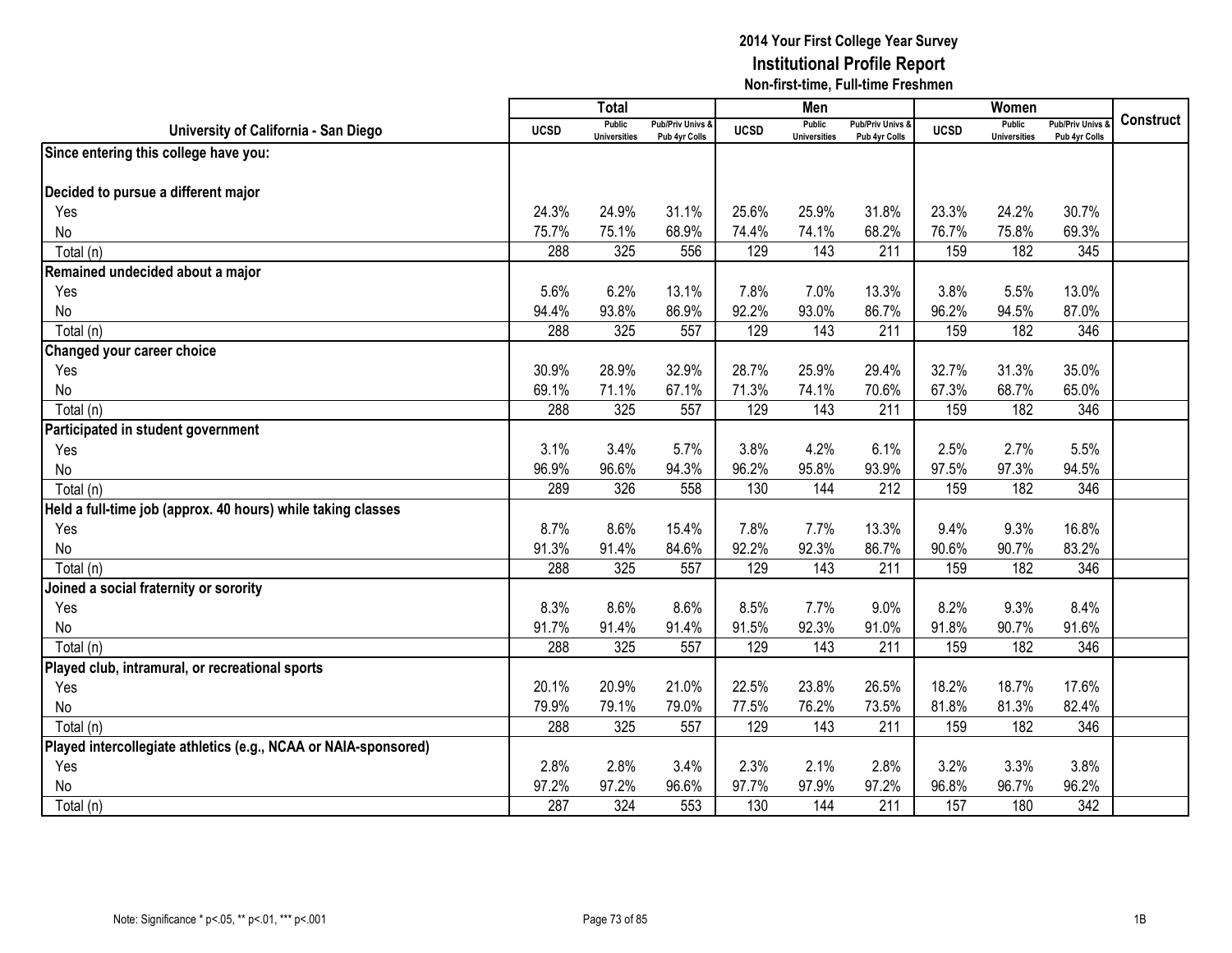|                                                                         |             | <b>Total</b>                         |                                              |             | Men                           |                                   |             | Women                                |                                        |            |
|-------------------------------------------------------------------------|-------------|--------------------------------------|----------------------------------------------|-------------|-------------------------------|-----------------------------------|-------------|--------------------------------------|----------------------------------------|------------|
| University of California - San Diego                                    | <b>UCSD</b> | <b>Public</b><br><b>Universities</b> | <b>Pub/Priv Univs &amp;</b><br>Pub 4yr Colls | <b>UCSD</b> | Public<br><b>Universities</b> | Pub/Priv Univs &<br>Pub 4yr Colls | <b>UCSD</b> | <b>Public</b><br><b>Universities</b> | <b>Pub/Priv Univs</b><br>Pub 4yr Colls | Construct  |
| Since entering this college have you:                                   |             |                                      |                                              |             |                               |                                   |             |                                      |                                        |            |
|                                                                         |             |                                      |                                              |             |                               |                                   |             |                                      |                                        |            |
| Participated in student groups/clubs                                    |             |                                      |                                              |             |                               |                                   |             |                                      |                                        |            |
| Yes                                                                     | 47.9%       | 48.6%                                | 45.0%                                        | 51.2%       | 52.4%                         | 49.8%                             | 45.3%       | 45.6%                                | 42.0%                                  |            |
| No                                                                      | 52.1%       | 51.4%                                | 55.0%                                        | 48.8%       | 47.6%                         | 50.2%                             | 54.7%       | 54.4%                                | 58.0%                                  |            |
| Total (n)                                                               | 288         | 325                                  | 556                                          | 129         | 143                           | 211                               | 159         | 182                                  | 345                                    |            |
| Sought personal counseling                                              |             |                                      |                                              |             |                               |                                   |             |                                      |                                        |            |
| Yes                                                                     | 22.9%       | 21.5%                                | 18.7%                                        | 20.2%       | 20.3%                         | 19.4%                             | 25.2%       | 22.5%                                | 18.3%                                  |            |
| No                                                                      | 77.1%       | 78.5%                                | 81.3%                                        | 79.8%       | 79.7%                         | 80.6%                             | 74.8%       | 77.5%                                | 81.7%                                  |            |
| Total (n)                                                               | 288         | 325                                  | 556                                          | 129         | 143                           | 211                               | 159         | 182                                  | 345                                    |            |
| Strengthened your religious beliefs/convictions                         |             |                                      |                                              |             |                               |                                   |             |                                      |                                        |            |
| Yes                                                                     | 21.2%       | 23.1%                                | 30.9%                                        | 24.0%       | 26.1%                         | 31.0%                             | 18.9%       | 20.9%                                | 30.8%                                  |            |
| No                                                                      | 78.8%       | 76.9%                                | 69.1%                                        | 76.0%       | 73.9%                         | 69.0%                             | 81.1%       | 79.1%                                | 69.2%                                  |            |
| Total (n)                                                               | 288         | 324                                  | 554                                          | 129         | 142                           | 210                               | 159         | 182                                  | 344                                    |            |
| <b>Failed one or more courses</b>                                       |             |                                      |                                              |             |                               |                                   |             |                                      |                                        |            |
| Yes                                                                     | 17.0%       | 17.0%                                | 17.5%                                        | 20.2%       | 19.7%                         | 20.5%                             | 14.5%       | 14.8%                                | 15.7%                                  |            |
| No                                                                      | 83.0%       | 83.0%                                | 82.5%                                        | 79.8%       | 80.3%                         | 79.5%                             | 85.5%       | 85.2%                                | 84.3%                                  |            |
| Total (n)                                                               | 288         | 324                                  | 554                                          | 129         | 142                           | 210                               | 159         | 182                                  | 344                                    |            |
| Participated in leadership training                                     |             |                                      |                                              |             |                               |                                   |             |                                      |                                        |            |
| Yes                                                                     | 10.1%       | 11.1%                                | 14.8%                                        | 7.8%        | 8.5%                          | 11.4%                             | 11.9%       | 13.2%                                | 16.9%                                  |            |
| No                                                                      | 89.9%       | 88.9%                                | 85.2%                                        | 92.2%       | 91.5%                         | 88.6%                             | 88.1%       | 86.8%                                | 83.1%                                  | Leadership |
| Total (n)                                                               | 288         | 324                                  | 554                                          | 129         | 142                           | 210                               | 159         | 182                                  | 344                                    |            |
| Taken an honors course                                                  |             |                                      |                                              |             |                               |                                   |             |                                      |                                        |            |
| Yes                                                                     | 3.5%        | 5.0%                                 | 9.2%                                         | 5.5%        | 6.4%                          | 9.1%                              | 1.9%        | 3.8%                                 | 9.3%                                   |            |
| No                                                                      | 96.5%       | 95.0%                                | 90.8%                                        | 94.5%       | 93.6%                         | 90.9%                             | 98.1%       | 96.2%                                | 90.7%                                  |            |
| Total (n)                                                               | 287         | 323                                  | 552                                          | 128         | 141                           | 209                               | 159         | 182                                  | 343                                    |            |
| Taken a remedial or developmental course                                |             |                                      |                                              |             |                               |                                   |             |                                      |                                        |            |
| Yes                                                                     | 3.5%        | 3.4%                                 | 11.4%                                        | 2.4%        | 2.1%                          | 10.1%                             | 4.4%        | 4.4%                                 | 12.2%                                  |            |
| No                                                                      | 96.5%       | 96.6%                                | 88.6%                                        | 97.6%       | 97.9%                         | 89.9%                             | 95.6%       | 95.6%                                | 87.8%                                  |            |
| Total (n)                                                               | 286         | 322                                  | 551                                          | 127         | 140                           | 208                               | 159         | 182                                  | 343                                    |            |
| Enrolled in a formal program where a group of students take two or more |             |                                      |                                              |             |                               |                                   |             |                                      |                                        |            |
| courses together (e.g., FIG, learning community, linked courses)        |             |                                      |                                              |             |                               |                                   |             |                                      |                                        |            |
| Yes                                                                     | 3.1%        | 4.6%                                 | 9.2%                                         | 3.1%        | 3.5%                          | 7.1%                              | 3.1%        | 5.5%                                 | 10.5%                                  |            |
| No                                                                      | 96.9%       | 95.4%                                | 90.8%                                        | 96.9%       | 96.5%                         | 92.9%                             | 96.9%       | 94.5%                                | 89.5%                                  |            |
| Total (n)                                                               | 288         | 324                                  | 554                                          | 129         | 142                           | 210                               | 159         | 182                                  | 344                                    |            |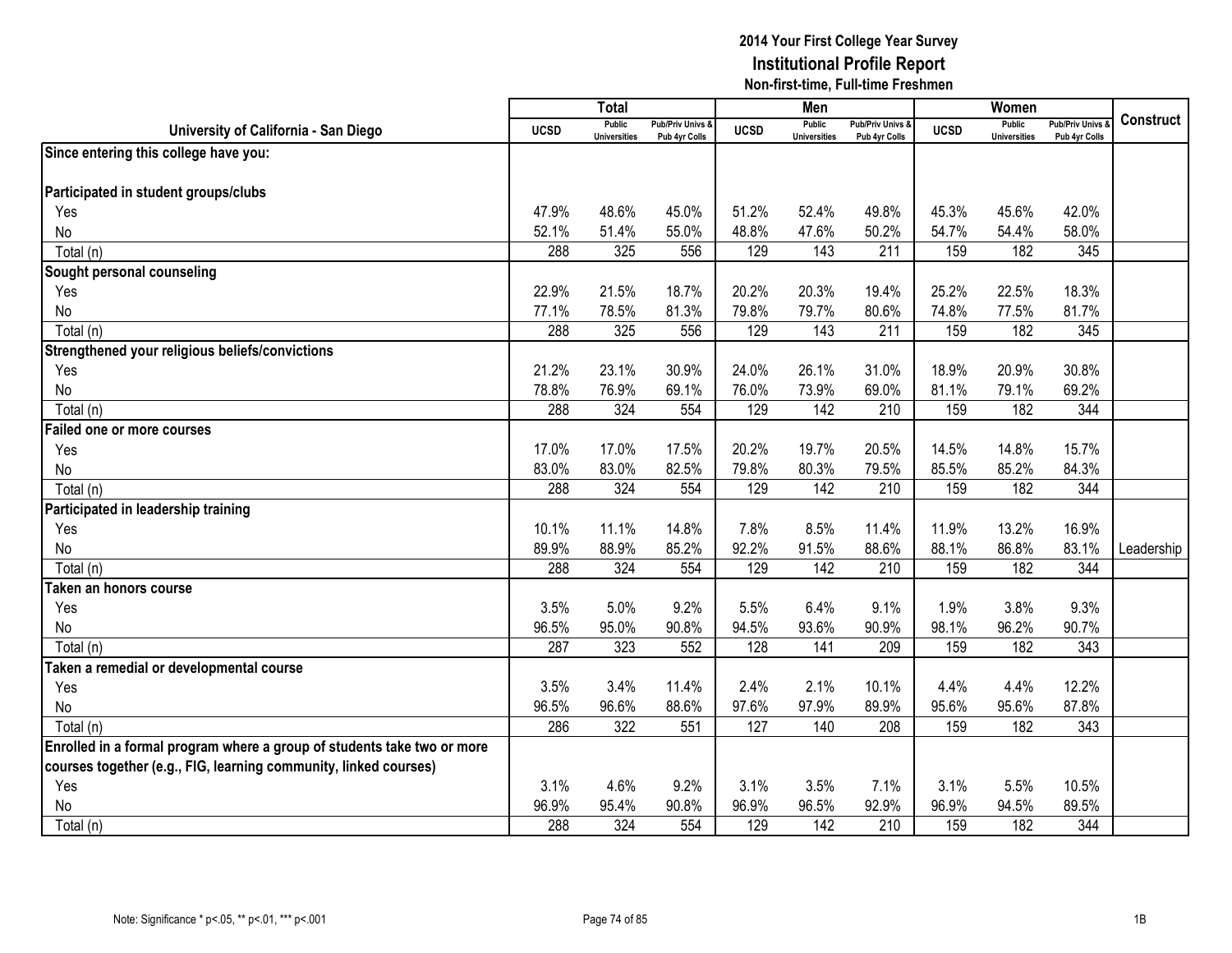|                                                                          |             | <b>Total</b>                  |                                   |             | Men                                  |                                   |             | Women                         |                                        |                  |
|--------------------------------------------------------------------------|-------------|-------------------------------|-----------------------------------|-------------|--------------------------------------|-----------------------------------|-------------|-------------------------------|----------------------------------------|------------------|
| University of California - San Diego                                     | <b>UCSD</b> | Public<br><b>Universities</b> | Pub/Priv Univs &<br>Pub 4yr Colls | <b>UCSD</b> | <b>Public</b><br><b>Universities</b> | Pub/Priv Univs &<br>Pub 4yr Colls | <b>UCSD</b> | Public<br><b>Universities</b> | <b>Pub/Priv Univs</b><br>Pub 4yr Colls | <b>Construct</b> |
| Since entering this college have you:                                    |             |                               |                                   |             |                                      |                                   |             |                               |                                        |                  |
|                                                                          |             |                               |                                   |             |                                      |                                   |             |                               |                                        |                  |
| Participated in an academic support program                              |             |                               |                                   |             |                                      |                                   |             |                               |                                        |                  |
| Yes                                                                      | 9.7%        | 9.3%                          | 10.8%                             | 6.9%        | 7.0%                                 | 10.4%                             | 12.0%       | 11.0%                         | 11.1%                                  |                  |
| No                                                                       | 90.3%       | 90.7%                         | 89.2%                             | 93.1%       | 93.0%                                | 89.6%                             | 88.0%       | 89.0%                         | 88.9%                                  |                  |
| Total (n)                                                                | 288         | 324                           | 553                               | 130         | 143                                  | 211                               | 158         | 181                           | 342                                    |                  |
| Had a roommate of a different race/ethnicity                             |             |                               |                                   |             |                                      |                                   |             |                               |                                        |                  |
| Yes                                                                      | 49.3%       | 48.5%                         | 42.2%                             | 47.3%       | 47.9%                                | 43.8%                             | 50.9%       | 48.9%                         | 41.3%                                  |                  |
| No                                                                       | 50.7%       | 51.5%                         | 57.8%                             | 52.7%       | 52.1%                                | 56.2%                             | 49.1%       | 51.1%                         | 58.7%                                  |                  |
| Total (n)                                                                | 288         | 324                           | 554                               | 129         | 142                                  | 210                               | 159         | 182                           | 344                                    |                  |
| Accumulated excessive credit card debt                                   |             |                               |                                   |             |                                      |                                   |             |                               |                                        |                  |
| Yes                                                                      | 10.1%       | 9.7%                          | 10.7%                             | 10.2%       | 10.0%                                | 12.5%                             | 10.1%       | 9.4%                          | 9.7%                                   |                  |
| No                                                                       | 89.9%       | 90.3%                         | 89.3%                             | 89.8%       | 90.0%                                | 87.5%                             | 89.9%       | 90.6%                         | 90.3%                                  |                  |
| Total (n)                                                                | 286         | 320                           | 549                               | 128         | 140                                  | 208                               | 158         | 180                           | 341                                    |                  |
| Taken a course or first-year seminar designed to connect faculty and     |             |                               |                                   |             |                                      |                                   |             |                               |                                        |                  |
| students in focused academic inquiry                                     |             |                               |                                   |             |                                      |                                   |             |                               |                                        |                  |
| Yes                                                                      | 14.3%       | 15.4%                         | 23.6%                             | 13.3%       | 12.7%                                | 20.0%                             | 15.1%       | 17.6%                         | 25.8%                                  |                  |
| No                                                                       | 85.7%       | 84.6%                         | 76.4%                             | 86.7%       | 87.3%                                | 80.0%                             | 84.9%       | 82.4%                         | 74.2%                                  |                  |
| Total (n)                                                                | 287         | 324                           | 551                               | 128         | 142                                  | 210                               | 159         | 182                           | 341                                    |                  |
| Taken a course or first-year seminar designed to help students adjust to |             |                               |                                   |             |                                      |                                   |             |                               |                                        |                  |
| college-level academics                                                  |             |                               |                                   |             |                                      |                                   |             |                               |                                        |                  |
| Yes                                                                      | 12.9%       | 13.9%                         | 24.1%                             | 14.1%       | 13.4%                                | 19.5%                             | 11.9%       | 14.3%                         | 27.0%                                  |                  |
| No                                                                       | 87.1%       | 86.1%                         | 75.9%                             | 85.9%       | 86.6%                                | 80.5%                             | 88.1%       | 85.7%                         | 73.0%                                  |                  |
| Total (n)                                                                | 287         | 324                           | 551                               | 128         | 142                                  | 210                               | 159         | 182                           | 341                                    |                  |
| Taken a course or first-year seminar designed to help students adjust to |             |                               |                                   |             |                                      |                                   |             |                               |                                        |                  |
| college life                                                             |             |                               |                                   |             |                                      |                                   |             |                               |                                        |                  |
| Yes                                                                      | 12.9%       | 13.9%                         | 24.1%                             | 12.5%       | 12.8%                                | 20.6%                             | 13.2%       | 14.8%                         | 26.3%                                  |                  |
| No                                                                       | 87.1%       | 86.1%                         | 75.9%                             | 87.5%       | 87.2%                                | 79.4%                             | 86.8%       | 85.2%                         | 73.7%                                  |                  |
| Total (n)                                                                | 287         | 323                           | 551                               | 128         | 141                                  | 209                               | 159         | 182                           | 342                                    |                  |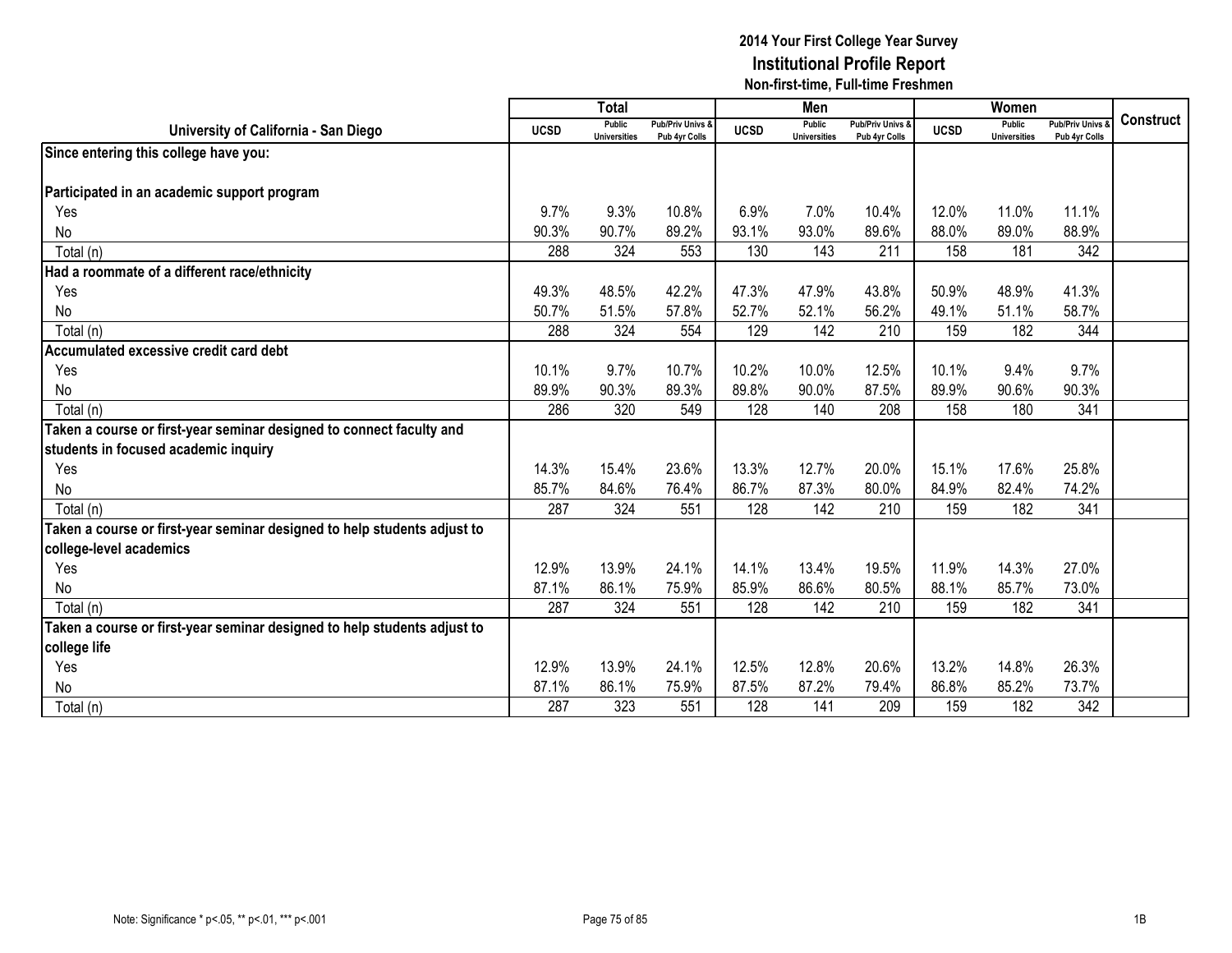|                                                              |             | <b>Total</b>                         |                                   |             | Men                                  |                                   |             | Women                                |                                        |                  |
|--------------------------------------------------------------|-------------|--------------------------------------|-----------------------------------|-------------|--------------------------------------|-----------------------------------|-------------|--------------------------------------|----------------------------------------|------------------|
| University of California - San Diego                         | <b>UCSD</b> | <b>Public</b><br><b>Universities</b> | Pub/Priv Univs &<br>Pub 4yr Colls | <b>UCSD</b> | <b>Public</b><br><b>Universities</b> | Pub/Priv Univs &<br>Pub 4yr Colls | <b>UCSD</b> | <b>Public</b><br><b>Universities</b> | <b>Pub/Priv Univs</b><br>Pub 4yr Colls | <b>Construct</b> |
| Since entering this college have you:                        |             |                                      |                                   |             |                                      |                                   |             |                                      |                                        |                  |
|                                                              |             |                                      |                                   |             |                                      |                                   |             |                                      |                                        |                  |
| Been a leader in an organization                             |             |                                      |                                   |             |                                      |                                   |             |                                      |                                        |                  |
| Yes                                                          | 17.2%       | 18.0%                                | 18.6%                             | 18.3%       | 18.6%                                | 21.2%                             | 16.4%       | 17.6%                                | 17.1%                                  |                  |
| No                                                           | 82.8%       | 82.0%                                | 81.4%                             | 81.7%       | 81.4%                                | 78.8%                             | 83.6%       | 82.4%                                | 82.9%                                  | Leadership       |
| Total (n)                                                    | 285         | 322                                  | 548                               | 126         | 140                                  | 208                               | 159         | 182                                  | 340                                    |                  |
| Communicated regularly with your professors                  |             |                                      |                                   |             |                                      |                                   |             |                                      |                                        |                  |
| Yes                                                          | 30.9%       | 32.4%                                | 42.2%                             | 25.6%       | 26.1%                                | 35.7%                             | 35.2%       | 37.4%                                | 46.2%                                  | Faculty          |
| No                                                           | 69.1%       | 67.6%                                | 57.8%                             | 74.4%       | 73.9%                                | 64.3%                             | 64.8%       | 62.6%                                | 53.8%                                  | Interaction      |
| Total (n)                                                    | 288         | 324                                  | 552                               | 129         | 142                                  | 210                               | 159         | 182                                  | 342                                    |                  |
| Taken courses from more than one institution simultaneously  |             |                                      |                                   |             |                                      |                                   |             |                                      |                                        |                  |
| Yes                                                          | 5.6%        | 6.5%                                 | 8.9%                              | 6.3%        | 5.7%                                 | 9.1%                              | 5.0%        | 7.1%                                 | 8.8%                                   |                  |
| No                                                           | 94.4%       | 93.5%                                | 91.1%                             | 93.8%       | 94.3%                                | 90.9%                             | 95.0%       | 92.9%                                | 91.2%                                  |                  |
| Total (n)                                                    | 287         | 323                                  | 551                               | 128         | 141                                  | 209                               | 159         | 182                                  | 342                                    |                  |
| Taken a course exclusively online at this institution        |             |                                      |                                   |             |                                      |                                   |             |                                      |                                        |                  |
| Yes                                                          | 1.0%        | 2.2%                                 | 10.4%                             | 1.6%        | 1.4%                                 | 7.1%                              | 0.6%        | 2.7%                                 | 12.4%                                  |                  |
| No                                                           | 99.0%       | 97.8%                                | 89.6%                             | 98.4%       | 98.6%                                | 92.9%                             | 99.4%       | 97.3%                                | 87.6%                                  |                  |
| Total (n)                                                    | 288         | 325                                  | 549                               | 129         | 143                                  | 211                               | 159         | 182                                  | 338                                    |                  |
| Taken a course exclusively online at a different institution |             |                                      |                                   |             |                                      |                                   |             |                                      |                                        |                  |
| Yes                                                          | 15.0%       | 15.5%                                | 15.9%                             | 16.4%       | 15.6%                                | 15.5%                             | 13.8%       | 15.4%                                | 16.1%                                  |                  |
| No                                                           | 85.0%       | 84.5%                                | 84.1%                             | 83.6%       | 84.4%                                | 84.5%                             | 86.2%       | 84.6%                                | 83.9%                                  |                  |
| Total (n)                                                    | 287         | 323                                  | 548                               | 128         | 141                                  | 207                               | 159         | 182                                  | 341                                    |                  |
| Participated in an ethnic/racial student organization        |             |                                      |                                   |             |                                      |                                   |             |                                      |                                        |                  |
| Yes                                                          | 8.7%        | 9.3%                                 | 10.2%                             | 8.6%        | 10.6%                                | 11.0%                             | 8.8%        | 8.2%                                 | 9.7%                                   |                  |
| No                                                           | 91.3%       | 90.7%                                | 89.8%                             | 91.4%       | 89.4%                                | 89.0%                             | 91.2%       | 91.8%                                | 90.3%                                  |                  |
| Total (n)                                                    | 287         | 324                                  | 549                               | 128         | 142                                  | 209                               | 159         | 182                                  | 340                                    |                  |
| Joined a student-run political club                          |             |                                      |                                   |             |                                      |                                   |             |                                      |                                        |                  |
| Yes                                                          | 3.1%        | 3.1%                                 | 4.5%                              | 3.1%        | 2.8%                                 | 3.8%                              | 3.1%        | 3.3%                                 | 5.0%                                   |                  |
| No                                                           | 96.9%       | 96.9%                                | 95.5%                             | 96.9%       | 97.2%                                | 96.2%                             | 96.9%       | 96.7%                                | 95.0%                                  |                  |
| Total (n)                                                    | 287         | 323                                  | 550                               | 128         | 141                                  | 209                               | 159         | 182                                  | 341                                    |                  |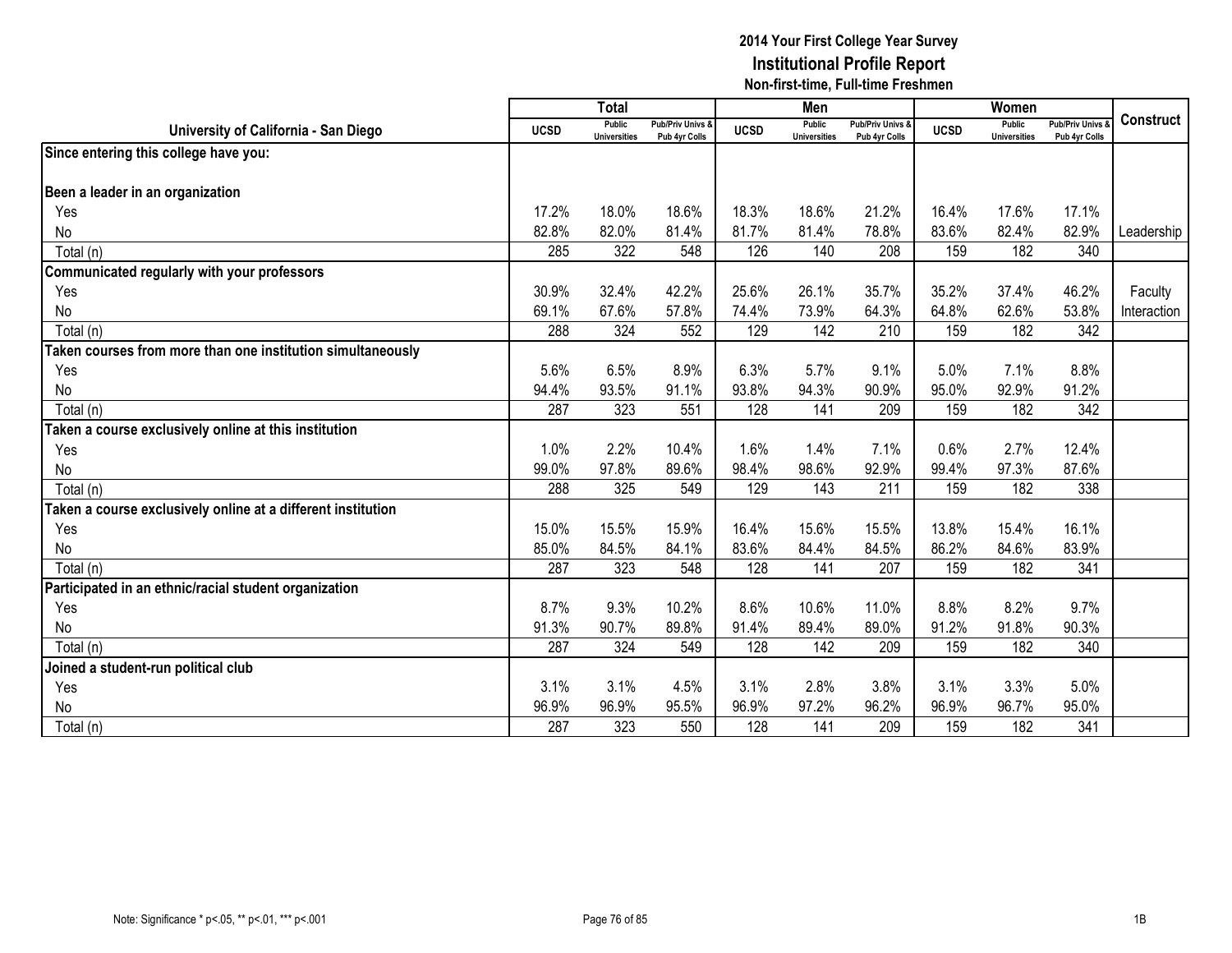|                                                         |                          | <b>Total</b>                         |                                   |             | Men                           |                                   |             | Women                                |                                 |                  |
|---------------------------------------------------------|--------------------------|--------------------------------------|-----------------------------------|-------------|-------------------------------|-----------------------------------|-------------|--------------------------------------|---------------------------------|------------------|
| University of California - San Diego                    | <b>UCSD</b>              | <b>Public</b><br><b>Universities</b> | Pub/Priv Univs &<br>Pub 4yr Colls | <b>UCSD</b> | Public<br><b>Universities</b> | Pub/Priv Univs &<br>Pub 4yr Colls | <b>UCSD</b> | <b>Public</b><br><b>Universities</b> | Pub/Priv Univs<br>Pub 4yr Colls | <b>Construct</b> |
| Since entering this college, indicate how often you:    |                          |                                      |                                   |             |                               |                                   |             |                                      |                                 |                  |
| Turned in course assignment(s) late                     |                          |                                      |                                   |             |                               |                                   |             |                                      |                                 |                  |
| Frequently                                              | 2.8%                     | 2.8%                                 | 3.7%                              | 3.1%        | 2.8%                          | 4.3%                              | 2.5%        | 2.8%                                 | 3.3%                            | Academic         |
| Occasionally                                            | 23.1%                    | 26.1%                                | 30.8%                             | 29.7%       | 34.5%                         | 37.1%                             | 17.7%       | 19.4%                                | 26.8%                           | Disengage-       |
| Not at all                                              | 74.1%                    | 71.1%                                | 65.6%                             | 67.2%       | 62.7%                         | 58.6%                             | 79.7%       | 77.8%                                | 69.9%                           | ment             |
| Total (n)                                               | 286                      | 322                                  | 546                               | 128         | 142                           | 210                               | 158         | 180                                  | 336                             |                  |
| Mean                                                    | 1.29                     | 1.32                                 | 1.38                              | 1.36        | 1.40                          | 1.46                              | 1.23        | 1.25                                 | 1.33                            |                  |
| Standard deviation                                      | 0.51                     | 0.52                                 | 0.56                              | 0.54        | 0.55                          | 0.58                              | 0.48        | 0.49                                 | 0.54                            |                  |
| Significance                                            | $\overline{\phantom{a}}$ |                                      | $\star$                           |             |                               |                                   |             |                                      |                                 |                  |
| Effect size                                             | $\blacksquare$           | $-0.06$                              | $-0.16$                           |             | $-0.07$                       | $-0.17$                           |             | $-0.04$                              | $-0.19$                         |                  |
| <b>Contributed to class discussions</b>                 |                          |                                      |                                   |             |                               |                                   |             |                                      |                                 |                  |
| Frequently                                              | 24.4%                    | 25.6%                                | 30.3%                             | 18.6%       | 20.3%                         | 24.2%                             | 29.1%       | 29.8%                                | 34.1%                           |                  |
| Occasionally                                            | 62.0%                    | 62.0%                                | 59.9%                             | 67.4%       | 66.4%                         | 65.4%                             | 57.6%       | 58.6%                                | 56.4%                           |                  |
| Not at all                                              | 13.6%                    | 12.3%                                | 9.9%                              | 14.0%       | 13.3%                         | 10.4%                             | 13.3%       | 11.6%                                | 9.5%                            |                  |
| Total (n)                                               | 287                      | 324                                  | 548                               | 129         | 143                           | 211                               | 158         | 181                                  | 337                             |                  |
| Mean                                                    | 2.11                     | 2.13                                 | 2.20                              | 2.05        | 2.07                          | 2.14                              | 2.16        | 2.18                                 | 2.25                            |                  |
| Standard deviation                                      | 0.61                     | 0.60                                 | 0.60                              | 0.57        | 0.58                          | 0.57                              | 0.63        | 0.62                                 | 0.61                            |                  |
| Significance                                            | $\sim$                   |                                      | $\star$                           |             |                               |                                   |             |                                      |                                 |                  |
| Effect size                                             |                          | $-0.03$                              | $-0.15$                           |             | $-0.03$                       | $-0.16$                           |             | $-0.03$                              | $-0.15$                         |                  |
| Discussed course content with students outside of class |                          |                                      |                                   |             |                               |                                   |             |                                      |                                 |                  |
| Frequently                                              | 38.6%                    | 38.8%                                | 38.7%                             | 41.7%       | 40.4%                         | 39.2%                             | 36.1%       | 37.6%                                | 38.4%                           |                  |
| Occasionally                                            | 52.6%                    | 52.8%                                | 53.0%                             | 45.7%       | 47.5%                         | 50.7%                             | 58.2%       | 56.9%                                | 54.5%                           |                  |
| Not at all                                              | 8.8%                     | 8.4%                                 | 8.3%                              | 12.6%       | 12.1%                         | 10.0%                             | 5.7%        | 5.5%                                 | 7.1%                            |                  |
| Total (n)                                               | 285                      | 322                                  | 545                               | 127         | 141                           | 209                               | 158         | 181                                  | 336                             |                  |
| Mean                                                    | 2.30                     | 2.30                                 | 2.30                              | 2.29        | 2.28                          | 2.29                              | 2.30        | 2.32                                 | 2.31                            |                  |
| Standard deviation                                      | 0.62                     | 0.62                                 | 0.61                              | 0.68        | 0.67                          | 0.64                              | 0.57        | 0.57                                 | 0.60                            |                  |
| Significance                                            |                          |                                      |                                   |             |                               |                                   |             |                                      |                                 |                  |
| <b>Effect size</b>                                      |                          | 0.00                                 | 0.00                              |             | 0.01                          | 0.00                              |             | $-0.04$                              | $-0.02$                         |                  |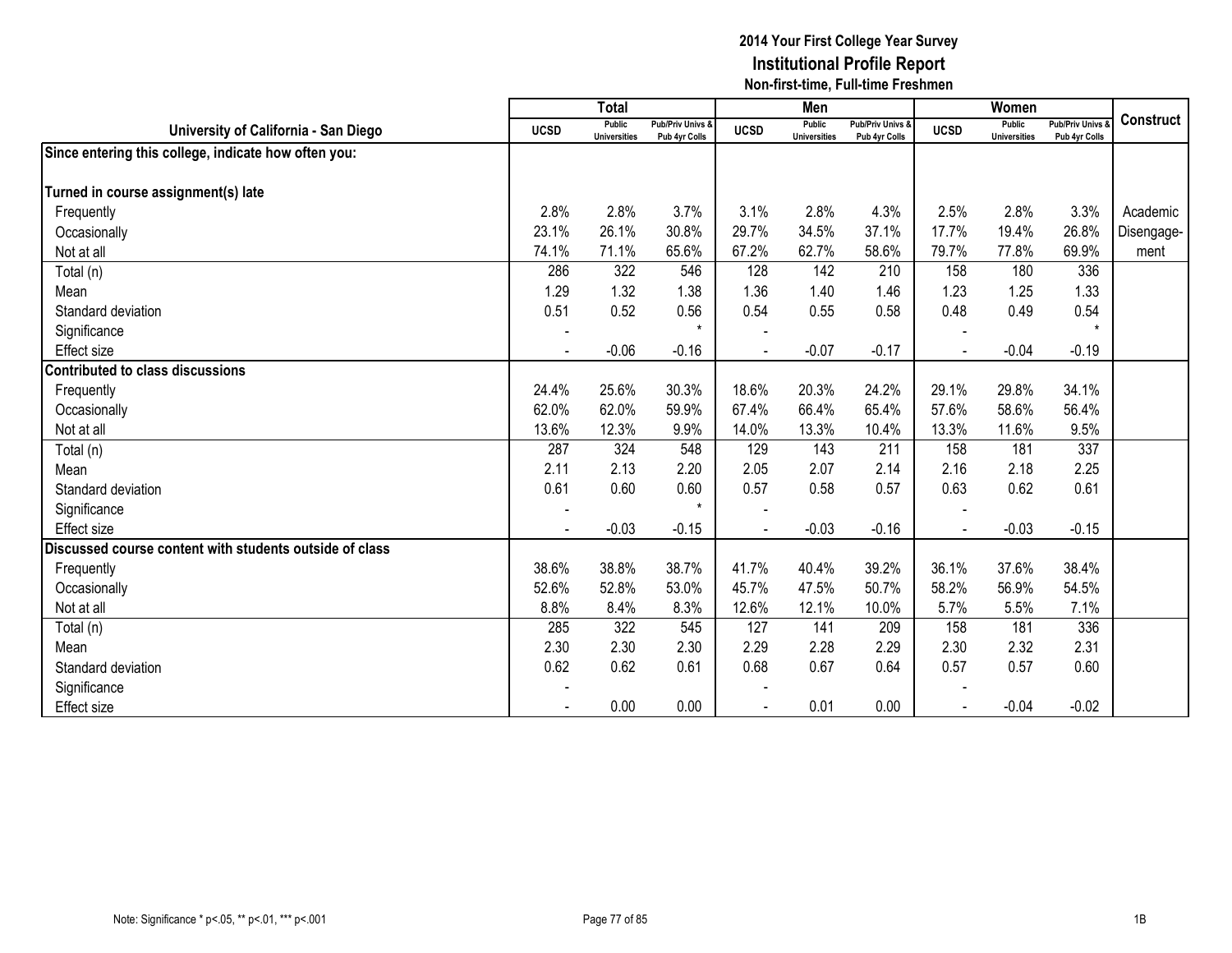|                          | <b>Total</b>                                                                          |                                                                                                                   |                                                                                                                                       | Men                                                                            |                                                                                                            |                                                                                                                                       | Women                                                                         |                                                                                                            |                                                                                                                   |
|--------------------------|---------------------------------------------------------------------------------------|-------------------------------------------------------------------------------------------------------------------|---------------------------------------------------------------------------------------------------------------------------------------|--------------------------------------------------------------------------------|------------------------------------------------------------------------------------------------------------|---------------------------------------------------------------------------------------------------------------------------------------|-------------------------------------------------------------------------------|------------------------------------------------------------------------------------------------------------|-------------------------------------------------------------------------------------------------------------------|
| <b>UCSD</b>              | <b>Universities</b>                                                                   |                                                                                                                   | <b>UCSD</b>                                                                                                                           | <b>Universities</b>                                                            |                                                                                                            | <b>UCSD</b>                                                                                                                           | <b>Universities</b>                                                           | <b>Pub/Priv Univs</b>                                                                                      | <b>Construct</b>                                                                                                  |
|                          |                                                                                       |                                                                                                                   |                                                                                                                                       |                                                                                |                                                                                                            |                                                                                                                                       |                                                                               |                                                                                                            |                                                                                                                   |
|                          |                                                                                       |                                                                                                                   |                                                                                                                                       |                                                                                |                                                                                                            |                                                                                                                                       |                                                                               |                                                                                                            |                                                                                                                   |
|                          |                                                                                       |                                                                                                                   |                                                                                                                                       |                                                                                |                                                                                                            |                                                                                                                                       |                                                                               |                                                                                                            |                                                                                                                   |
|                          |                                                                                       |                                                                                                                   |                                                                                                                                       |                                                                                |                                                                                                            |                                                                                                                                       |                                                                               |                                                                                                            | Academic                                                                                                          |
|                          |                                                                                       |                                                                                                                   |                                                                                                                                       |                                                                                |                                                                                                            |                                                                                                                                       |                                                                               |                                                                                                            | Disengage-                                                                                                        |
|                          |                                                                                       |                                                                                                                   |                                                                                                                                       |                                                                                |                                                                                                            |                                                                                                                                       |                                                                               |                                                                                                            | ment                                                                                                              |
|                          |                                                                                       |                                                                                                                   |                                                                                                                                       |                                                                                |                                                                                                            |                                                                                                                                       |                                                                               |                                                                                                            |                                                                                                                   |
|                          |                                                                                       |                                                                                                                   |                                                                                                                                       |                                                                                |                                                                                                            |                                                                                                                                       |                                                                               |                                                                                                            |                                                                                                                   |
|                          |                                                                                       |                                                                                                                   |                                                                                                                                       |                                                                                |                                                                                                            |                                                                                                                                       |                                                                               |                                                                                                            |                                                                                                                   |
|                          |                                                                                       |                                                                                                                   |                                                                                                                                       |                                                                                |                                                                                                            |                                                                                                                                       |                                                                               |                                                                                                            |                                                                                                                   |
| $\blacksquare$           |                                                                                       |                                                                                                                   |                                                                                                                                       |                                                                                |                                                                                                            |                                                                                                                                       |                                                                               |                                                                                                            |                                                                                                                   |
|                          |                                                                                       |                                                                                                                   |                                                                                                                                       |                                                                                |                                                                                                            |                                                                                                                                       |                                                                               |                                                                                                            |                                                                                                                   |
| 9.1%                     | 9.3%                                                                                  | 9.9%                                                                                                              | 9.3%                                                                                                                                  | 9.1%                                                                           | 10.4%                                                                                                      | 8.9%                                                                                                                                  | 9.4%                                                                          | 9.5%                                                                                                       |                                                                                                                   |
| 25.4%                    | 24.1%                                                                                 | 29.3%                                                                                                             | 24.0%                                                                                                                                 | 24.5%                                                                          | 29.4%                                                                                                      | 26.6%                                                                                                                                 | 23.8%                                                                         | 29.2%                                                                                                      |                                                                                                                   |
| 65.5%                    | 66.7%                                                                                 | 60.9%                                                                                                             | 66.7%                                                                                                                                 | 66.4%                                                                          | 60.2%                                                                                                      | 64.6%                                                                                                                                 | 66.9%                                                                         | 61.3%                                                                                                      |                                                                                                                   |
| 287                      | 324                                                                                   | 547                                                                                                               | 129                                                                                                                                   | 143                                                                            | 211                                                                                                        | 158                                                                                                                                   | 181                                                                           | 336                                                                                                        |                                                                                                                   |
| 1.44                     | 1.43                                                                                  | 1.49                                                                                                              | 1.43                                                                                                                                  | 1.43                                                                           | 1.50                                                                                                       | 1.44                                                                                                                                  | 1.43                                                                          | 1.48                                                                                                       |                                                                                                                   |
| 0.65                     | 0.66                                                                                  | 0.67                                                                                                              | 0.66                                                                                                                                  | 0.66                                                                           | 0.68                                                                                                       | 0.65                                                                                                                                  | 0.66                                                                          | 0.66                                                                                                       |                                                                                                                   |
| $\overline{\phantom{a}}$ |                                                                                       |                                                                                                                   |                                                                                                                                       |                                                                                |                                                                                                            |                                                                                                                                       |                                                                               |                                                                                                            |                                                                                                                   |
| $\sim$                   | 0.02                                                                                  | $-0.07$                                                                                                           |                                                                                                                                       | 0.00                                                                           | $-0.10$                                                                                                    |                                                                                                                                       | 0.02                                                                          | $-0.06$                                                                                                    |                                                                                                                   |
|                          |                                                                                       |                                                                                                                   |                                                                                                                                       |                                                                                |                                                                                                            |                                                                                                                                       |                                                                               |                                                                                                            |                                                                                                                   |
| 4.2%                     | 4.4%                                                                                  | 6.5%                                                                                                              | 3.1%                                                                                                                                  | 3.5%                                                                           | 7.1%                                                                                                       | 5.2%                                                                                                                                  | 5.1%                                                                          | 6.0%                                                                                                       |                                                                                                                   |
|                          | 9.1%                                                                                  | 13.9%                                                                                                             | 8.6%                                                                                                                                  | 9.9%                                                                           | 13.3%                                                                                                      | 9.0%                                                                                                                                  | 8.4%                                                                          | 14.2%                                                                                                      |                                                                                                                   |
|                          |                                                                                       |                                                                                                                   |                                                                                                                                       |                                                                                |                                                                                                            |                                                                                                                                       |                                                                               |                                                                                                            |                                                                                                                   |
|                          |                                                                                       |                                                                                                                   |                                                                                                                                       |                                                                                |                                                                                                            |                                                                                                                                       |                                                                               |                                                                                                            |                                                                                                                   |
|                          |                                                                                       |                                                                                                                   |                                                                                                                                       |                                                                                |                                                                                                            |                                                                                                                                       |                                                                               |                                                                                                            |                                                                                                                   |
|                          |                                                                                       |                                                                                                                   |                                                                                                                                       |                                                                                |                                                                                                            |                                                                                                                                       |                                                                               |                                                                                                            |                                                                                                                   |
|                          |                                                                                       | $\star$                                                                                                           |                                                                                                                                       |                                                                                | $\star$                                                                                                    |                                                                                                                                       |                                                                               |                                                                                                            |                                                                                                                   |
|                          |                                                                                       |                                                                                                                   |                                                                                                                                       |                                                                                |                                                                                                            |                                                                                                                                       |                                                                               |                                                                                                            |                                                                                                                   |
|                          | 8.4%<br>61.0%<br>30.7%<br>287<br>1.78<br>0.58<br>8.8%<br>86.9%<br>283<br>1.17<br>0.48 | <b>Public</b><br>8.7%<br>60.7%<br>30.7%<br>323<br>1.78<br>0.59<br>0.00<br>86.6%<br>320<br>1.18<br>0.48<br>$-0.02$ | Pub/Priv Univs &<br>Pub 4yr Colls<br>7.5%<br>57.2%<br>35.3%<br>547<br>1.72<br>0.59<br>0.10<br>79.7%<br>541<br>1.27<br>0.57<br>$-0.18$ | 10.1%<br>59.7%<br>30.2%<br>129<br>1.80<br>0.60<br>88.3%<br>128<br>1.15<br>0.44 | Public<br>9.2%<br>60.6%<br>30.3%<br>142<br>1.79<br>0.59<br>0.02<br>86.6%<br>142<br>1.17<br>0.46<br>$-0.04$ | Pub/Priv Univs &<br>Pub 4yr Colls<br>9.0%<br>58.6%<br>32.4%<br>210<br>1.77<br>0.60<br>0.05<br>79.5%<br>210<br>1.28<br>0.59<br>$-0.22$ | 7.0%<br>62.0%<br>31.0%<br>158<br>1.76<br>0.57<br>85.8%<br>155<br>1.19<br>0.51 | Public<br>8.3%<br>60.8%<br>30.9%<br>181<br>1.77<br>0.59<br>$-0.02$<br>86.5%<br>178<br>1.19<br>0.50<br>0.00 | Pub 4yr Colls<br>6.5%<br>56.4%<br>37.1%<br>337<br>1.69<br>0.59<br>0.12<br>79.8%<br>331<br>1.26<br>0.56<br>$-0.13$ |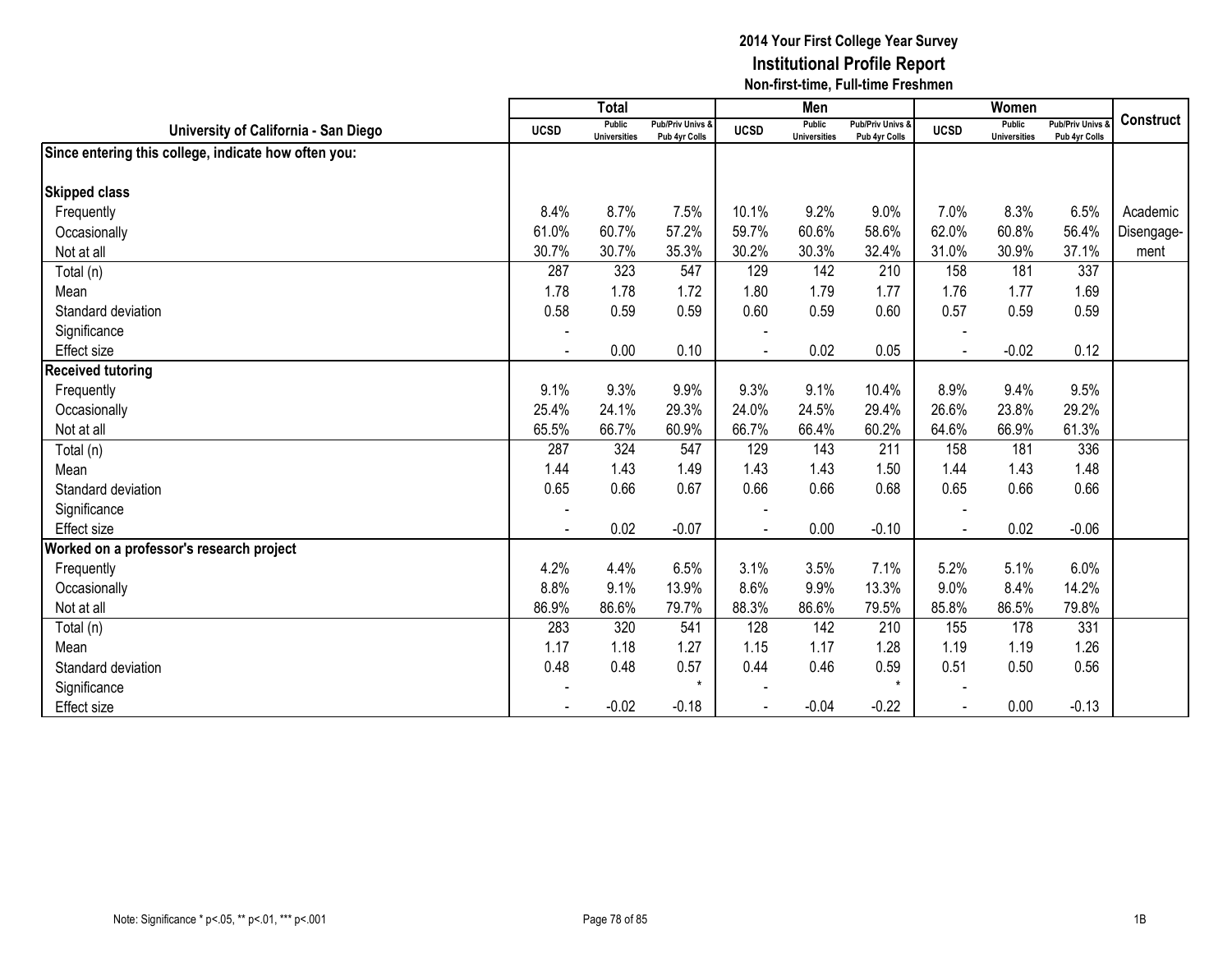|                                                                        |                | <b>Total</b>                  |                                              |             | Men                           |                                   |                          | Women                         |                                        |             |
|------------------------------------------------------------------------|----------------|-------------------------------|----------------------------------------------|-------------|-------------------------------|-----------------------------------|--------------------------|-------------------------------|----------------------------------------|-------------|
| University of California - San Diego                                   | <b>UCSD</b>    | Public<br><b>Universities</b> | <b>Pub/Priv Univs &amp;</b><br>Pub 4yr Colls | <b>UCSD</b> | Public<br><b>Universities</b> | Pub/Priv Univs &<br>Pub 4yr Colls | <b>UCSD</b>              | Public<br><b>Universities</b> | <b>Pub/Priv Univs</b><br>Pub 4yr Colls | Construct   |
| Since entering this college, indicate how often you:                   |                |                               |                                              |             |                               |                                   |                          |                               |                                        |             |
|                                                                        |                |                               |                                              |             |                               |                                   |                          |                               |                                        |             |
| Turned in course assignments that did not reflect your best work       |                |                               |                                              |             |                               |                                   |                          |                               |                                        |             |
| Frequently                                                             | 8.7%           | 8.4%                          | 7.7%                                         | 10.1%       | 9.9%                          | 9.5%                              | 7.6%                     | 7.2%                          | 6.5%                                   | Academic    |
| Occasionally                                                           | 64.1%          | 66.6%                         | 66.7%                                        | 65.9%       | 67.6%                         | 66.7%                             | 62.7%                    | 65.7%                         | 66.7%                                  | Disengage-  |
| Not at all                                                             | 27.2%          | 25.1%                         | 25.6%                                        | 24.0%       | 22.5%                         | 23.8%                             | 29.7%                    | 27.1%                         | 26.8%                                  | ment        |
| Total (n)                                                              | 287            | 323                           | 546                                          | 129         | 142                           | 210                               | 158                      | 181                           | 336                                    |             |
| Mean                                                                   | 1.82           | 1.83                          | 1.82                                         | 1.86        | 1.87                          | 1.86                              | 1.78                     | 1.80                          | 1.80                                   |             |
| Standard deviation                                                     | 0.57           | 0.55                          | 0.55                                         | 0.57        | 0.56                          | 0.56                              | 0.57                     | 0.55                          | 0.54                                   |             |
| Significance                                                           |                |                               |                                              |             |                               |                                   |                          |                               |                                        |             |
| Effect size                                                            |                | $-0.02$                       | 0.00                                         |             | $-0.02$                       | 0.00                              |                          | $-0.04$                       | $-0.04$                                |             |
| Had difficulty getting along with your roommate(s) / housemate(s)      |                |                               |                                              |             |                               |                                   |                          |                               |                                        |             |
| Frequently                                                             | 10.8%          | 10.2%                         | 11.0%                                        | 7.7%        | 6.9%                          | 8.1%                              | 13.3%                    | 12.7%                         | 12.8%                                  |             |
| Occasionally                                                           | 28.5%          | 29.5%                         | 30.2%                                        | 27.7%       | 29.9%                         | 31.8%                             | 29.1%                    | 29.3%                         | 29.3%                                  |             |
| Not at all                                                             | 60.8%          | 60.3%                         | 58.8%                                        | 64.6%       | 63.2%                         | 60.2%                             | 57.6%                    | 58.0%                         | 57.9%                                  |             |
| Total (n)                                                              | 288            | 325                           | 546                                          | 130         | 144                           | 211                               | 158                      | 181                           | 335                                    |             |
| Mean                                                                   | 1.50           | 1.50                          | 1.52                                         | 1.43        | 1.44                          | 1.48                              | 1.56                     | 1.55                          | 1.55                                   |             |
| Standard deviation                                                     | 0.68           | 0.67                          | 0.69                                         | 0.63        | 0.62                          | 0.64                              | 0.72                     | 0.71                          | 0.71                                   |             |
| Significance                                                           | $\overline{a}$ |                               |                                              |             |                               |                                   |                          |                               |                                        |             |
| <b>Effect size</b>                                                     |                | 0.00                          | $-0.03$                                      |             | $-0.02$                       | $-0.08$                           | $\overline{\phantom{a}}$ | 0.01                          | 0.01                                   |             |
| Received from your professor advice or guidance about your educational |                |                               |                                              |             |                               |                                   |                          |                               |                                        |             |
| program                                                                |                |                               |                                              |             |                               |                                   |                          |                               |                                        |             |
| Frequently                                                             | 8.4%           | 8.0%                          | 12.9%                                        | 10.9%       | 9.9%                          | 14.4%                             | 6.3%                     | 6.6%                          | 11.9%                                  |             |
| Occasionally                                                           | 37.8%          | 38.4%                         | 40.6%                                        | 35.2%       | 35.9%                         | 38.3%                             | 39.9%                    | 40.3%                         | 42.1%                                  | Faculty     |
| Not at all                                                             | 53.8%          | 53.6%                         | 46.5%                                        | 53.9%       | 54.2%                         | 47.4%                             | 53.8%                    | 53.0%                         | 46.0%                                  | Interaction |
| Total (n)                                                              | 286            | 323                           | 544                                          | 128         | 142                           | 209                               | 158                      | 181                           | 335                                    |             |
| Mean                                                                   | 1.55           | 1.54                          | 1.66                                         | 1.57        | 1.56                          | 1.67                              | 1.53                     | 1.54                          | 1.66                                   |             |
| Standard deviation                                                     | 0.65           | 0.64                          | 0.69                                         | 0.68        | 0.67                          | 0.71                              | 0.62                     | 0.62                          | 0.68                                   |             |
| Significance                                                           |                |                               | $\star$                                      |             |                               |                                   |                          |                               | $\star$                                |             |
| <b>Effect size</b>                                                     |                | 0.02                          | $-0.16$                                      |             | 0.01                          | $-0.14$                           |                          | $-0.02$                       | $-0.19$                                |             |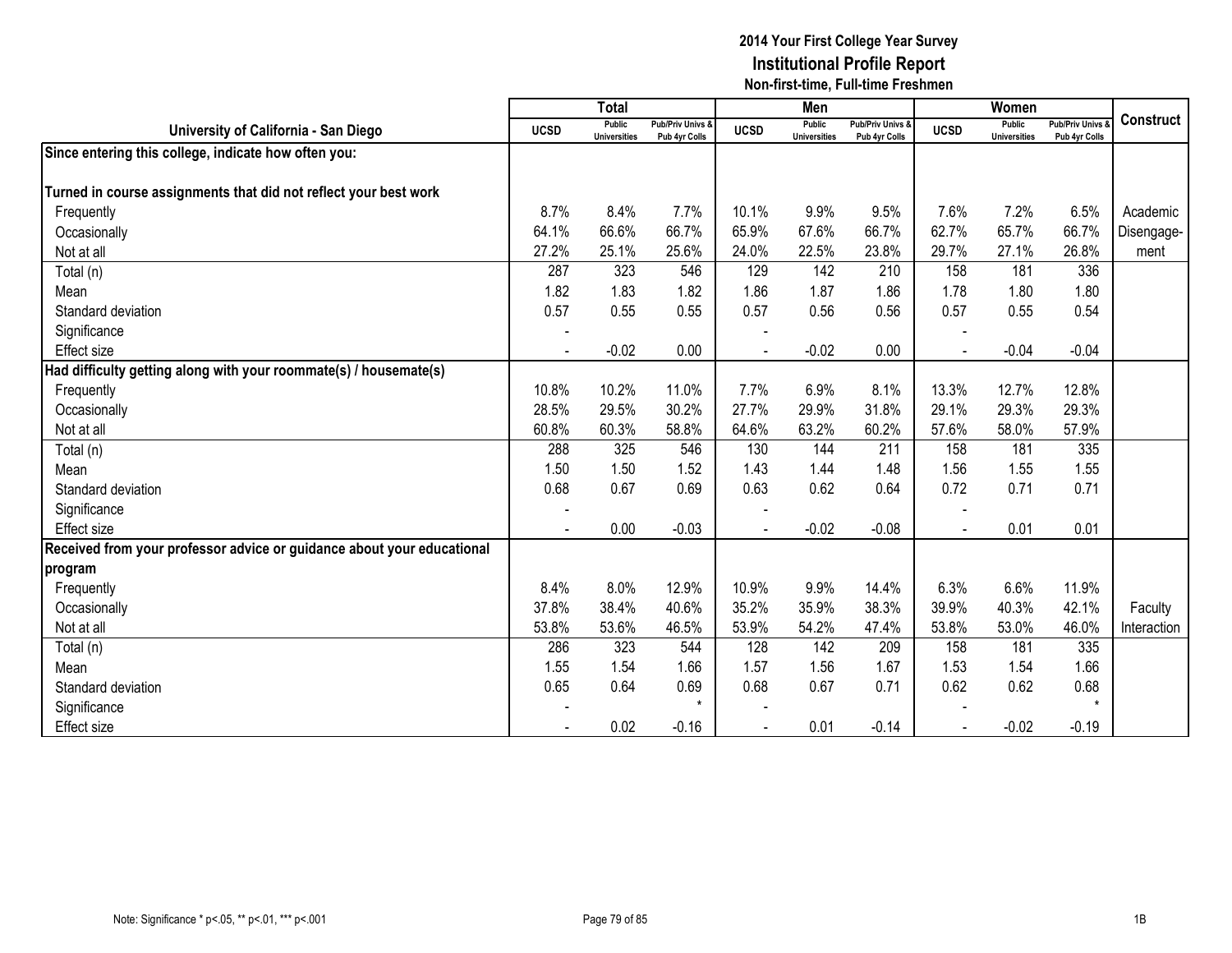|                                                      |                          | <b>Total</b>                  |                                   |             | Men                                  |                                              |              | Women                                |                                        |           |
|------------------------------------------------------|--------------------------|-------------------------------|-----------------------------------|-------------|--------------------------------------|----------------------------------------------|--------------|--------------------------------------|----------------------------------------|-----------|
| University of California - San Diego                 | <b>UCSD</b>              | Public<br><b>Universities</b> | Pub/Priv Univs &<br>Pub 4yr Colls | <b>UCSD</b> | <b>Public</b><br><b>Universities</b> | <b>Pub/Priv Univs &amp;</b><br>Pub 4yr Colls | <b>UCSD</b>  | <b>Public</b><br><b>Universities</b> | <b>Pub/Priv Univs</b><br>Pub 4yr Colls | Construct |
| Since entering this college, indicate how often you: |                          |                               |                                   |             |                                      |                                              |              |                                      |                                        |           |
|                                                      |                          |                               |                                   |             |                                      |                                              |              |                                      |                                        |           |
| Witnessed academic dishonesty/cheating               |                          |                               |                                   |             |                                      |                                              |              |                                      |                                        |           |
| Frequently                                           | 6.0%                     | 5.9%                          | 5.3%                              | 9.4%        | 9.2%                                 | 9.1%                                         | 3.2%         | 3.3%                                 | 3.0%                                   |           |
| Occasionally                                         | 29.8%                    | 30.4%                         | 29.2%                             | 33.6%       | 33.8%                                | 32.5%                                        | 26.8%        | 27.8%                                | 27.2%                                  |           |
| Not at all                                           | 64.2%                    | 63.7%                         | 65.4%                             | 57.0%       | 57.0%                                | 58.4%                                        | 70.1%        | 68.9%                                | 69.9%                                  |           |
| Total (n)                                            | 285                      | 322                           | 544                               | 128         | 142                                  | 209                                          | 157          | 180                                  | 335                                    |           |
| Mean                                                 | 1.42                     | 1.42                          | 1.40                              | 1.52        | 1.52                                 | 1.51                                         | 1.33         | 1.34                                 | 1.33                                   |           |
| Standard deviation                                   | 0.60                     | 0.60                          | 0.59                              | 0.66        | 0.66                                 | 0.66                                         | 0.54         | 0.54                                 | 0.53                                   |           |
| Significance                                         |                          |                               |                                   |             |                                      |                                              |              |                                      |                                        |           |
| <b>Effect size</b>                                   | $\blacksquare$           | 0.00                          | 0.03                              |             | 0.00                                 | 0.02                                         |              | $-0.02$                              | 0.00                                   |           |
| Went home for the weekend                            |                          |                               |                                   |             |                                      |                                              |              |                                      |                                        |           |
| Frequently                                           | 28.8%                    | 28.6%                         | 32.2%                             | 24.0%       | 23.8%                                | 26.8%                                        | 32.7%        | 32.4%                                | 35.6%                                  |           |
| Occasionally                                         | 38.6%                    | 39.4%                         | 38.5%                             | 41.9%       | 41.3%                                | 40.7%                                        | 35.9%        | 38.0%                                | 37.1%                                  |           |
| Not at all                                           | 32.6%                    | 32.0%                         | 29.3%                             | 34.1%       | 35.0%                                | 32.5%                                        | 31.4%        | 29.6%                                | 27.2%                                  |           |
| Total (n)                                            | 285                      | 322                           | 543                               | 129         | 143                                  | 209                                          | 156          | 179                                  | 334                                    |           |
| Mean                                                 | 1.96                     | 1.97                          | 2.03                              | 1.90        | 1.89                                 | 1.94                                         | 2.01         | 2.03                                 | 2.08                                   |           |
| Standard deviation                                   | 0.78                     | 0.78                          | 0.78                              | 0.76        | 0.76                                 | 0.77                                         | 0.80         | 0.79                                 | 0.79                                   |           |
| Significance                                         | $\overline{\phantom{a}}$ |                               |                                   |             |                                      |                                              |              |                                      |                                        |           |
| <b>Effect size</b>                                   |                          | $-0.01$                       | $-0.09$                           | $\sim$      | 0.01                                 | $-0.05$                                      | $\mathbf{r}$ | $-0.03$                              | $-0.09$                                |           |
| Received advice/counseling from another student      |                          |                               |                                   |             |                                      |                                              |              |                                      |                                        |           |
| Frequently                                           | 7.7%                     | 8.1%                          | 10.5%                             | 10.2%       | 10.6%                                | 10.6%                                        | 5.7%         | 6.1%                                 | 10.4%                                  |           |
| Occasionally                                         | 60.9%                    | 61.1%                         | 57.1%                             | 57.5%       | 58.9%                                | 58.5%                                        | 63.7%        | 62.8%                                | 56.3%                                  |           |
| Not at all                                           | 31.3%                    | 30.8%                         | 32.4%                             | 32.3%       | 30.5%                                | 30.9%                                        | 30.6%        | 31.1%                                | 33.3%                                  |           |
| Total (n)                                            | 284                      | 321                           | 543                               | 127         | 141                                  | 207                                          | 157          | 180                                  | 336                                    |           |
| Mean                                                 | 1.76                     | 1.77                          | 1.78                              | 1.78        | 1.80                                 | 1.80                                         | 1.75         | 1.75                                 | 1.77                                   |           |
| Standard deviation                                   | 0.58                     | 0.58                          | 0.62                              | 0.62        | 0.61                                 | 0.61                                         | 0.55         | 0.56                                 | 0.62                                   |           |
| Significance                                         |                          |                               |                                   |             |                                      |                                              |              |                                      |                                        |           |
| <b>Effect size</b>                                   |                          | $-0.02$                       | $-0.03$                           |             | $-0.03$                              | $-0.03$                                      |              | 0.00                                 | $-0.03$                                |           |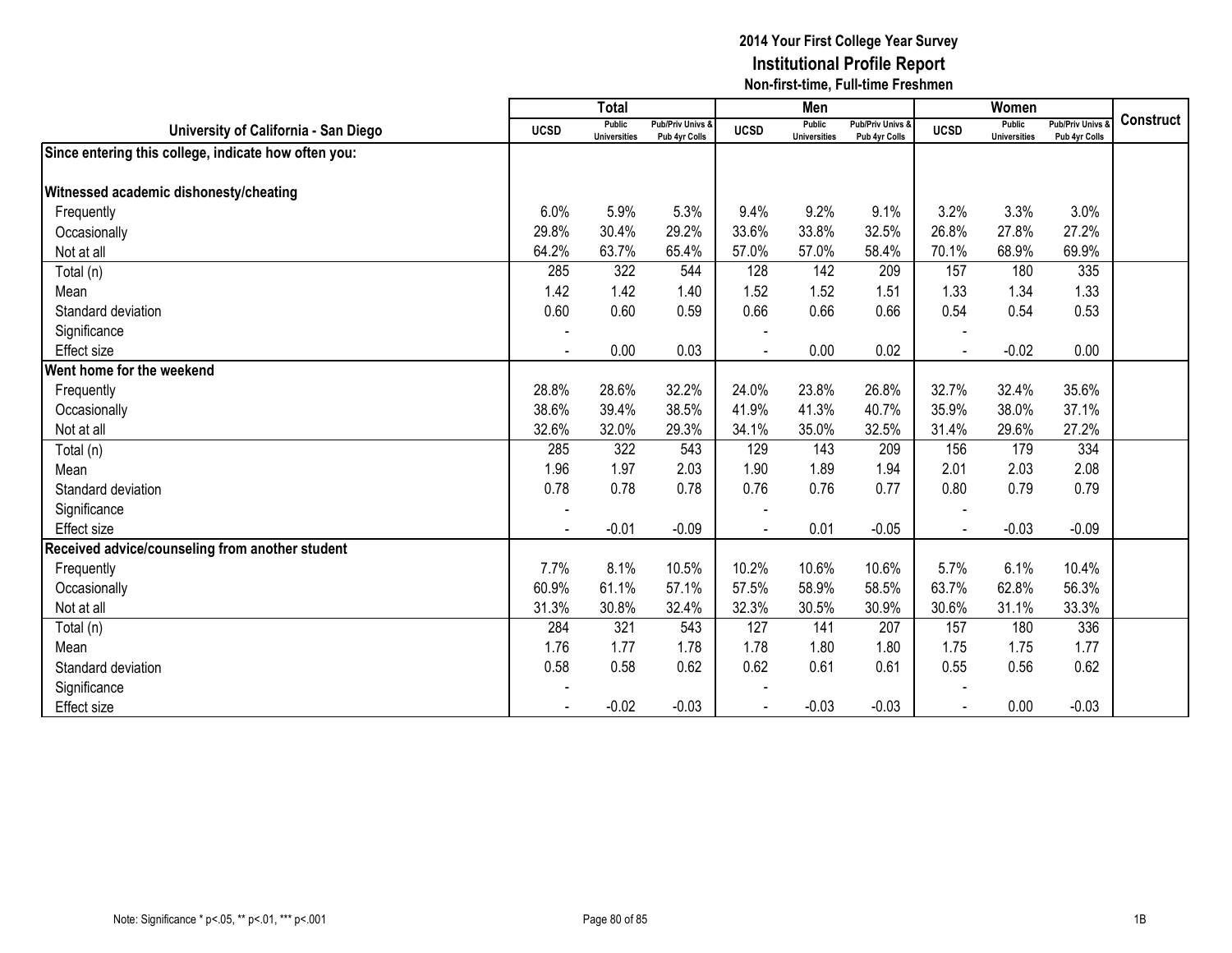|                                                       |             | Total                                |                                              |                | Men                                  |                                              |             | Women                                |                                        |            |
|-------------------------------------------------------|-------------|--------------------------------------|----------------------------------------------|----------------|--------------------------------------|----------------------------------------------|-------------|--------------------------------------|----------------------------------------|------------|
| University of California - San Diego                  | <b>UCSD</b> | <b>Public</b><br><b>Universities</b> | <b>Pub/Priv Univs &amp;</b><br>Pub 4yr Colls | <b>UCSD</b>    | <b>Public</b><br><b>Universities</b> | <b>Pub/Priv Univs &amp;</b><br>Pub 4yr Colls | <b>UCSD</b> | <b>Public</b><br><b>Universities</b> | <b>Pub/Priv Univs</b><br>Pub 4yr Colls | Construct  |
| Since entering this college, indicate how often you:  |             |                                      |                                              |                |                                      |                                              |             |                                      |                                        |            |
|                                                       |             |                                      |                                              |                |                                      |                                              |             |                                      |                                        |            |
| Fell asleep in class                                  |             |                                      |                                              |                |                                      |                                              |             |                                      |                                        |            |
| Frequently                                            | 4.2%        | 4.4%                                 | 4.4%                                         | 7.0%           | 7.0%                                 | 6.8%                                         | 1.9%        | 2.2%                                 | 3.0%                                   | Academic   |
| Occasionally                                          | 28.9%       | 28.3%                                | 25.6%                                        | 29.7%          | 29.6%                                | 26.6%                                        | 28.2%       | 27.4%                                | 25.0%                                  | Disengage- |
| Not at all                                            | 66.9%       | 67.3%                                | 70.0%                                        | 63.3%          | 63.4%                                | 66.7%                                        | 69.9%       | 70.4%                                | 72.0%                                  | ment       |
| Total (n)                                             | 284         | 321                                  | 543                                          | 128            | 142                                  | 207                                          | 156         | 179                                  | 336                                    |            |
| Mean                                                  | 1.37        | 1.37                                 | 1.34                                         | 1.44           | 1.44                                 | 1.40                                         | 1.32        | 1.32                                 | 1.31                                   |            |
| Standard deviation                                    | 0.57        | 0.57                                 | 0.56                                         | 0.62           | 0.62                                 | 0.61                                         | 0.51        | 0.51                                 | 0.52                                   |            |
| Significance                                          |             |                                      |                                              |                |                                      |                                              |             |                                      |                                        |            |
| <b>Effect size</b>                                    |             | 0.00                                 | 0.05                                         |                | 0.00                                 | 0.07                                         | $\sim$      | 0.00                                 | 0.02                                   |            |
| Had difficulty getting the courses you need           |             |                                      |                                              |                |                                      |                                              |             |                                      |                                        |            |
| Frequently                                            | 14.1%       | 14.3%                                | 12.9%                                        | 22.7%          | 21.1%                                | 18.3%                                        | 7.1%        | 8.9%                                 | 9.6%                                   |            |
| Occasionally                                          | 42.3%       | 43.3%                                | 39.0%                                        | 41.4%          | 42.3%                                | 40.9%                                        | 42.9%       | 44.1%                                | 37.9%                                  |            |
| Not at all                                            | 43.7%       | 42.4%                                | 48.1%                                        | 35.9%          | 36.6%                                | 40.9%                                        | 50.0%       | 46.9%                                | 52.5%                                  |            |
| Total (n)                                             | 284         | 321                                  | 543                                          | 128            | 142                                  | 208                                          | 156         | 179                                  | 335                                    |            |
| Mean                                                  | 1.70        | 1.72                                 | 1.65                                         | 1.87           | 1.85                                 | 1.77                                         | 1.57        | 1.62                                 | 1.57                                   |            |
| Standard deviation                                    | 0.70        | 0.70                                 | 0.70                                         | 0.76           | 0.75                                 | 0.74                                         | 0.62        | 0.65                                 | 0.66                                   |            |
| Significance                                          |             |                                      |                                              |                |                                      |                                              |             |                                      |                                        |            |
| <b>Effect size</b>                                    |             | $-0.03$                              | 0.07                                         |                | 0.03                                 | 0.14                                         |             | $-0.08$                              | 0.00                                   |            |
| Instant messaged/texted during class                  |             |                                      |                                              |                |                                      |                                              |             |                                      |                                        |            |
| Frequently                                            | 22.1%       | 22.7%                                | 21.9%                                        | 17.2%          | 16.9%                                | 17.8%                                        | 26.1%       | 27.2%                                | 24.4%                                  |            |
| Occasionally                                          | 55.8%       | 55.3%                                | 53.5%                                        | 56.3%          | 57.0%                                | 54.8%                                        | 55.4%       | 53.9%                                | 52.7%                                  |            |
| Not at all                                            | 22.1%       | 22.0%                                | 24.6%                                        | 26.6%          | 26.1%                                | 27.4%                                        | 18.5%       | 18.9%                                | 22.9%                                  |            |
| Total (n)                                             | 285         | 322                                  | 544                                          | 128            | 142                                  | 208                                          | 157         | 180                                  | 336                                    |            |
| Mean                                                  | 2.00        | 2.01                                 | 1.97                                         | 1.91           | 1.91                                 | 1.90                                         | 2.08        | 2.08                                 | 2.01                                   |            |
| Standard deviation                                    | 0.67        | 0.67                                 | 0.68                                         | 0.66           | 0.65                                 | 0.67                                         | 0.67        | 0.68                                 | 0.69                                   |            |
| Significance                                          |             |                                      |                                              |                |                                      |                                              |             |                                      |                                        |            |
| <b>Effect size</b>                                    |             | $-0.01$                              | 0.04                                         | $\blacksquare$ | 0.00                                 | 0.01                                         |             | 0.00                                 | 0.10                                   |            |
| Worked with classmates on group projects during class |             |                                      |                                              |                |                                      |                                              |             |                                      |                                        |            |
| Frequently                                            | 12.9%       | 14.6%                                | 19.3%                                        | 17.8%          | 18.2%                                | 19.1%                                        | 8.9%        | 11.7%                                | 19.3%                                  |            |
| Occasionally                                          | 49.3%       | 49.2%                                | 52.5%                                        | 43.4%          | 43.4%                                | 48.8%                                        | 54.1%       | 53.9%                                | 54.8%                                  |            |
| Not at all                                            | 37.8%       | 36.2%                                | 28.3%                                        | 38.8%          | 38.5%                                | 32.1%                                        | 36.9%       | 34.4%                                | 25.9%                                  |            |
| Total (n)                                             | 286         | 323                                  | 545                                          | 129            | 143                                  | 209                                          | 157         | 180                                  | 336                                    |            |
| Mean                                                  | 1.75        | 1.78                                 | 1.91                                         | 1.79           | 1.80                                 | 1.87                                         | 1.72        | 1.77                                 | 1.93                                   |            |
| Standard deviation                                    | 0.67        | 0.68                                 | 0.68                                         | 0.73           | 0.73                                 | 0.71                                         | 0.62        | 0.64                                 | 0.67                                   |            |
| Significance                                          |             |                                      | $\star\star$                                 |                |                                      |                                              |             |                                      | $***$                                  |            |
| <b>Effect size</b>                                    |             | $-0.04$                              | $-0.24$                                      | $\overline{a}$ | $-0.01$                              | $-0.11$                                      |             | $-0.08$                              | $-0.31$                                |            |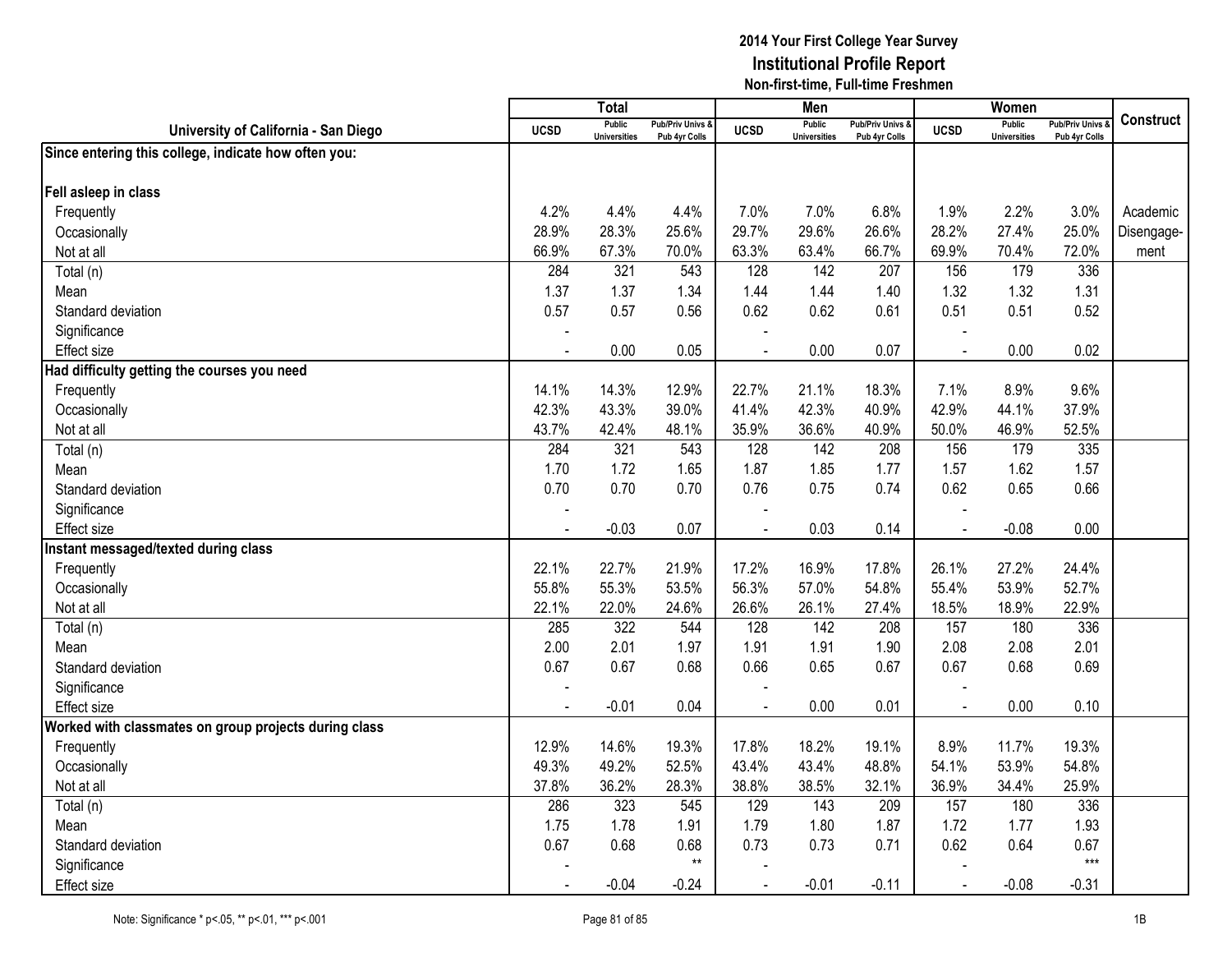|                                                           |                          | <b>Total</b>                  |                                   |             | Men                                  |                                              |             | Women                         |                                        |           |
|-----------------------------------------------------------|--------------------------|-------------------------------|-----------------------------------|-------------|--------------------------------------|----------------------------------------------|-------------|-------------------------------|----------------------------------------|-----------|
| University of California - San Diego                      | <b>UCSD</b>              | Public<br><b>Universities</b> | Pub/Priv Univs &<br>Pub 4yr Colls | <b>UCSD</b> | <b>Public</b><br><b>Universities</b> | <b>Pub/Priv Univs &amp;</b><br>Pub 4yr Colls | <b>UCSD</b> | Public<br><b>Universities</b> | <b>Pub/Priv Univs</b><br>Pub 4yr Colls | Construct |
| Since entering this college, indicate how often you:      |                          |                               |                                   |             |                                      |                                              |             |                               |                                        |           |
|                                                           |                          |                               |                                   |             |                                      |                                              |             |                               |                                        |           |
| Worked with classmates on group projects outside of class |                          |                               |                                   |             |                                      |                                              |             |                               |                                        |           |
| Frequently                                                | 15.8%                    | 16.5%                         | 19.5%                             | 21.3%       | 19.9%                                | 20.3%                                        | 11.5%       | 13.9%                         | 19.0%                                  |           |
| Occasionally                                              | 53.9%                    | 55.1%                         | 52.8%                             | 55.9%       | 57.4%                                | 57.0%                                        | 52.2%       | 53.3%                         | 50.1%                                  |           |
| Not at all                                                | 30.3%                    | 28.3%                         | 27.8%                             | 22.8%       | 22.7%                                | 22.7%                                        | 36.3%       | 32.8%                         | 30.9%                                  |           |
| Total (n)                                                 | 284                      | 321                           | 544                               | 127         | 141                                  | 207                                          | 157         | 180                           | 337                                    |           |
| Mean                                                      | 1.86                     | 1.88                          | 1.92                              | 1.98        | 1.97                                 | 1.98                                         | 1.75        | 1.81                          | 1.88                                   |           |
| Standard deviation                                        | 0.66                     | 0.66                          | 0.68                              | 0.67        | 0.65                                 | 0.66                                         | 0.65        | 0.66                          | 0.70                                   |           |
| Significance                                              |                          |                               |                                   |             |                                      |                                              |             |                               | $\star$                                |           |
| <b>Effect size</b>                                        | $\blacksquare$           | $-0.03$                       | $-0.09$                           |             | 0.02                                 | 0.00                                         |             | $-0.09$                       | $-0.19$                                |           |
| Accessed your campus' library resources electronically    |                          |                               |                                   |             |                                      |                                              |             |                               |                                        |           |
| Frequently                                                | 25.7%                    | 25.2%                         | 26.5%                             | 22.0%       | 21.3%                                | 23.7%                                        | 28.7%       | 28.3%                         | 28.3%                                  |           |
| Occasionally                                              | 56.0%                    | 54.8%                         | 53.8%                             | 55.1%       | 54.6%                                | 55.6%                                        | 56.7%       | 55.0%                         | 52.7%                                  |           |
| Not at all                                                | 18.3%                    | 19.9%                         | 19.7%                             | 22.8%       | 24.1%                                | 20.8%                                        | 14.6%       | 16.7%                         | 19.0%                                  |           |
| Total (n)                                                 | 284                      | 321                           | 543                               | 127         | 141                                  | 207                                          | 157         | 180                           | 336                                    |           |
| Mean                                                      | 2.07                     | 2.05                          | 2.07                              | 1.99        | 1.97                                 | 2.03                                         | 2.14        | 2.12                          | 2.09                                   |           |
| <b>Standard Deviation</b>                                 | 0.66                     | 0.67                          | 0.68                              | 0.67        | 0.68                                 | 0.67                                         | 0.65        | 0.66                          | 0.68                                   |           |
| Significance                                              | $\overline{\phantom{a}}$ |                               |                                   |             |                                      |                                              |             |                               |                                        |           |
| <b>Effect Size</b>                                        |                          | 0.03                          | 0.00                              | $\sim$      | 0.03                                 | $-0.06$                                      |             | 0.03                          | 0.07                                   |           |
| Made a presentation in class                              |                          |                               |                                   |             |                                      |                                              |             |                               |                                        |           |
| Frequently                                                | 7.4%                     | 8.7%                          | 15.3%                             | 7.1%        | 7.8%                                 | 14.0%                                        | 7.6%        | 9.4%                          | 16.0%                                  |           |
| Occasionally                                              | 50.7%                    | 51.1%                         | 54.2%                             | 50.4%       | 50.4%                                | 53.6%                                        | 51.0%       | 51.7%                         | 54.6%                                  |           |
| Not at all                                                | 41.9%                    | 40.2%                         | 30.5%                             | 42.5%       | 41.8%                                | 32.4%                                        | 41.4%       | 38.9%                         | 29.4%                                  |           |
| Total (n)                                                 | 284                      | 321                           | 544                               | 127         | 141                                  | 207                                          | 157         | 180                           | 337                                    |           |
| Mean                                                      | 1.65                     | 1.69                          | 1.85                              | 1.65        | 1.66                                 | 1.82                                         | 1.66        | 1.71                          | 1.87                                   |           |
| Standard deviation                                        | 0.61                     | 0.63                          | 0.66                              | 0.61        | 0.62                                 | 0.66                                         | 0.62        | 0.63                          | 0.66                                   |           |
| Significance                                              |                          |                               | $***$                             |             |                                      | $\star$                                      |             |                               | $***$                                  |           |
| <b>Effect size</b>                                        |                          | $-0.06$                       | $-0.30$                           |             | $-0.02$                              | $-0.26$                                      |             | $-0.08$                       | $-0.32$                                |           |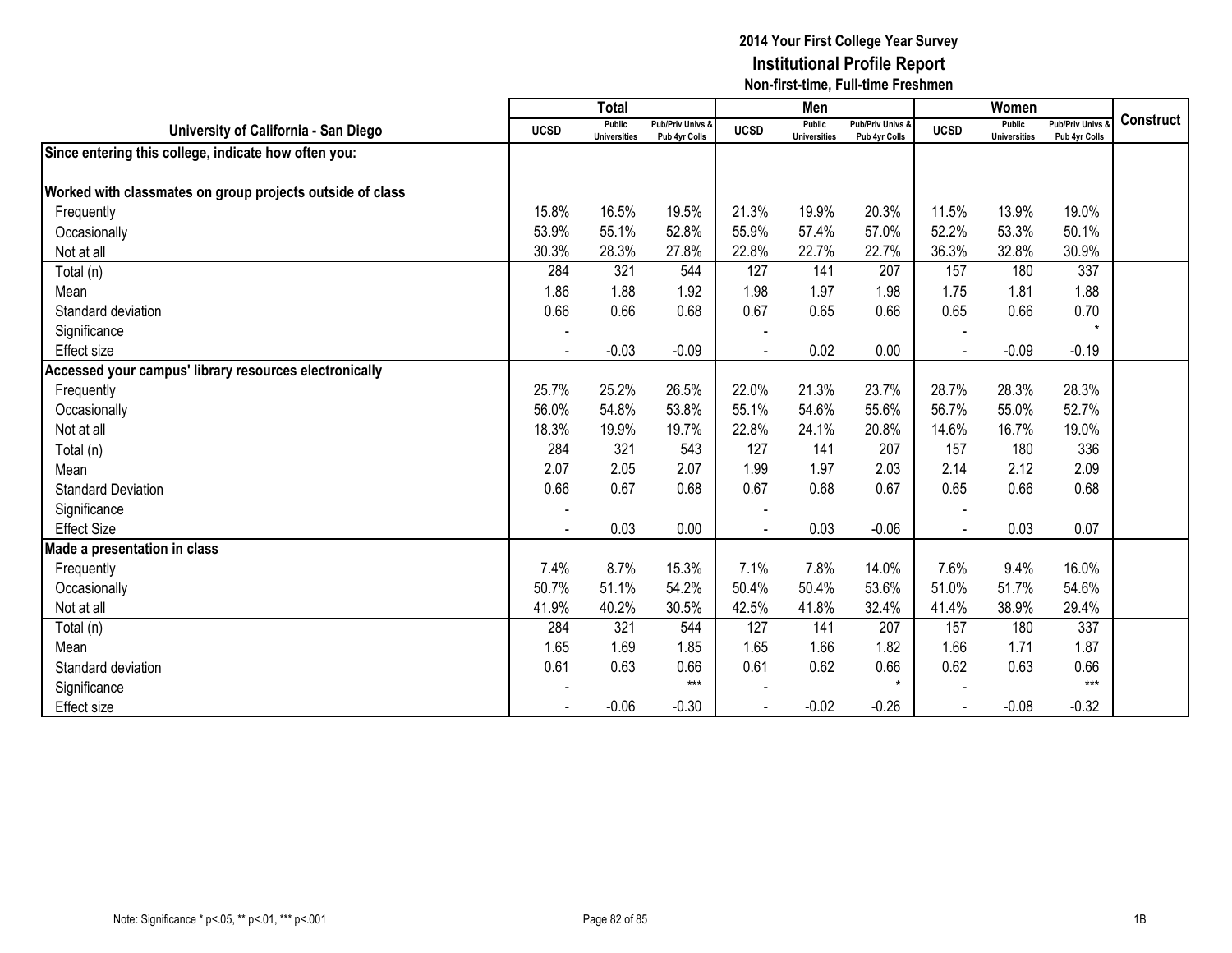|                                                         |                          | <b>Total</b>                  |                                   |             | Men                                  |                                   |             | Women                                |                                 |           |
|---------------------------------------------------------|--------------------------|-------------------------------|-----------------------------------|-------------|--------------------------------------|-----------------------------------|-------------|--------------------------------------|---------------------------------|-----------|
| University of California - San Diego                    | <b>UCSD</b>              | Public<br><b>Universities</b> | Pub/Priv Univs &<br>Pub 4yr Colls | <b>UCSD</b> | <b>Public</b><br><b>Universities</b> | Pub/Priv Univs &<br>Pub 4yr Colls | <b>UCSD</b> | <b>Public</b><br><b>Universities</b> | Pub/Priv Univs<br>Pub 4yr Colls | Construct |
| Since entering this college, indicate how often you:    |                          |                               |                                   |             |                                      |                                   |             |                                      |                                 |           |
|                                                         |                          |                               |                                   |             |                                      |                                   |             |                                      |                                 |           |
| Applied concepts from courses to everyday life          |                          |                               |                                   |             |                                      |                                   |             |                                      |                                 |           |
| Frequently                                              | 23.5%                    | 21.7%                         | 24.1%                             | 18.8%       | 16.9%                                | 21.2%                             | 27.4%       | 25.6%                                | 25.9%                           |           |
| Occasionally                                            | 57.2%                    | 58.7%                         | 58.3%                             | 54.7%       | 55.6%                                | 56.7%                             | 59.2%       | 61.1%                                | 59.2%                           |           |
| Not at all                                              | 19.3%                    | 19.6%                         | 17.6%                             | 26.6%       | 27.5%                                | 22.1%                             | 13.4%       | 13.3%                                | 14.9%                           |           |
| Total (n)                                               | 285                      | 322                           | 544                               | 128         | 142                                  | 208                               | 157         | 180                                  | 336                             |           |
| Mean                                                    | 2.04                     | 2.02                          | 2.06                              | 1.92        | 1.89                                 | 1.99                              | 2.14        | 2.12                                 | 2.11                            |           |
| Standard deviation                                      | 0.65                     | 0.64                          | 0.64                              | 0.67        | 0.66                                 | 0.66                              | 0.62        | 0.61                                 | 0.63                            |           |
| Significance                                            | $\overline{\phantom{a}}$ |                               |                                   |             |                                      |                                   |             |                                      |                                 |           |
| <b>Effect size</b>                                      |                          | 0.03                          | $-0.03$                           |             | 0.05                                 | $-0.11$                           |             | 0.03                                 | 0.05                            |           |
| Used the institution's course catalog (paper or online) |                          |                               |                                   |             |                                      |                                   |             |                                      |                                 |           |
| Frequently                                              | 33.6%                    | 31.6%                         | 27.6%                             | 26.4%       | 23.8%                                | 24.4%                             | 39.5%       | 37.8%                                | 29.6%                           |           |
| Occasionally                                            | 47.6%                    | 48.3%                         | 50.2%                             | 53.5%       | 54.5%                                | 52.2%                             | 42.7%       | 43.3%                                | 49.0%                           |           |
| Not at all                                              | 18.9%                    | 20.1%                         | 22.2%                             | 20.2%       | 21.7%                                | 23.4%                             | 17.8%       | 18.9%                                | 21.5%                           |           |
| Total (n)                                               | 286                      | 323                           | 544                               | 129         | 143                                  | 209                               | 157         | 180                                  | 335                             |           |
| Mean                                                    | 2.15                     | 2.11                          | 2.05                              | 2.06        | 2.02                                 | 2.01                              | 2.22        | 2.19                                 | 2.08                            |           |
| Standard deviation                                      | 0.71                     | 0.71                          | 0.70                              | 0.68        | 0.68                                 | 0.69                              | 0.73        | 0.73                                 | 0.71                            |           |
| Significance                                            |                          |                               |                                   |             |                                      |                                   |             |                                      | $\star$                         |           |
| Effect size                                             | $\blacksquare$           | 0.06                          | 0.14                              |             | 0.06                                 | 0.07                              |             | 0.04                                 | 0.20                            |           |
| Are you currently registered to vote?                   |                          |                               |                                   |             |                                      |                                   |             |                                      |                                 |           |
| Ineligible                                              | 8.7%                     | 8.0%                          | 6.9%                              | 9.2%        | 8.3%                                 | 8.5%                              | 8.3%        | 7.8%                                 | 5.9%                            |           |
| Yes                                                     | 68.3%                    | 66.0%                         | 65.7%                             | 72.5%       | 70.3%                                | 67.8%                             | 64.7%       | 62.6%                                | 64.4%                           |           |
| No                                                      | 23.0%                    | 25.9%                         | 27.4%                             | 18.3%       | 21.4%                                | 23.7%                             | 26.9%       | 29.6%                                | 29.7%                           |           |
| Total (n)                                               | 287                      | 324                           | 548                               | 131         | 145                                  | 211                               | 156         | 179                                  | 337                             |           |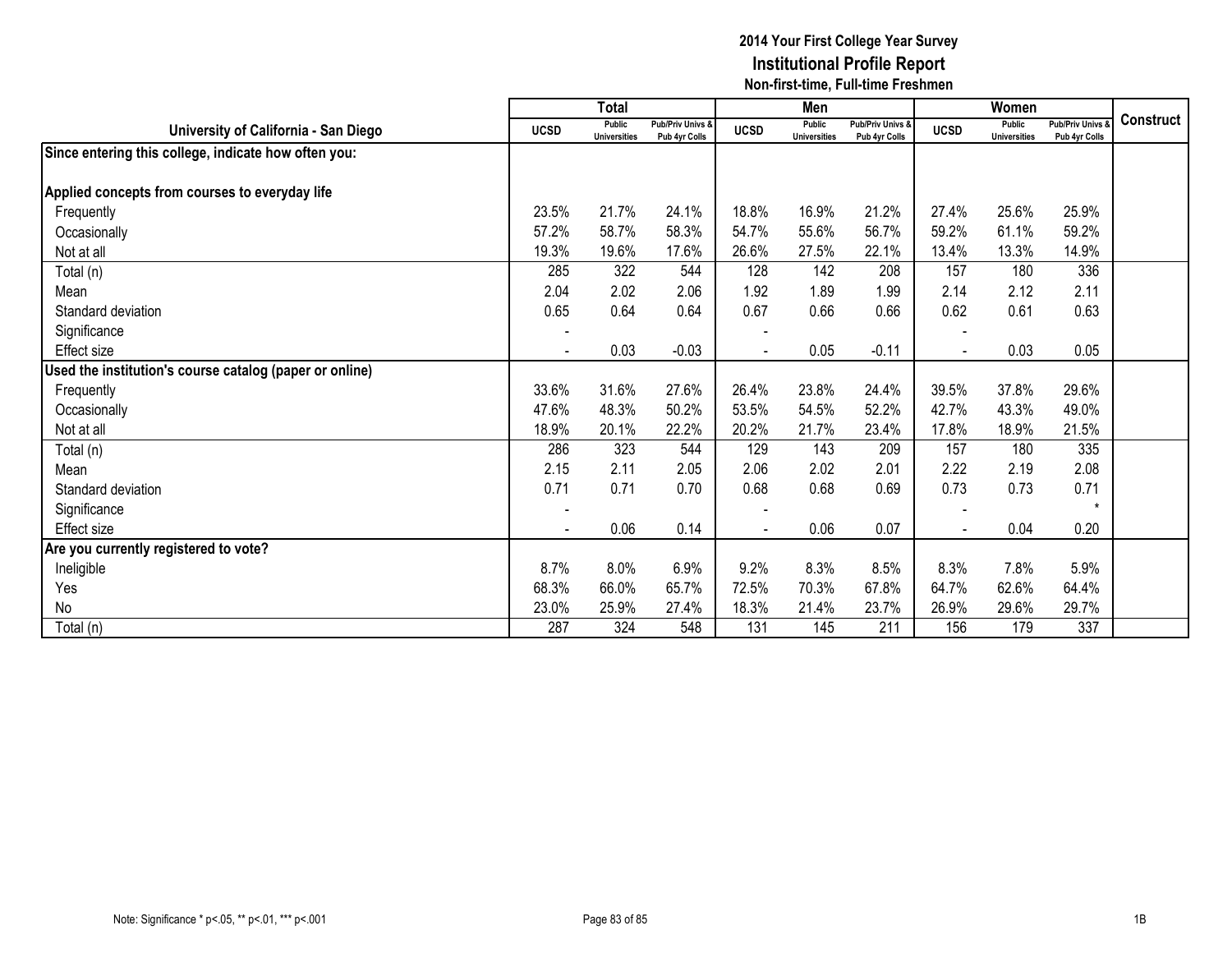|                                                                              |                | <b>Total</b>                  |                                   |                          | Men                                  |                                   |                | Women                         |                                        |                  |
|------------------------------------------------------------------------------|----------------|-------------------------------|-----------------------------------|--------------------------|--------------------------------------|-----------------------------------|----------------|-------------------------------|----------------------------------------|------------------|
| University of California - San Diego                                         | <b>UCSD</b>    | Public<br><b>Universities</b> | Pub/Priv Univs &<br>Pub 4yr Colls | <b>UCSD</b>              | <b>Public</b><br><b>Universities</b> | Pub/Priv Univs &<br>Pub 4yr Colls | <b>UCSD</b>    | Public<br><b>Universities</b> | <b>Pub/Priv Univs</b><br>Pub 4yr Colls | <b>Construct</b> |
| If you could make your college choice over, would you still choose to enroll |                |                               |                                   |                          |                                      |                                   |                |                               |                                        |                  |
| at your current (or most recent) college?                                    |                |                               |                                   |                          |                                      |                                   |                |                               |                                        |                  |
| Definitely yes                                                               | 40.7%          | 41.0%                         | 43.6%                             | 40.2%                    | 40.4%                                | 43.2%                             | 41.1%          | 41.4%                         | 43.8%                                  |                  |
| Probably yes                                                                 | 38.6%          | 38.5%                         | 34.9%                             | 34.8%                    | 35.6%                                | 33.8%                             | 41.8%          | 40.9%                         | 35.6%                                  |                  |
| Probably not                                                                 | 11.4%          | 11.6%                         | 11.0%                             | 11.4%                    | 11.0%                                | 8.9%                              | 11.4%          | 12.2%                         | 12.4%                                  |                  |
| Definitely not                                                               | 5.5%           | 5.2%                          | 6.0%                              | 7.6%                     | 6.8%                                 | 7.5%                              | 3.8%           | 3.9%                          | 5.0%                                   | Overall          |
| Not sure yet                                                                 | 3.8%           | 3.7%                          | 4.5%                              | 6.1%                     | 6.2%                                 | 6.6%                              | 1.9%           | 1.7%                          | 3.2%                                   | Satisfaction     |
| Total (n)                                                                    | 290            | 327                           | 553                               | 132                      | 146                                  | 213                               | 158            | 181                           | 340                                    |                  |
| Mean                                                                         | 4.07           | 4.08                          | 4.07                              | 3.95                     | 3.97                                 | 4.00                              | 4.16           | 4.17                          | 4.12                                   |                  |
| Standard deviation                                                           | 1.04           | 1.03                          | 1.09                              | 1.17                     | 1.16                                 | 1.19                              | 0.91           | 0.90                          | 1.02                                   |                  |
| Significance                                                                 |                |                               |                                   |                          |                                      |                                   |                |                               |                                        |                  |
| <b>Effect</b> size                                                           | $\blacksquare$ | $-0.01$                       | 0.00                              | $\overline{\phantom{a}}$ | $-0.02$                              | $-0.04$                           | $\blacksquare$ | $-0.01$                       | 0.04                                   |                  |
| What do you think you will be doing in Fall 2014?                            |                |                               |                                   |                          |                                      |                                   |                |                               |                                        |                  |
| Attending your current (or most recent) institution                          | 94.8%          | 94.2%                         | 88.8%                             | 95.5%                    | 95.2%                                | 90.1%                             | 94.3%          | 93.3%                         | 88.0%                                  |                  |
| Attending another institution                                                | 3.1%           | 3.1%                          | 5.8%                              | 2.3%                     | 2.1%                                 | 4.2%                              | 3.8%           | 3.9%                          | 6.7%                                   |                  |
| Don't know / have not decided yet                                            | 1.4%           | 1.8%                          | 4.0%                              | 1.5%                     | 2.1%                                 | 4.7%                              | 1.3%           | 1.7%                          | 3.5%                                   |                  |
| Not attending any institution                                                | 0.7%           | 0.9%                          | 1.4%                              | 0.8%                     | 0.7%                                 | 0.9%                              | 0.6%           | 1.1%                          | 1.8%                                   |                  |
| Total (n)                                                                    | 289            | 326                           | 554                               | 132                      | 146                                  | 213                               | 157            | 180                           | 341                                    |                  |
| Are you currently a full-time or part-time student?                          |                |                               |                                   |                          |                                      |                                   |                |                               |                                        |                  |
| Full-time                                                                    | 93.7%          | 91.6%                         | 81.5%                             | 91.9%                    | 90.9%                                | 81.9%                             | 95.2%          | 92.2%                         | 81.3%                                  |                  |
| Part-time                                                                    | 4.0%           | 5.3%                          | 14.9%                             | 5.0%                     | 5.7%                                 | 13.5%                             | 3.2%           | 5.1%                          | 15.8%                                  |                  |
| Not enrolled                                                                 | 2.3%           | 3.1%                          | 3.6%                              | 3.1%                     | 3.4%                                 | 4.6%                              | 1.6%           | 2.8%                          | 2.9%                                   |                  |
| Total (n)                                                                    | 347            | 393                           | 670                               | 161                      | 176                                  | 259                               | 186            | 217                           | 411                                    |                  |
| Did you transfer into this institution from another college/university?      |                |                               |                                   |                          |                                      |                                   |                |                               |                                        |                  |
| Yes                                                                          | 91.7%          | 84.6%                         | 61.8%                             | 89.4%                    | 83.4%                                | 66.0%                             | 93.6%          | 85.6%                         | 59.1%                                  |                  |
| No                                                                           | 8.3%           | 15.4%                         | 38.2%                             | 10.6%                    | 16.6%                                | 34.0%                             | 6.4%           | 14.4%                         | 40.9%                                  |                  |
| Total (n)                                                                    | 289.0          | 325.0                         | 552.0                             | 132.0                    | 145.0                                | 212.0                             | 157.0          | 180.0                         | 340.0                                  |                  |
| What year did you first enter this college:                                  |                |                               |                                   |                          |                                      |                                   |                |                               |                                        |                  |
| 2009 or earlier                                                              | 0.3%           | 0.3%                          | 1.3%                              | 0.6%                     | 0.6%                                 | 1.5%                              | 0.0%           | 0.0%                          | 1.2%                                   |                  |
| 2010                                                                         | 0.0%           | 0.0%                          | 0.4%                              | 0.0%                     | 0.0%                                 | 0.0%                              | 0.0%           | 0.0%                          | 0.7%                                   |                  |
| 2011                                                                         | 0.3%           | 0.5%                          | 1.3%                              | 0.6%                     | 1.1%                                 | 1.5%                              | 0.0%           | 0.0%                          | 1.2%                                   |                  |
| 2012                                                                         | 0.3%           | 0.8%                          | 4.2%                              | 0.6%                     | 1.1%                                 | 4.6%                              | 0.0%           | 0.5%                          | 3.9%                                   |                  |
| 2013 or 2014                                                                 | 99.1%          | 98.5%                         | 92.7%                             | 98.2%                    | 97.2%                                | 92.3%                             | 100.0%         | 99.5%                         | 92.9%                                  |                  |
| Total (n)                                                                    | 349            | 395                           | 670                               | 163                      | 178                                  | 261                               | 186            | 217                           | 409                                    |                  |